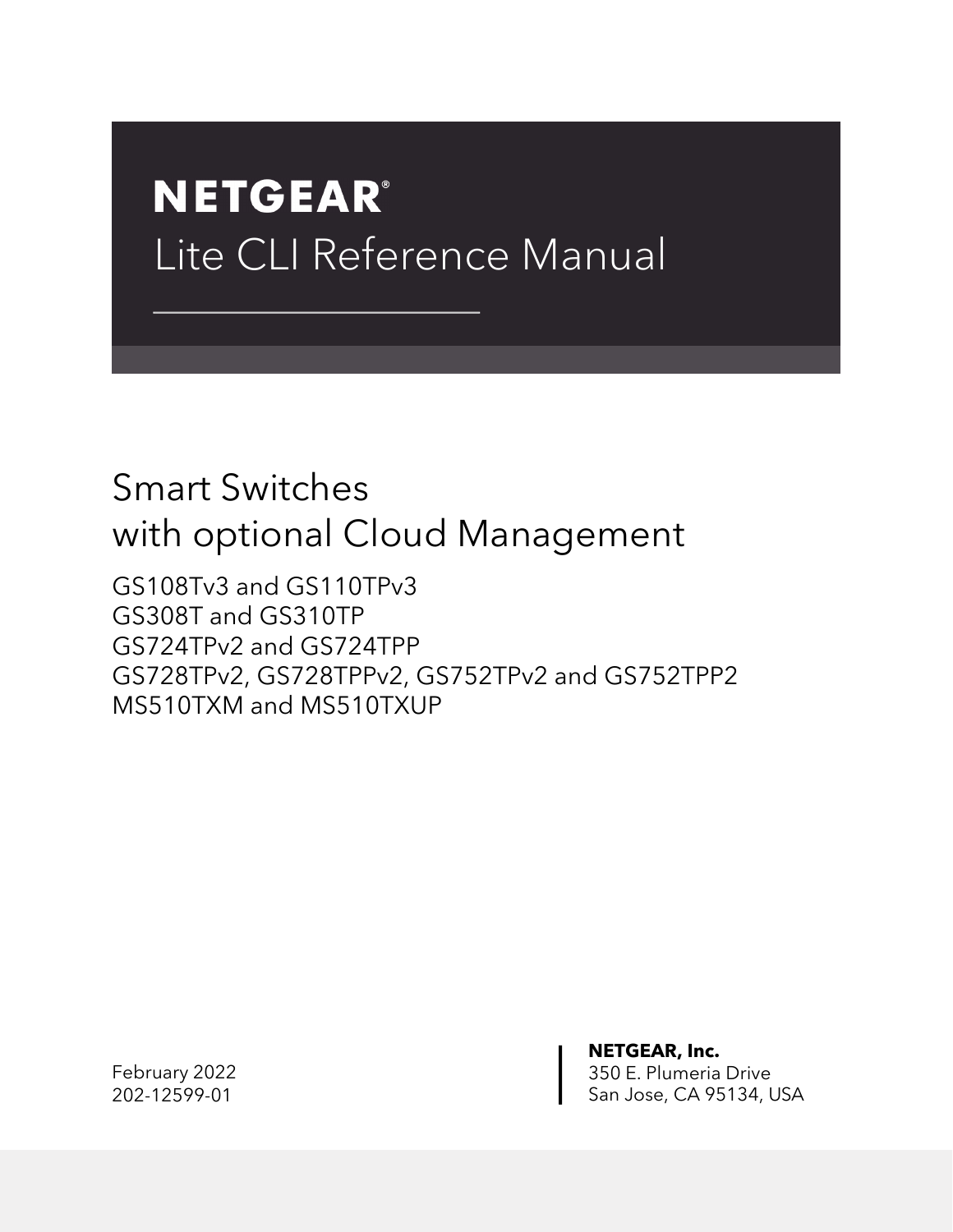#### Support and Community

Visi[t netgear.com/support](https://www.netgear.com/support/) to get your questions answered and access the latest downloads. You can also check out our NETGEAR Community for helpful advice a[t community.netgear.com.](https://community.netgear.com/)

#### Regulatory and Legal

Si ce produit est vendu au Canada, vous pouvez accéder à ce document en français canadien à [https://www.netgear.com/support/download/.](https://www.netgear.com/support/download/)

(If this product is sold in Canada, you can access this document in Canadian French at [https://www.netgear.com/support/download/.\)](https://www.netgear.com/support/download/)

For regulatory compliance information including the EU Declaration of Conformity, visit [https://www.netgear.com/about/regulatory/.](https://www.netgear.com/about/regulatory/)

See the regulatory compliance document before connecting the power supply.

For NETGEAR's Privacy Policy, visi[t https://www.netgear.com/about/privacy-policy.](https://www.netgear.com/about/privacy-policy)

By using this device, you are agreeing to NETGEAR's Terms and Conditions at [https://www.netgear.com/about/terms-and-conditions.](https://www.netgear.com/about/terms-and-conditions) If you do not agree, return the device to your place of purchase within your return period.

Do not use this device outdoors. The PoE source is intended for intra building connection only.

Applicable to 6 GHz devices only: Only use the device indoors. The operation of 6 GHz devices is prohibited on oil platforms, cars, trains, boats, and aircraft, except that operation of this device is permitted in large aircraft while flying above 10,000 feet. Operation of transmitters in the 5.925-7.125 GHz band is prohibited for control of or communications with unmanned aircraft systems.

#### **Trademarks**

© NETGEAR, Inc., NETGEAR, and the NETGEAR Logo are trademarks of NETGEAR, Inc. Any non-NETGEAR trademarks are used for reference purposes only.

#### Revision History

| <b>Publication</b><br><b>Part Number</b> | <b>Publish Date</b> | <b>Comments</b>                                                                                                                                                                                                                                                                                                                                                                                                  |
|------------------------------------------|---------------------|------------------------------------------------------------------------------------------------------------------------------------------------------------------------------------------------------------------------------------------------------------------------------------------------------------------------------------------------------------------------------------------------------------------|
| 202-12599-01                             | February 2022       | Added support for the following switch models and<br>modified existing commands as needed:<br>GS108Tv3 and GS110TPv3<br>GS308T and GS310TP<br>$\bullet$<br>GS724TPv2 and GS724TPP<br>$\bullet$<br>MS510TXM and MS510TXUP<br>$\bullet$<br>Added the following commands:<br>interface (for Multi-Gigabit switches)<br>speed (for Multi-Gigabit switches)<br>٠<br>10g-media<br>٠<br>voice-vlan oui<br>voip act<br>٠ |
| 202-12580-01                             | December 2021       | Initial publication with support for the GS728TPv2,<br>GS728TPPv2, GS752TPv2, and GS752TPP switch<br>models.                                                                                                                                                                                                                                                                                                     |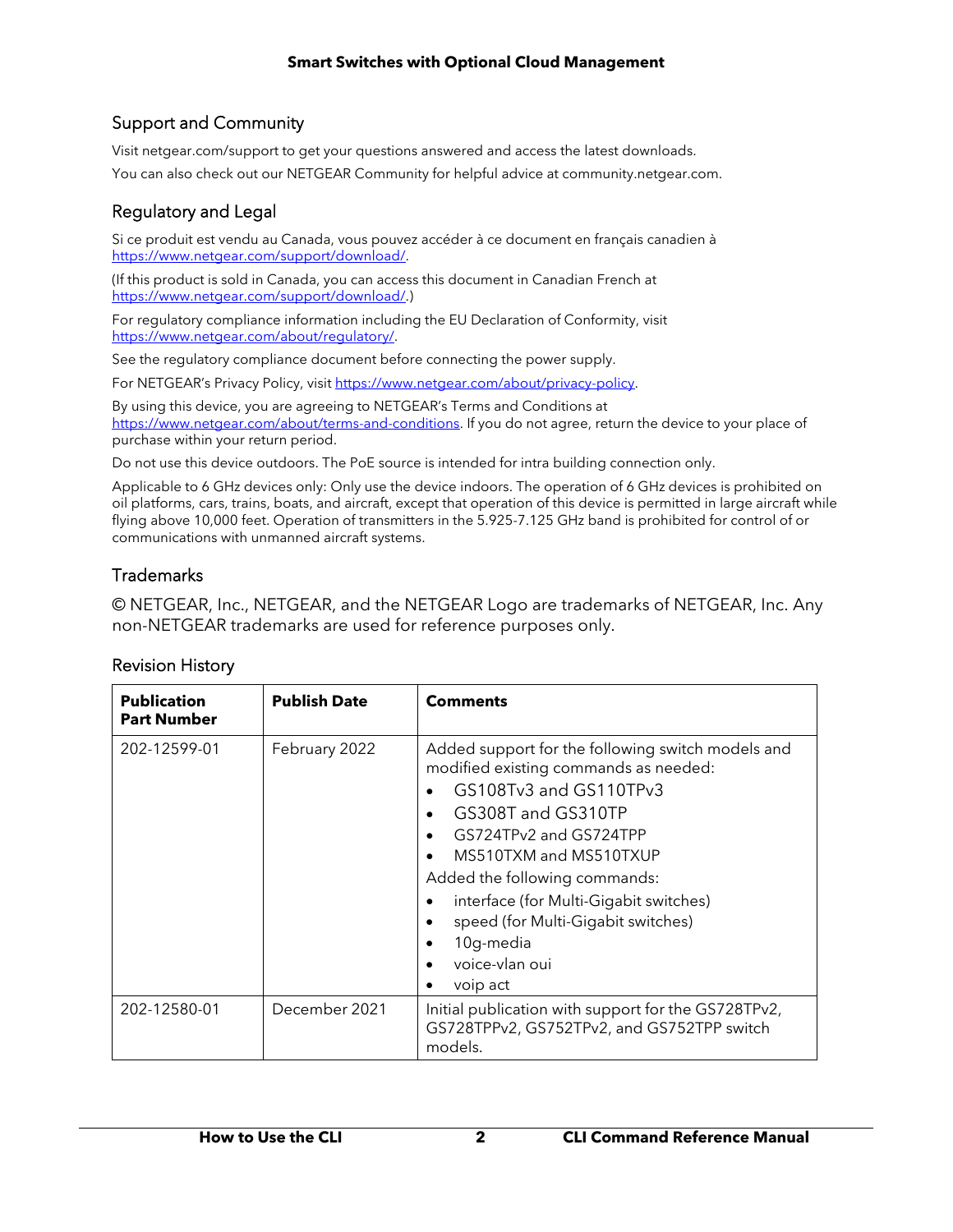## **Table of Contents**

| 22 |
|----|
|    |
|    |
|    |
|    |
|    |
|    |
|    |
|    |
|    |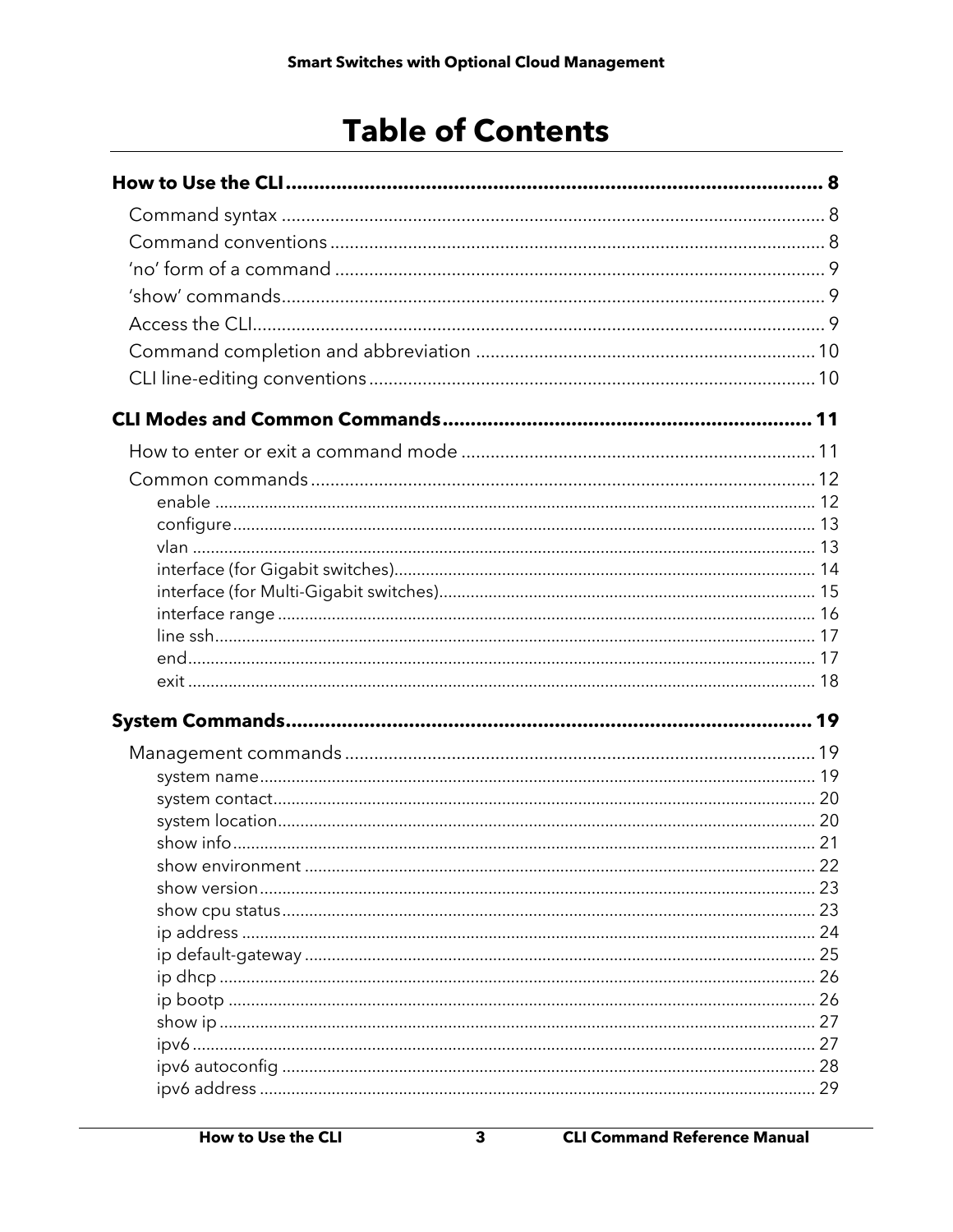| auto-nego | 52 |
|-----------|----|
|           |    |
|           |    |
|           |    |
|           |    |
|           |    |
|           |    |
|           |    |
|           |    |
|           |    |
|           |    |
|           |    |
|           |    |
|           |    |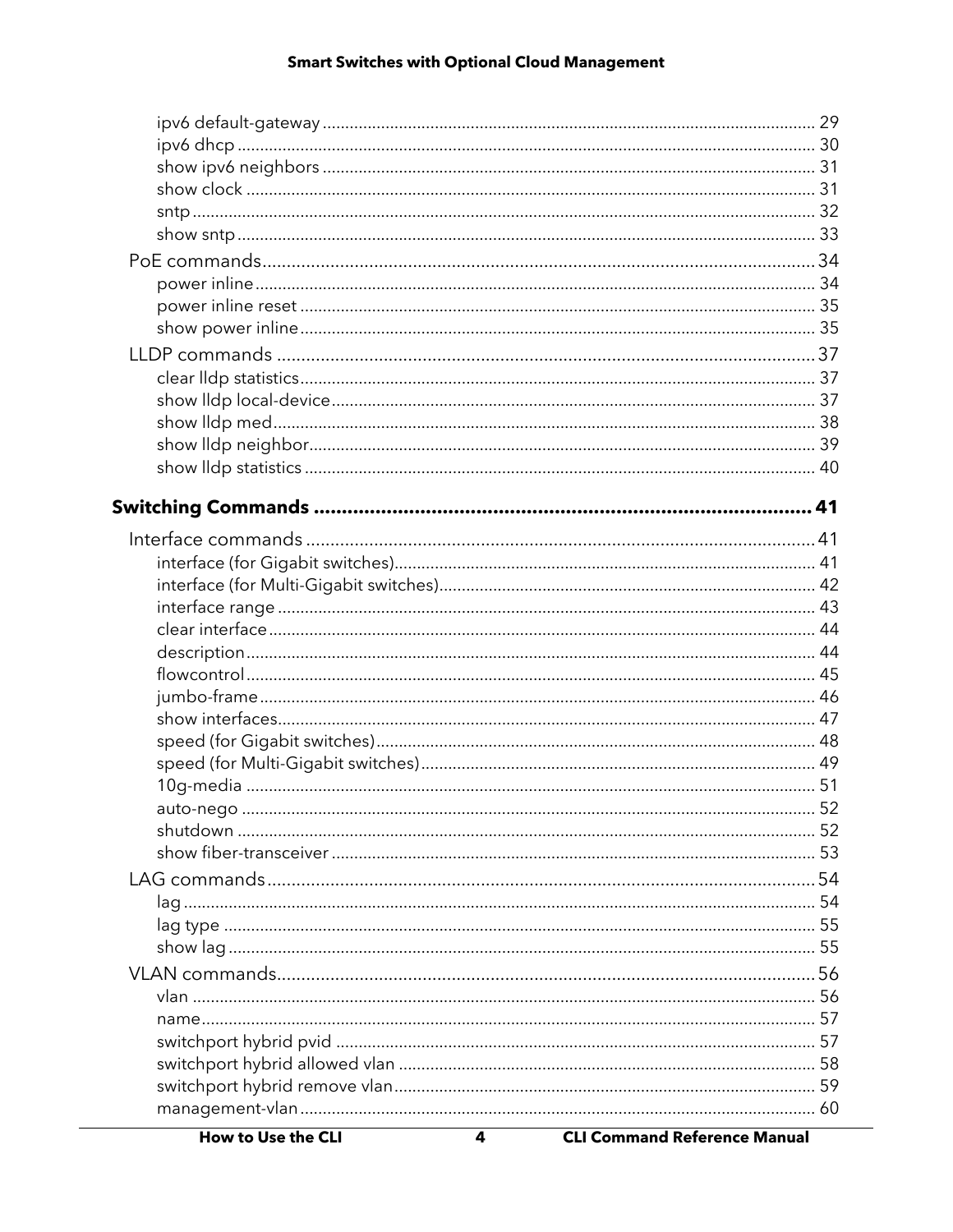| 77 |
|----|
|    |
|    |
|    |
|    |
|    |
|    |
|    |
|    |
|    |
|    |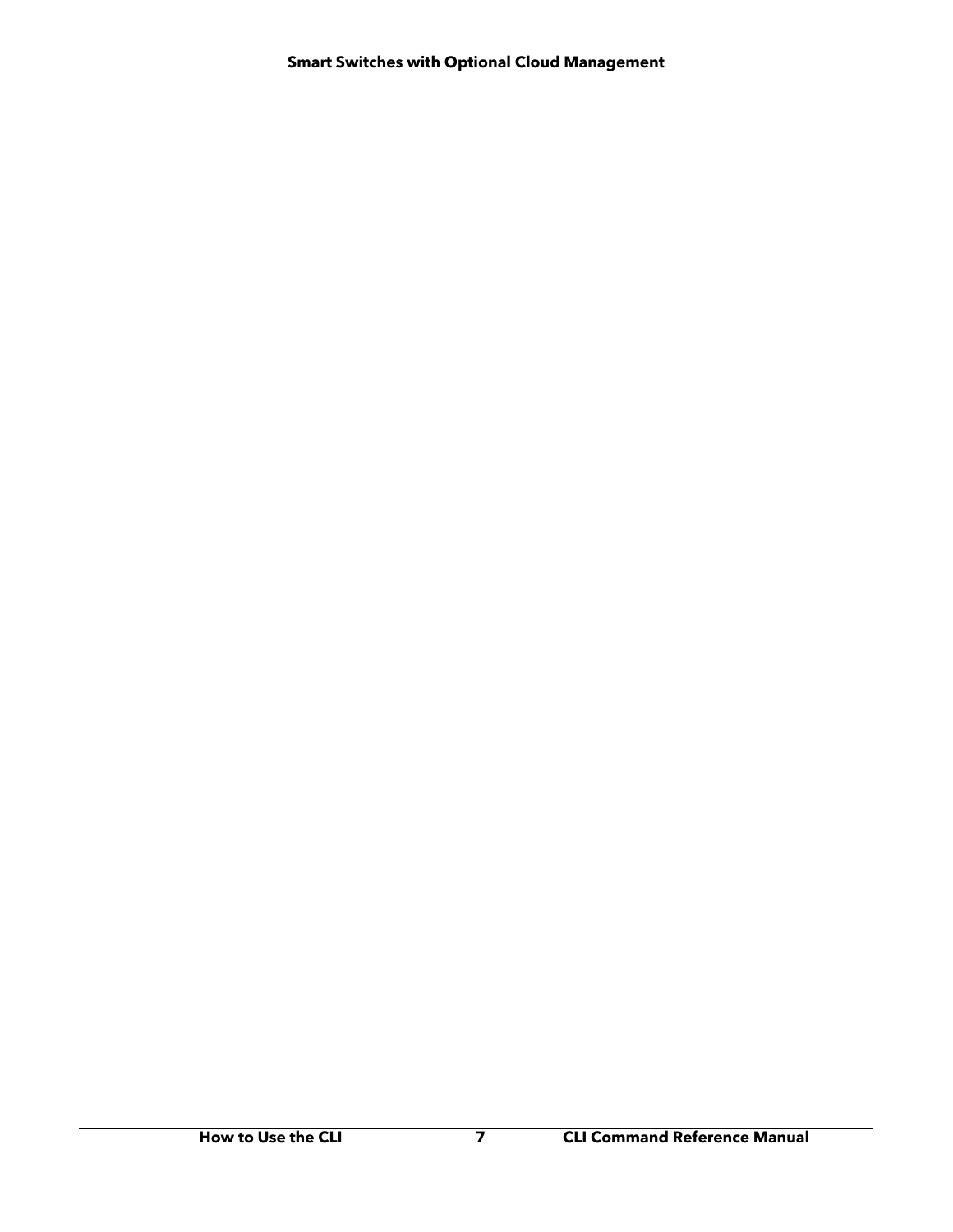# <span id="page-7-0"></span>**How to Use the CLI**

The command-line interface (CLI) is a text-based way to manage and monitor the system. You can access the CLI by using a direct serial connection, or by using a remote logical connection with telnet or SSH.

## <span id="page-7-1"></span>Command syntax

A command is one or more words that might be followed by one or more parameters. Parameters can be required or optional values.

Some commands, such as **show version** and **clear arp-cache**, do not require parameters. Other commands, such as **show interfaces** *id* [**status** | **protected**], require that you supply a value for the *id* parameter. You must type the parameter values in a specific order, and optional parameters follow required parameters. The following example describes the **show interfaces** *id* [**status** | **protected**] command syntax:

show interfaces *id* [status | protected]

- **show interfaces** is the command name.
- *id* is the parameter and represents a required value that you must enter after you type the command keywords.
- **status** and **protected** are optional and mutually exclusive keywords, so you are not required to enter a value in place of the keyword.

This manual lists each command by the command name and provides a brief description of the command ("Usage"). Each command reference also contains the following information:

- **Syntax**: The order of the command, the required and optional keywords, and the required and optional parameters.
- **Parameter**: The keywords and parameters with a description. The show commands also include a description of the information that the command shows.
- **Default**: The default value, if any, of a configurable setting on the device.
- **Mode**: The command mode you must be in to access the command.
- **Usage**: The usage and purpose of the command.
- <span id="page-7-2"></span>• **Example**: One or more command examples.

## Command conventions

The parameters for a command might include mandatory values, optional values, or keyword choices. Parameters are order-dependent. The following table describes the conventions this manual uses to distinguish between value types.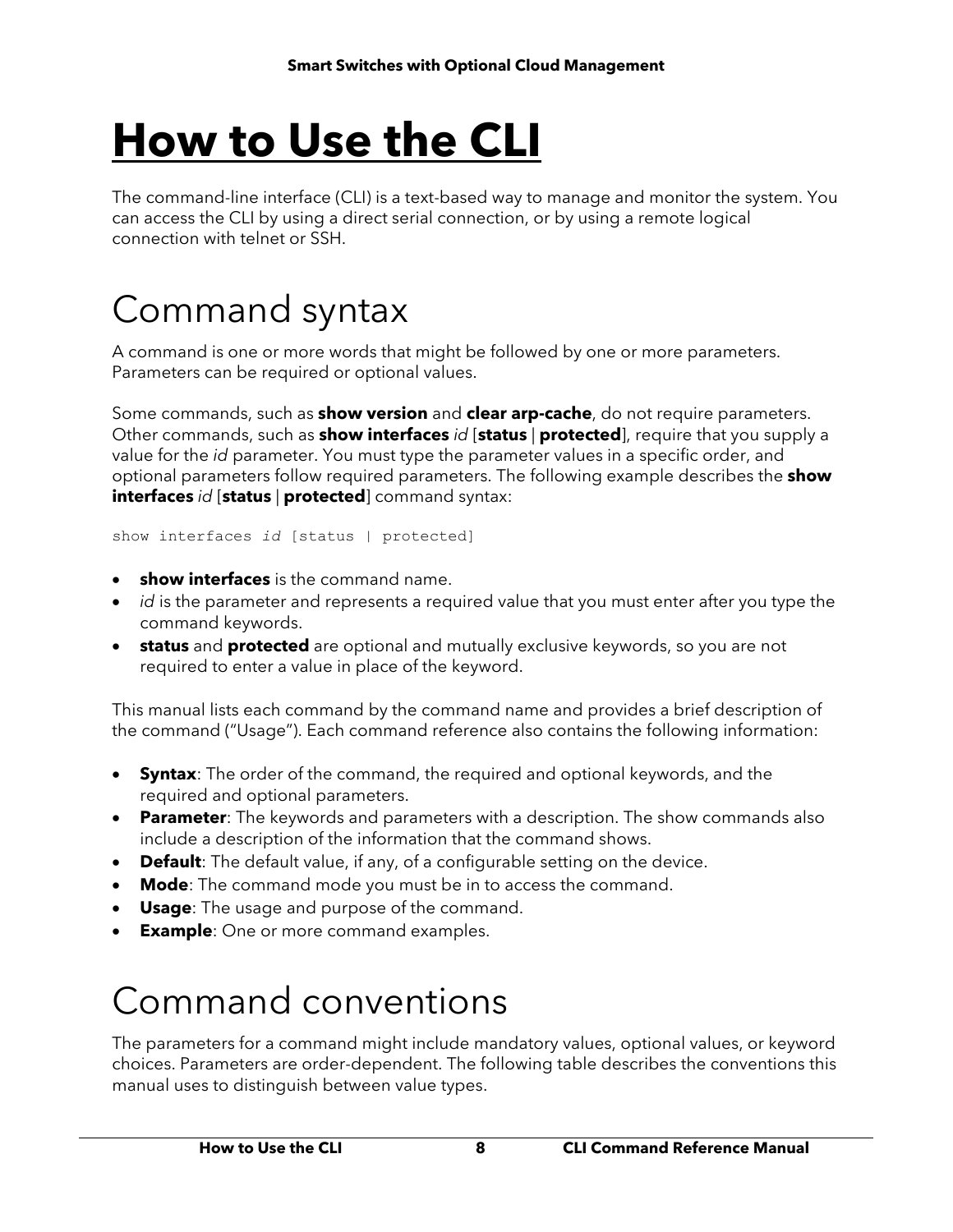| Symbol                           | <b>Example</b>                                      | <b>Description</b>                                                                                                                                                                                         |
|----------------------------------|-----------------------------------------------------|------------------------------------------------------------------------------------------------------------------------------------------------------------------------------------------------------------|
| italic font                      | value or [value]                                    | Indicates a variable value. You must<br>replace the italicized text, which can<br>be placed within curly brackets or<br>square brackets, with an appropriate<br>value, which might be a name or<br>number. |
| square brackets                  | [keyword]                                           | Indicates an optional parameter.                                                                                                                                                                           |
| curly braces                     | {choice1  <br>choice2}                              | Indicates that you must select a<br>parameter from the list of choices.                                                                                                                                    |
| Vertical bars                    | choice1  <br>choice2                                | Separates the mutually exclusive<br>choices.                                                                                                                                                               |
| Braces within<br>square brackets | $[{choice1}     \n    choice1     \n    choice2} ]$ | Indicates a choice within an optional<br>element. This format is used mainly for<br>complicated commands.                                                                                                  |

## <span id="page-8-0"></span>'no' form of a command

The **no** keyword is a specific form of an existing command and does not represent a new or distinct command. Almost every configuration command has a no form. In general, use the no form to reverse the action of a command or reset a value back to the default. For example, the **no shutdown** configuration command reverses the shutdown of an interface. Use the command without the **no** keyword to reenable a disabled feature or to enable a feature that is disabled by default. Only the configuration commands are available in the no form.

## <span id="page-8-1"></span>'show' commands

All show commands can be issued from any configuration mode (Global Configuration, Interface Configuration, VLAN Configuration, etc.). The show commands provide information about system and feature-specific configuration, status, and statistics.

## <span id="page-8-2"></span>Access the CLI

You can access the CLI over a secure shell (SSH) connection from a computer that is directly connected to an Ethernet port on the switch or remotely connected to the same network that the switch is connected to.

You need to install an SSH client program on your computer. Examples of SSH clients are applications such as PuTTY and WinSCP, both of which are available on the Internet free of charge.

You cannot access the switch remotely until the it has an IP address, subnet mask, and default gateway configured. For information about setting up the switch, see the installation guide and user manual.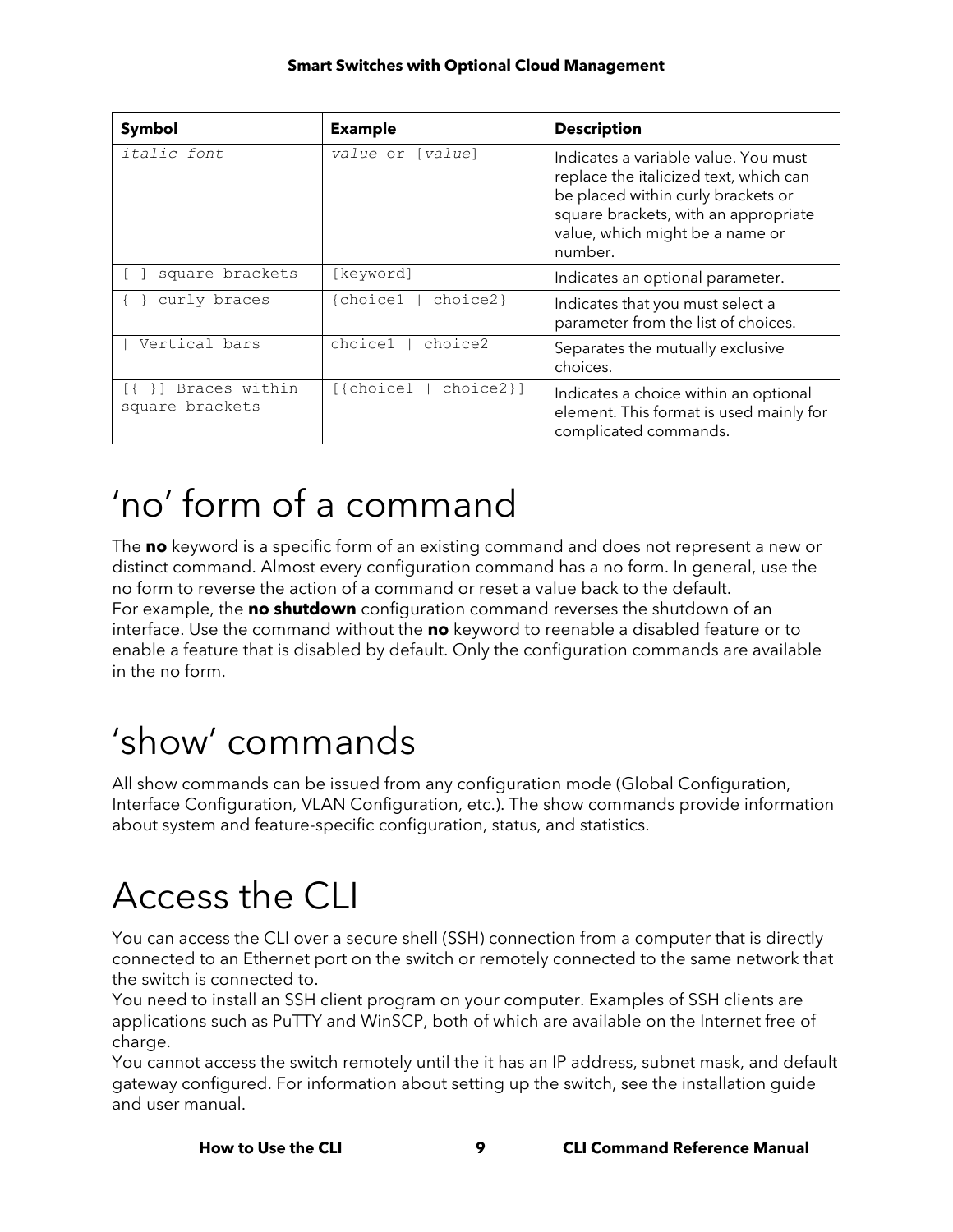## <span id="page-9-0"></span>Command completion and abbreviation

Command completion finishes spelling the command when you have entered enough letters to uniquely identify the command. Once you have entered enough letters, press the SPACEBAR or TAB key to complete the word.

Command abbreviation allows you to execute a command when you have entered there are enough letters to uniquely identify the command. You must enter all of the required keywords and parameters before you enter the command.

## <span id="page-9-1"></span>CLI line-editing conventions

The following table describes the key combinations you can use to edit commands or increase the speed of command entry:

| <b>Key Sequence</b> | <b>Description</b>                                                                  |
|---------------------|-------------------------------------------------------------------------------------|
| DEL or Backspace    | Delete previous character.                                                          |
| Ctrl-A              | Go to beginning of line.                                                            |
| Ctrl-E              | Go to end of line.                                                                  |
| Ctrl-F              | Go forward one character.                                                           |
| Ctrl-B              | Go backward one character.                                                          |
| Ctrl-D              | Delete current character.                                                           |
| Ctrl-U              | Delete to beginning of line.                                                        |
| Ctrl-K              | Delete to end of line.                                                              |
| Ctrl-W              | Delete the previous word.                                                           |
| Ctrl-P              | Go to previous line in history buffer.                                              |
| Ctrl-R              | Searches backwards through the history for a<br>string that is typed interactively. |
| Ctrl-N              | Go to next line in history buffer.                                                  |
| Ctrl-Z              | Return to root command prompt.                                                      |
| Tab                 | Command-line completion.                                                            |
| Exit                | Go to next lower command prompt.                                                    |
| ?                   | List available commands, keywords, or<br>parameters.                                |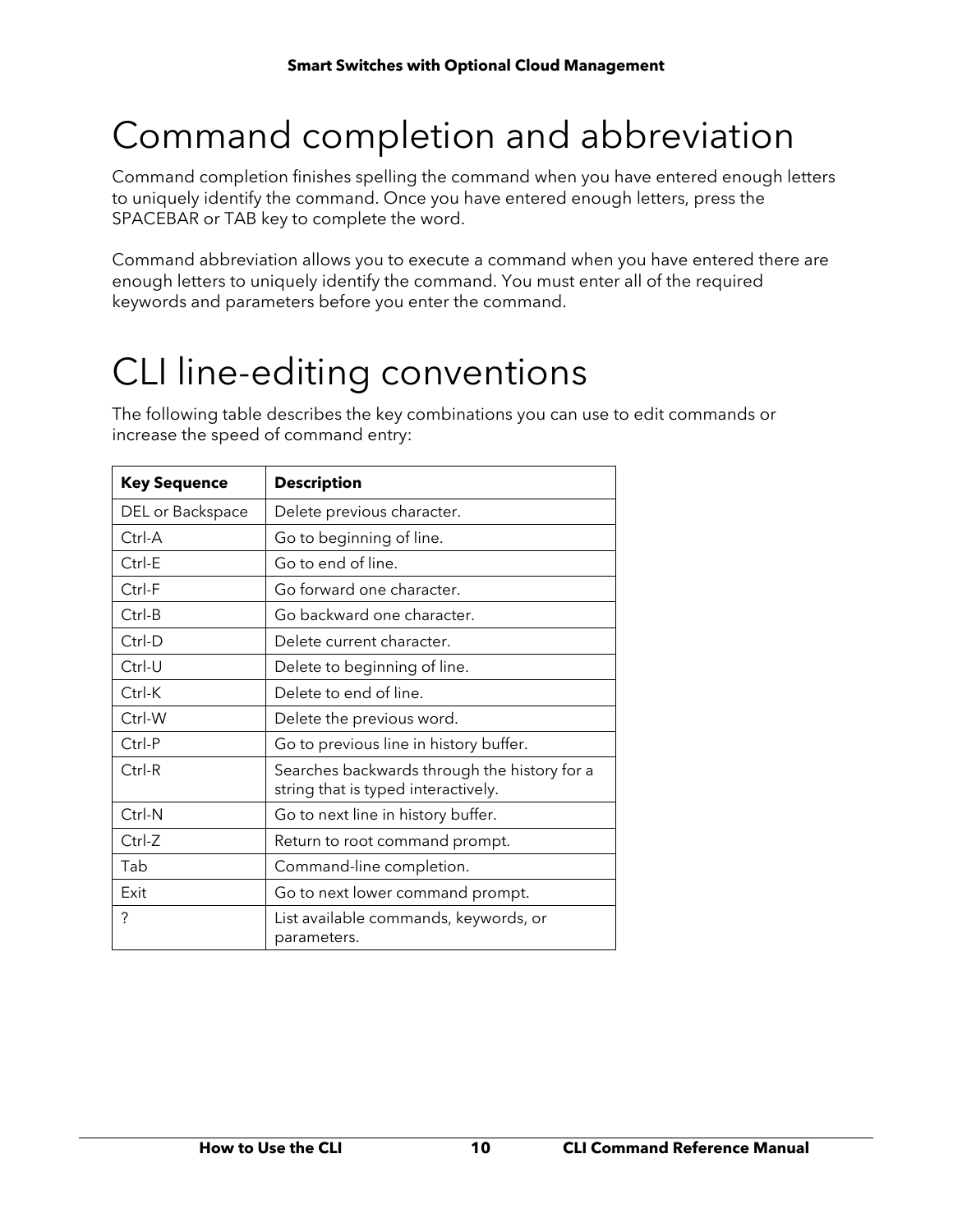# <span id="page-10-0"></span>**CLI Modes and Common Commands**

The CLI groups commands into modes according to the command function. Each of the command modes supports specific commands. The commands in one mode are not available until you enter that specific mode. The only exception are the User EXEC mode commands, which you execute in either the User EXEC mode or the Privileged EXEC mode.

The command prompt changes in each command mode to help you identify the current mode. The following table describes the command modes and the prompts visible in that mode.

| <b>Command Mode</b>              | <b>Prompt</b>             | <b>Mode Description</b>                                                                                 |
|----------------------------------|---------------------------|---------------------------------------------------------------------------------------------------------|
| User Exec                        | Switch>                   | Contains a limited set of commands to<br>view basic system information.                                 |
| Privileged EXEC                  | Switch#                   | Lets you issue any EXEC command or<br>enter the Global Configuration mode.                              |
| <b>Global Configuration</b>      | Switch (config)#          | Groups general setup commands and<br>permits you to make modifications to<br>the running configuration. |
| <b>VLAN</b> Configuration        | Switch (config-vlan)#     | Groups all the VLAN commands<br>together.                                                               |
| Interface Configuration          | Switch (config-if)#       | Manages the operation of one or more<br>interfaces, LAGs, or both.                                      |
| Interface Range<br>Configuration | Switch (config-if-range)# | Manages the operation of a range of<br>interfaces or LAGs.                                              |
| Line Configuration               | Switch (config-line)#     | Contains commands to configure SSH<br>authentication.                                                   |

## <span id="page-10-1"></span>How to enter or exit a command mode

The following table describes how to enter or exit each mode.

| <b>Command Mode</b> | <b>Access Method</b>                          | <b>Exit or Access Previous</b><br>Mode                                                     |
|---------------------|-----------------------------------------------|--------------------------------------------------------------------------------------------|
| User Exec           | From the Privileged EXEC mode,<br>enter exit. | To return to the Privileged<br>EXEC mode, enter enable<br>and leave the password<br>blank. |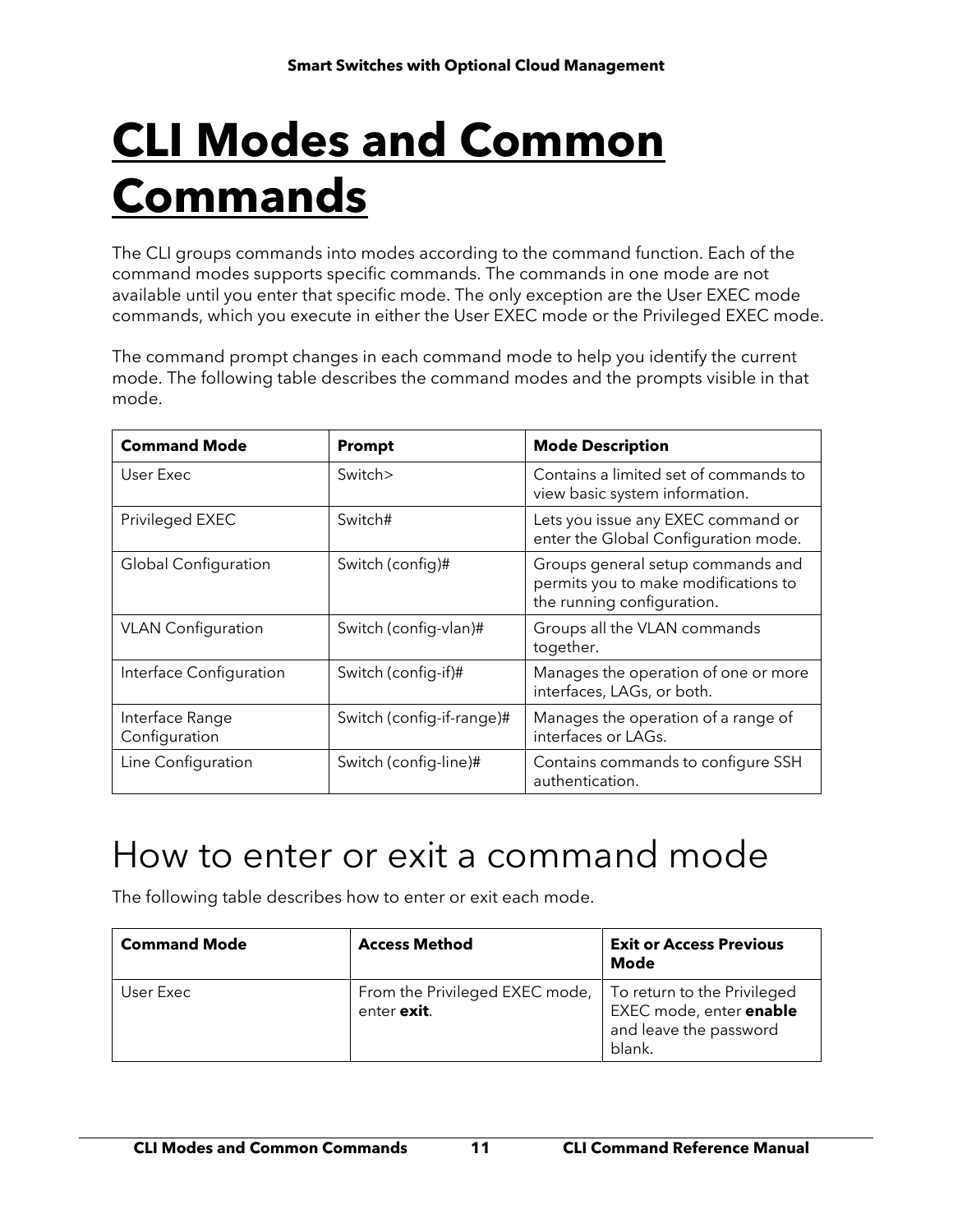| Privileged EXEC               | This is the default mode when<br>you log in to the CLI.<br>If in User ECEX mode, enter<br>enable and leave the password<br>blank | To exit to the User EXEC<br>mode, enter exit.                                |
|-------------------------------|----------------------------------------------------------------------------------------------------------------------------------|------------------------------------------------------------------------------|
| Global Configuration          | From the Privileged EXEC mode,<br>enter configure.                                                                               | To exit to the Privileged<br>EXEC mode, enter exit, or<br>press Ctrl-Z.      |
| <b>VLAN</b> Configuration     | From the Global Configuration<br>mode, enter <b>vlan</b> with a VLAN ID                                                          |                                                                              |
| Interface Configuration       | From the Global Configuration<br>mode, enter <i>interface</i> with an<br>interface ID.                                           | To exit to the Global                                                        |
| Interface Range Configuration | From the Global Configuration<br>mode, enter interface range<br>with an interface range ID.                                      | Configuration mode, enter<br>exit. To return to the<br>Privileged EXEC mode, |
| Line Configuration            | From the Global Configuration<br>mode, enter line ssh.                                                                           | enter Ctrl-Z.                                                                |

## <span id="page-11-0"></span>Common commands

When you log in to the CLI, you enter the Privileged EXEC mode, in which the CLI prompt displays as follows: Switch#

<span id="page-11-1"></span>The Privileged EXEC mode is the base mode from which you can enter other CLI modes.

### enable

Syntax enable

Parameter

Default No default value.

Mode User EXEC

Usage Use this command to enter Privileged EXEC mode. A password is not required. In Privileged EXEC mode, the prompt displays as follows with a number sign (#): Switch#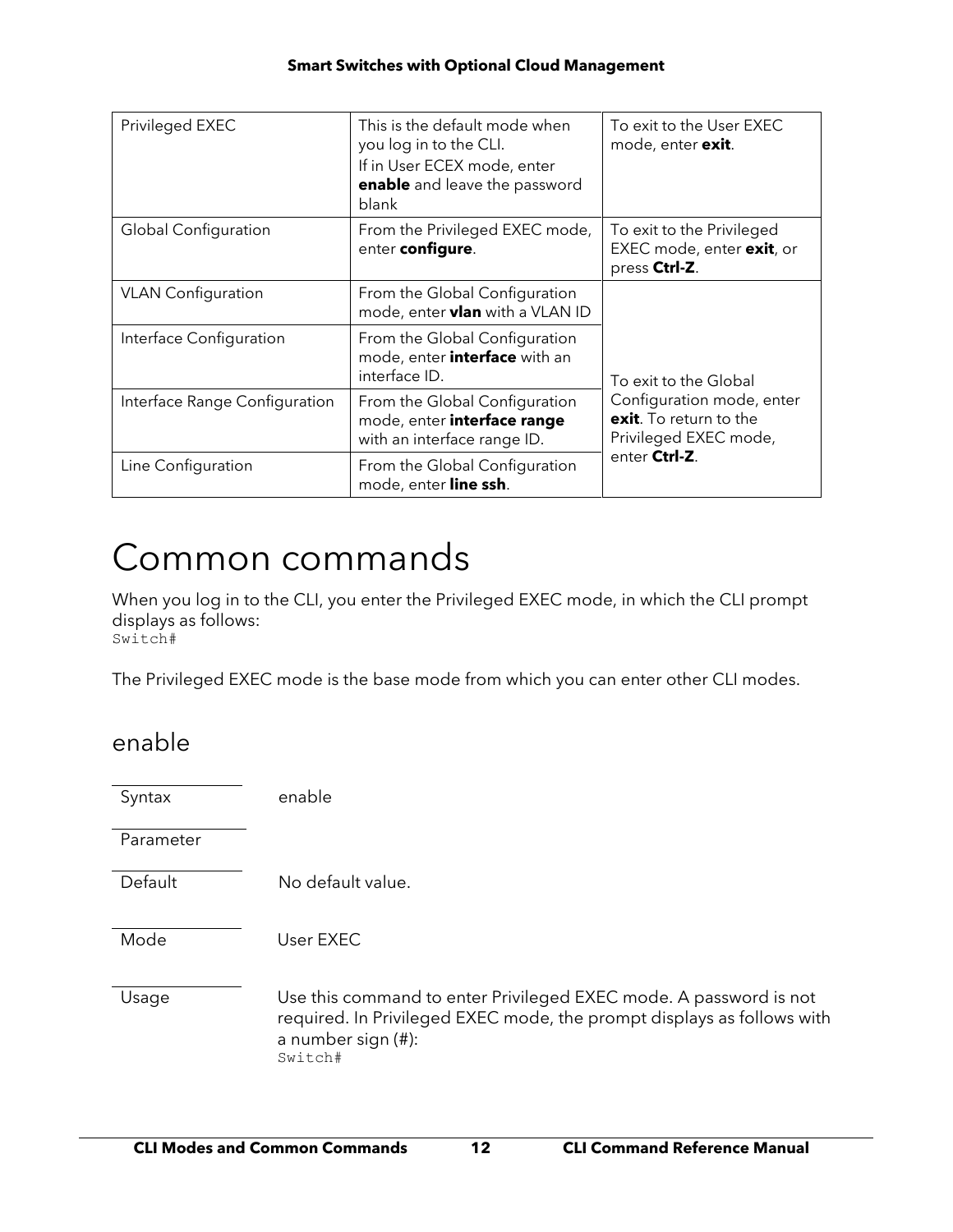Example This example shows how to enter Privileged EXEC mode (a password is not required):

> Switch> enable Password: Switch#

## <span id="page-12-0"></span>configure

| Syntax    | configure                                                                                                                 |
|-----------|---------------------------------------------------------------------------------------------------------------------------|
| Parameter |                                                                                                                           |
| Default   | No default value.                                                                                                         |
| Mode      | Privileged EXEC                                                                                                           |
| Usage     | Use this command to enter Global Configuration mode, in which the<br>CLI prompt displays as follows:<br>Switch (config) # |
| Example   | This example shows how to enter global configuration mode:                                                                |
|           | Switch# configure<br>$Switch(config)$ #                                                                                   |

### <span id="page-12-1"></span>vlan

| Syntax    | vlan vlan-list    |                                                                                                                                                                                                                                                                                                                                                                                       |
|-----------|-------------------|---------------------------------------------------------------------------------------------------------------------------------------------------------------------------------------------------------------------------------------------------------------------------------------------------------------------------------------------------------------------------------------|
| Parameter | vlan-list         | The VLAN ID or list of IDs to be created. The vlan-<br>list parameter represents a single VLAN ID<br>(Example: 3), a range of VLAN IDs in which the IDs<br>are separated by a hyphen (Example: 5-9), or a<br>combination of both, in which the single IDs and<br>ranges of IDs are separated by one or more<br>commas (Example: 3,5-9,14,101-104). VLAN IDs<br>can be from 1 to 4094. |
| Detault   | No default value. |                                                                                                                                                                                                                                                                                                                                                                                       |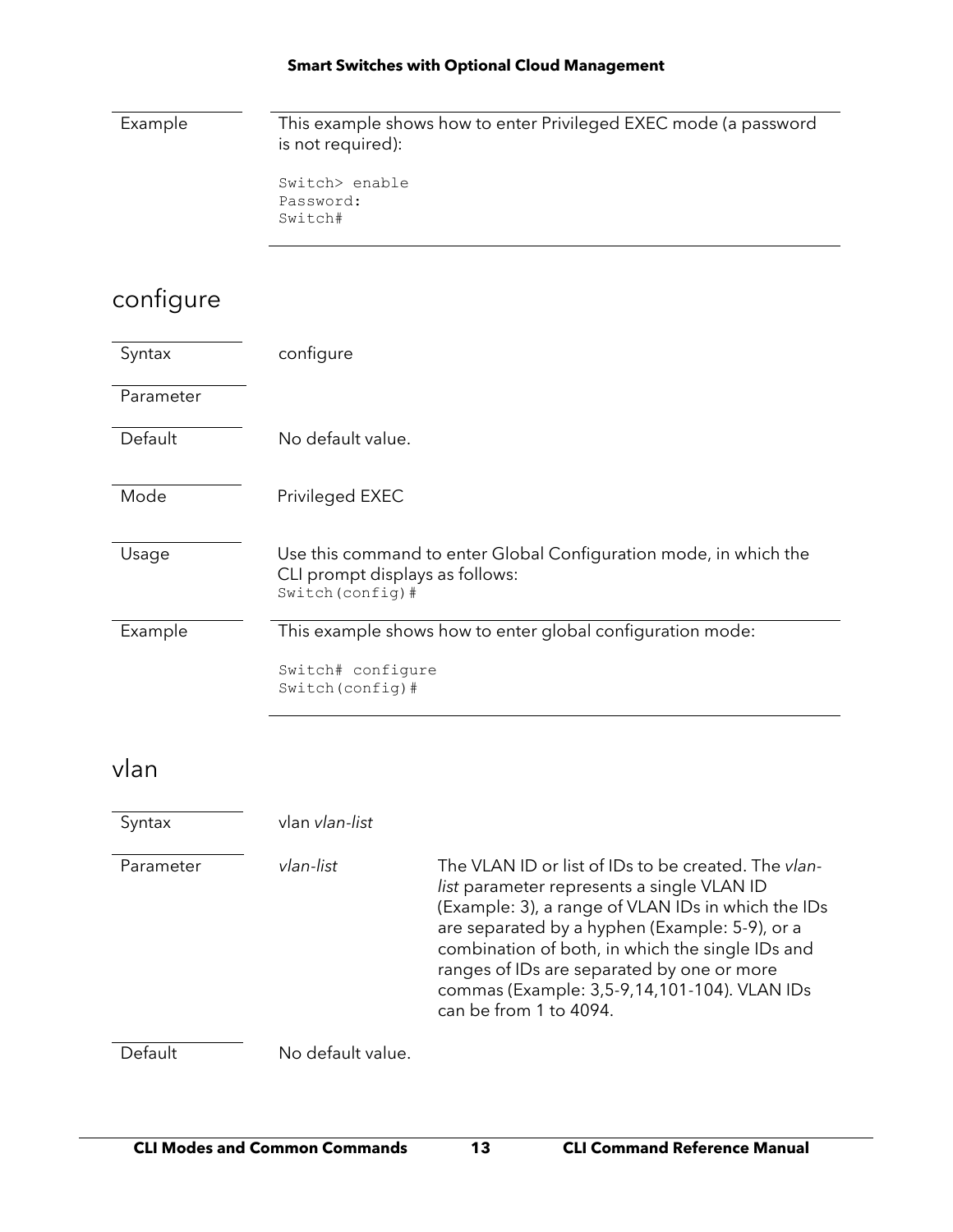| Mode    | <b>Global Configuration</b>                                                                                                                                                      |
|---------|----------------------------------------------------------------------------------------------------------------------------------------------------------------------------------|
| Usage   | Use this command to enter the VLAN Configuration mode, in which the<br>CLI prompt displays as follows:<br>Switch (config-vlan) #                                                 |
| Example | This example shows how to enter VLAN Configuration mode for VLANs<br>5 through 9 and VLAN 101:<br>Switch# configure<br>Switch (config) $#$ vlan 5-9,101<br>Switch (config-vlan)# |
|         |                                                                                                                                                                                  |

## <span id="page-13-0"></span>interface (for Gigabit switches)

- GS108Tv3 and GS110TPv3
- GS308T and GS310TP
- GS724TPv2 and GS724TPP
- GS728TPv2, GS728TPPv2, GS752TPv2, and GS752TPP

| Syntax    | interface id                                                               |                                                                                                                                                                                                                                                                                    |
|-----------|----------------------------------------------------------------------------|------------------------------------------------------------------------------------------------------------------------------------------------------------------------------------------------------------------------------------------------------------------------------------|
| Parameter | id                                                                         | Specify the interface. The <i>id</i> parameter represents<br>the interface number, allows a partial port name,<br>and is not case-sensitive. For example, g1 or<br>GigabitEthernet 2.                                                                                              |
| Default   | No default value.                                                          |                                                                                                                                                                                                                                                                                    |
| Mode      | Global Configuration                                                       |                                                                                                                                                                                                                                                                                    |
| Usage     | Switch (config-if) #                                                       | Some configurations are interface-based, requiring you to enter<br>Interface Configuration mode. Use this command to enter the Interface<br>Configuration mode and select one or more interfaces to configure.<br>In Interface Configuration mode, the prompt displays as follows: |
| Example   | interface Gigabit Ethernet 1:<br>Switch# configure<br>Switch (config-if) # | This example shows how to enter Interface Configuration mode for<br>Switch(config)# interface GigabitEthernet 1                                                                                                                                                                    |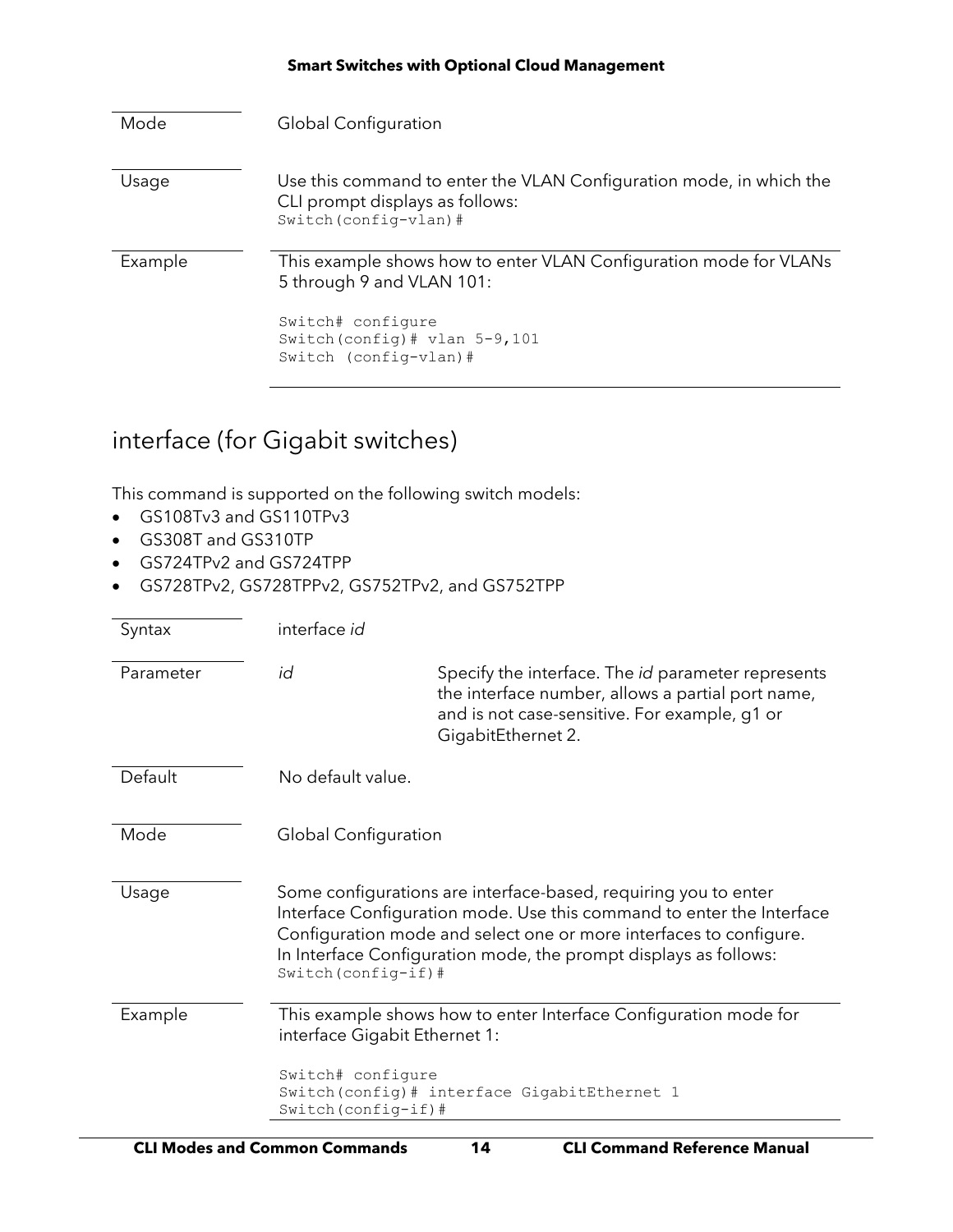This example shows how to enter Interface Configuration mode for interface g2:

```
Switch# configure
Switch(config)# interface g2
Switch(config-if)#
```
## <span id="page-14-0"></span>interface (for Multi-Gigabit switches)

This command is supported on the MS510TXM and MS510TXUP. This command refers to the ports and their supported speeds as follows:

- MultiGigabitEthernet: Ports 1–4, supporting 2.5G, 1G, and 100M speed.
- XMultiGigabitEthernet: Ports 5–8, supporting 10G, 5G, 2.5G, 1G, and 100M speed.
- XGigabitEthernet: Ports 9 and 10, which are SFP+ fiber ports supporting 10G and 1G

| Syntax    | interface id                                                                                                                                                                                                                                                                                                                                                                                                                                                                                       |
|-----------|----------------------------------------------------------------------------------------------------------------------------------------------------------------------------------------------------------------------------------------------------------------------------------------------------------------------------------------------------------------------------------------------------------------------------------------------------------------------------------------------------|
| Parameter | id<br>Specify the interface. The id parameter represents<br>the interface number, allows a partial port name,<br>and is not case-sensitive. For example, mg1 or<br>MultiGigabitEthernet 2.<br>The CLI supports three different port types for this<br>switch:<br>MultiGigabitEthernet (or mg): Ports 1-4.<br>XMultiGigabitEthernet (or xmg): Ports 5-8.<br>$\bullet$<br>XGigabitEthernet (xg): Ports 9 and 10.<br>You can also specify a port range. For example,<br>mg1-4, or xmg 5-8, or xg9,10. |
| Default   | No default value.                                                                                                                                                                                                                                                                                                                                                                                                                                                                                  |
| Mode      | <b>Global Configuration</b>                                                                                                                                                                                                                                                                                                                                                                                                                                                                        |
| Usage     | Some configurations are interface-based, requiring you to enter<br>Interface Configuration mode. Use this command to enter the Interface<br>Configuration mode and select one or more interfaces to configure.<br>In Interface Configuration mode, the prompt displays as follows:<br>Switch (config-if)#                                                                                                                                                                                          |
| Example   | This example shows how to enter Interface Configuration mode for<br>interface MultiGigabitEthernet 3:                                                                                                                                                                                                                                                                                                                                                                                              |
|           | Switch# configure<br>Switch(config)# interface MultiGigabitEthernet 3                                                                                                                                                                                                                                                                                                                                                                                                                              |
|           |                                                                                                                                                                                                                                                                                                                                                                                                                                                                                                    |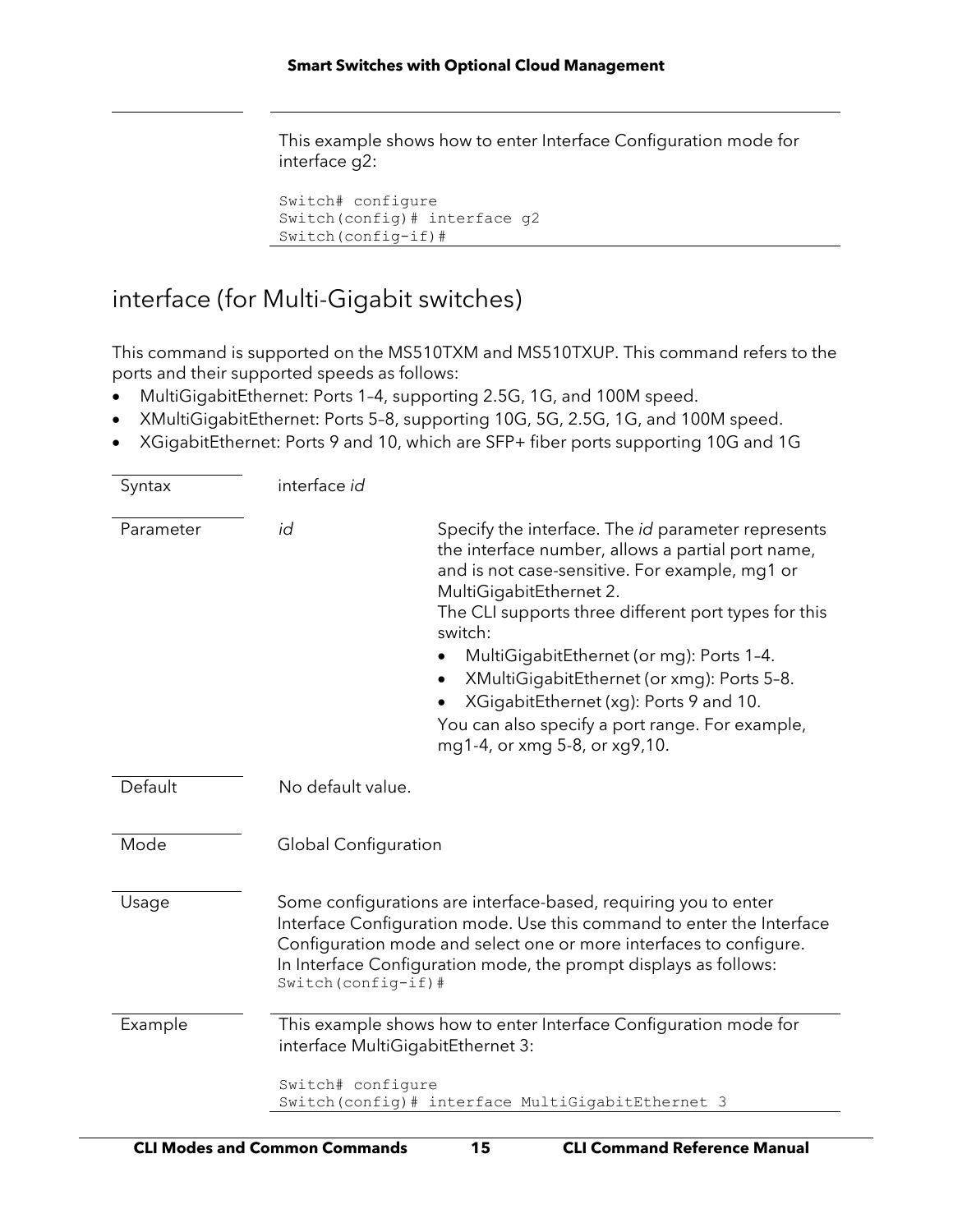```
Switch(config-if)#
```
This example shows how to enter Interface Configuration mode for interface xmg7:

```
Switch# configure
Switch(config)# interface xmg7
Switch(config-if)#
```
## <span id="page-15-0"></span>interface range

| Syntax    | interface range id                                                                                                   |                                                                                                                                                                                                                                                                                                                                                                                                                                                                 |
|-----------|----------------------------------------------------------------------------------------------------------------------|-----------------------------------------------------------------------------------------------------------------------------------------------------------------------------------------------------------------------------------------------------------------------------------------------------------------------------------------------------------------------------------------------------------------------------------------------------------------|
| Parameter | id                                                                                                                   | Specify a range or group of interfaces. The id<br>parameter represents a range of interface<br>numbers in which each interface number is<br>separated by a comma (Example: g1,3,5). You can<br>also enter a range of interface numbers in which<br>the interface numbers are separated by a hyphen<br>(Example: g8-9). Another option is to combine<br>individual interfaces and ranges by separating<br>them by one or more commas (Example:<br>g1-4,g6,g8-9). |
| Default   | No default value.                                                                                                    |                                                                                                                                                                                                                                                                                                                                                                                                                                                                 |
| Mode      | <b>Global Configuration</b>                                                                                          |                                                                                                                                                                                                                                                                                                                                                                                                                                                                 |
| Usage     | to configure.<br>Switch (config-if-range) #                                                                          | Some configurations are interface-range based, requiring you to enter<br>Interface Range Configuration mode. Use this command to enter the<br>Interface Range Configuration mode and select the range of interfaces<br>In Interface Range Configuration mode, the prompt displays as follows:                                                                                                                                                                   |
| Example   | for interfaces g3 through g5:<br>Switch# configure<br>Switch (config-if-range) #<br>interfaces g6, g7, g10, and g11: | This example shows how to enter Interface Range Configuration mode<br>Switch (config) # interface range g3-g5<br>This example shows how to enter Interface Configuration mode for                                                                                                                                                                                                                                                                               |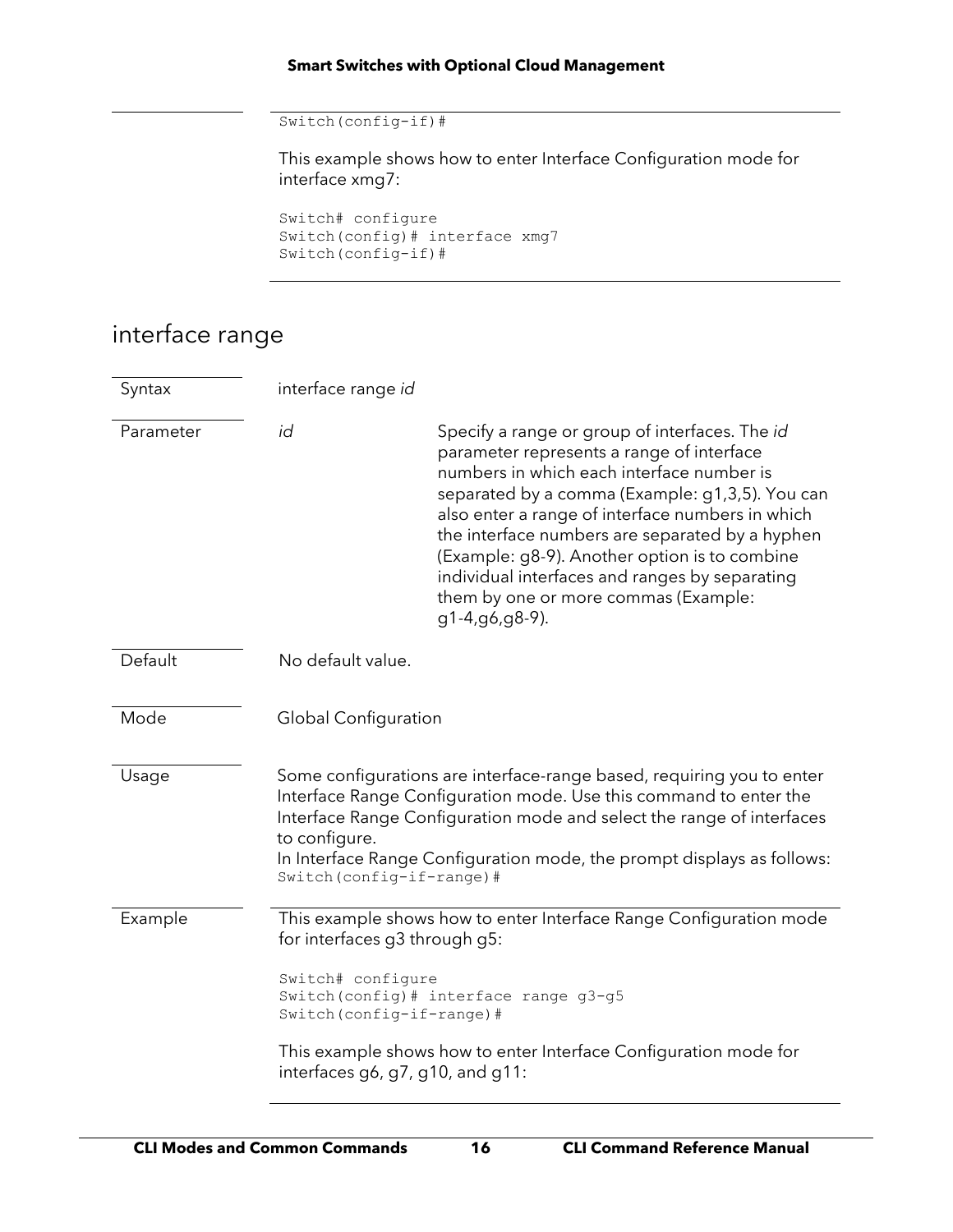```
Switch# configure
Switch(config)# interface range g6-g7,g10-g11
Switch(config-if-range)#
```
## <span id="page-16-0"></span>line ssh

<span id="page-16-1"></span>

| Syntax    | line ssh                                                                                                                                                      |
|-----------|---------------------------------------------------------------------------------------------------------------------------------------------------------------|
| Parameter |                                                                                                                                                               |
| Default   | No default value.                                                                                                                                             |
| Mode      | Global Configuration                                                                                                                                          |
| Usage     | Use this command to enter Line Configuration mode, in which the CLI<br>prompt displays as follows:<br>Switch (config-line) #                                  |
| Example   | This example shows how to enter Line Configuration mode:                                                                                                      |
|           | Switch# configure<br>Switch (config) # line ssh<br>Switch (config-line) #                                                                                     |
| end       |                                                                                                                                                               |
| Syntax    | end                                                                                                                                                           |
| Parameter |                                                                                                                                                               |
| Default   | No default value.                                                                                                                                             |
| Mode      |                                                                                                                                                               |
|           | Privileged EXEC<br><b>Global Configuration</b><br><b>VLAN Configuration</b><br>Interface Configuration<br>Interface Range Configuration<br>Line Configuration |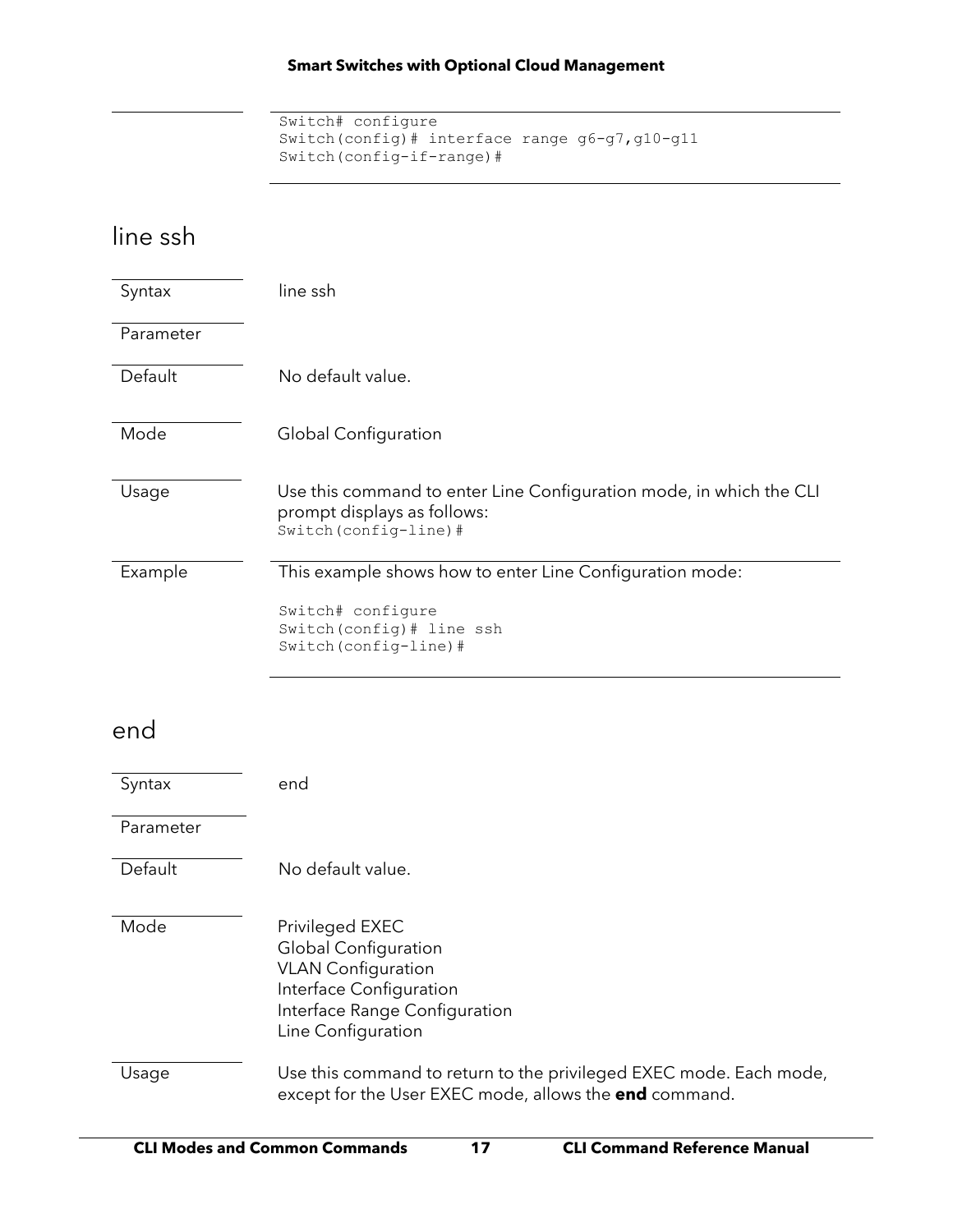Example This example shows how to enter the Interface Configuration mode and use the **end** command to return to the privileged EXEC mode:

```
Switch# configure
Switch(config)# interface GigabitEthernet 1
Switch(config-if)# end
Switch#
```
### <span id="page-17-0"></span>exit

| Syntax    | exit                                                                                                                                                                                                                                                            |                                                                   |  |
|-----------|-----------------------------------------------------------------------------------------------------------------------------------------------------------------------------------------------------------------------------------------------------------------|-------------------------------------------------------------------|--|
| Parameter |                                                                                                                                                                                                                                                                 |                                                                   |  |
| Default   | No default value.                                                                                                                                                                                                                                               |                                                                   |  |
| Mode      | User EXEC<br>Privileged EXEC<br>Global Configuration<br><b>VLAN Configuration</b><br>Interface Configuration<br>Interface Range Configuration<br>Line Configuration                                                                                             |                                                                   |  |
| Usage     | In User EXEC mode, the exit command closes the current CLI session.<br>In other modes, the exit command lets you return to the parent mode.<br>Each mode lets you enter the exit command. The following table<br>describes the relationships between each mode. |                                                                   |  |
|           | <b>Command Mode</b>                                                                                                                                                                                                                                             | <b>Parent Mode</b>                                                |  |
|           | User Exec                                                                                                                                                                                                                                                       | None                                                              |  |
|           | Privileged EXEC                                                                                                                                                                                                                                                 | User Exec                                                         |  |
|           | <b>Global Configuration</b>                                                                                                                                                                                                                                     | Privileged EXEC                                                   |  |
|           | <b>VLAN Configuration</b>                                                                                                                                                                                                                                       | Global Configuration                                              |  |
|           | Interface Configuration                                                                                                                                                                                                                                         | <b>Global Configuration</b>                                       |  |
|           | Interface Range Configuration                                                                                                                                                                                                                                   | <b>Global Configuration</b>                                       |  |
|           | Line Configuration                                                                                                                                                                                                                                              | <b>Global Configuration</b>                                       |  |
| Example   | the exit command to return to the user EXEC mode:                                                                                                                                                                                                               | This example shows how to enter privileged EXEC mode and then use |  |

Switch> enable Switch# exit Switch>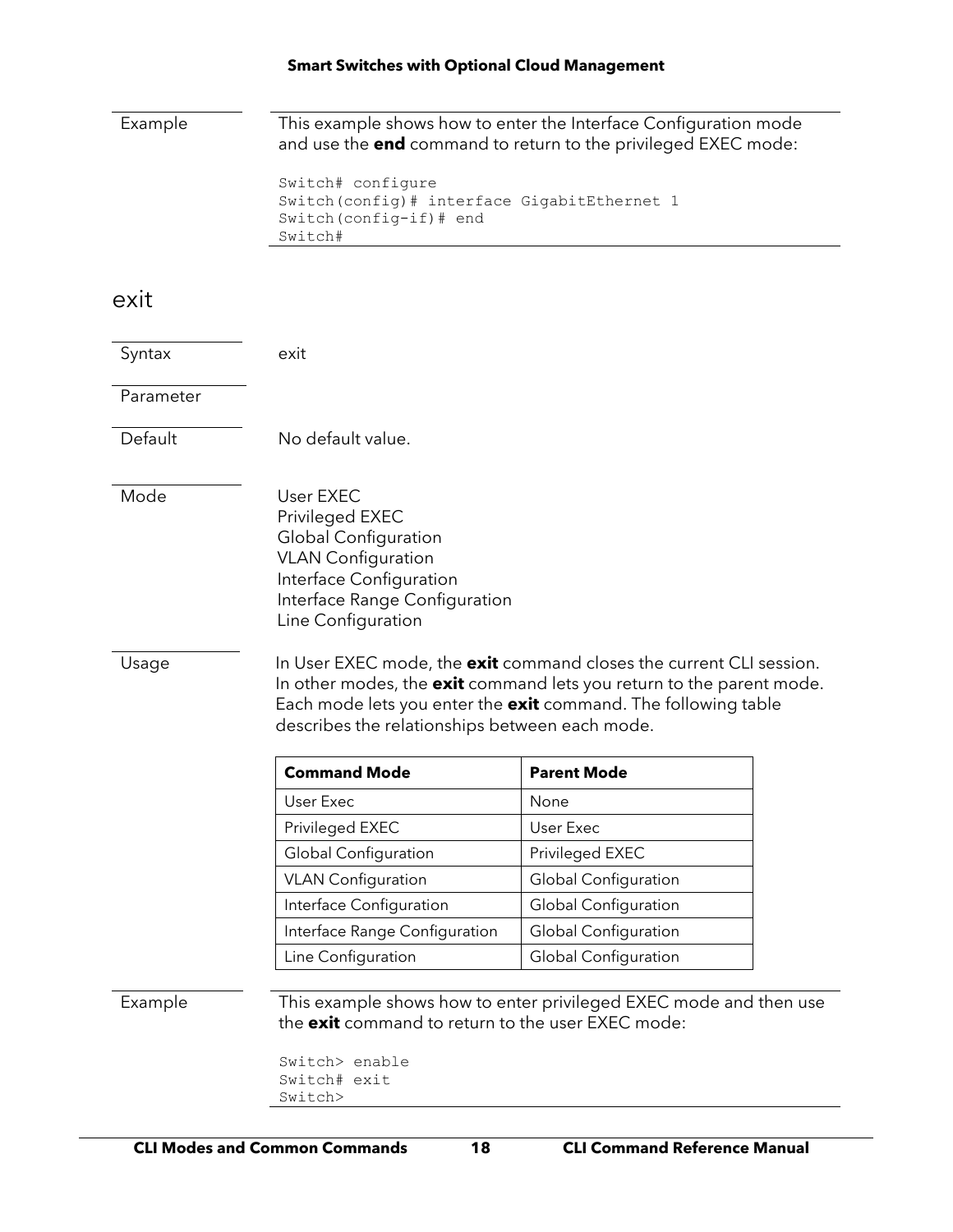# <span id="page-18-0"></span>**System Commands**

## <span id="page-18-1"></span>Management commands

### <span id="page-18-2"></span>system name

| Syntax    | system name name                                                                                          |                                                                                                                                                                                                                                                |
|-----------|-----------------------------------------------------------------------------------------------------------|------------------------------------------------------------------------------------------------------------------------------------------------------------------------------------------------------------------------------------------------|
| Parameter | name                                                                                                      | Specify the system name string. The name<br>parameter can represent any combination of<br>printable characters and a space except for a<br>question mark (?), single quote ('), and double<br>quote (").                                       |
| Default   |                                                                                                           | The default name is the switch model name.                                                                                                                                                                                                     |
| Mode      | Global Configuration                                                                                      |                                                                                                                                                                                                                                                |
| Usage     |                                                                                                           | Use this command to modify the system name of the switch. The<br>system name is also used as the CLI prompt.                                                                                                                                   |
| Example   | myname (config) #<br>myname# show info<br>System Name<br>System Location<br>System Contact<br>MAC Address | This example shows how to modify the contact information:<br>Switch (config) # system name myname<br>This example shows how to display the system name information<br>myname<br>: 00:01:02:03:04:05                                            |
|           | IP Address<br>Subnet Mask<br>Hardware Version :<br>Loader Date<br>Firmware Date<br>System Up Time         | 192.168.0.239<br>: 255.255.255.0<br>2<br>Loader Version : 1.0.0.1<br>: 2017-12-28 09:35:22 UTC<br>Firmware Version : 6.0.9.2<br>: Oct 29 2021 - 14:16:17<br>System Object ID : 1.3.6.1.4.1.4526.100.4.48<br>: 0 days, 0 hours, 2 mins, 37 secs |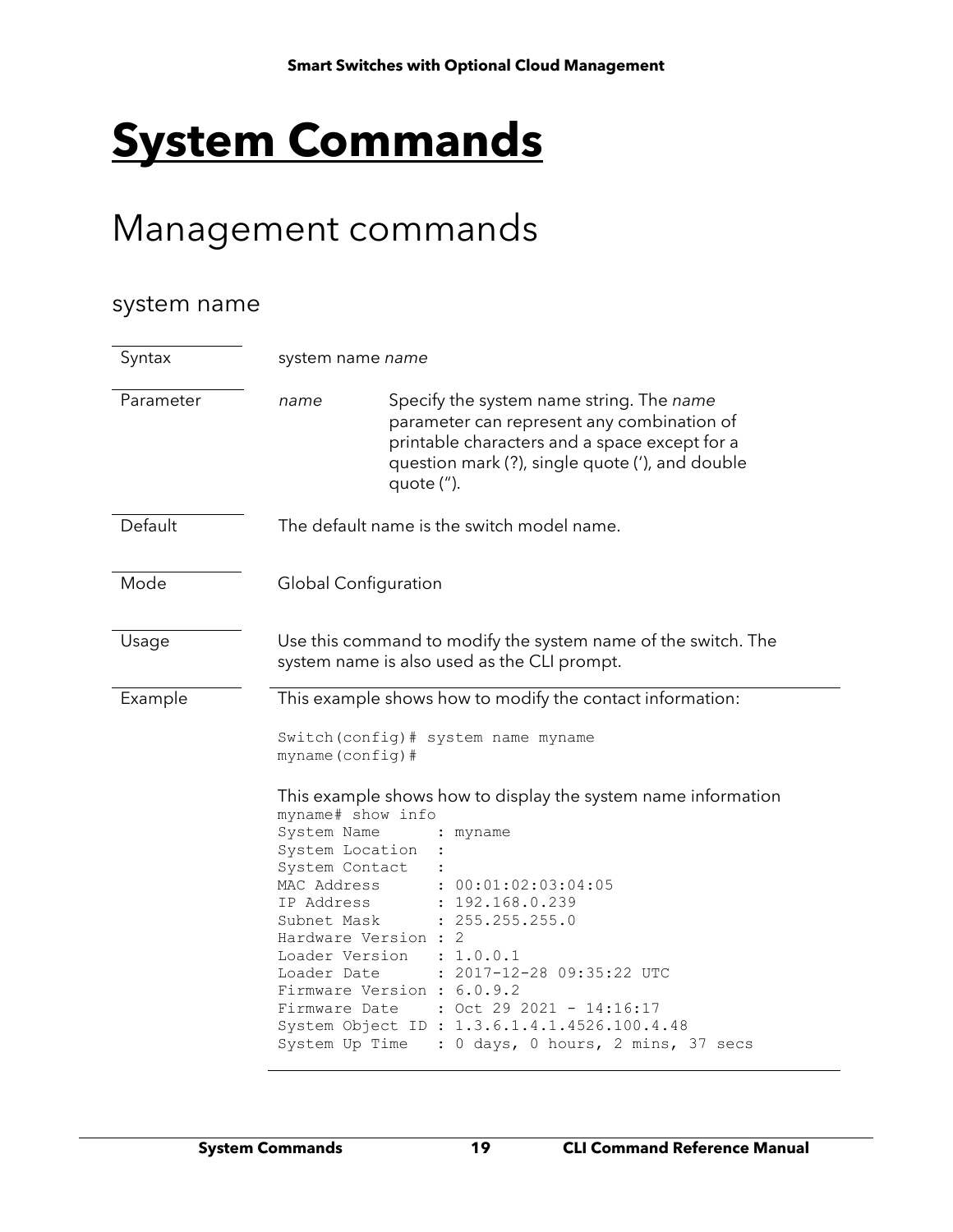### <span id="page-19-0"></span>system contact

| Syntax    | system contact contact                                                                                                                                    |                                                                                                                                                                                                |
|-----------|-----------------------------------------------------------------------------------------------------------------------------------------------------------|------------------------------------------------------------------------------------------------------------------------------------------------------------------------------------------------|
| Parameter | contact                                                                                                                                                   | Set the contact information.                                                                                                                                                                   |
| Default   | No default value.                                                                                                                                         |                                                                                                                                                                                                |
| Mode      | Global Configuration                                                                                                                                      |                                                                                                                                                                                                |
| Usage     |                                                                                                                                                           | Use this command to set the contact information for the switch.                                                                                                                                |
| Example   | Switch# show info<br>System Name<br>System Location<br>System Contact                                                                                     | This example shows how to set the contact information:<br>Switch (config) # system contact callme<br>This example shows how to display the system contact information:<br>: Switch<br>: callme |
|           | MAC Address<br>IP Address : 192.168.0.239<br>Subnet Mask<br>Hardware Version : 2<br>Loader Version : 1.0.0.1<br>Loader Date<br>Firmware Version : 6.0.9.2 | : 00:01:02:03:04:05<br>: 255.255.255.0<br>: 2017-12-28 09:35:22 UTC<br>Firmware Date : Oct 29 2021 - 14:16:17<br>System Object ID : 1.3.6.1.4.1.4526.100.4.48                                  |

## <span id="page-19-1"></span>system location

| Syntax    | system location location    |                              |
|-----------|-----------------------------|------------------------------|
| Parameter | location                    | Set the location information |
| Default   | No default value.           |                              |
| Mode      | <b>Global Configuration</b> |                              |

System Up Time : 0 days, 0 hours, 2 mins, 37 secs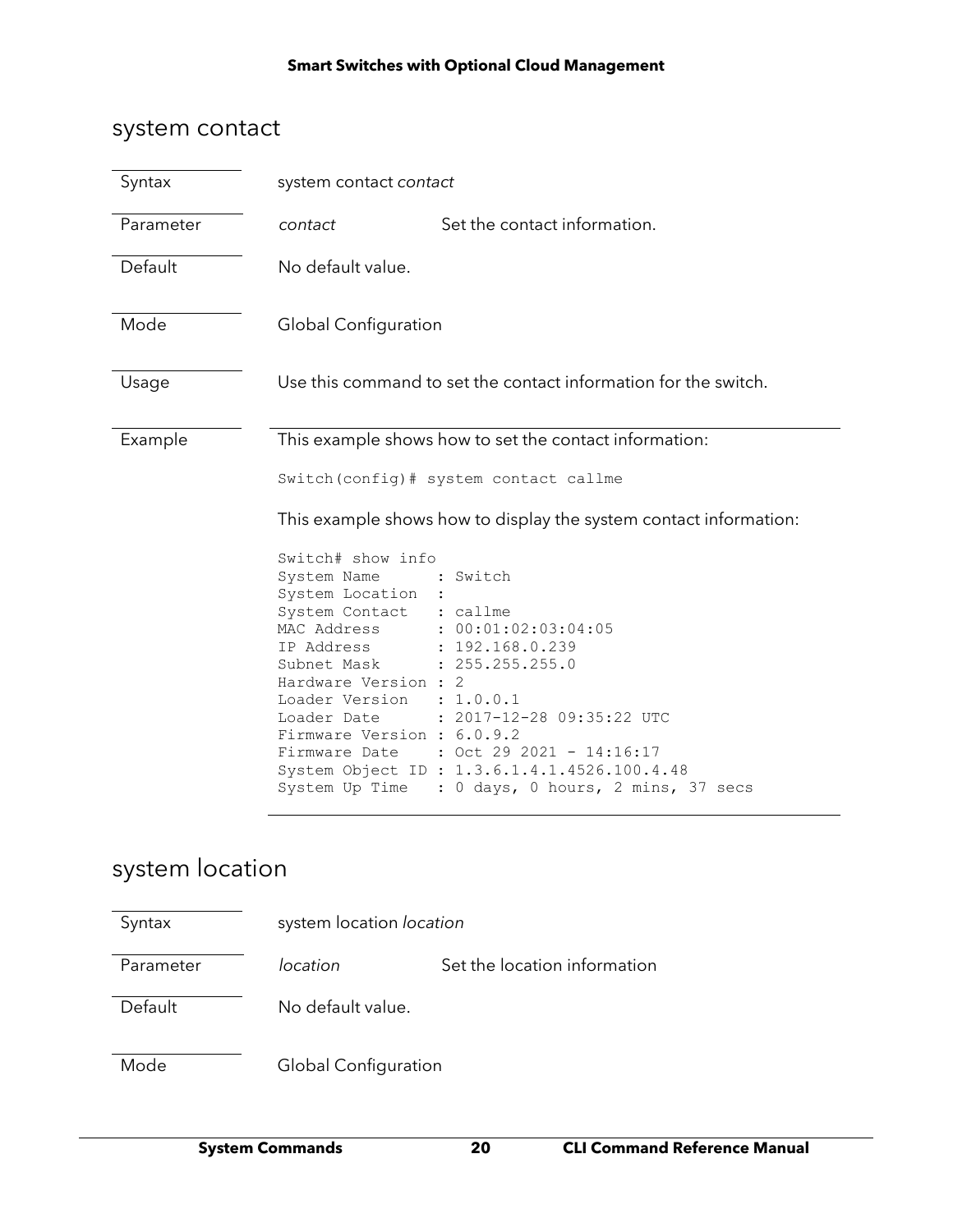Usage Use this command to set the location information for the switch. Example This example shows how to set the system location information: Switch(config)# system location main office This example shows how to display the system location information: Switch# show info System Name : SwitchEF0102 System Location : main office System Contact : MAC Address :  $00:01:02:03:04:05$ <br>IP Address : 192.168.0.239 IP Address : 192.168.0.239 Subnet Mask : 255.255.255.0 Hardware Version : 2 Loader Version : 1.0.0.1<br>Loader Date : 2017-12 : 2017-12-28 09:35:22 UTC Firmware Version : 6.0.9.2 Firmware Date : Oct 29 2021 - 14:16:17 System Object ID : 1.3.6.1.4.1.4526.100.4.48 System Up Time : 0 days, 0 hours, 2 mins, 37 secs

### <span id="page-20-0"></span>show info

| Syntax    | show info                                                                                                                           |
|-----------|-------------------------------------------------------------------------------------------------------------------------------------|
| Parameter |                                                                                                                                     |
| Default   | No default value.                                                                                                                   |
| Mode      | User EXEC<br>Privileged EXEC                                                                                                        |
| Usage     | Use this command to show system summary information.                                                                                |
| Example   | This example shows how to display system summary information:                                                                       |
|           | Switch# show info                                                                                                                   |
|           | : Switch<br>System Name<br>System Location<br>System Contact<br>: 00:01:02:03:04:05<br>MAC Address<br>: 192.168.0.239<br>IP Address |
|           | : 255.255.255.0<br>Subnet Mask<br>Hardware Version :<br>2                                                                           |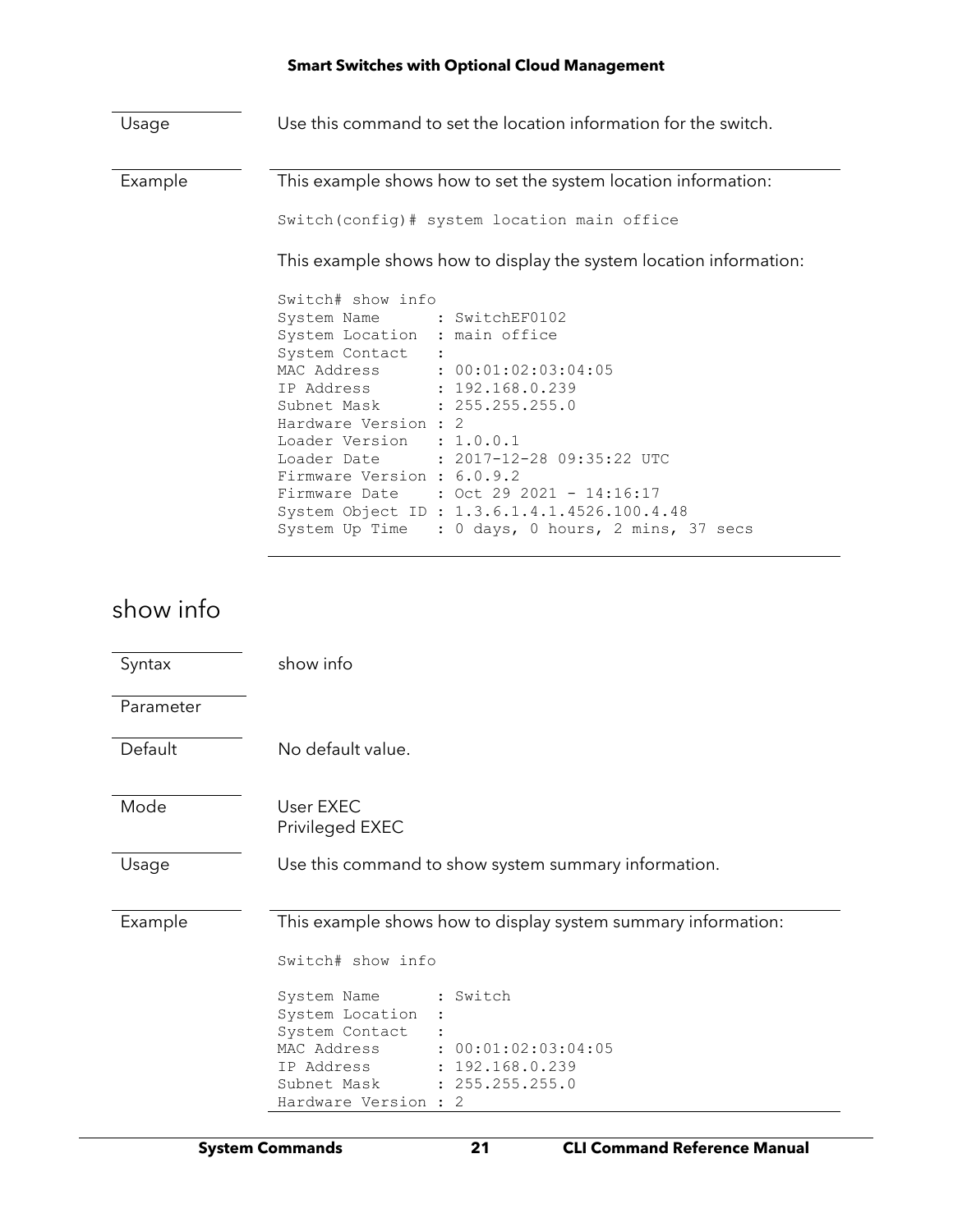```
Loader Version : 1.0.0.1
Loader Date : 2017-12-28 09:35:22 UTC
Firmware Version : 6.0.9.2
Firmware Date : Oct 29 2021 - 14:16:17
System Object ID : 1.3.6.1.4.1.4526.100.4.48
System Up Time : 0 days, 0 hours, 2 mins, 37 secs
```
### <span id="page-21-0"></span>show environment

- GS724TPv2 and GS724TPP
- GS728TPv2, GS728TPPv2, GS752TPv2, and GS752TPP
- MS510TXM and MS510TXUP

| Syntax    | show environment                                                                                                                                                             |                     |    |
|-----------|------------------------------------------------------------------------------------------------------------------------------------------------------------------------------|---------------------|----|
| Parameter |                                                                                                                                                                              |                     |    |
| Default   | No default value.                                                                                                                                                            |                     |    |
| Mode      | User EXEC<br>Privileged EXEC                                                                                                                                                 |                     |    |
| Usage     | Use this command to show system environment information such as<br>temperature and sensor status. The hardware of the switch model<br>determines the output of this command. |                     |    |
| Example   | This example shows how to show system environment information:<br>Switch# show environment<br>Fan Description Type Speed Level State                                         |                     |    |
|           | 1 Fan-1 Fixed 4000 40% Operational<br>2 Fan-2 Fixed 4000 40% Operational                                                                                                     |                     |    |
|           | Sensor Description Temp(C) State Max Temp(C)                                                                                                                                 |                     |    |
|           | 1 System 43<br>43<br>2 MAC                                                                                                                                                   | Normal 44<br>Normal | 44 |
|           | Power Type                                                                                                                                                                   | State Description   |    |
|           | 1 Fixed                                                                                                                                                                      | Operational PS-1    |    |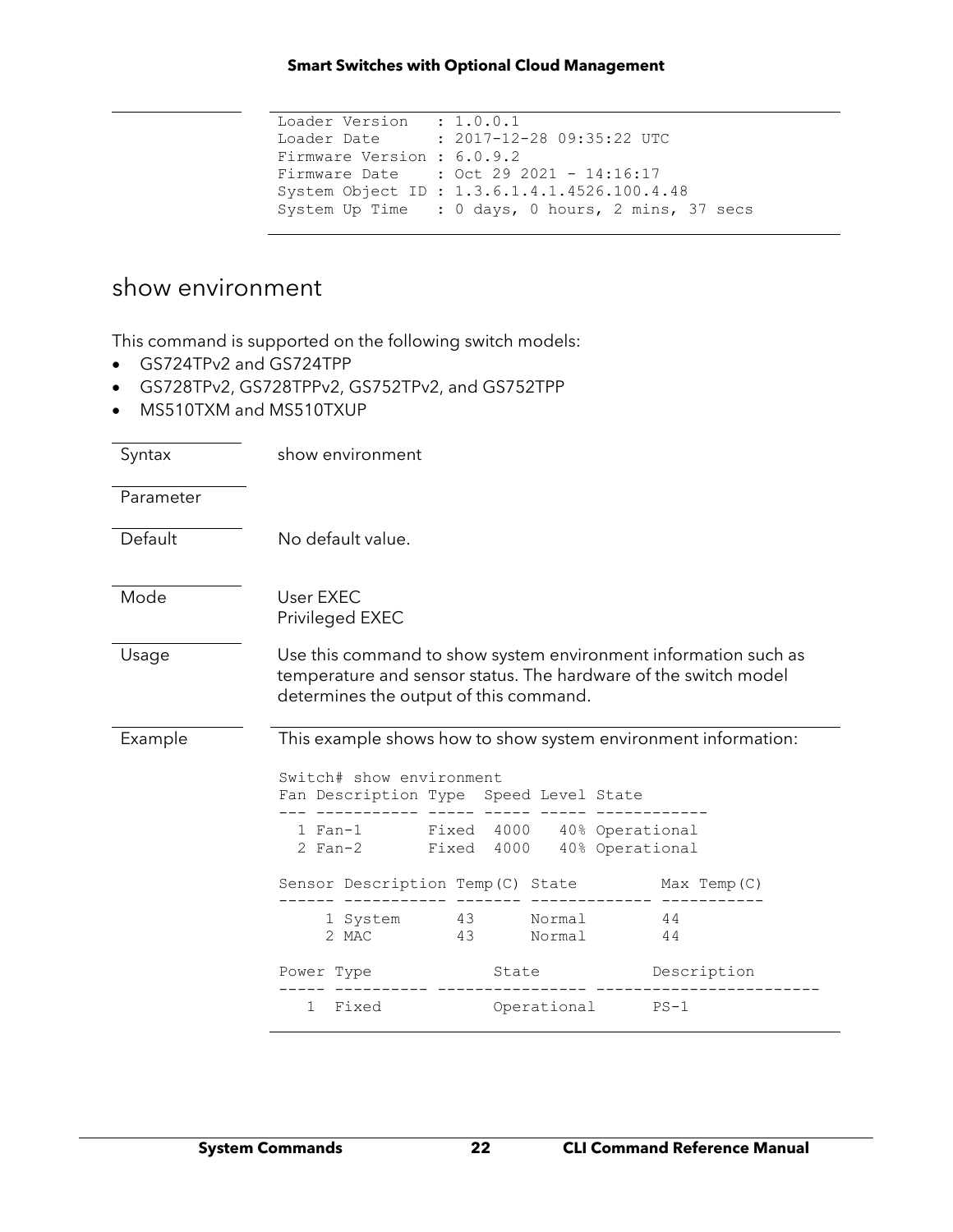### <span id="page-22-0"></span>show version

| Syntax    | show version                                                                                                                                                                                                                               |
|-----------|--------------------------------------------------------------------------------------------------------------------------------------------------------------------------------------------------------------------------------------------|
| Parameter |                                                                                                                                                                                                                                            |
| Default   | No default value.                                                                                                                                                                                                                          |
| Mode      | User EXEC<br>Privileged EXEC                                                                                                                                                                                                               |
| Usage     | Use this command to show the loader and firmware versions and the<br>build dates.                                                                                                                                                          |
| Example   | This example shows how to display the system versions and build<br>dates:                                                                                                                                                                  |
|           | Switch# show version<br>Loader Version : 1.0.0.1<br>$: 2017 - 12 - 28$ 09:35:22 UTC<br>Loader Date<br>Firmware Version : 6.0.9.2<br>: Oct 29 2021 - 14:16:17<br>Firmware Date<br>: 00:01:02:03:04:05<br>MAC Address<br>0000000000001<br>SN |

### <span id="page-22-1"></span>show cpu status

This command is supported on the following switch models:

- GS108Tv3 and GS110TPv3
- GS308T and GS310TP
- GS728TPv2, GS728TPPv2, GS752TPv2, and GS752TPP
- MS510TXM and MS510TXUP

Syntax show cpu status

Parameter

Default No default value.

Mode Privileged EXEC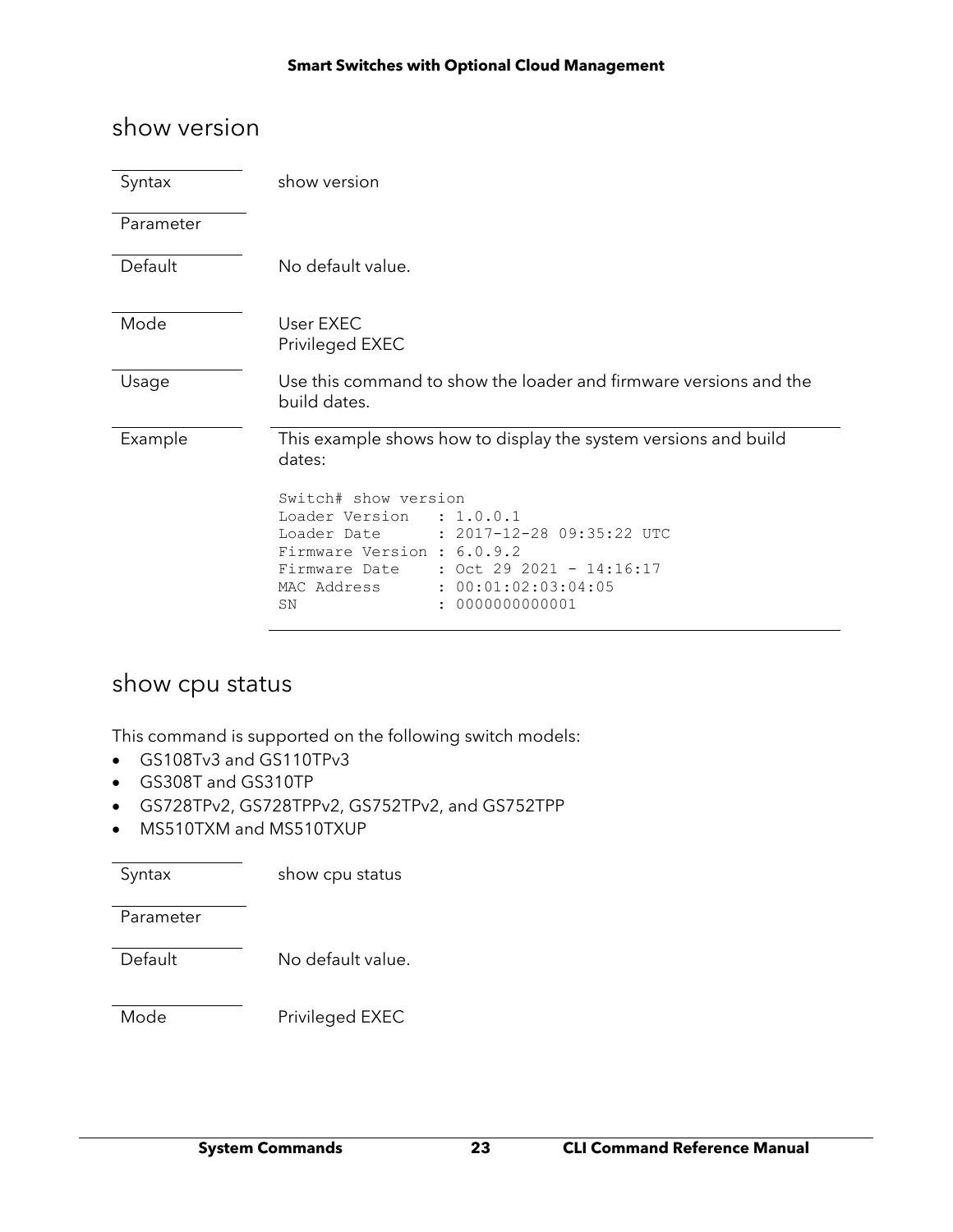| Usage   |                            |                         | Use this command to show current CPU status and utilization. |        |         |                |  |
|---------|----------------------------|-------------------------|--------------------------------------------------------------|--------|---------|----------------|--|
| Example |                            |                         | This example shows how to show current CPU utilization:      |        |         |                |  |
|         |                            | Switch# show cpu status |                                                              |        |         |                |  |
|         | Memory Utilization Report: |                         |                                                              |        |         |                |  |
|         | status KBytes              |                         |                                                              |        |         |                |  |
|         | free<br>alloc              | 43280<br>82360          |                                                              |        |         |                |  |
|         |                            | CPU Utilization:        |                                                              |        |         |                |  |
|         | PID                        | Name                    |                                                              | 5 Secs | 60 Secs | 300 Secs       |  |
|         |                            | 3                       | $[ksofitirqd/0]$ 0.09%                                       |        |         | $0.00\%$ 0.00% |  |
|         |                            | 500                     | DiscoveryAgent 0.94%                                         |        | 0.69%   | 0.74%          |  |
|         |                            | 412                     | usaged                                                       | 4.33%  | 4.29%   | 4.29%          |  |
|         |                            | 420                     | snmpd                                                        | 0.00%  | 0.01%   | 0.01%          |  |
|         |                            | 440                     | polld                                                        | 1.69%  | 1.61%   | 1.62%          |  |
|         |                            | 445                     | cli                                                          | 0.00%  | 0.00%   | 0.01%          |  |
|         | Total CPU Utilization      |                         |                                                              | 7.07%  | 6.64%   | 6.72%          |  |

## <span id="page-23-0"></span>ip address

| Syntax    | ip address a.b.c.d mask a.b.c.d                                                                                                                                                                                        |                                                                               |
|-----------|------------------------------------------------------------------------------------------------------------------------------------------------------------------------------------------------------------------------|-------------------------------------------------------------------------------|
| Parameter | address a.b.c.d                                                                                                                                                                                                        | Set the IPv4 address for switch. The IP address is<br>represented by a.b.c.d. |
|           | mask a.b.c.d                                                                                                                                                                                                           | Set the netmask address for switch. The netmask<br>is represented by a.b.c.d. |
| Default   | 255.255.255.0.                                                                                                                                                                                                         | The default IP address is 192.168.0.239 and default netmask is                |
| Mode      | Global Configuration                                                                                                                                                                                                   |                                                                               |
| Usage     | Use this command to set the administration IPv4 address for access to<br>the switch. When you use Telnet, SSH, HTTP, HTTPS, or SNMP to<br>connect to the switch, you must use this IP address to access the<br>switch. |                                                                               |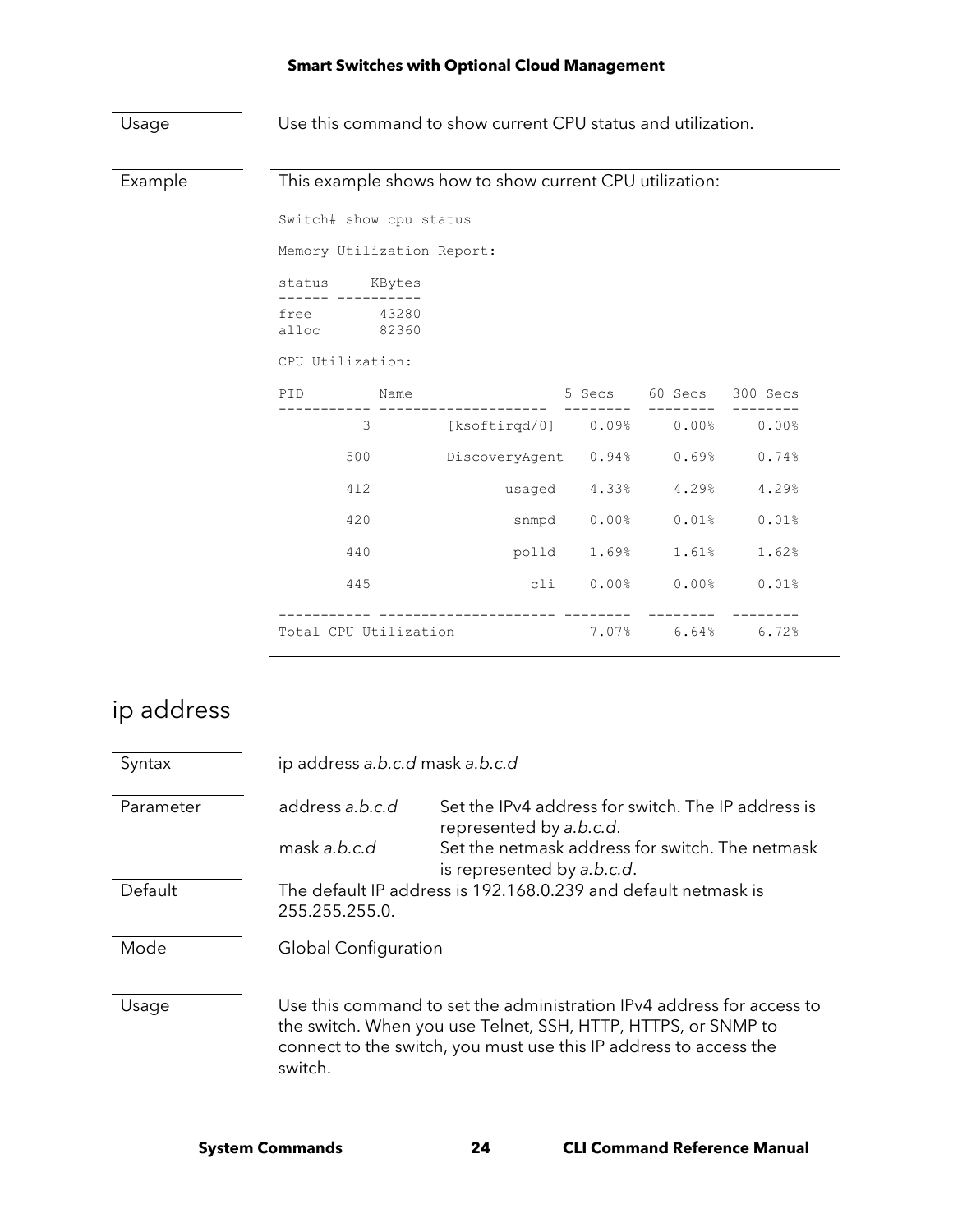Example This example shows how to modify the IPv4 address of the switch: Switch(config)# ip address 192.168.0.200 mask 255.255.255.0 This example shows how to show current ipv4 address of the switch: Switch# show ip ###### Config ###### IP Address: 192.168.0.239 Subnet Netmask: 255.255.255.0 Default Gateway: 192.168.0.254 ###### Status ###### IP Address: 192.168.0.239 Subnet Netmask: 255.255.255.0 Default Gateway: 192.168.0.254

## <span id="page-24-0"></span>ip default-gateway

| Syntax    | ip default-gateway a.b.c.d                                                                                                              |                                                                                                   |
|-----------|-----------------------------------------------------------------------------------------------------------------------------------------|---------------------------------------------------------------------------------------------------|
| Parameter | a.b.c.d                                                                                                                                 | Specify the default gateway IPv4 address for<br>switch. The IP address is represented by a.b.c.d. |
| Default   |                                                                                                                                         | The default IP address of default gateway is 192.168.0.254.                                       |
| Mode      | Global Configuration                                                                                                                    |                                                                                                   |
| Usage     |                                                                                                                                         | Use this command to set the default gateway address.                                              |
| Example   | switch:                                                                                                                                 | This example shows how to modify the default gateway address of the                               |
|           |                                                                                                                                         | Switch (config) # ip default-gateway 192.168.0.100                                                |
|           | the switch:                                                                                                                             | This example shows how to show current default gateway address of                                 |
|           | Switch# show ip<br>###### Config ######<br>IP Address: 192.168.0.239<br>Subnet Netmask: 255.255.255.0<br>Default Gateway: 192.168.0.100 |                                                                                                   |
|           | ###### Status ######<br>IP Address: 192.168.0.239<br>Subnet Netmask: 255.255.255.0<br>Default Gateway: 192.168.0.100                    |                                                                                                   |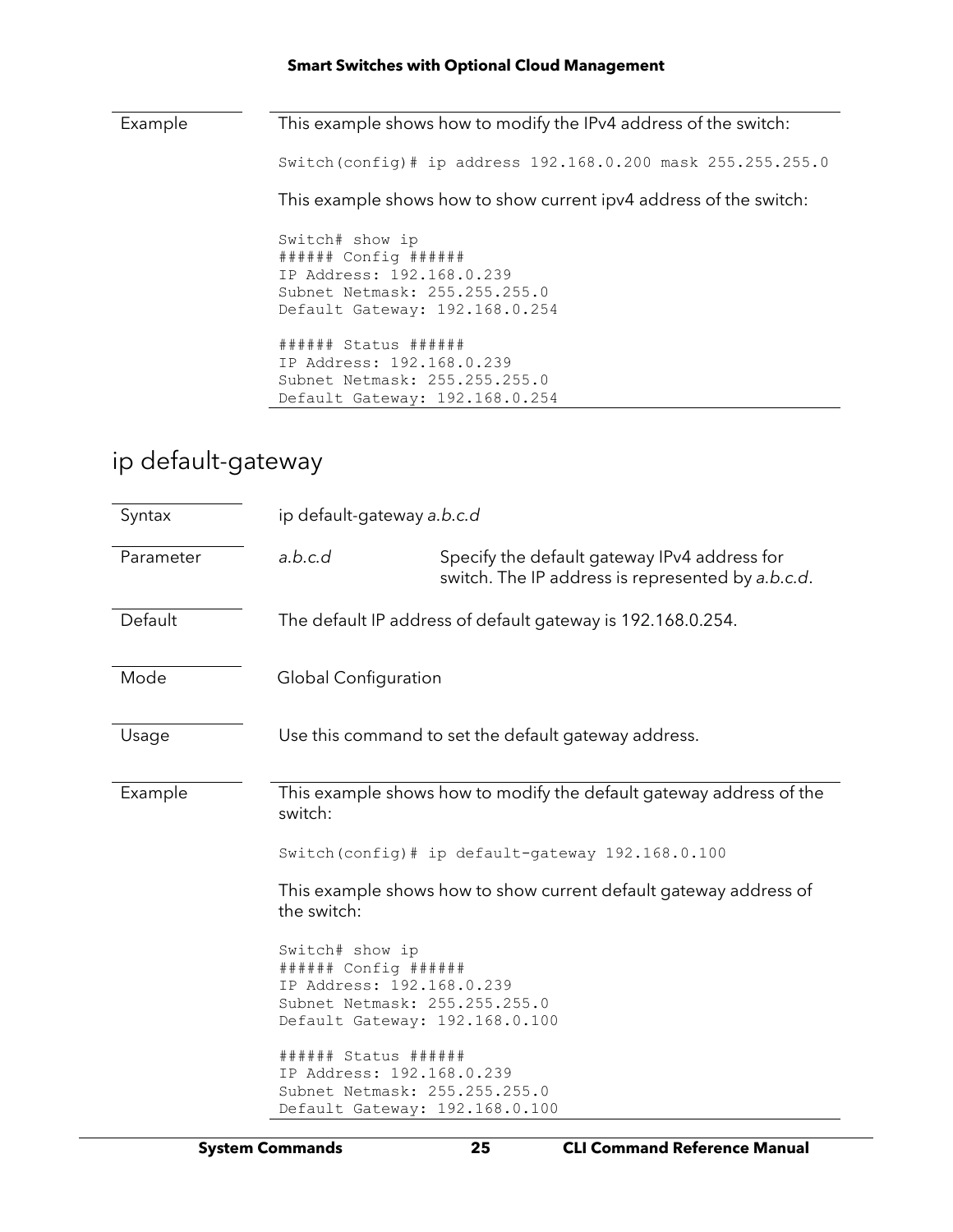## <span id="page-25-0"></span>ip dhcp

| Syntax    | ip dhcp<br>no ip dhcp                                                                                                                                                                                                               |
|-----------|-------------------------------------------------------------------------------------------------------------------------------------------------------------------------------------------------------------------------------------|
| Parameter |                                                                                                                                                                                                                                     |
| Default   | The DHCP client is disabled.                                                                                                                                                                                                        |
| Mode      | <b>Global Configuration</b>                                                                                                                                                                                                         |
| Usage     | Use the <b>ip dhcp</b> command to enable the DHCP client to let the switch<br>receive an IP address from a DHCP server.<br>Use the <b>no ip dhcp</b> command to disable the DHCP client so that you<br>can set a static IP address. |
| Example   | This example shows how to enable the DHCP client:                                                                                                                                                                                   |
|           | Switch (config) $#$ ip dhep                                                                                                                                                                                                         |

## <span id="page-25-1"></span>ip bootp

| Syntax    | ip bootp<br>no ip bootp                                                                                                                                                                                                                   |
|-----------|-------------------------------------------------------------------------------------------------------------------------------------------------------------------------------------------------------------------------------------------|
| Parameter |                                                                                                                                                                                                                                           |
| Default   | The Bootp client is disabled.                                                                                                                                                                                                             |
| Mode      | Global Configuration                                                                                                                                                                                                                      |
| Usage     | Use the <b>ip bootp</b> command to enable the Bootp client to let the switch<br>receive an IP address from a DHCP or Bootp server.<br>Use the no ip bootp command to disable the Bootp client so that you<br>can set a static IP address. |
| Example   | This example shows how to enable the Bootp client:                                                                                                                                                                                        |
|           | Switch (config) # ip bootp                                                                                                                                                                                                                |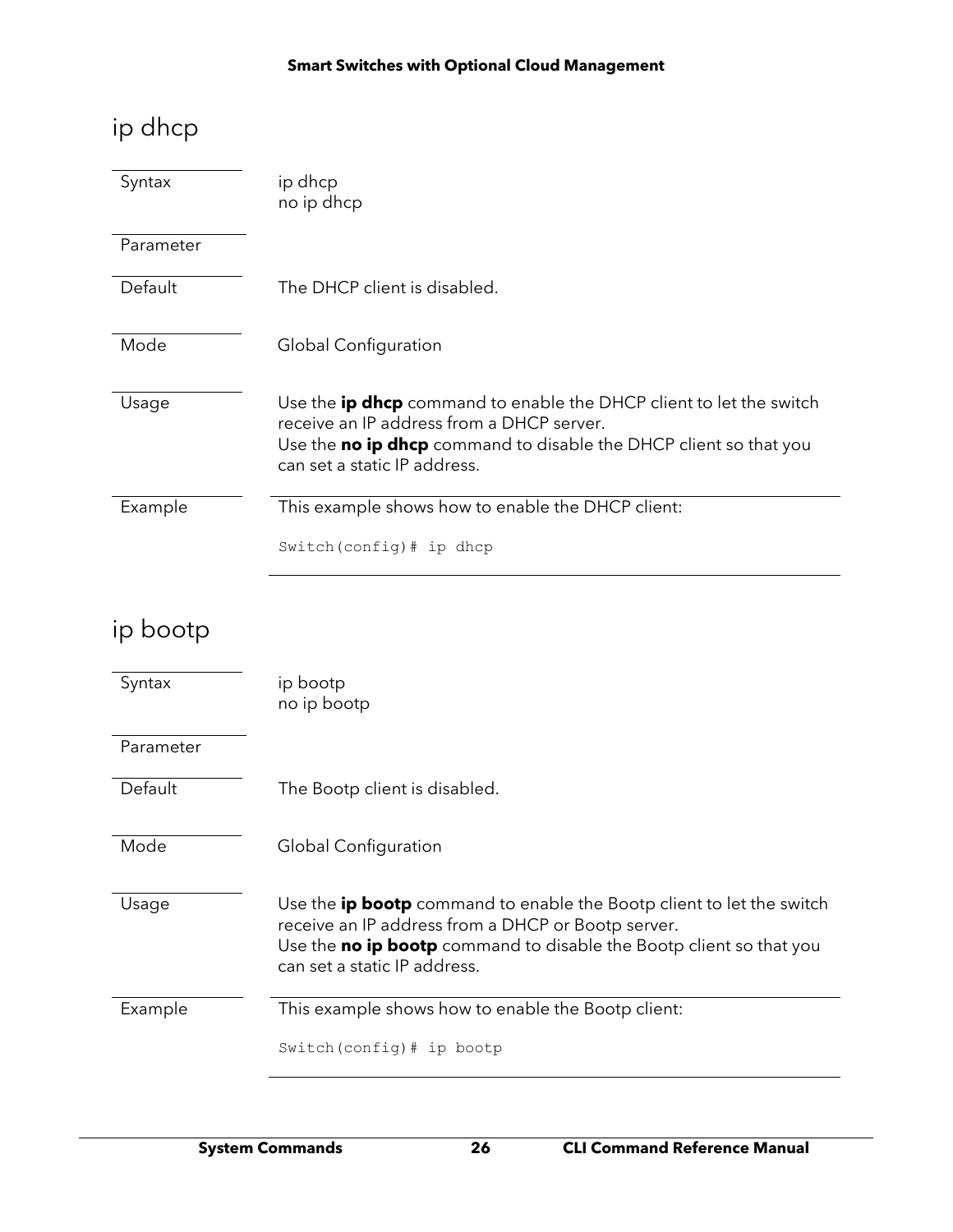## <span id="page-26-0"></span>show ip

| Syntax    | show ip                                                                               |
|-----------|---------------------------------------------------------------------------------------|
| Parameter |                                                                                       |
| Default   | No default value.                                                                     |
| Mode      | User EXEC<br>Privileged EXEC                                                          |
| Usage     | Use this command to show the system IPv4 address, netmask, and<br>default gateway.    |
| Example   | This example shows how to display the current IPv4 address settings of<br>the switch: |
|           | Switch# show ip                                                                       |
|           | ###### Config ######<br>IP Address: 192.168.0.239                                     |
|           | Subnet Netmask: 255.255.255.0                                                         |
|           | Default Gateway: 192.168.0.254                                                        |
|           | ###### Status ######                                                                  |
|           | IP Address: 192.168.0.239                                                             |
|           | Subnet Netmask: 255.255.255.0                                                         |
|           | Default Gateway: 192.168.0.254                                                        |

## <span id="page-26-1"></span>ipv6

This command is supported on the following switch models:

- GS108Tv3 and GS110TPv3
- GS724TPv2 and GS724TPP
- GS728TPv2, GS728TPPv2, GS752TPv2, and GS752TPP
- MS510TXM and MS510TXUP

Syntax ipv6 no ipv6

Parameter

Default IPv6 is enabled.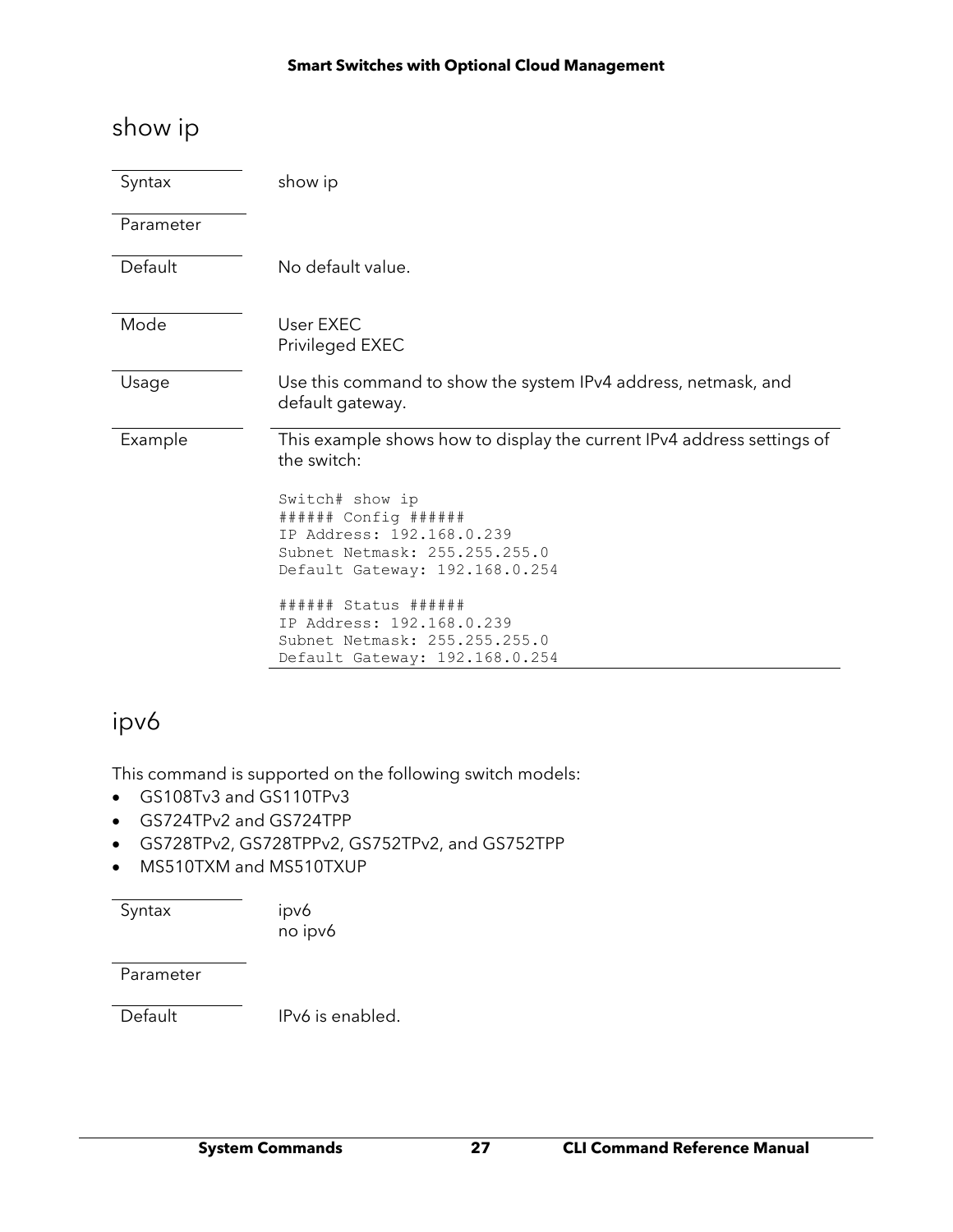| Mode    | <b>Global Configuration</b>                                                             |
|---------|-----------------------------------------------------------------------------------------|
| Usage   | Use the <b>ipv6</b> command to enable IPv6.<br>Use the no ipv6 command to disable IPv6. |
| Example | This example shows how to disable IPv6 globally on the switch:                          |
|         | Switch (config) $#$ no ipv6                                                             |

## <span id="page-27-0"></span>ipv6 autoconfig

- GS108Tv3 and GS110TPv3
- GS724TPv2 and GS724TPP
- GS728TPv2, GS728TPPv2, GS752TPv2, and GS752TPP
- MS510TXM and MS510TXUP

| Syntax    | ipv6 autoconfig<br>no ipv6 autoconfig                                                                                                                |
|-----------|------------------------------------------------------------------------------------------------------------------------------------------------------|
| Parameter |                                                                                                                                                      |
| Default   | IPv6 autoconfiguration is enabled.                                                                                                                   |
| Mode      | <b>Global Configuration</b>                                                                                                                          |
| Usage     | Use the <b>ipv6 autoconfig</b> command to enable IPv6 autoconfiguration.<br>Use the no ipv6 autoconfig command to disable IPv6<br>autoconfiguration. |
| Example   | This example shows how to disable IPv6 autoconfiguration:                                                                                            |
|           | Switch (config) # no ipv6 autoconfig                                                                                                                 |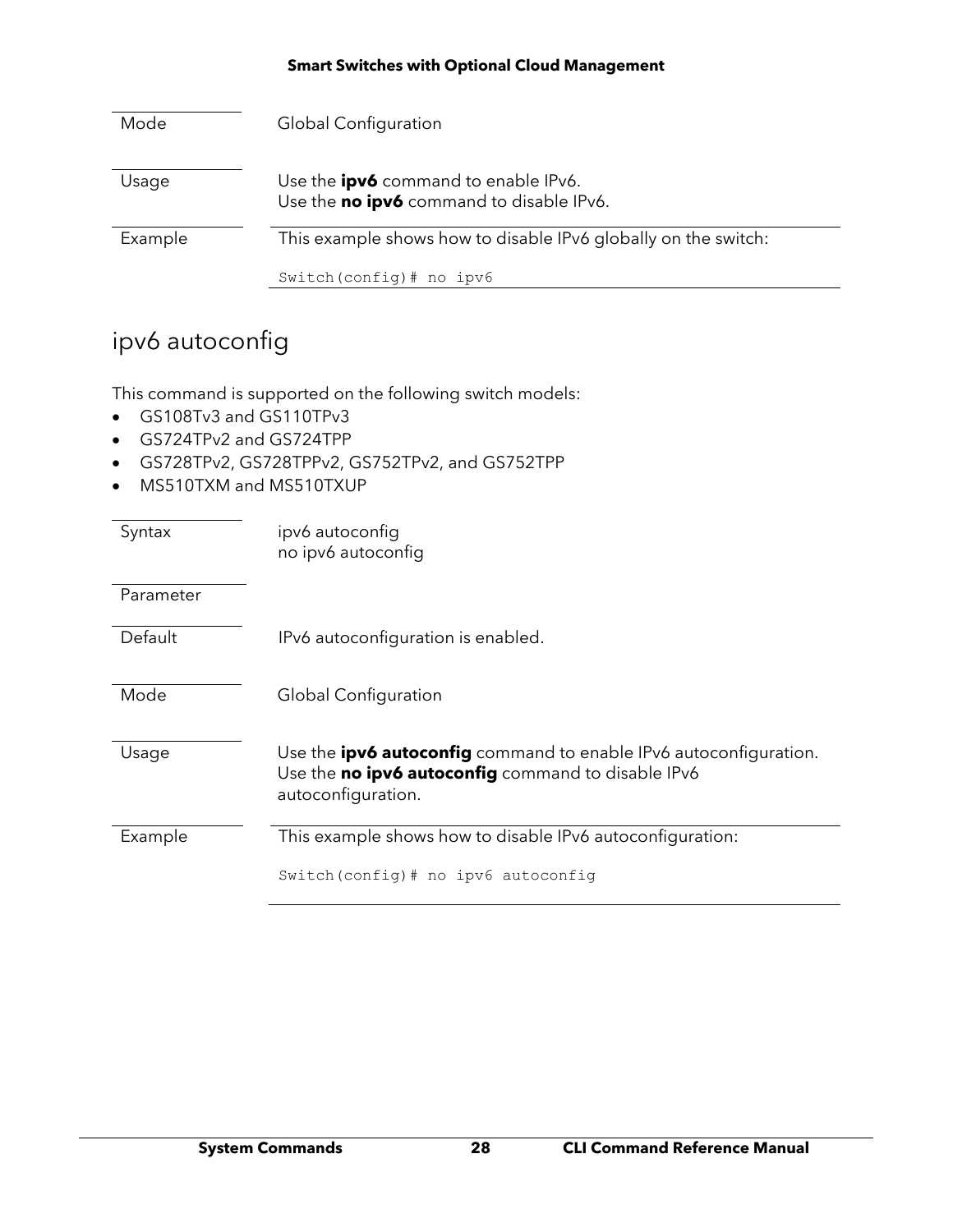## <span id="page-28-0"></span>ipv6 address

This command is supported on the following switch models:

- GS108Tv3 and GS110TPv3
- GS724TPv2 and GS724TPP
- GS728TPv2, GS728TPPv2, GS752TPv2, and GS752TPP
- MS510TXM and MS510TXUP

| Syntax    | ipv6 address x:x::x:x prefix <0-128><br>no ipv6 address x:x::x:x                                                                |                                                                                                                                                                          |
|-----------|---------------------------------------------------------------------------------------------------------------------------------|--------------------------------------------------------------------------------------------------------------------------------------------------------------------------|
| Parameter | address x:x::x:x<br>prefix < 0-128 >                                                                                            | Specify the IPv6 address for switch. The IPv6<br>address is represented by x:x::x:x.<br>Specify the IPv6 prefix length for switch. This can<br>be a value from 0 to 128. |
| Default   |                                                                                                                                 | No default IPv6 address is configured for the switch.                                                                                                                    |
| Mode      | Global Configuration                                                                                                            |                                                                                                                                                                          |
| Usage     | Use the <b>ipv6 address</b> command to add a static IPv6 address.<br>Use the no ipv6 address command to remove an IPv6 address. |                                                                                                                                                                          |
| Example   | This example shows how to add a static IPv6 address for the switch:                                                             |                                                                                                                                                                          |
|           | prefix 128                                                                                                                      | Switch(config)# ipv6 address $f=80::20e:2eff:fef1:4b3c$                                                                                                                  |

## <span id="page-28-1"></span>ipv6 default-gateway

- GS108Tv3 and GS110TPv3
- GS724TPv2 and GS724TPP
- GS728TPv2, GS728TPPv2, GS752TPv2, and GS752TPP
- MS510TXM and MS510TXUP

| Syntax    | ipv6 default-gateway x:x::x:x<br>no ipv6 default-gateway |                                                                                                          |
|-----------|----------------------------------------------------------|----------------------------------------------------------------------------------------------------------|
| Parameter | X:X::X:X                                                 | Specify the default gateway IPv6 address for the<br>switch. The IPv6 address is represented by x:x::x:x. |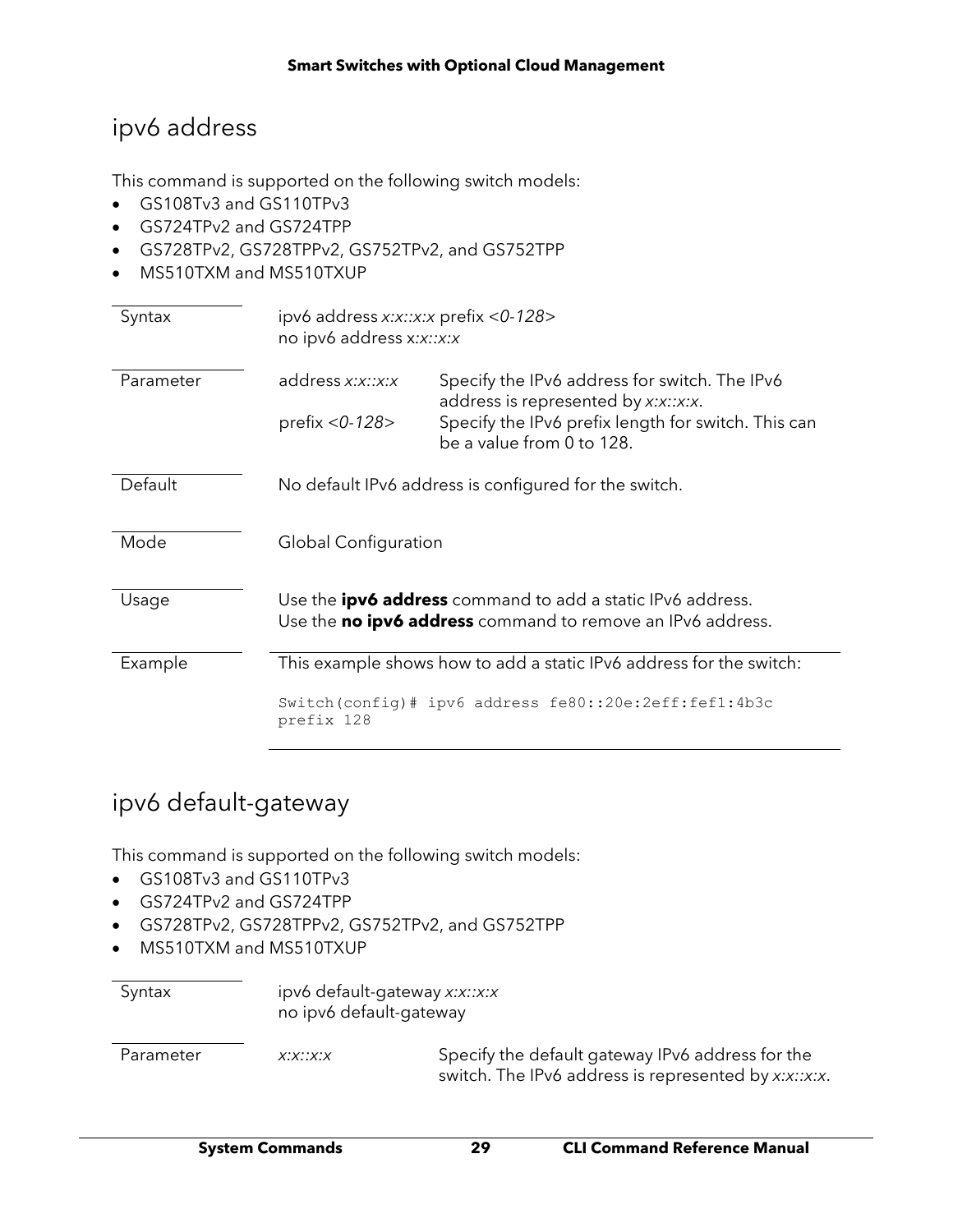| Default | No IPv6 default gateway address is configured on the switch.                                                                                                                      |
|---------|-----------------------------------------------------------------------------------------------------------------------------------------------------------------------------------|
| Mode    | <b>Global Configuration</b>                                                                                                                                                       |
| Usage   | Use the <b>ipv6 default-gateway</b> command to set the IPv6 default<br>gateway address.<br>Use the no ipv6 default-gateway command to remove the IPv6<br>default gateway address. |
| Example | This example shows how to modify the IPv6 default gateway address<br>on the switch:<br>Switch (config) # ipv6 default-gateway                                                     |
|         | fe80::dcad:beff:feef:103                                                                                                                                                          |

## <span id="page-29-0"></span>ipv6 dhcp

- GS108Tv3 and GS110TPv3
- GS724TPv2 and GS724TPP
- GS728TPv2, GS728TPPv2, GS752TPv2, and GS752TPP
- MS510TXM and MS510TXUP

| Syntax    | ipv6 dhcp<br>no ipv6 dhcp                                                                                                                                                                                                                                                                    |
|-----------|----------------------------------------------------------------------------------------------------------------------------------------------------------------------------------------------------------------------------------------------------------------------------------------------|
| Parameter |                                                                                                                                                                                                                                                                                              |
| Default   | The DHCPv6 client is disabled.                                                                                                                                                                                                                                                               |
| Mode      | Global Configuration                                                                                                                                                                                                                                                                         |
| Usage     | Use the <b>ipv6 dhcp</b> command to enable the DHCPv6 client to let the<br>switch receive an IP address from a DHCPv6 server.<br>Use the no ipv6 dhcp command to disable the DHCPv6 client so that<br>you can set a static IPv6 address or IPv6 autoconfiguration address for<br>the switch. |
| Example   | This example shows how to enable the DHCPv6 client:<br>Switch (config) # ipv6 dhcp                                                                                                                                                                                                           |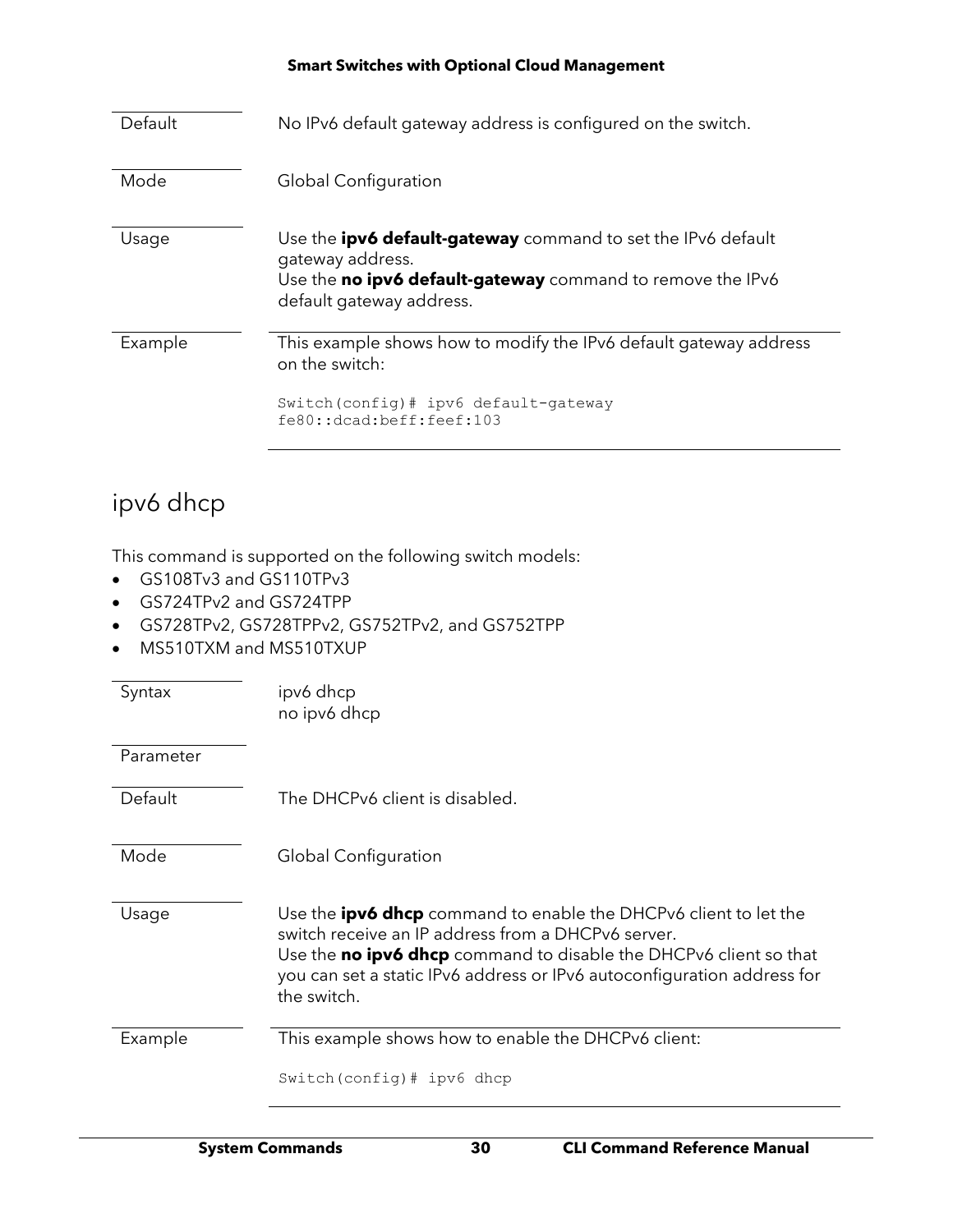## <span id="page-30-0"></span>show ipv6 neighbors

This command is supported on the following switch models:

- GS108Tv3 and GS110TPv3
- GS728TPv2, GS728TPPv2, GS752TPv2, and GS752TPP
- MS510TXM and MS510TXUP

| Syntax    | show ipv6 neighbors                                                                           |  |  |  |  |  |  |
|-----------|-----------------------------------------------------------------------------------------------|--|--|--|--|--|--|
| Parameter |                                                                                               |  |  |  |  |  |  |
| Default   | No default value.                                                                             |  |  |  |  |  |  |
| Mode      | User FXFC<br>Privileged EXEC                                                                  |  |  |  |  |  |  |
| Usage     | Use this command to show information about the IPv6 neighbor<br>entries cached on the system. |  |  |  |  |  |  |
| Example   | This example shows how to display the ipv6 neighbor entries:                                  |  |  |  |  |  |  |
|           | Switch# show ipv6 neighbors                                                                   |  |  |  |  |  |  |
|           | VLAN Interface IPv6 address<br>HW address<br>Status<br>Router State                           |  |  |  |  |  |  |
|           | fe80::b498:654a:75f5:9c7b 50:3e:aa:07:ab:46<br>vlan 1<br>Dynamic No<br>Reachable              |  |  |  |  |  |  |

## <span id="page-30-1"></span>show clock

| Syntax    | show clock [detail]                                                                                                                                                                                |                                                                              |  |  |
|-----------|----------------------------------------------------------------------------------------------------------------------------------------------------------------------------------------------------|------------------------------------------------------------------------------|--|--|
| Parameter | detail                                                                                                                                                                                             | Optional keyword that displays more detailed<br>information about the clock. |  |  |
| Default   | No default value.                                                                                                                                                                                  |                                                                              |  |  |
| Mode      | Privileged EXEC                                                                                                                                                                                    |                                                                              |  |  |
| Usage     | Use this command to show information about the clock of the switch.<br>The <b>detail</b> keyword means display more information about the clock<br>such as the time zone and daylight saving time. |                                                                              |  |  |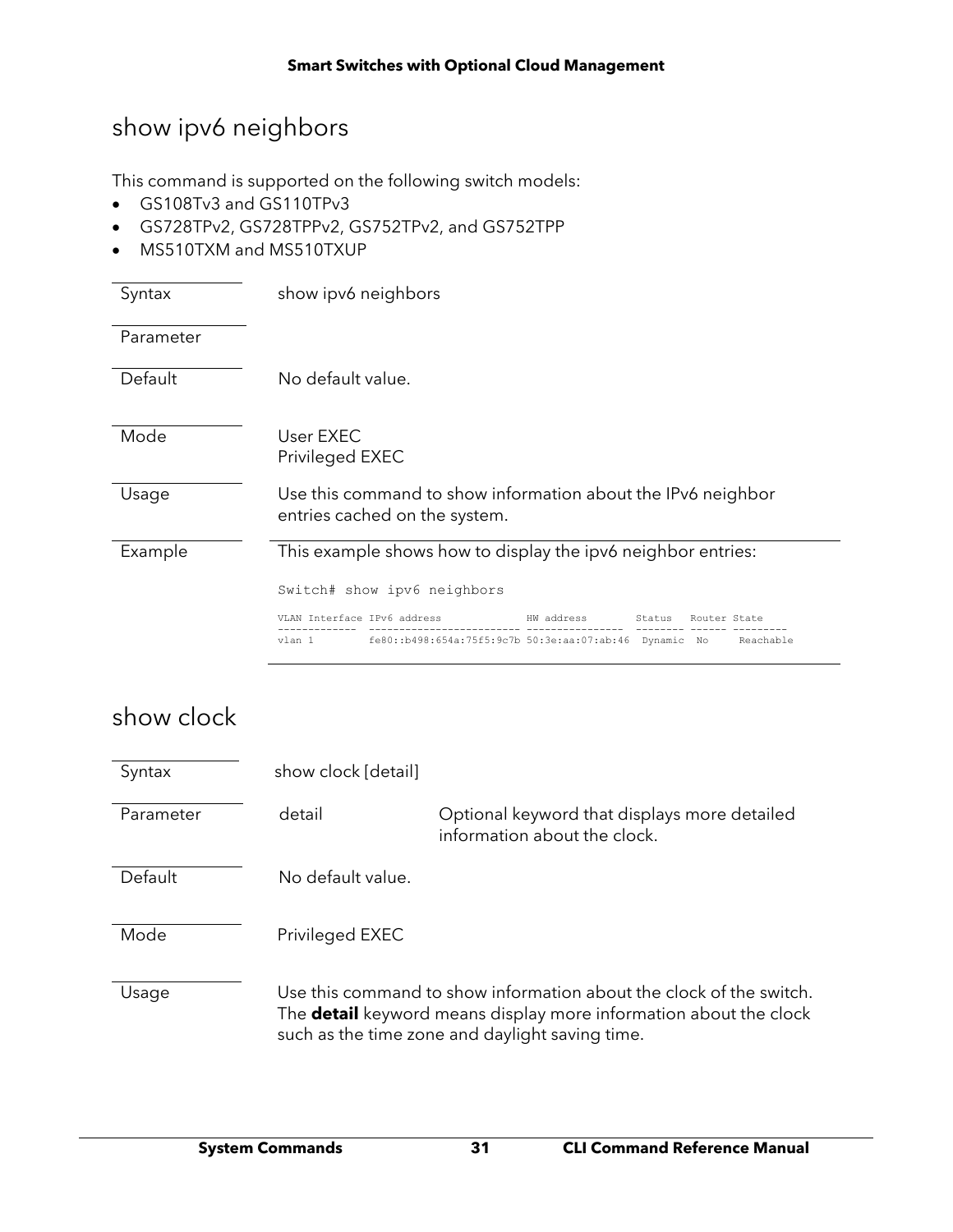Example This example shows how to display information about the clock of the switch:

```
Switch# show clock 
Jan 01 02:08:52 2021 (UTC+0)
Time set manually
```
This example shows how to display detailed information about the clock of the switch:

```
Switch# show clock detail
Jan 01 02:08:54 2021 (UTC+0)
Time set manually
```
Time zone: Acronym is Offset is UTC+0

#### <span id="page-31-0"></span>sntp

| Syntax    | sntp <1-3> host hostname port <1-65535> [ver <1-4>]<br>no sntp $<1-3>$                                                                                                                                                                              |                                                                                    |  |  |  |
|-----------|-----------------------------------------------------------------------------------------------------------------------------------------------------------------------------------------------------------------------------------------------------|------------------------------------------------------------------------------------|--|--|--|
| Parameter | sntp $<$ 1-3 $>$                                                                                                                                                                                                                                    | Set the SNTP protocol version, which can be 1, 2,<br>or $3.$                       |  |  |  |
|           | hostname                                                                                                                                                                                                                                            | Set the IP address or hostname of the SNTP<br>server.                              |  |  |  |
|           | port <1-65535>                                                                                                                                                                                                                                      | Set the port number of the SNTP server, which<br>can be a number from 1 to 65,535. |  |  |  |
|           | $ver < 1-4>$                                                                                                                                                                                                                                        | Set the SNTP server version, which can be 1, 2, 3,<br>or 4.                        |  |  |  |
| Default   | No default SNTP server is defined. If you add an SNTP server, by<br>default, the server version is 4. (You can configure a different version.)                                                                                                      |                                                                                    |  |  |  |
| Mode      | Global Configuration                                                                                                                                                                                                                                |                                                                                    |  |  |  |
| Usage     | Use the <b>sntp</b> command to set a remote SNTP server.<br>Use the no sntp command to reset the SNTP configuration for a<br>specific SNTP protocol version.<br>You can verify your SNTP settings in the output of the <b>show sntp</b><br>command. |                                                                                    |  |  |  |
| Example   | This example shows how to set a remote SNTP server for the switch:<br>switch(config)# sntp 1 host 192.168.0.100 port 123                                                                                                                            |                                                                                    |  |  |  |
|           |                                                                                                                                                                                                                                                     |                                                                                    |  |  |  |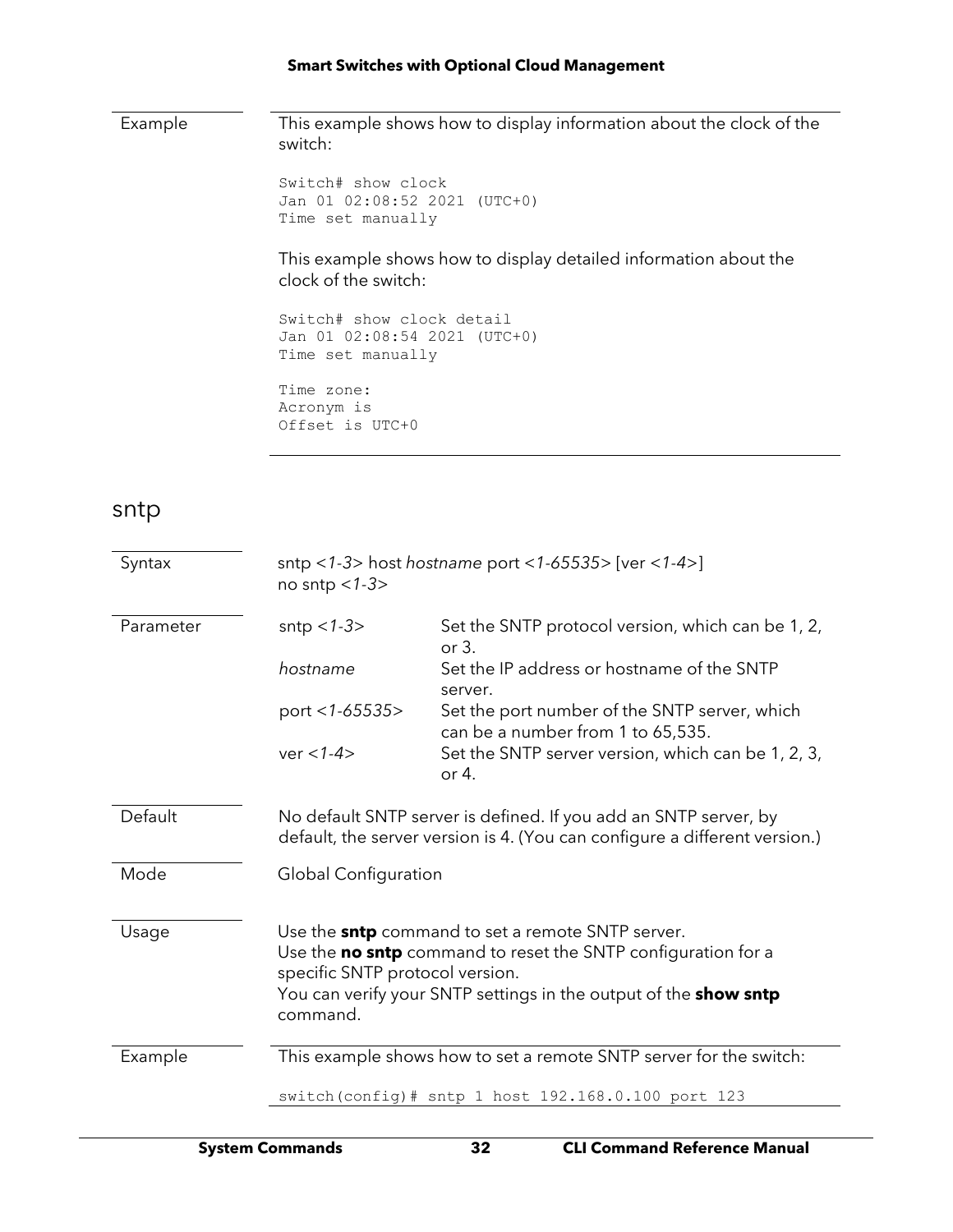## <span id="page-32-0"></span>show sntp

| Syntax    | show sntp                                                                                                                                                                                                                                                                                                                                                                                                |  |  |  |  |  |
|-----------|----------------------------------------------------------------------------------------------------------------------------------------------------------------------------------------------------------------------------------------------------------------------------------------------------------------------------------------------------------------------------------------------------------|--|--|--|--|--|
| Parameter |                                                                                                                                                                                                                                                                                                                                                                                                          |  |  |  |  |  |
| Default   | No default value.                                                                                                                                                                                                                                                                                                                                                                                        |  |  |  |  |  |
| Mode      | Privileged EXEC                                                                                                                                                                                                                                                                                                                                                                                          |  |  |  |  |  |
| Usage     | Use this command to display the remote SNTP server information.                                                                                                                                                                                                                                                                                                                                          |  |  |  |  |  |
| Example   | This example shows how to display the remote SNTP server<br>information:<br>Switch# show sntp<br>SNTP is Enabled<br>SNTP Server address: 192.168.0.100<br>SNTP Server port: 123<br>SNTP Server pri: 1<br>SNTP Server ver: 4<br>SNTP Server attemps: 0<br>SNTP Server failures: 0<br>SNTP Server reason:<br>SNTP Server last success: 0<br>SNTP Server lastAttemptTime:<br>SNTP Server lastUpdateTime<br> |  |  |  |  |  |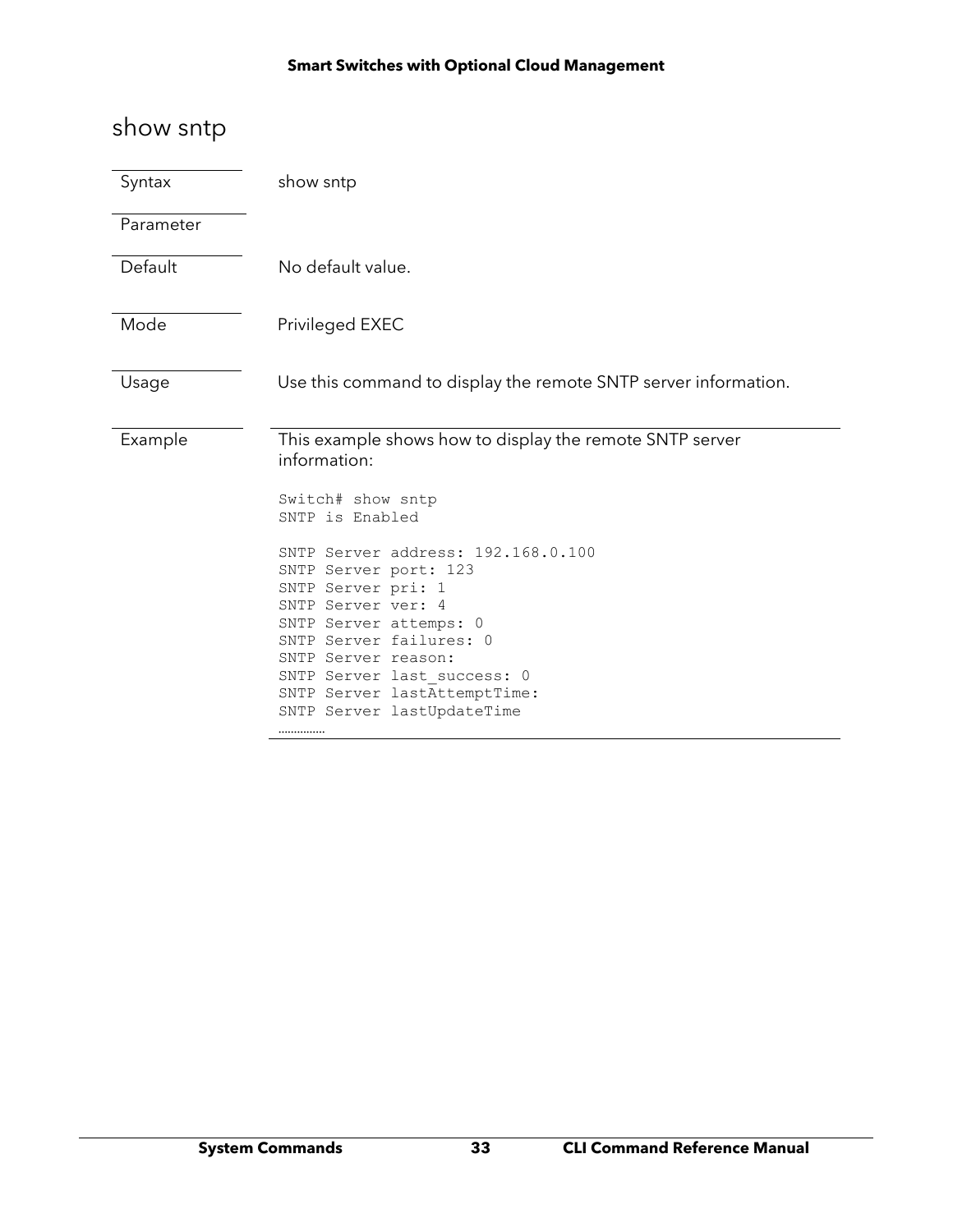## <span id="page-33-0"></span>PoE commands

## <span id="page-33-1"></span>power inline

- GS110TPv3
- GS724TPv2 and GS724TPP
- GS728TPv2, GS728TPPv2, GS752TPv2, and GS752TPP
- MS510TXUP

| Syntax    | power inline {never   auto}                                                                                         |                         |                    |                   |         |  |  |  |
|-----------|---------------------------------------------------------------------------------------------------------------------|-------------------------|--------------------|-------------------|---------|--|--|--|
| Parameter | Disables PoE functionality on an interface.<br>never<br>Enables PoE functionality on an interface.<br>auto          |                         |                    |                   |         |  |  |  |
| Default   | The default is auto.                                                                                                |                         |                    |                   |         |  |  |  |
| Mode      | Interface Configuration                                                                                             |                         |                    |                   |         |  |  |  |
| Usage     | Use this command to enable or disable PoE functionality on an<br>interface.                                         |                         |                    |                   |         |  |  |  |
| Example   | This example shows how to disable PoE on an interface:                                                              |                         |                    |                   |         |  |  |  |
|           | Switch (config) #interface g1<br>Switch (config-if) # power inline never<br>Switch# show power inline interfaces g1 |                         |                    |                   |         |  |  |  |
|           | Port State Status                                                                                                   | Priority Class Power Up |                    | Max.Power (Admin) |         |  |  |  |
|           | (mW)                                                                                                                |                         |                    |                   |         |  |  |  |
|           | Never off<br>q1                                                                                                     | N/A<br>low              | 802.3at<br>$\circ$ |                   | (30000) |  |  |  |
|           | Port Overload Short Current Power Denied MPS Absent Invalid Sig.                                                    |                         |                    |                   |         |  |  |  |
|           | q1<br>$\circ$<br>0                                                                                                  | $\Omega$                | $\Omega$           | $\Omega$          |         |  |  |  |
|           | Port Time Range                                                                                                     |                         | Status             |                   |         |  |  |  |
|           | q1                                                                                                                  |                         |                    |                   |         |  |  |  |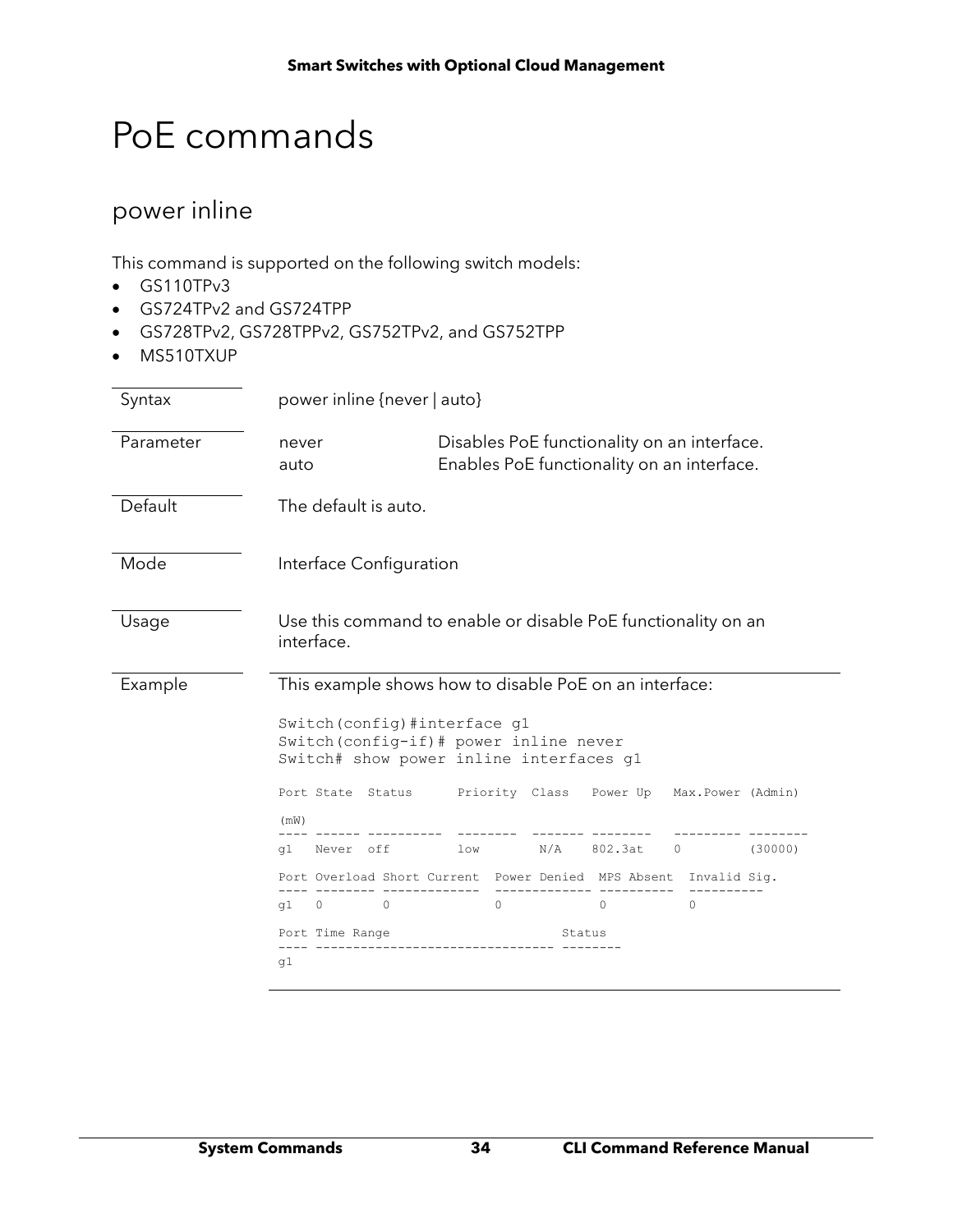### <span id="page-34-0"></span>power inline reset

This command is supported on the following switch models:

- GS110TPv3
- GS724TPv2 and GS724TPP
- GS728TPv2, GS728TPPv2, GS752TPv2, and GS752TPP
- MS510TXUP

| Syntax    | power inline reset                                                                                                                                                                                                                                                                                                                                |
|-----------|---------------------------------------------------------------------------------------------------------------------------------------------------------------------------------------------------------------------------------------------------------------------------------------------------------------------------------------------------|
| Parameter |                                                                                                                                                                                                                                                                                                                                                   |
| Default   | No default value.                                                                                                                                                                                                                                                                                                                                 |
| Mode      | Privileged EXEC                                                                                                                                                                                                                                                                                                                                   |
| Usage     | Use this command to reset all PoE ports.<br>When one or more PoE ports are in an error state, you can use this<br>command to reset the PoE ports. You can also use this command to<br>reset PoE ports that are delivering power. This command takes effect<br>only once after it is executed and cannot be saved in the running<br>configuration. |
| Example   | This example shows how reset all PoE ports:                                                                                                                                                                                                                                                                                                       |
|           | Switch# power inline reset                                                                                                                                                                                                                                                                                                                        |

### <span id="page-34-1"></span>show power inline

This command is supported on the following switch models:

- GS110TPv3
- GS724TPv2 and GS724TPP
- GS728TPv2, GS728TPPv2, GS752TPv2, and GS752TPP

Syntax show power inline [interfaces *id*]

• MS510TXUP

| Parameter | interfaces id | Displays the PoE information for a physical port or<br>a range of physical ports. (The command does<br>not apply to logical ports.) The id parameter<br>represents the port number or a range of port<br>numbers. Use a hyphen to indicate a range. Use a |
|-----------|---------------|-----------------------------------------------------------------------------------------------------------------------------------------------------------------------------------------------------------------------------------------------------------|
|           |               |                                                                                                                                                                                                                                                           |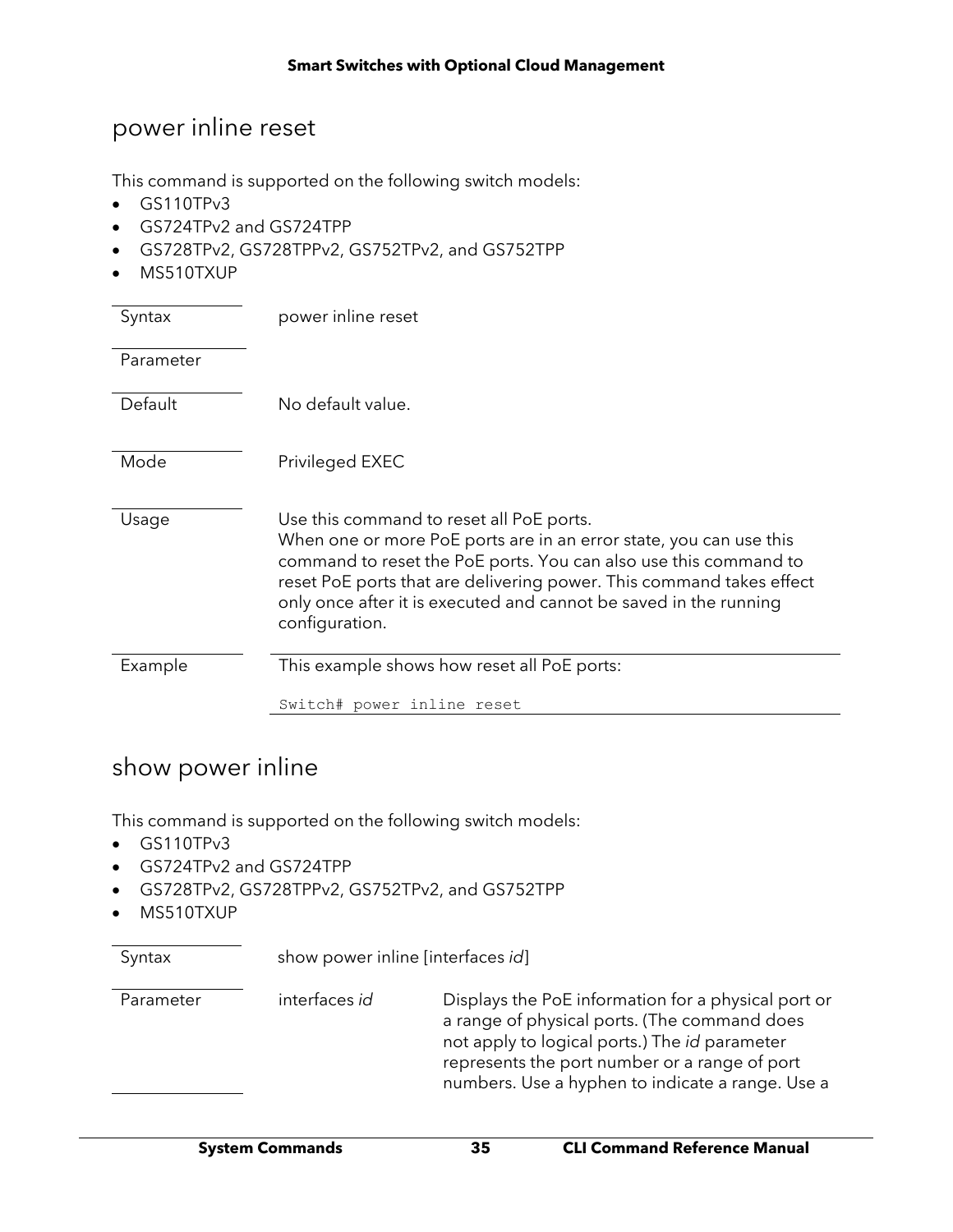comma to separate individual ports, ranges, or a combination of both.

| Default | No default value.                                                                                                                                                                                                                                                                                                                                                                                                          |  |  |  |  |  |  |
|---------|----------------------------------------------------------------------------------------------------------------------------------------------------------------------------------------------------------------------------------------------------------------------------------------------------------------------------------------------------------------------------------------------------------------------------|--|--|--|--|--|--|
| Mode    | Privileged EXEC                                                                                                                                                                                                                                                                                                                                                                                                            |  |  |  |  |  |  |
| Usage   | Use this command to show the global PoE status, or to show detailed<br>information for one or more specific PoE ports.                                                                                                                                                                                                                                                                                                     |  |  |  |  |  |  |
| Example | This example shows how to display the global PoE status:<br>Switch# show power inline<br>Power management mode: Port limit mode<br>Pre-allocation<br>: Disabled<br>Power-up sequence : Staggered<br>Unit Power Status Nominal Allocated<br>Consumed Available<br>Power<br>Power<br>Power<br>Power<br>Off Normal 190Watts 0Watts (0%) 0Watts 190Watts<br>1.<br>Port State Status Priority Class Power Up Max. Power (Admin) |  |  |  |  |  |  |
|         |                                                                                                                                                                                                                                                                                                                                                                                                                            |  |  |  |  |  |  |
|         | (mW)<br>$low$ $N/A$ $802.3at$<br>Never off<br>(30000)<br>$\overline{0}$<br>q1<br>(30000)<br>searching low N/A<br>802.3at<br>q2<br>Auto<br>$0 \qquad \qquad$<br><br>This example shows how to display the PoE status for interface g1:<br>Switch# show power inline interfaces q1                                                                                                                                           |  |  |  |  |  |  |

|        | Port State Status |                                                                  |          |        | Priority Class Power Up Max.Power (Admin) |         |
|--------|-------------------|------------------------------------------------------------------|----------|--------|-------------------------------------------|---------|
| (mW)   |                   |                                                                  |          |        |                                           |         |
| q1     | Never off         |                                                                  | low      |        | N/A 802.3at 0                             | (30000) |
|        |                   | Port Overload Short Current Power Denied MPS Absent Invalid Sig. |          |        |                                           |         |
| $q1$ 0 |                   | 0                                                                | $\Omega$ |        | $\Omega$                                  |         |
|        | Port Time Range   |                                                                  |          | Status |                                           |         |
| q1     |                   |                                                                  |          |        |                                           |         |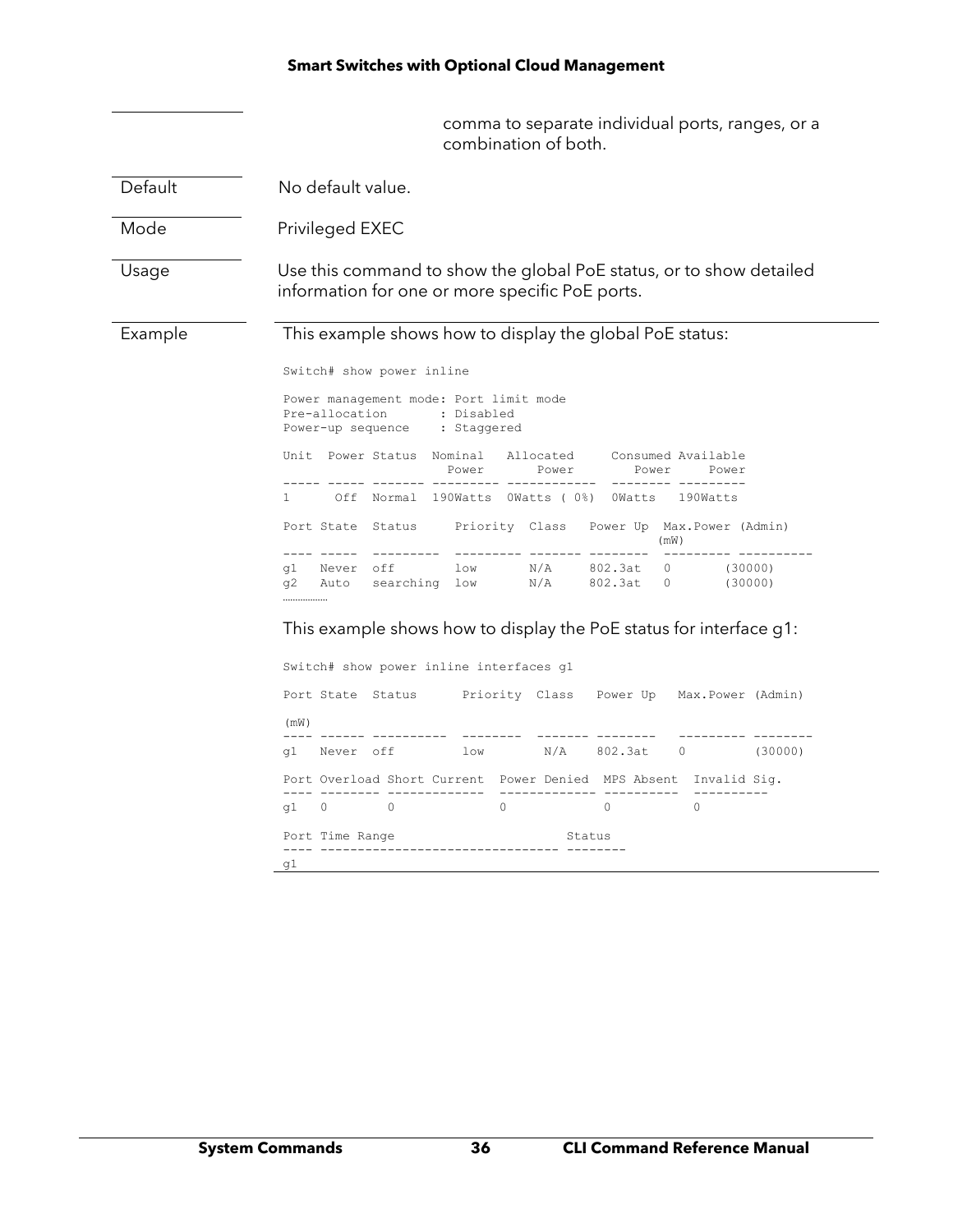# LLDP commands

## clear lldp statistics

| Syntax    | clear lldp {global   interfaces id} statistics                |                                                                                                                                                                                                                                                                                                                                            |
|-----------|---------------------------------------------------------------|--------------------------------------------------------------------------------------------------------------------------------------------------------------------------------------------------------------------------------------------------------------------------------------------------------------------------------------------|
| Parameter | global                                                        | Clears the LLDP information for all interfaces and<br>LAGs.                                                                                                                                                                                                                                                                                |
|           | interfaces id                                                 | Clears the LLDP information for an interface, LAG,<br>a range of interfaces, or a range of LAGs. The id<br>parameter represents the interface or LAG<br>number or a range of interface numbers or LAG<br>numbers. Use a hyphen to indicate a range. Use a<br>comma to separate individual interfaces, ranges,<br>or a combination of both. |
| Default   | No default value.                                             |                                                                                                                                                                                                                                                                                                                                            |
| Mode      | Privileged EXEC                                               |                                                                                                                                                                                                                                                                                                                                            |
| Usage     |                                                               | Use this command to clear the LLDP RX/TX statistics.                                                                                                                                                                                                                                                                                       |
| Example   | This example shows how to clear the LLDP statistics globally: |                                                                                                                                                                                                                                                                                                                                            |
|           |                                                               | Switch# clear lldp global statistics                                                                                                                                                                                                                                                                                                       |

## show lldp local-device

| Syntax    | show IIdp interfaces id local-device |                                                                                                                                                                                                                                                                                                                 |  |
|-----------|--------------------------------------|-----------------------------------------------------------------------------------------------------------------------------------------------------------------------------------------------------------------------------------------------------------------------------------------------------------------|--|
| Parameter | interfaces id                        | The interface or a range of interfaces for which<br>the LLDP information must be displayed. The id<br>parameter represents the interface number or a<br>range of interface numbers. Use a hyphen to<br>indicate a range. Use a comma to separate<br>individual interfaces, ranges, or a combination of<br>both. |  |
| Default   | No default value.                    |                                                                                                                                                                                                                                                                                                                 |  |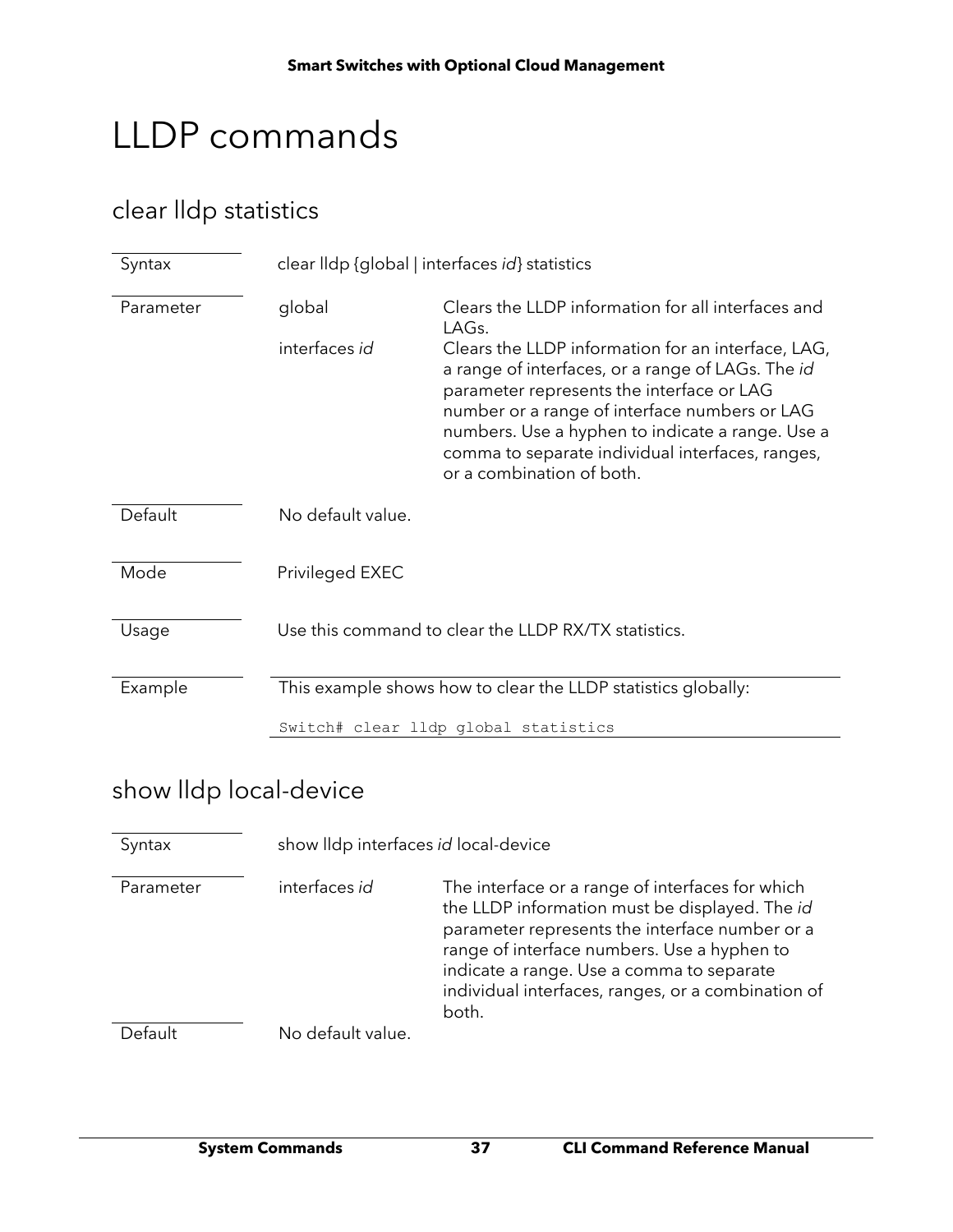| Mode    | Privileged EXEC                                                                                                                                                                                                                                                                                                                                                                                                                                                                                      |
|---------|------------------------------------------------------------------------------------------------------------------------------------------------------------------------------------------------------------------------------------------------------------------------------------------------------------------------------------------------------------------------------------------------------------------------------------------------------------------------------------------------------|
| Usage   | Use this command to show the local configuration of LLDP PDUs,<br>including the contents of LLDP/LLDP-MED TLVs.                                                                                                                                                                                                                                                                                                                                                                                      |
| Example | This example shows how to display the local device information for<br>interface g1:                                                                                                                                                                                                                                                                                                                                                                                                                  |
|         | Switch# show lldp interfaces q1 local-device                                                                                                                                                                                                                                                                                                                                                                                                                                                         |
|         | Device ID: 00:12:12:12:12:12<br>Port ID: g1<br>System Name: Switch<br>Capabilities: Bridge<br>System description:<br>Port description:<br>Management address: 192.168.0.239<br>Time To Live: 120<br>802.3 MAC/PHY Configur/Status<br>Auto-negotiation support: Supported<br>Auto-negotiation status: Enabled<br>Auto-negotiation Advertised Capabilities: 10BASE-T half<br>duplex, 10BASE-T full duplex, 100BASE-TX half duplex,<br>100BASE-TX full duplex<br>Operational MAU type: Other or unknown |
|         | LLDP-MED capabilities: Capabilities, Network Policy<br>LLDP-MED Device type: Network Connectivity                                                                                                                                                                                                                                                                                                                                                                                                    |

## show lldp med

| Syntax    | show lldp med                                                                         |
|-----------|---------------------------------------------------------------------------------------|
| Parameter |                                                                                       |
| Default   | No default value.                                                                     |
| Mode      | Privileged EXEC                                                                       |
| Usage     | Use this command to display the LLDP MED configuration information<br>for the switch. |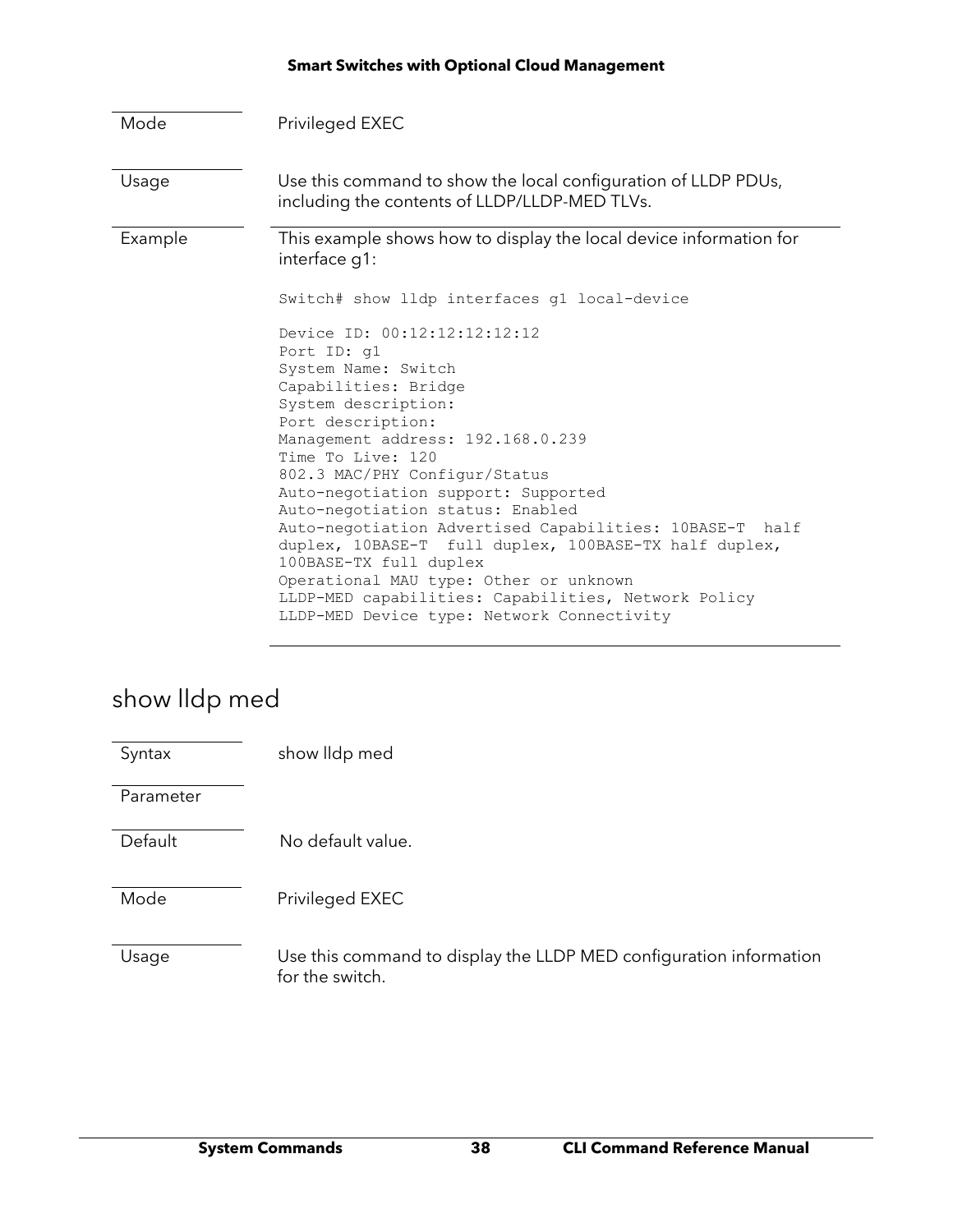| Example |                                                                                              | This example shows how to display the LLDP MED information:                            |                                                                                            |                                                                    |                                                                      |                                                    |  |
|---------|----------------------------------------------------------------------------------------------|----------------------------------------------------------------------------------------|--------------------------------------------------------------------------------------------|--------------------------------------------------------------------|----------------------------------------------------------------------|----------------------------------------------------|--|
|         |                                                                                              | Switch# show lldp med                                                                  |                                                                                            |                                                                    |                                                                      |                                                    |  |
|         |                                                                                              | Fast Start Repeat Count: 3                                                             |                                                                                            |                                                                    |                                                                      |                                                    |  |
|         |                                                                                              | Network policy 1                                                                       |                                                                                            |                                                                    |                                                                      |                                                    |  |
|         | DSCP: 4                                                                                      | Application type: Voice Signaling<br>VLAN ID: 2 tagged<br>Layer 2 priority: 3          |                                                                                            |                                                                    |                                                                      |                                                    |  |
|         |                                                                                              | Network policy 32                                                                      |                                                                                            |                                                                    |                                                                      |                                                    |  |
|         |                                                                                              | Application type: Conferencing<br>VLAN ID: 5 tagged<br>Layer 2 priority: 1<br>DSCP: 63 |                                                                                            |                                                                    |                                                                      |                                                    |  |
|         |                                                                                              |                                                                                        | Port   Capabilities   Network Policy   Location   Inventory   PoE PSE                      |                                                                    |                                                                      |                                                    |  |
|         | $q1$  <br>$q2$  <br>$q3$  <br>q4  <br>q5 $\parallel$<br>q6  <br>q7 $\vert$<br>q $81$<br>$q9$ | Yes  <br>Yes  <br>Yes  <br>Yes  <br>Yes  <br>Yes  <br>Yes  <br>Yes  <br>Yes            | Yes  <br><b>Example 3</b> Yes<br>Yes  <br>Yes  <br>Yes  <br>Yes  <br>Yes  <br>Yes  <br>Yes | No I<br>No I<br>No I<br>No I<br>No I<br>No  <br>No I<br>No I<br>No | $No$  <br>No  <br>No I<br>No I<br>No I<br>No I<br>No I<br>No I<br>No | No<br>No<br>No<br>No<br>No<br>No<br>No<br>No<br>No |  |
|         | $q10$  <br>                                                                                  | Yes                                                                                    | Yes                                                                                        | No I                                                               | N <sub>O</sub>                                                       | No                                                 |  |

## show lldp neighbor

| Syntax    | show lldp [interfaces id] neighbor |                                                                                                                                                                                                                                                                                                                                                         |
|-----------|------------------------------------|---------------------------------------------------------------------------------------------------------------------------------------------------------------------------------------------------------------------------------------------------------------------------------------------------------------------------------------------------------|
| Parameter | interfaces id                      | As an option, specify the interface or a range of<br>interfaces for which you want to display the LLDP<br>neighbor information. The <i>id</i> parameter<br>represents the interface number or a range of<br>interface numbers. Use a hyphen to indicate a<br>range. Use a comma to separate individual<br>interfaces, ranges, or a combination of both. |
| Default   | No default value.                  |                                                                                                                                                                                                                                                                                                                                                         |
| Mode      | Privileged EXEC                    |                                                                                                                                                                                                                                                                                                                                                         |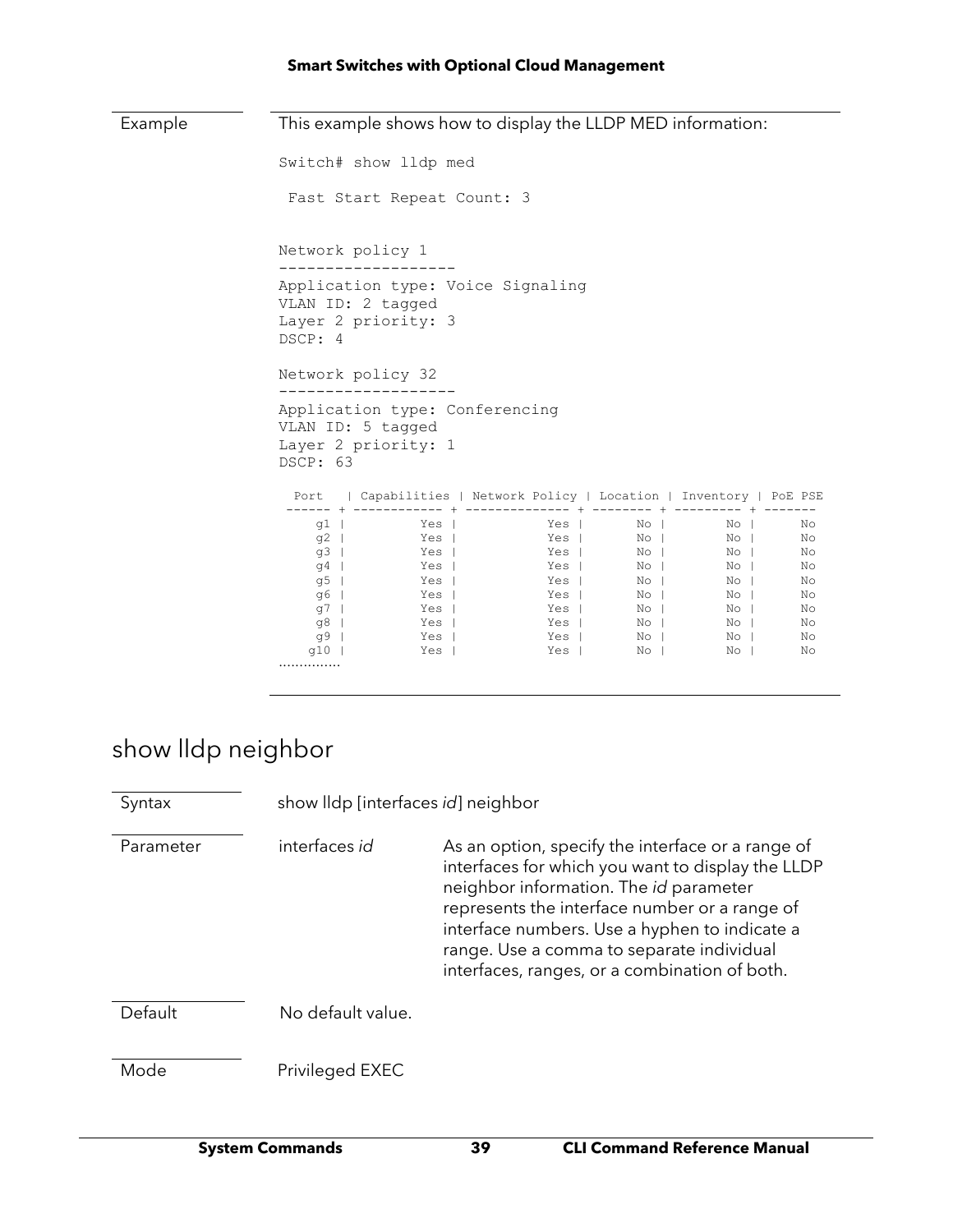| Usage   | Use this command to display the received neighbor LLDP PDU<br>information. As an option, you can display the information for one or<br>more interfaces only. When LLDP PDUs are received on interfaces on<br>which LLDP RX is enabled, the switch stores the PDU information in its<br>database until the time-to-live (TTL) is expired. |  |  |
|---------|------------------------------------------------------------------------------------------------------------------------------------------------------------------------------------------------------------------------------------------------------------------------------------------------------------------------------------------|--|--|
| Example | This example shows how to display the LLDP neighbor information:                                                                                                                                                                                                                                                                         |  |  |
|         | Switch# show lldp neighbor                                                                                                                                                                                                                                                                                                               |  |  |
|         | Device ID<br>Capabilities<br>SysName<br>Port<br>Port ID<br>TTT                                                                                                                                                                                                                                                                           |  |  |
|         | Station Only<br>33<br>q11<br><b>α1</b><br>TREEBASE<br>TREEBASE                                                                                                                                                                                                                                                                           |  |  |

## show lldp statistics

| Syntax    | show Ildp statistics                                                                                                                                                                                                                                                                                                                                                                                                                                                                                                                                                                                                                                                                                                                                                                                                                                                                                                                                                                                                                                                                                                                                               |  |  |  |
|-----------|--------------------------------------------------------------------------------------------------------------------------------------------------------------------------------------------------------------------------------------------------------------------------------------------------------------------------------------------------------------------------------------------------------------------------------------------------------------------------------------------------------------------------------------------------------------------------------------------------------------------------------------------------------------------------------------------------------------------------------------------------------------------------------------------------------------------------------------------------------------------------------------------------------------------------------------------------------------------------------------------------------------------------------------------------------------------------------------------------------------------------------------------------------------------|--|--|--|
| Parameter |                                                                                                                                                                                                                                                                                                                                                                                                                                                                                                                                                                                                                                                                                                                                                                                                                                                                                                                                                                                                                                                                                                                                                                    |  |  |  |
| Default   | No default value.                                                                                                                                                                                                                                                                                                                                                                                                                                                                                                                                                                                                                                                                                                                                                                                                                                                                                                                                                                                                                                                                                                                                                  |  |  |  |
| Mode      | Privileged EXEC                                                                                                                                                                                                                                                                                                                                                                                                                                                                                                                                                                                                                                                                                                                                                                                                                                                                                                                                                                                                                                                                                                                                                    |  |  |  |
| Usage     | Use this command to display the LLDP RX/TX statistics.                                                                                                                                                                                                                                                                                                                                                                                                                                                                                                                                                                                                                                                                                                                                                                                                                                                                                                                                                                                                                                                                                                             |  |  |  |
| Example   | This example shows how to display the LLDP statistics:<br>Switch# show lldp statistics                                                                                                                                                                                                                                                                                                                                                                                                                                                                                                                                                                                                                                                                                                                                                                                                                                                                                                                                                                                                                                                                             |  |  |  |
|           | LLDP Global Statistics:<br>Insertions : 3<br>Deletions<br>$\colon 0$<br>Drops<br>$\colon 0$<br>Age Outs<br>: 1                                                                                                                                                                                                                                                                                                                                                                                                                                                                                                                                                                                                                                                                                                                                                                                                                                                                                                                                                                                                                                                     |  |  |  |
|           | TX Frames  <br>RX Frames<br>RX TLVS<br>  RX Ageouts<br>Total   Total   Discarded   Errors   Discarded   Unrecognized  <br>Port  <br>Total                                                                                                                                                                                                                                                                                                                                                                                                                                                                                                                                                                                                                                                                                                                                                                                                                                                                                                                                                                                                                          |  |  |  |
|           | $50$  <br>0 <sup>1</sup><br>0 <sub>1</sub><br>0 <sub>1</sub><br>$0$  <br>0<br>$q1$  <br>0 <sub>1</sub><br>0 <sub>1</sub><br>$0$  <br>$0$  <br>0<br>$q2$  <br>0 <sub>1</sub><br>0 <sub>1</sub><br>0 <sub>1</sub><br>0 <sub>1</sub><br>$50$  <br>0 <sub>1</sub><br>0 <sub>1</sub><br>0 <sub>1</sub><br>0 <sub>1</sub><br>1<br>q $3$  <br>0 <sup>1</sup><br>g4  <br>0 <sub>1</sub><br>0 <sub>1</sub><br>0 <sub>1</sub><br>0 <sub>1</sub><br>0 <sub>1</sub><br>0<br>$\circ$<br>0 <sub>1</sub><br>0 <sub>1</sub><br>$q5$  <br>0 <sub>1</sub><br>0 <sub>1</sub><br>0 <sub>1</sub><br>0<br>0 <sub>1</sub><br>$0-1$<br>0 <sub>1</sub><br>0<br>g6  <br>0 <sub>1</sub><br>0 <sub>1</sub><br>0 <sub>1</sub><br>$0$  <br>0 <sub>1</sub><br>0 <sub>1</sub><br>$q7$  <br>0 <sub>1</sub><br>0 <sub>1</sub><br>0 <sub>1</sub><br>0<br>$0-1$<br>$0-1$<br>0 <sub>1</sub><br>0<br>$q8$  <br>0 <sub>1</sub><br>0 <sub>1</sub><br>$0-1$<br>0 <sub>1</sub><br>0 <sub>1</sub><br>0 <sub>1</sub><br>0<br>g9  <br>0 <sub>1</sub><br>0 <sub>1</sub><br>0 <sub>1</sub><br>0 <sub>1</sub><br>0<br>$0$  <br>0 <sub>1</sub><br>0 <sub>1</sub><br>0 <sub>1</sub><br>0 <sub>1</sub><br>q10 $\vert$ |  |  |  |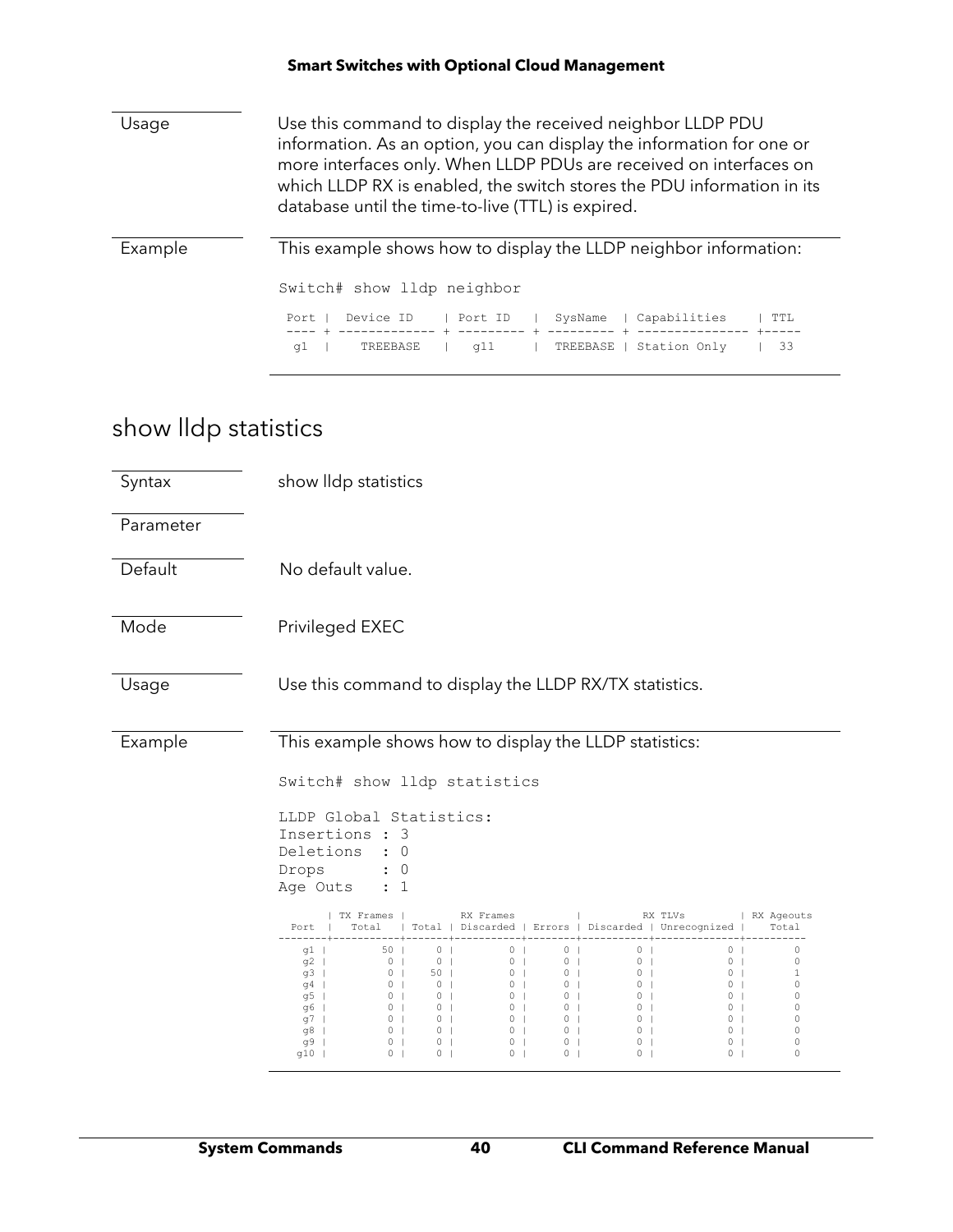# **Switching Commands**

# Interface commands

### interface (for Gigabit switches)

This command is supported on the following switch models:

- GS108Tv3 and GS110TPv3
- GS308T and GS310TP
- GS724TPv2 and GS724TPP
- GS728TPv2, GS728TPPv2, GS752TPv2, and GS752TPP

| Syntax    | interface id           |                                                                                                                                                                                                                                                                                                                                                   |  |
|-----------|------------------------|---------------------------------------------------------------------------------------------------------------------------------------------------------------------------------------------------------------------------------------------------------------------------------------------------------------------------------------------------|--|
| Parameter | id                     | Specify the interface. The <i>id</i> parameter represents<br>the interface number, allows a partial port name,<br>and is not case-sensitive. For example, g1 or<br>GigabitEthernet 2.                                                                                                                                                             |  |
| Default   | No default value.      |                                                                                                                                                                                                                                                                                                                                                   |  |
| Mode      | Global Configuration   |                                                                                                                                                                                                                                                                                                                                                   |  |
| Usage     | Switch (config-if) $#$ | Some configurations are interface-based, requiring you to enter<br>Interface Configuration mode. Use this command to enter the Interface<br>Configuration mode and select one or more interfaces to configure.<br>In Interface Configuration mode, the prompt displays as follows:                                                                |  |
| Example   | interface g2:          | This example shows how to enter Interface Configuration mode for<br>interface Gigabit Ethernet 1:<br>Switch# configure<br>Switch (config) # interface GigabitEthernet 1<br>Switch (config-if) #<br>This example shows how to enter Interface Configuration mode for<br>Switch# configure<br>Switch (config) # interface g2<br>Switch (config-if)# |  |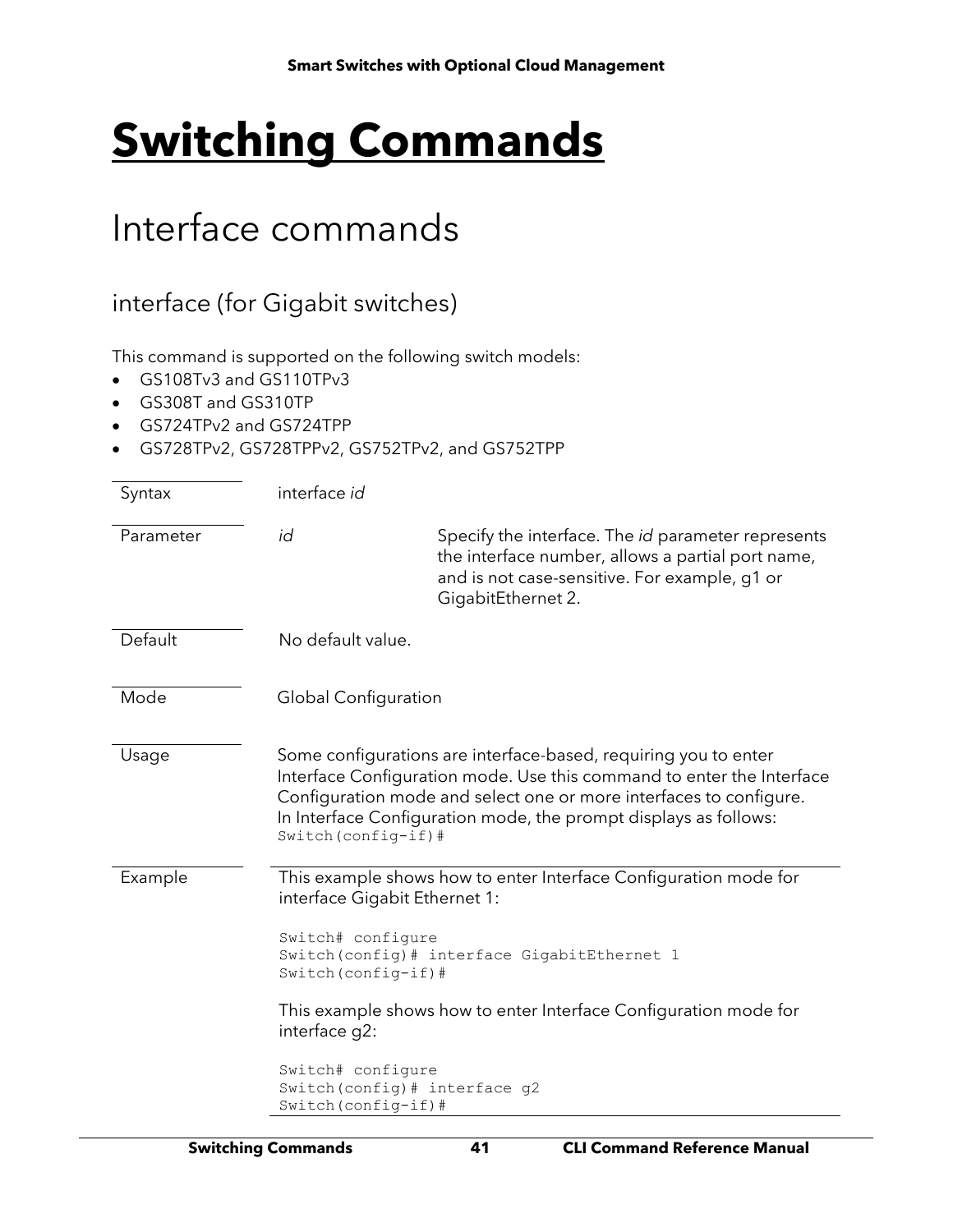## interface (for Multi-Gigabit switches)

This command is supported on the MS510TXM and MS510TXUP. This command refers to the ports and their supported speeds as follows:

- MultiGigabitEthernet: Ports 1–4, supporting 2.5G, 1G, and 100M speed.
- XMultiGigabitEthernet: Ports 5–8, supporting 10G, 5G, 2.5G, 1G, and 100M speed.
- XGigabitEthernet: Ports 9 and 10, which are SFP+ fiber ports supporting 10G and 1G

| Syntax    | interface id                                                                                                                                                                                                                                                                                               |                                                                                                                                                                                                                                                                                                                                                                                                                                                                                                           |  |
|-----------|------------------------------------------------------------------------------------------------------------------------------------------------------------------------------------------------------------------------------------------------------------------------------------------------------------|-----------------------------------------------------------------------------------------------------------------------------------------------------------------------------------------------------------------------------------------------------------------------------------------------------------------------------------------------------------------------------------------------------------------------------------------------------------------------------------------------------------|--|
| Parameter | id                                                                                                                                                                                                                                                                                                         | Specify the interface. The id parameter represents<br>the interface number, allows a partial port name,<br>and is not case-sensitive. For example, mg1 or<br>MultiGigabitEthernet 2.<br>The CLI supports three different port types for this<br>switch:<br>MultiGigabitEthernet (or mg): Ports 1-4.<br>$\bullet$<br>XMultiGigabitEthernet (or xmg): Ports 5-8.<br>$\bullet$<br>XGigabitEthernet (xg): Ports 9 and 10.<br>You can also specify a port range. For example,<br>mg1-4, or xmg 5-8, or xg9,10. |  |
| Default   | No default value.                                                                                                                                                                                                                                                                                          |                                                                                                                                                                                                                                                                                                                                                                                                                                                                                                           |  |
| Mode      | <b>Global Configuration</b>                                                                                                                                                                                                                                                                                |                                                                                                                                                                                                                                                                                                                                                                                                                                                                                                           |  |
| Usage     | Some configurations are interface-based, requiring you to enter<br>Interface Configuration mode. Use this command to enter the Interface<br>Configuration mode and select one or more interfaces to configure.<br>In Interface Configuration mode, the prompt displays as follows:<br>Switch (config-if) # |                                                                                                                                                                                                                                                                                                                                                                                                                                                                                                           |  |
| Example   | This example shows how to enter Interface Configuration mode for<br>interface MultiGigabitEthernet 3:                                                                                                                                                                                                      |                                                                                                                                                                                                                                                                                                                                                                                                                                                                                                           |  |
|           | Switch# configure<br>Switch(config)# interface MultiGigabitEthernet 3<br>Switch (config-if)#                                                                                                                                                                                                               |                                                                                                                                                                                                                                                                                                                                                                                                                                                                                                           |  |
|           | This example shows how to enter Interface Configuration mode for<br>interface xmg7:                                                                                                                                                                                                                        |                                                                                                                                                                                                                                                                                                                                                                                                                                                                                                           |  |
|           | Switch# configure<br>Switch (config-if) #                                                                                                                                                                                                                                                                  | Switch (config) # interface xmg7                                                                                                                                                                                                                                                                                                                                                                                                                                                                          |  |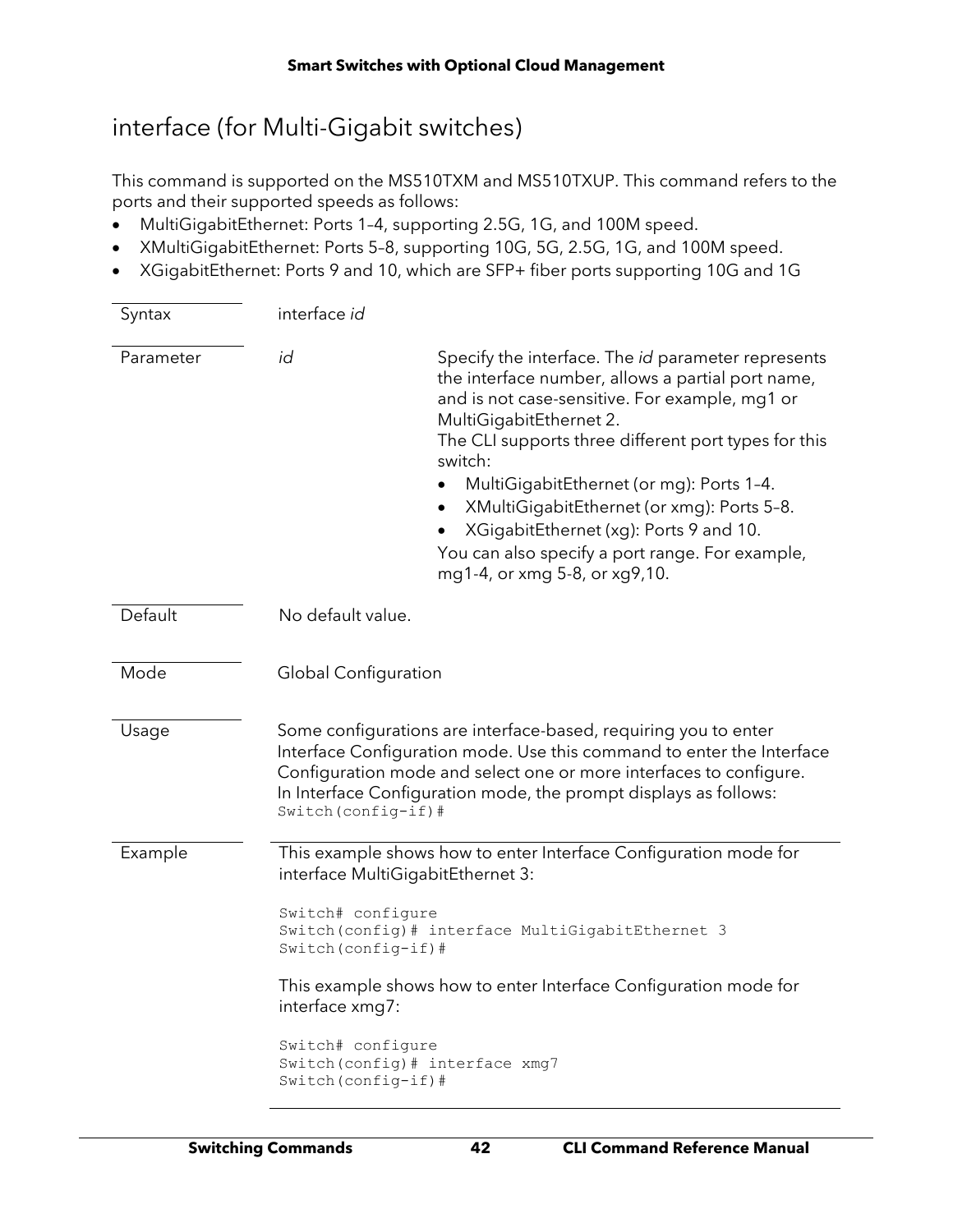# interface range

| Syntax    | interface range id                                                                                  |                                                                                                                                                                                                                                                                                                                                                                                                                                                                 |  |  |
|-----------|-----------------------------------------------------------------------------------------------------|-----------------------------------------------------------------------------------------------------------------------------------------------------------------------------------------------------------------------------------------------------------------------------------------------------------------------------------------------------------------------------------------------------------------------------------------------------------------|--|--|
| Parameter | id                                                                                                  | Specify a range or group of interfaces. The id<br>parameter represents a range of interface<br>numbers in which each interface number is<br>separated by a comma (Example: g1,3,5). You can<br>also enter a range of interface numbers in which<br>the interface numbers are separated by a hyphen<br>(Example: g8-9). Another option is to combine<br>individual interfaces and ranges by separating<br>them by one or more commas (Example:<br>g1-4,g6,g8-9). |  |  |
| Default   | No default value.                                                                                   |                                                                                                                                                                                                                                                                                                                                                                                                                                                                 |  |  |
| Mode      | Global Configuration                                                                                |                                                                                                                                                                                                                                                                                                                                                                                                                                                                 |  |  |
| Usage     | to configure.<br>Switch (config-if-range) #                                                         | Some configurations are interface-range based, requiring you to enter<br>Interface Range Configuration mode. Use this command to enter the<br>Interface Range Configuration mode and select the range of interfaces<br>In Interface Range Configuration mode, the prompt displays as follows:                                                                                                                                                                   |  |  |
| Example   | This example shows how to enter Interface Range Configuration mode<br>for interfaces g3 through g5: |                                                                                                                                                                                                                                                                                                                                                                                                                                                                 |  |  |
|           | Switch# configure<br>Switch (config) # interface range g3-g5<br>Switch (config-if-range) #          |                                                                                                                                                                                                                                                                                                                                                                                                                                                                 |  |  |
|           |                                                                                                     | This example shows how to enter Interface Configuration mode for<br>interfaces g6, g7, g10, and g11:                                                                                                                                                                                                                                                                                                                                                            |  |  |
|           | Switch# configure<br>Switch (config-if-range) #                                                     | Switch (config)# interface range g6-g7, g10-g11                                                                                                                                                                                                                                                                                                                                                                                                                 |  |  |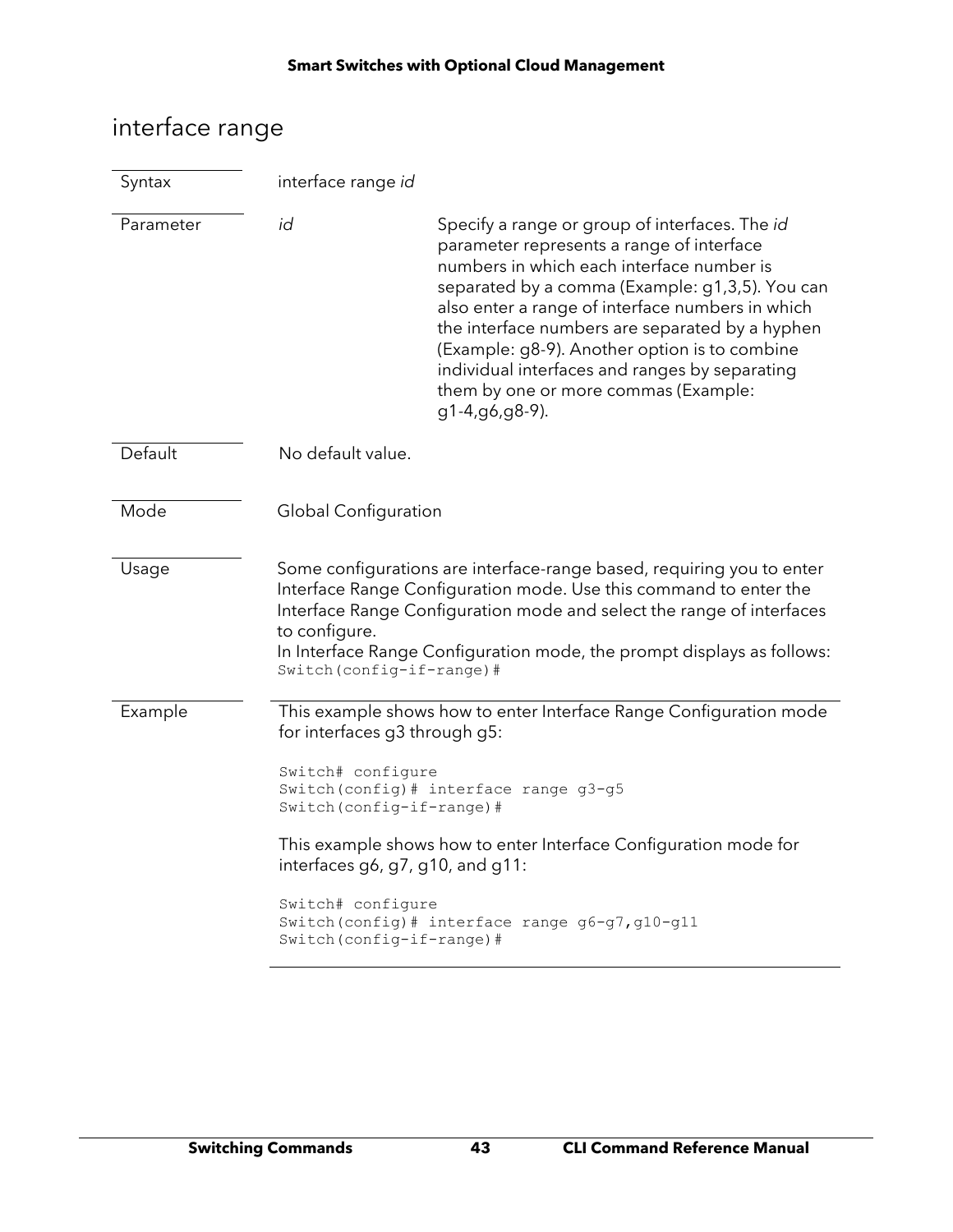## clear interface

| Syntax    | clear interfaces id counters |                                                                                    |
|-----------|------------------------------|------------------------------------------------------------------------------------|
| Parameter | id                           | Specify the interface. The <i>id</i> parameter represents<br>the interface number. |
| Default   | No default value.            |                                                                                    |
| Mode      | Privileged EXEC              |                                                                                    |
| Usage     |                              | Use this command to clear statistical counters for a specific interface.           |
| Example   |                              | This example shows how to clear the counters on interface g1:                      |
|           |                              | Switch# clear interfaces q1 counters                                               |

## description

| Syntax    | description word<br>no description                          |                                                                                                                                                             |
|-----------|-------------------------------------------------------------|-------------------------------------------------------------------------------------------------------------------------------------------------------------|
| Parameter | word                                                        | A port description with a length from 1 to 64<br>characters. If the description includes a space<br>character, place the entire string in double<br>quotes. |
| Default   | No default value.                                           |                                                                                                                                                             |
| Mode      | Interface Configuration                                     |                                                                                                                                                             |
| Usage     | identify it easily.<br>string.                              | Use the <b>description</b> command to set a port description so that you can<br>Use the no description command to reset the description to a blank          |
| Example   |                                                             | This example shows how to set a port description:                                                                                                           |
|           | Switch (config) # interface g1<br>Switch (config-if) # exit | Switch (config-if)# description userport                                                                                                                    |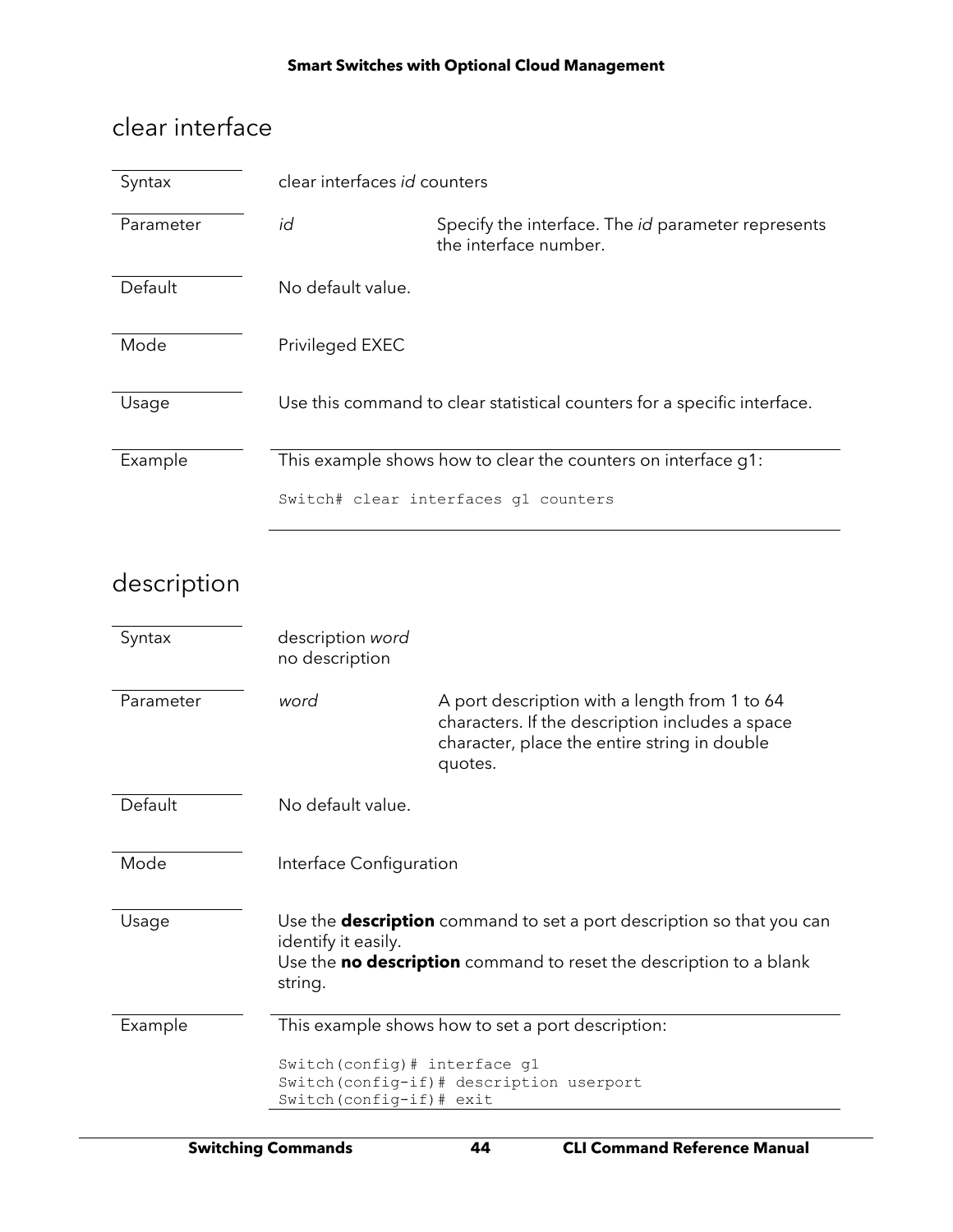Switch(config)# interface g2 Switch(config-if)# description "uplink port"

This example shows how to display the port description on interface g1 and g2:

Switch# show interfaces g1-2 status Port Name Status Vlan Duplex Speed Type g1 userport notconnect 1 auto auto Copper g2 uplink port notconnect 1 auto auto Copper

### flowcontrol

| Syntax    | no flowcontrol                                                                 | flowcontrol {auto   asymmetric   symmetric   off}                                                                                                             |
|-----------|--------------------------------------------------------------------------------|---------------------------------------------------------------------------------------------------------------------------------------------------------------|
| Parameter | auto                                                                           | Automatically enables or disables flow control on<br>the interface.                                                                                           |
|           | asymmetric                                                                     | Forces flow-control as asymmetric on the<br>interface                                                                                                         |
|           | symmetric<br>off                                                               | Forces flow-control as symmetric on the interface.<br>Disables flow control on the interface.                                                                 |
| Default   | Flow control is disabled.                                                      |                                                                                                                                                               |
| Mode      | Interface Configuration                                                        |                                                                                                                                                               |
| Usage     | an interface.                                                                  | Use the <b>flowcontrol</b> command to set the flow control configuration for<br>Use <b>no flowcontrol</b> command to reset flow control to its default (off). |
| Example   | interface q1:                                                                  | This example shows how to set the flow control configuration for<br>Switch (config) # interface g1                                                            |
|           |                                                                                | Switch (config-if) # flowcontrol auto                                                                                                                         |
|           | control, for interface g1:                                                     | This example shows how to display the configuration, including flow                                                                                           |
|           | Switch# show interfaces g1<br>flow-control is auto<br>back-pressure is enabled | Hardware is Gigabit Ethernet<br>Full-duplex, Auto-speed, media type is Copper<br>0 packets input, 0 bytes, 0 throttles                                        |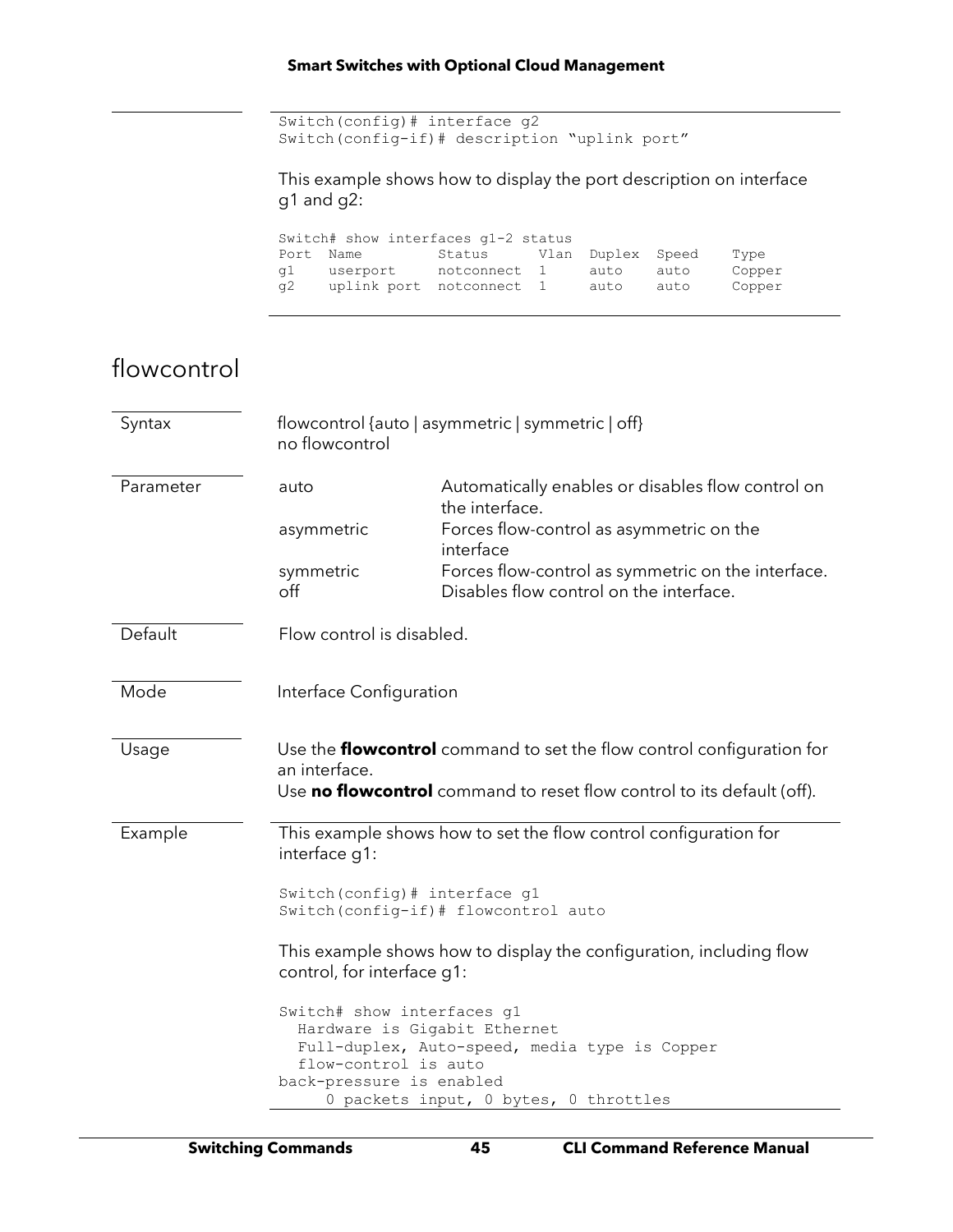```
 Received 0 broadcasts (0 multicasts)
 0 runts, 0 giants, 0 throttles
 0 input errors, 0 CRC, 0 frame, 0 overrun, 0 ignored
 0 multicast, 0 pause input
 0 input packets with dribble condition detected
 379 packets output, 31981 bytes, 0 underrun
0 output errors, 0 collisions, 0 interface resets
 0 babbles, 0 late collision, 0 deferred
 0 PAUSE output
```
## jumbo-frame

| Syntax    | jumbo-frame [<1522-10000>]<br>no jumbo-frame                 |                                                                                                                                                                                                                    |
|-----------|--------------------------------------------------------------|--------------------------------------------------------------------------------------------------------------------------------------------------------------------------------------------------------------------|
| Parameter | $<$ 1522-10000>                                              | As an option, set a specific maximum frame size<br>from a value from 1522 to 10,000. If you do not<br>set a specific value, the jumbo-frame command<br>sets the value automatically to 10,000.                     |
| Default   |                                                              | The default maximum frame size is 1522.                                                                                                                                                                            |
| Mode      | <b>Global Configuration</b>                                  |                                                                                                                                                                                                                    |
| Usage     | 10,000.<br>frame size to a specific value.<br>default value. | Use the <b>jumbo-frame</b> command to set the maximum frame size to<br>Use the <b>jumbo-frame</b> $[<1522-10000>]$ command to set the maximum<br>Use the no jumbo-frame command to reset maximum frame size to its |
| Example   | bytes:                                                       | This example shows how to modify the maximum frame size to 9216                                                                                                                                                    |
|           |                                                              | Switch (config) # jumbo-frame 9216                                                                                                                                                                                 |
|           | includes the jumbo-frame size:                               | This example shows how to display the running configuration, which                                                                                                                                                 |
|           | Switch# show running-config                                  |                                                                                                                                                                                                                    |
|           | jumbo-frame 9216                                             |                                                                                                                                                                                                                    |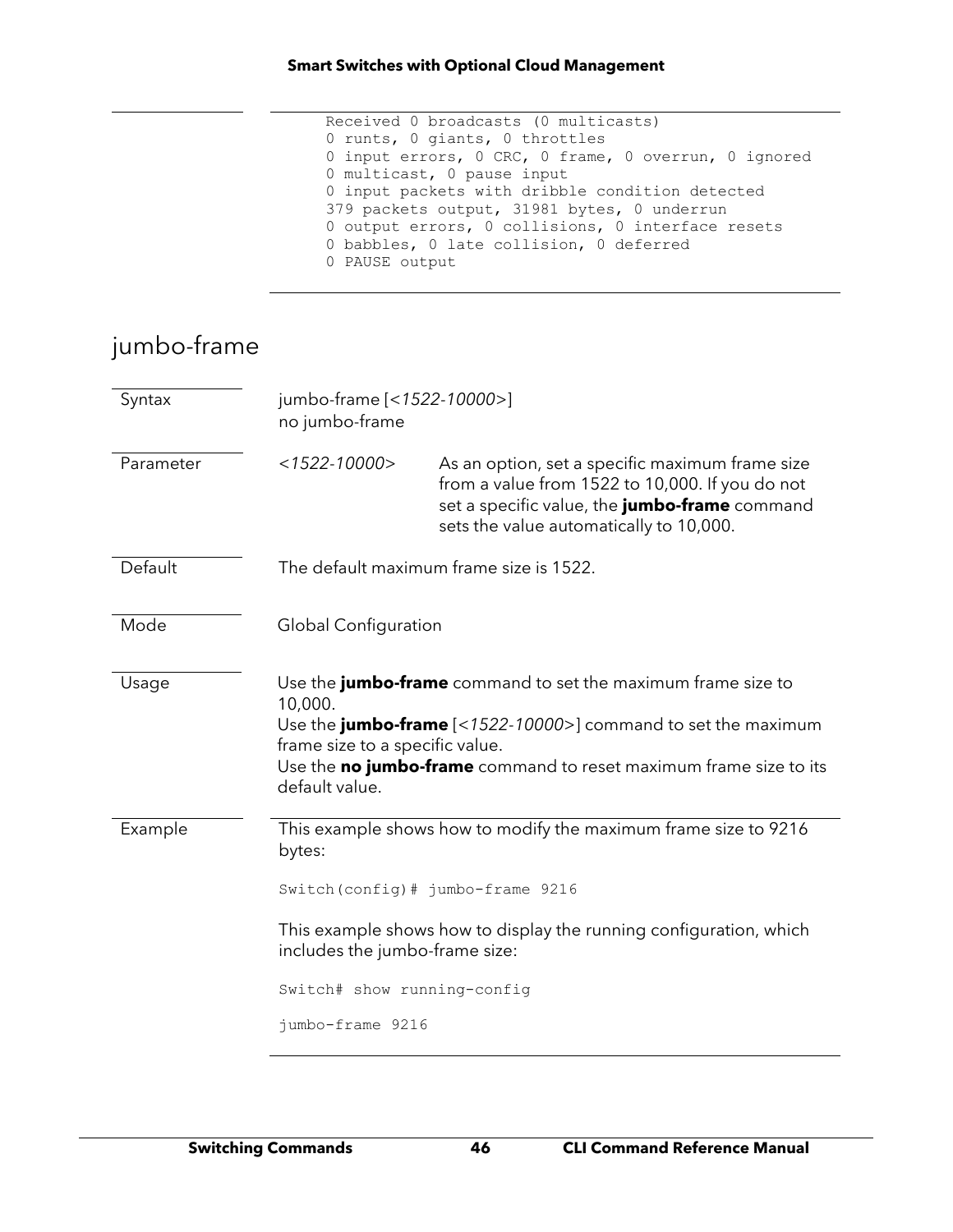## show interfaces

| Syntax    | show interfaces id [status   protected]                           |                                                                                                                                                                                                                                                                                                                                                                                                                                                                                                                                                                                                                                                             |  |
|-----------|-------------------------------------------------------------------|-------------------------------------------------------------------------------------------------------------------------------------------------------------------------------------------------------------------------------------------------------------------------------------------------------------------------------------------------------------------------------------------------------------------------------------------------------------------------------------------------------------------------------------------------------------------------------------------------------------------------------------------------------------|--|
| Parameter | id                                                                | Specify the interface or LAG. The id parameter<br>represents the interface or LAG number or a<br>range of interface numbers or LAG numbers. Use<br>a hyphen to indicate a range. Use a comma to<br>separate individual interfaces, ranges, or a<br>combination of both.                                                                                                                                                                                                                                                                                                                                                                                     |  |
|           | status                                                            | Use this optional keyword to display a brief status<br>for the interface.                                                                                                                                                                                                                                                                                                                                                                                                                                                                                                                                                                                   |  |
|           | protected                                                         | Use this optional keyword to display the<br>protected status of the interface.                                                                                                                                                                                                                                                                                                                                                                                                                                                                                                                                                                              |  |
| Default   | No default value.                                                 |                                                                                                                                                                                                                                                                                                                                                                                                                                                                                                                                                                                                                                                             |  |
| Mode      | Privileged EXEC                                                   |                                                                                                                                                                                                                                                                                                                                                                                                                                                                                                                                                                                                                                                             |  |
| Usage     | the interface.<br>status of an interface.                         | Use the <b>show interface</b> command to display detailed interface<br>counters, the parameters, and the status.<br>Use the <b>show interface status</b> command to display a brief status of<br>Use the <b>show interface protected</b> command to display the protected                                                                                                                                                                                                                                                                                                                                                                                   |  |
| Example   | flow-control is off<br>back-pressure is enabled<br>0 PAUSE output | This example shows how to display the counters for interface g1:<br>Switch# show interfaces g1<br>Hardware is Gigabit Ethernet<br>Auto-duplex, Auto-speed, media type is Copper<br>0 packets input, 0 bytes, 0 throttles<br>Received 0 broadcasts (0 multicasts)<br>0 runts, 0 giants, 0 throttles<br>0 input errors, 0 CRC, 0 frame, 0 overrun, 0 ignored<br>0 multicast, 0 pause input<br>0 input packets with dribble condition detected<br>0 packets output, 0 bytes, 0 underrun<br>0 output errors, 0 collisions, 0 interface resets<br>0 babbles, 0 late collision, 0 deferred<br>This example shows how to display the port status for interface g1: |  |

| Switch# show interfaces q1 status |             |                   |      |        |
|-----------------------------------|-------------|-------------------|------|--------|
| Port Name                         | Status      | Vlan Duplex Speed |      | Type   |
| a1 q                              | connected 1 | auto              | auto | Copper |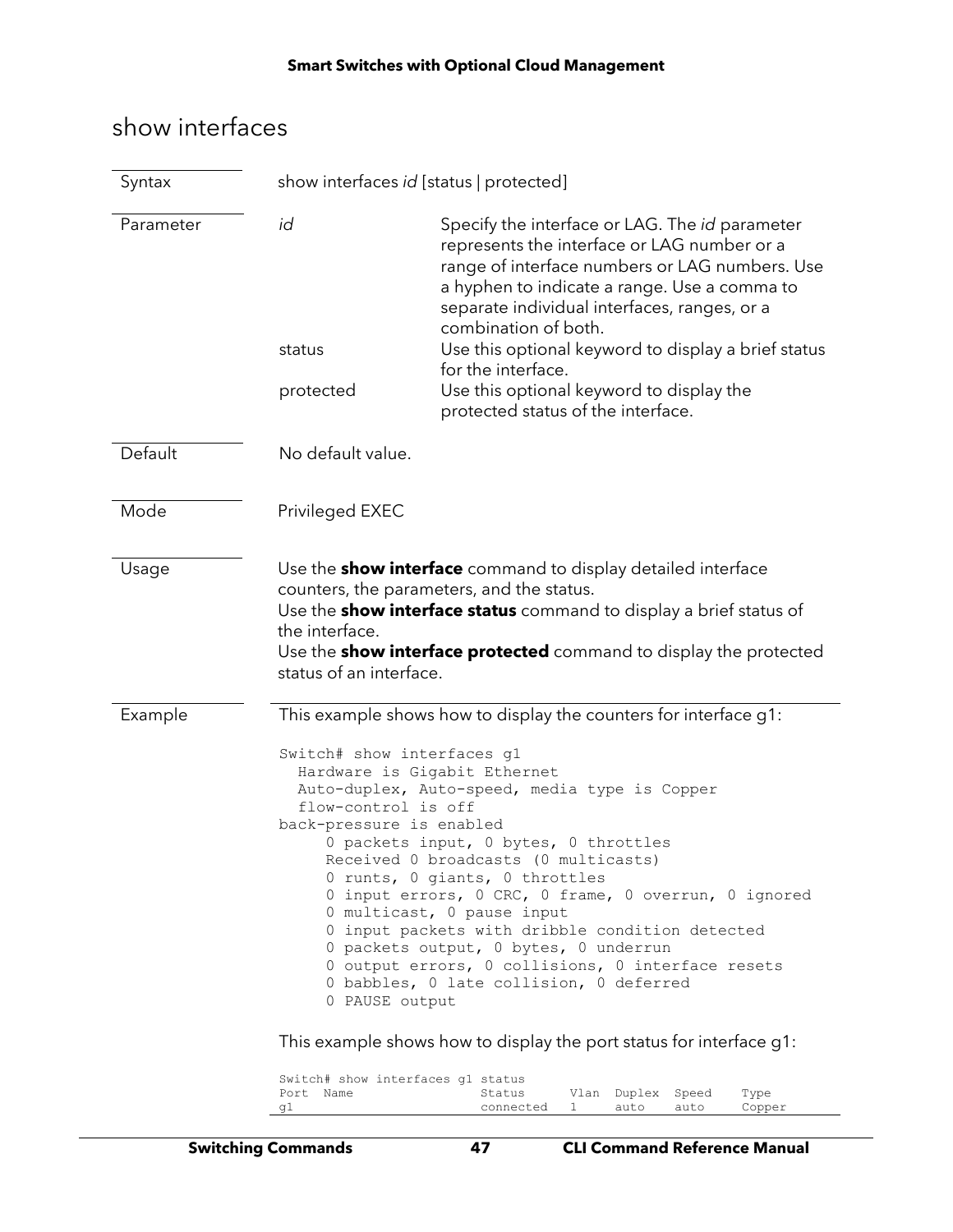This example shows how to display the protected port state for interfaces g1 and g2:

```
Switch# show interfaces g1-2 protected
Port | Protected State
--------+-----------------
    g1 | enabled
    g2 | enabled
```
## speed (for Gigabit switches)

This command is supported on the following switch models:

- GS108Tv3 and GS110TPv3
- GS308T and GS310TP
- GS724TPv2 and GS724TPP
- GS728TPv2, GS728TPPv2, GS752TPv2, and GS752TPP

| Syntax    |                         | speed {{10   100   1000}   {auto [10   100   1000   10/100   10/100/1000]}}                                                         |
|-----------|-------------------------|-------------------------------------------------------------------------------------------------------------------------------------|
| Parameter | auto                    | Sets the port speed to autonegotiation (which is<br>also the default setting).                                                      |
|           | 10                      | Forces the port speed to 10 Mbits/s, or if used<br>with the auto keyword, to autonegotiation with<br>10 Mbits/s ability.            |
|           | 100                     | Forces the port speed to 100 Mbits/s, or if used<br>with the <b>auto</b> keyword, to autonegotiation with<br>100 Mbits/s ability.   |
|           | 1000                    | Forces the port speed to 1000 Mbits/s, or if used<br>with the <b>auto</b> keyword, to autonegotiation with<br>1000 Mbits/s ability. |
|           | 10/100                  | Forces the port speed to autonegotiation with<br>10 Mbits/s and 100 Mbits/s ability.                                                |
|           | 10/100/1000             | Forces the port speed to autonegotiation with<br>10 Mbits/s, 100 Mbits/s and 1000 Mbits/s ability.                                  |
| Default   |                         | auto (autonegotiation) with all available abilities.                                                                                |
| Mode      | Interface Configuration |                                                                                                                                     |
| Usage     | maximum physical speed. | Use this command to change the port speed configuration up to the                                                                   |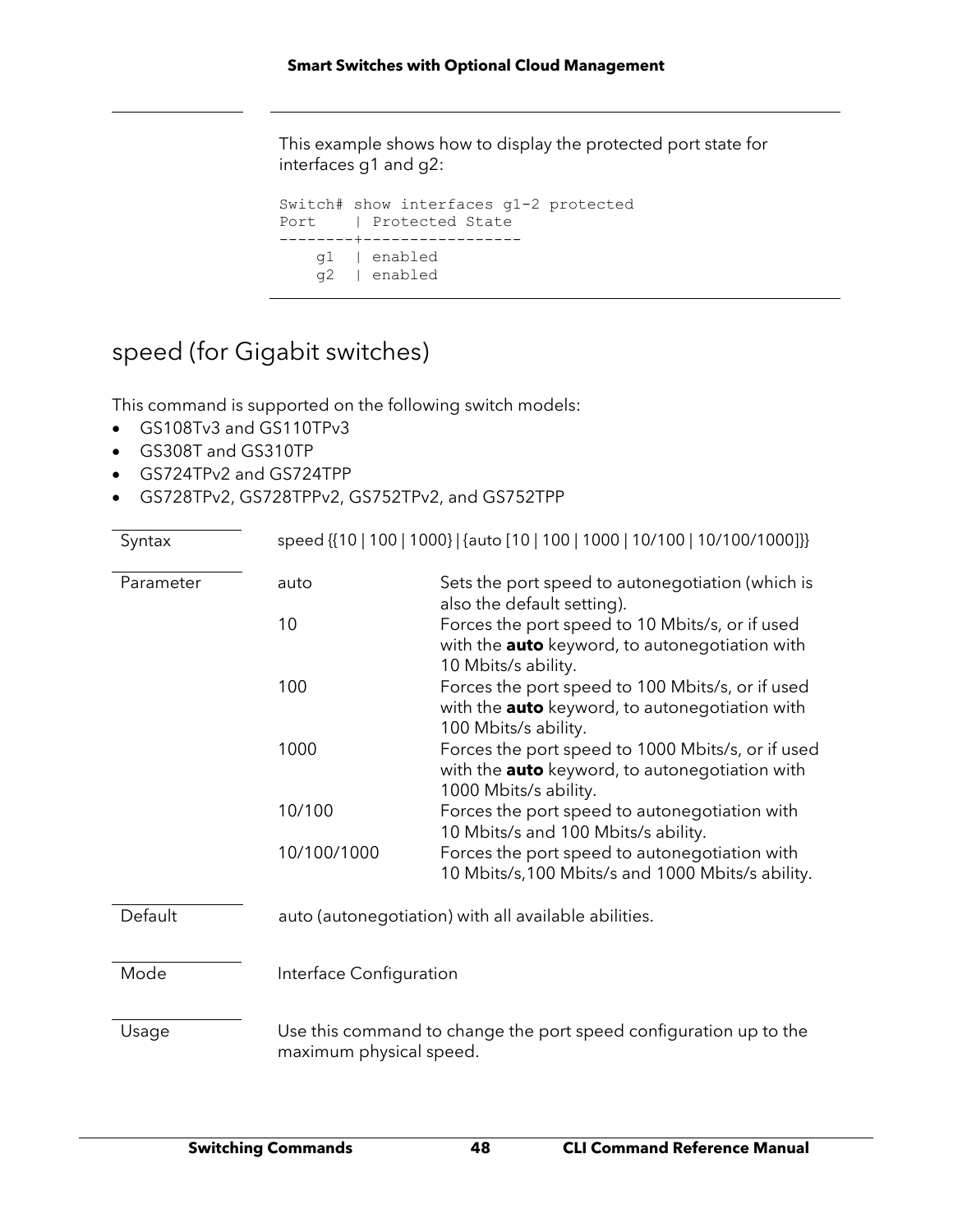|         | The output of the <b>show interfaces</b> command with the <b>status</b> keyword<br>(see an example below) shows the following:<br>For a port that is connected, if the port speed is set to automatic,<br>the Speed field shows the "a-" prefix before the detected speed. If<br>the speed is set to a specific value, the Speed field shows only the<br>set speed.<br>For a port that is not connected, if the port speed is set to<br>automatic, the Speed field shows "auto." If the speed is set to a<br>specific value, the Speed field shows the set speed. |
|---------|-------------------------------------------------------------------------------------------------------------------------------------------------------------------------------------------------------------------------------------------------------------------------------------------------------------------------------------------------------------------------------------------------------------------------------------------------------------------------------------------------------------------------------------------------------------------|
| Example | This example shows how to modify the port speed configuration:                                                                                                                                                                                                                                                                                                                                                                                                                                                                                                    |
|         | Switch (config) # interface g1<br>Switch (config-if) # speed 100<br>Switch (config-if) # exit<br>Switch (config) # interface g2<br>Switch (config-if) # speed auto 10/100                                                                                                                                                                                                                                                                                                                                                                                         |
|         | This example shows how to display the running configuration, which<br>includes the port speed configuration:                                                                                                                                                                                                                                                                                                                                                                                                                                                      |
|         | Switch# show running-config interfaces g1-2<br>interface g1<br>speed 100<br>interface g2<br>speed auto 10/100                                                                                                                                                                                                                                                                                                                                                                                                                                                     |
|         | This example shows how to display information about interfaces,<br>including the interface link speed:                                                                                                                                                                                                                                                                                                                                                                                                                                                            |
|         | $Switch\#$ show interfaces $g1-4$ status                                                                                                                                                                                                                                                                                                                                                                                                                                                                                                                          |

|              | Switch# show interfaces q1-4 status |      |              |               |        |
|--------------|-------------------------------------|------|--------------|---------------|--------|
| Port<br>Name | Status                              | Vlan | Duplex Speed |               | Type   |
| q1           | connected                           |      | a-full       | 100M          | Copper |
| q2           | connected                           |      |              | a-full a-100M | Copper |
| q3           | notconnect                          |      | auto         | auto          | Copper |
| q4           | notconnect 1                        |      | auto         | 1000M         | Copper |
|              |                                     |      |              |               |        |

## speed (for Multi-Gigabit switches)

This command is supported on the MS510TXM and MS510TXUP. This command refers to the ports and their supported speeds as follows:

- MultiGigabitEthernet: Ports 1–4, supporting 2.5G, 1G, and 100M speed. Note that on these ports, 2.5G speed is available only if you configure the **auto** parameter.
- XMultiGigabitEthernet: Ports 5–8, supporting 10G, 5G, 2.5G, 1G, and 100M speed. Note that on these ports, 10G speed is available only if you configure the **auto** parameter.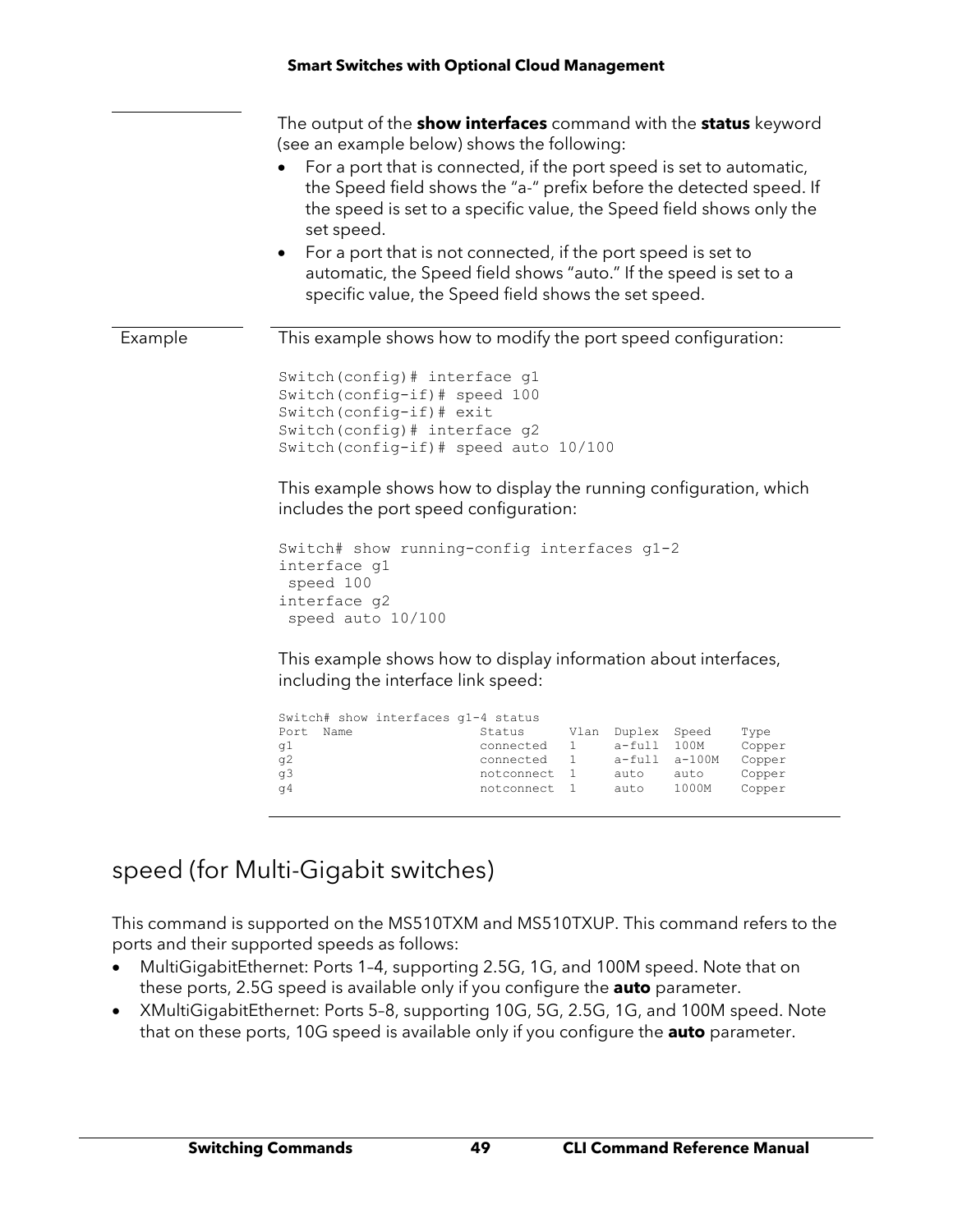| Syntax    | speed {auto   100   1000   2500   5000}                                                                                                                                |                                                                                                                                                                                                                                                                                                                                                                                                                                                                                                                                                                  |  |
|-----------|------------------------------------------------------------------------------------------------------------------------------------------------------------------------|------------------------------------------------------------------------------------------------------------------------------------------------------------------------------------------------------------------------------------------------------------------------------------------------------------------------------------------------------------------------------------------------------------------------------------------------------------------------------------------------------------------------------------------------------------------|--|
| Parameter | auto                                                                                                                                                                   | Sets the port speed to autonegotiation, which is<br>an option for MultiGigabitEthernet ports (1-4) and<br>XMultiGigabitEthernet ports (5-8).                                                                                                                                                                                                                                                                                                                                                                                                                     |  |
|           | 100                                                                                                                                                                    | Forces the port speed to 100 Mbits/s, which is an<br>option for MultiGigabitEthernet ports (1-4) and<br>XMultiGigabitEthernet ports (5-8).                                                                                                                                                                                                                                                                                                                                                                                                                       |  |
|           | 1000                                                                                                                                                                   | Forces the port speed to 1000 Mbits/s, which is an<br>option for MultiGigabitEthernet ports (1-4) and<br>XMultiGigabitEthernet ports (5-8).                                                                                                                                                                                                                                                                                                                                                                                                                      |  |
|           | 2500                                                                                                                                                                   | Forces the port speed to 2500 Mbits/s, which is an<br>option for XMultiGigabitEthernet ports (5-8).                                                                                                                                                                                                                                                                                                                                                                                                                                                              |  |
|           | 5000                                                                                                                                                                   | Forces the port speed to 5000 Mbits/s, which is an<br>option for XMultiGigabitEthernet ports (5-8).                                                                                                                                                                                                                                                                                                                                                                                                                                                              |  |
| Default   |                                                                                                                                                                        | auto (autonegotiation) with all available abilities.                                                                                                                                                                                                                                                                                                                                                                                                                                                                                                             |  |
| Mode      | Interface Configuration                                                                                                                                                |                                                                                                                                                                                                                                                                                                                                                                                                                                                                                                                                                                  |  |
| Usage     | maximum physical speed.<br>set speed.<br>٠                                                                                                                             | Use this command to change the port speed configuration up to the<br>The output of the <b>show interfaces</b> command with the <b>status</b> keyword<br>(see an example below) shows the following:<br>For a port that is connected, if the port speed is set to automatic,<br>the Speed field shows the "a-" prefix before the detected speed. If<br>the speed is set to a specific value, the Speed field shows only the<br>For a port that is not connected, if the port speed is set to<br>automatic, the Speed field shows "auto." If the speed is set to a |  |
|           |                                                                                                                                                                        | specific value, the Speed field shows the set speed.                                                                                                                                                                                                                                                                                                                                                                                                                                                                                                             |  |
| Example   |                                                                                                                                                                        | This example shows how to modify the port speed configuration:                                                                                                                                                                                                                                                                                                                                                                                                                                                                                                   |  |
|           | Switch (config) # interface mg1<br>Switch (config-if) # speed 1000<br>Switch (config-if) # exit<br>Switch (config) # interface xmg5<br>Switch (config-if) # speed 2500 |                                                                                                                                                                                                                                                                                                                                                                                                                                                                                                                                                                  |  |
|           |                                                                                                                                                                        | This example shows how to display the running configuration, which<br>includes the port speed configuration:                                                                                                                                                                                                                                                                                                                                                                                                                                                     |  |
|           | interface mg1                                                                                                                                                          | Switch# show running-config interfaces mg1                                                                                                                                                                                                                                                                                                                                                                                                                                                                                                                       |  |

speed 1000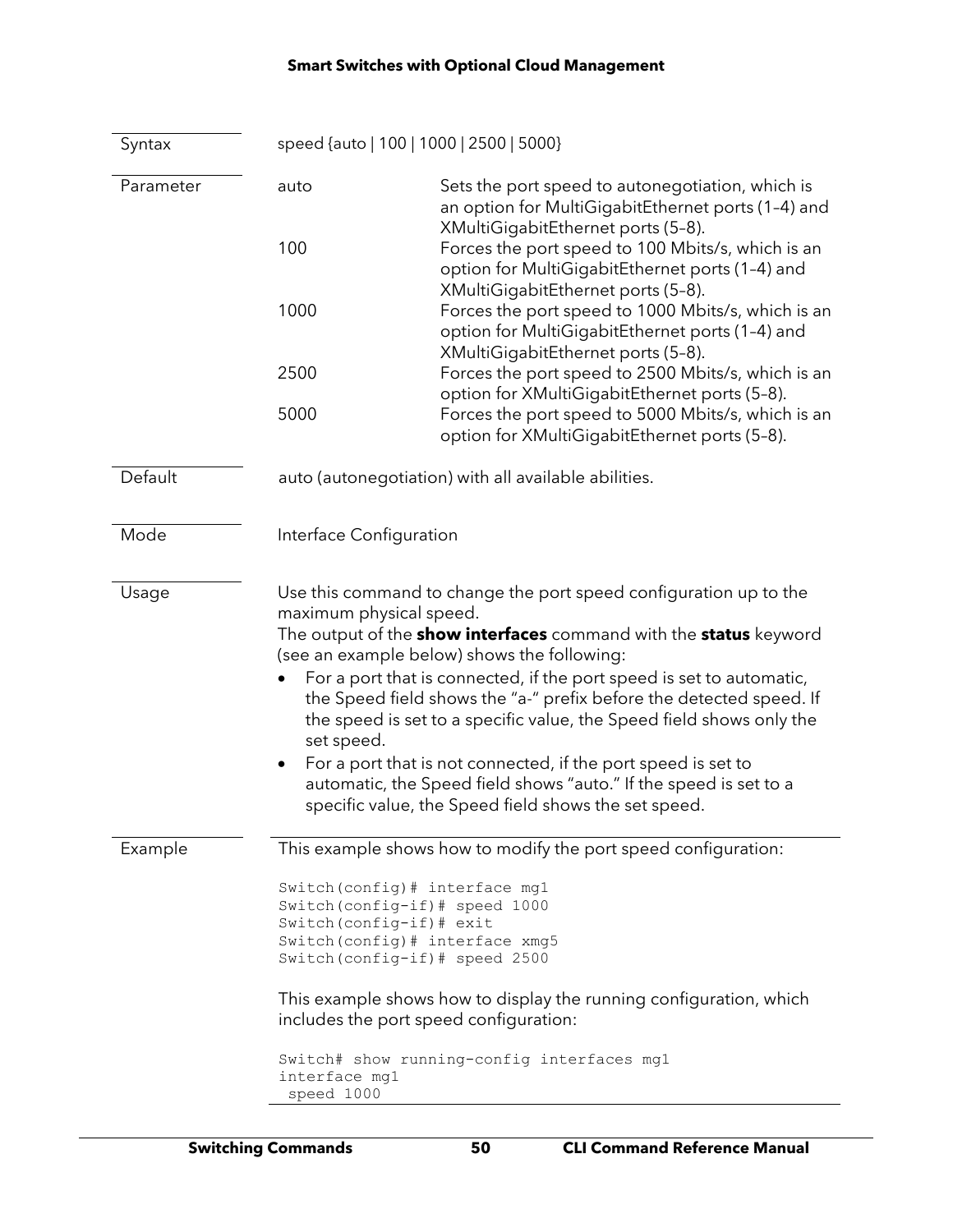This example shows how to display information about interfaces, including the interface link speed:

|                          | Switch# show interfaces mg1, xmg5 status |                                                              |                                          |  |
|--------------------------|------------------------------------------|--------------------------------------------------------------|------------------------------------------|--|
| Port Name<br>mg1<br>xmg5 |                                          | Status Vlan Duplex Speed Type<br>connected 1<br>notconnect 1 | a-full 1000M Copper<br>auto 2500M Copper |  |

### 10g-media

This command is supported on the MS510TXM and MS510TXUP. The SFP+ fiber uplink ports (9 and 10) of these switch models are capable of 10G and 1G.

| Syntax    | 10g-media {auto-detect   fiber-1g}                                            |                                                                                                                                                                 |  |
|-----------|-------------------------------------------------------------------------------|-----------------------------------------------------------------------------------------------------------------------------------------------------------------|--|
| Parameter | auto-detect<br>fiber-1g                                                       | Detects the media automatically and sets the<br>speed according to the detected media type.<br>Forces the media to fiber and sets the speed to<br>1000 Mbits/s. |  |
| Default   | auto-detect                                                                   |                                                                                                                                                                 |  |
| Mode      | Interface Configuration                                                       |                                                                                                                                                                 |  |
| Usage     | XGigabitEthernet port.                                                        | Use this command to set the media configuration on an                                                                                                           |  |
| Example   | This example shows how to modify the media on XGigabitEthernet<br>port 9:     |                                                                                                                                                                 |  |
|           | Switch (config) # interface xg9<br>Switch (config-if) # 10g-media auto-detect |                                                                                                                                                                 |  |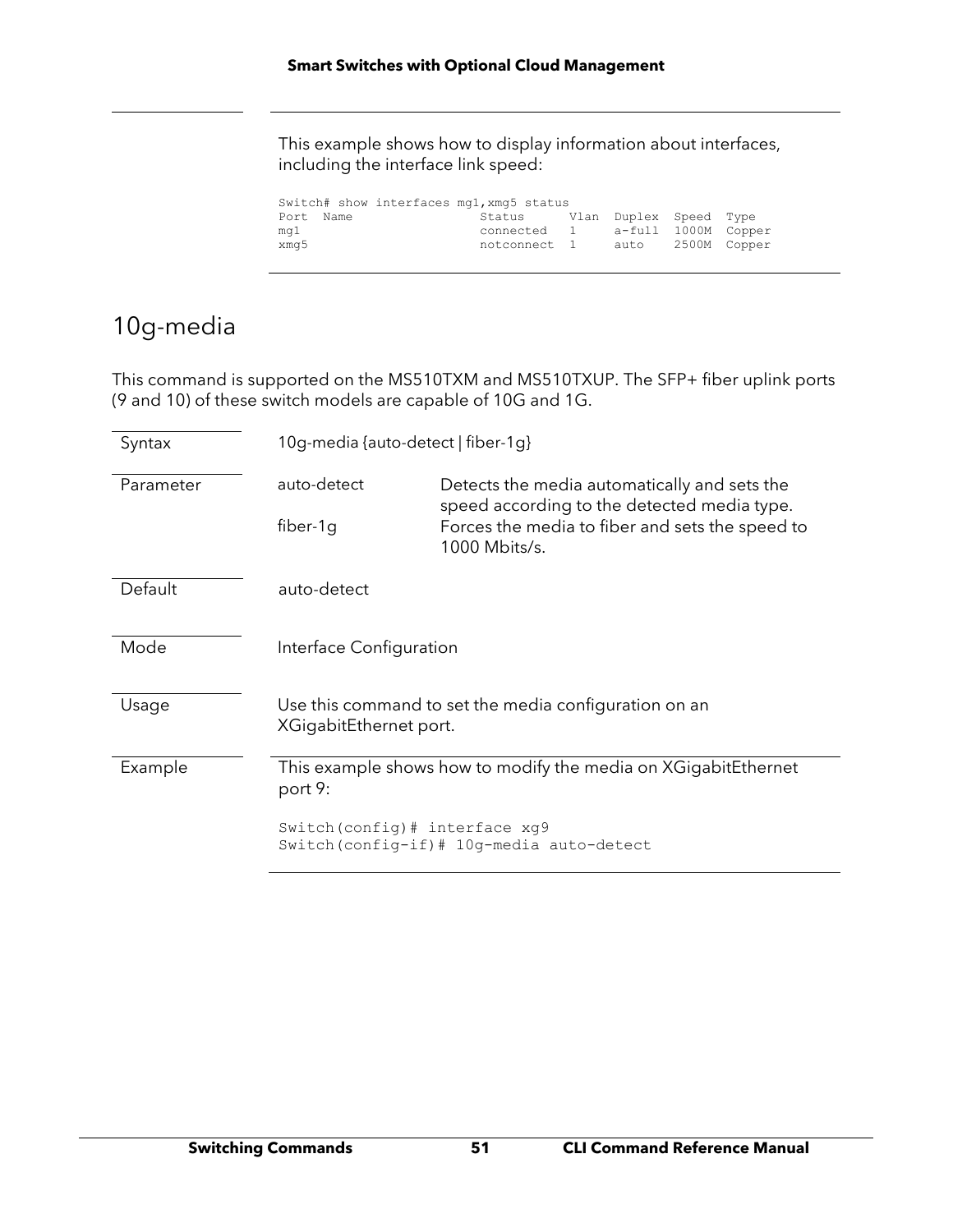| auto-nego |                                                                                                                                                                                                                                                                                             |
|-----------|---------------------------------------------------------------------------------------------------------------------------------------------------------------------------------------------------------------------------------------------------------------------------------------------|
| Syntax    | auto-nego<br>no auto-nego                                                                                                                                                                                                                                                                   |
| Parameter |                                                                                                                                                                                                                                                                                             |
| Default   | autonegotiation is enabled.                                                                                                                                                                                                                                                                 |
| Mode      | Interface Configuration                                                                                                                                                                                                                                                                     |
| Usage     | Use the <b>auto-nego</b> command to enable autonegotiation on an<br>interface.<br>Use the <b>no auto-nego</b> command to disable autonegotiation on an<br>interface.                                                                                                                        |
| Example   | This example shows how to disable autonegotiation on interface g1<br>and to enable autonegotiation on interface g2:<br>Switch (config) # interface g1<br>Switch (config-if) # no auto-nego<br>Switch (config-if) # exit<br>Switch (config) # interface g2<br>Switch (config-if) # auto-nego |

## shutdown

| Syntax    | shutdown<br>no shutdown                                                                                                                                                                                                      |
|-----------|------------------------------------------------------------------------------------------------------------------------------------------------------------------------------------------------------------------------------|
| Parameter |                                                                                                                                                                                                                              |
| Default   | The administration state is no shutdown.                                                                                                                                                                                     |
| Mode      | Interface Configuration                                                                                                                                                                                                      |
| Usage     | Use the <b>shutdown</b> command to disable an interface.<br>Use the no shutdown command to enable an interface. If an interface<br>is error-disabled, use the <b>no shutdown</b> command to try to recover the<br>interface. |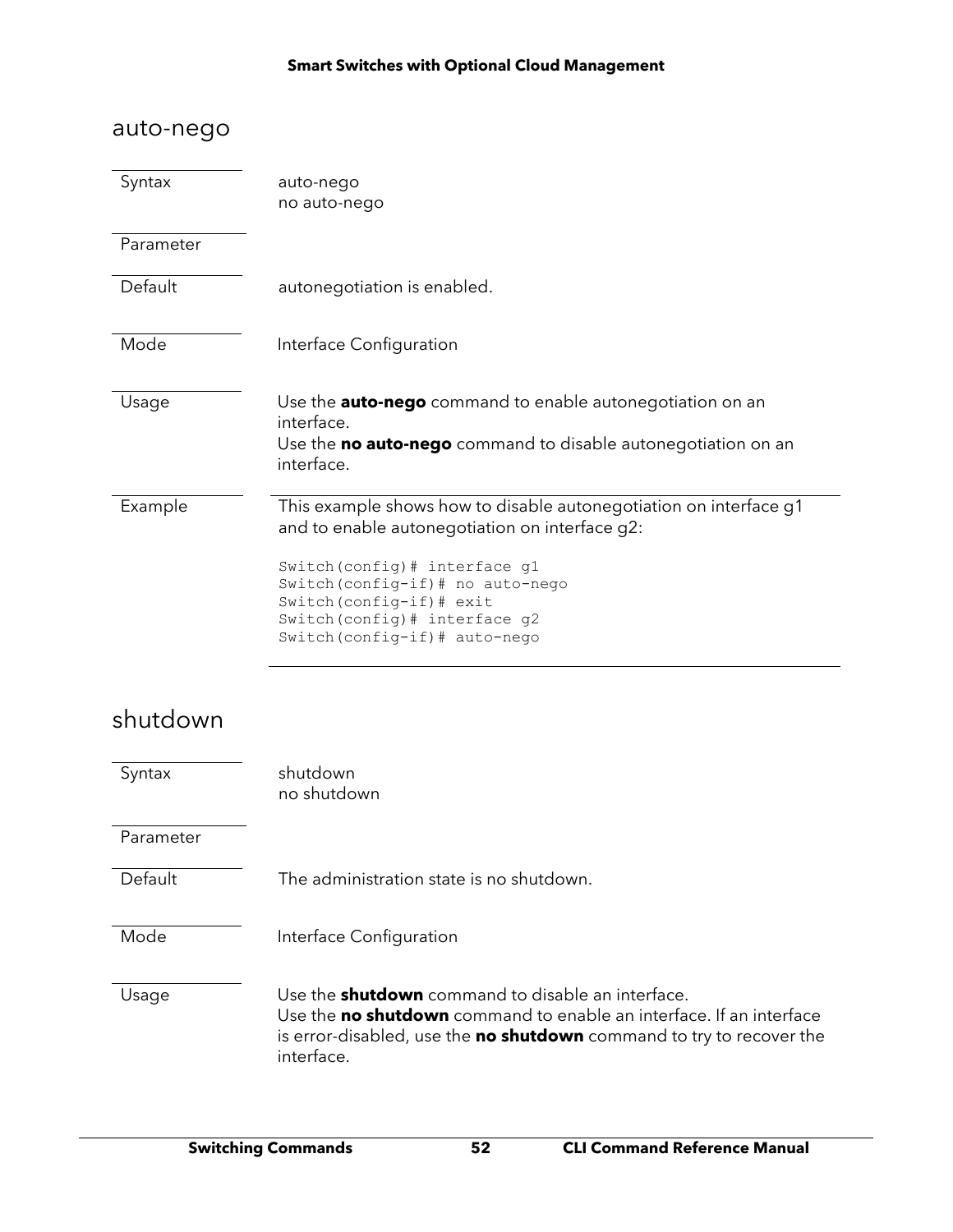Example This example shows how to shut down interface g1: Switch(config)# interface g1 Switch(config-if)# shutdown This example shows how to display the running configuration for interface g1, which also display the administrative state of an interface: Switch# show running-config interfaces g1 interface g1 shutdown

### show fiber-transceiver

| Syntax    |                                      | show fiber-transceiver interfaces id                                                                                                                                                                                                                                                                                                                                     |  |
|-----------|--------------------------------------|--------------------------------------------------------------------------------------------------------------------------------------------------------------------------------------------------------------------------------------------------------------------------------------------------------------------------------------------------------------------------|--|
| Parameter | interfaces id                        | Display the information about the fiber<br>transceiver module that is installed in a physical<br>port or the modules that are installed in multiple<br>physical ports. The id parameter represents the<br>port number or a range of port numbers. Use a<br>hyphen to indicate a range. Use a comma to<br>separate individual ports, ranges, or a<br>combination of both. |  |
| Default   | No default value.                    |                                                                                                                                                                                                                                                                                                                                                                          |  |
| Mode      | Privileged EXEC                      |                                                                                                                                                                                                                                                                                                                                                                          |  |
| Usage     |                                      | Use this command to display information about one or more fiber<br>transceiver modules that are installed in one or more ports.                                                                                                                                                                                                                                          |  |
| Example   | module that is installed in port g1: | This example shows how to display information about a fiber transceiver                                                                                                                                                                                                                                                                                                  |  |
|           |                                      | Switch# show fiber-transceiver interfaces GigabitEthernet 1                                                                                                                                                                                                                                                                                                              |  |
|           | TC 1<br>IVolt!                       | Port  Temperature  Voltage  Current  Output power  Input power  OE-Present LOS<br>l mA l<br>lmWattl                                                                                                                                                                                                                                                                      |  |
|           | N/S<br>N/S<br>q1                     | N/S<br>N/S<br>N/S<br>Remove<br>lLoss                                                                                                                                                                                                                                                                                                                                     |  |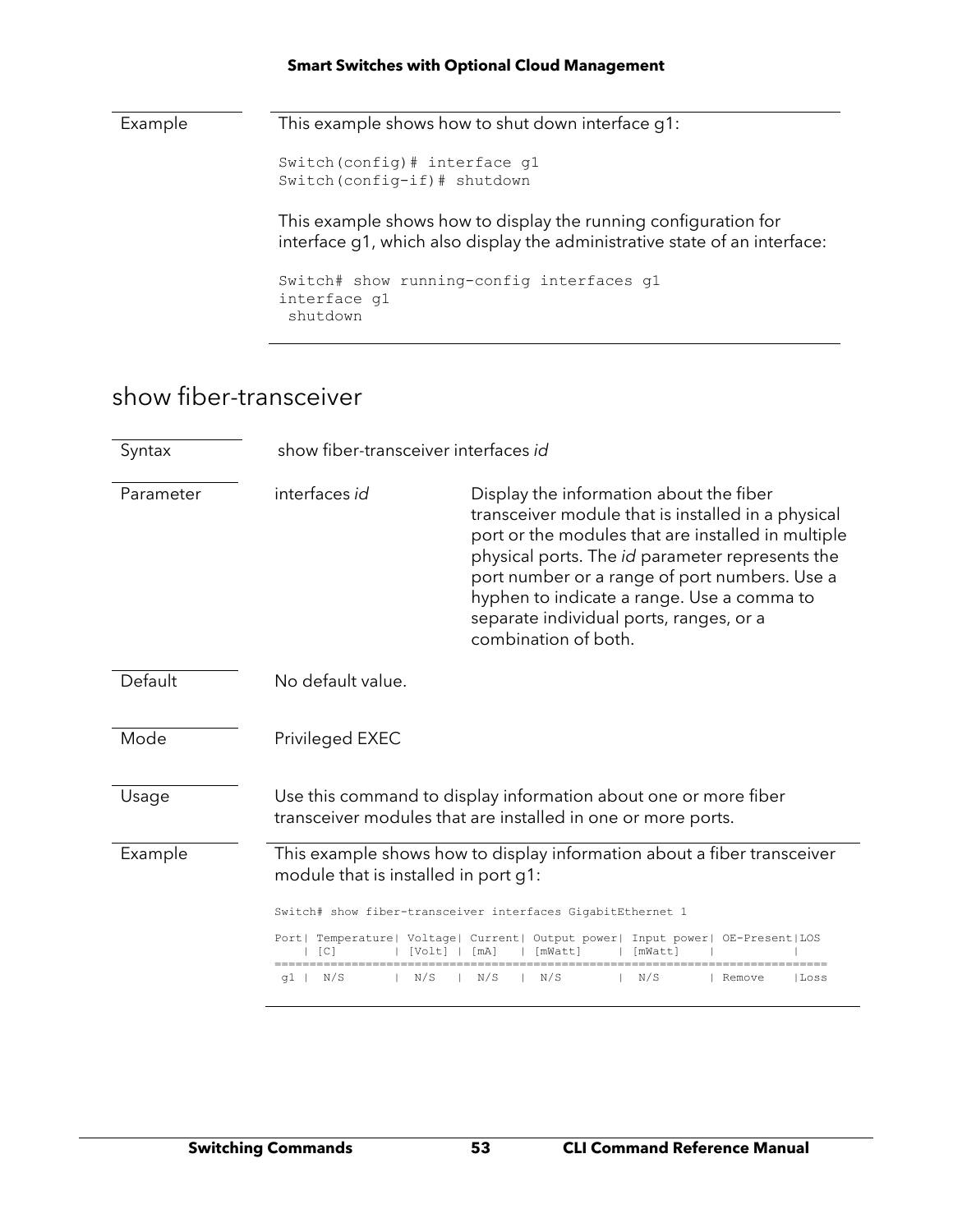# LAG commands

lag

| Syntax    | lag lag-id mode {static   active   passive}<br>no lag |                                                                                                                                                                                                                                                                                      |
|-----------|-------------------------------------------------------|--------------------------------------------------------------------------------------------------------------------------------------------------------------------------------------------------------------------------------------------------------------------------------------|
| Parameter | lag-id                                                | Set the LAG ID for the interface. The lag-id<br>parameter represents the LAG number. The<br>number of LAGs that can be supported depends<br>on the switch model.                                                                                                                     |
|           | static                                                | Set static mode for the LAG                                                                                                                                                                                                                                                          |
|           | active                                                | Set dynamic mode for the LAG with the LACP<br>ports participating as active ports.                                                                                                                                                                                                   |
|           | passive                                               | Set dynamic mode for the LAG with the LACP<br>ports participating as passive ports.                                                                                                                                                                                                  |
| Default   | No default value.                                     |                                                                                                                                                                                                                                                                                      |
| Mode      | Interface Configuration                               |                                                                                                                                                                                                                                                                                      |
| Usage     | fault tolerance.<br>dynamic mode.                     | A link aggregation group (LAG) lets you aggregate multiple physical<br>ports into one logic port for load sharing (increased bandwidth) or<br>Use the lag command to let one or more ports join a LAG in static or<br>Use the no lag command to remove one or more ports from a LAG. |
| Example   | through g3 are members:                               | This example shows how to create a dynamic LAG in which ports g1<br>Switch (config) # interface range g1-3<br>Switch (config-if) # lag 1 mode active                                                                                                                                 |
|           |                                                       | This example shows how to display the LAG status:                                                                                                                                                                                                                                    |
|           | Switch# show lag                                      |                                                                                                                                                                                                                                                                                      |
|           | Group ID  <br>Type                                    | Ports                                                                                                                                                                                                                                                                                |
|           | 1<br>$\overline{2}$<br>3<br>4                         | Inactive: $g1-3$<br>LACP                                                                                                                                                                                                                                                             |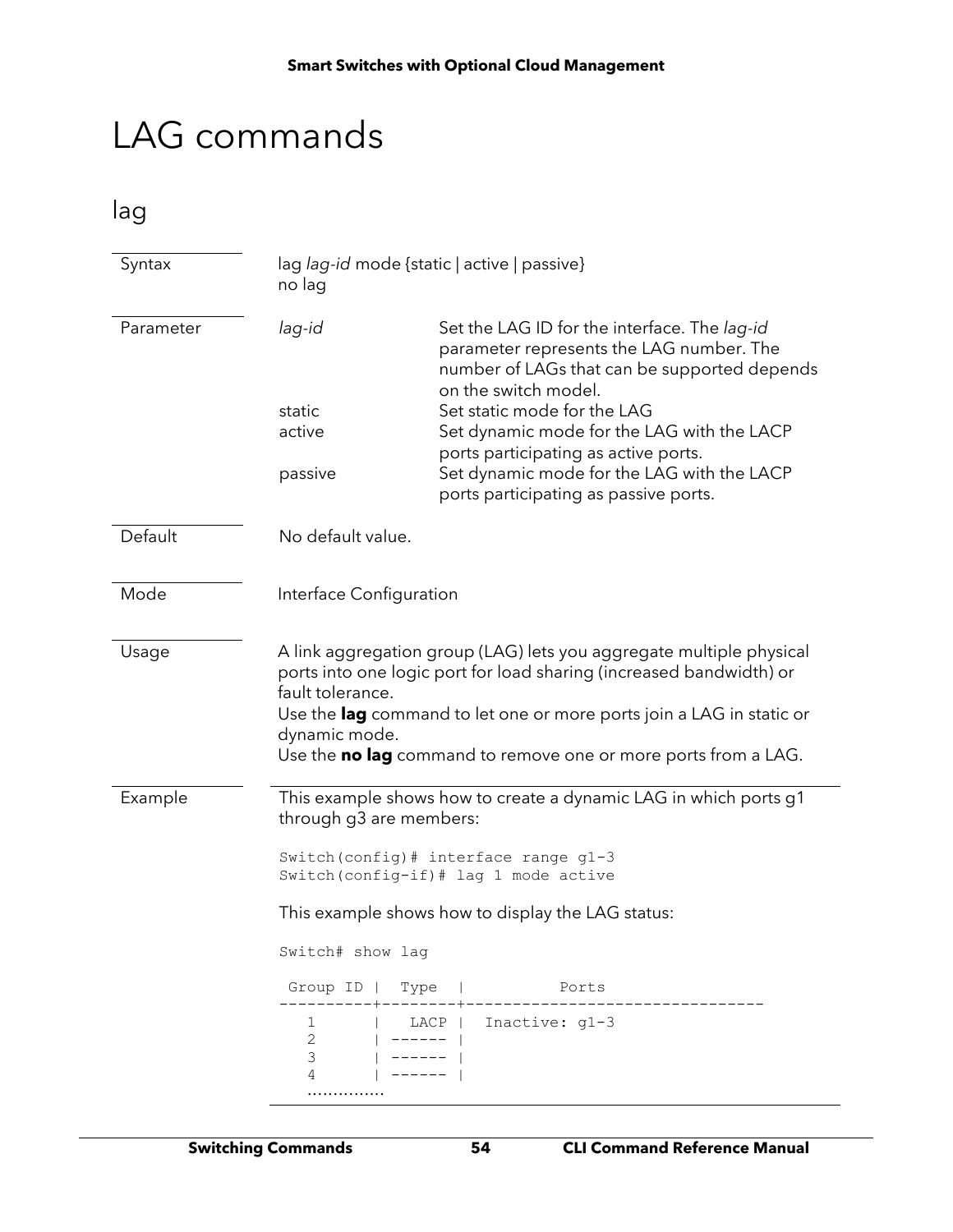## lag type

| Syntax    | lag type {lacp   static}                              |                                                                                                                                                                 |
|-----------|-------------------------------------------------------|-----------------------------------------------------------------------------------------------------------------------------------------------------------------|
| Parameter | lacp<br>static                                        | Set the LAG type as LACP<br>Set the LAG type as static                                                                                                          |
| Default   | <b>Static</b>                                         |                                                                                                                                                                 |
| Mode      | Interface Configuration                               |                                                                                                                                                                 |
| Usage     | LAG.                                                  | Use this command to set a LAG group as a static or dynamic (LACP)                                                                                               |
| Example   | Switch (config) # interface LAG 1<br>Switch# show lag | This example shows how to set LAG 1 as a dynamic (LACP) LAG:<br>Switch (config-if) # lag type lacp<br>This example shows how to display the status of the LAGs: |
|           | Group ID  <br>Type                                    | Ports                                                                                                                                                           |
|           | ı<br>$\overline{2}$<br>3<br>4                         | Inactive: g1-3<br>LACP                                                                                                                                          |
|           |                                                       |                                                                                                                                                                 |

## show lag

Syntax show lag Parameter Default No default value. Mode Privileged EXEC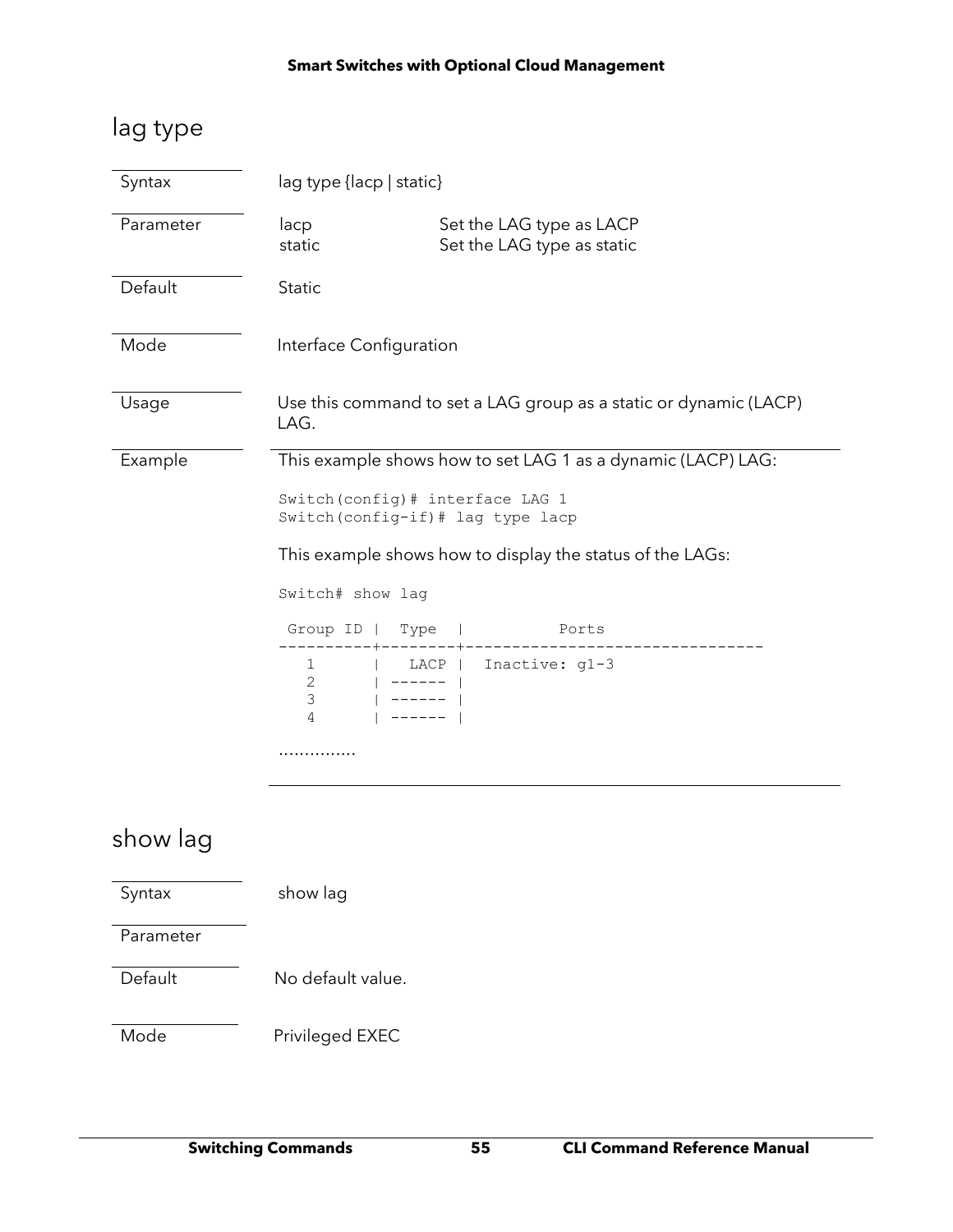Usage Use this command to display the status of the LAGs and their members. Example This example shows how to display the status of the LAGs and if LAG members are active or inactive. Switch# show lag Group ID | Type | Ports ----------+--------+---------------------- 1 | LACP | Inactive: g1-3<br>2 | ----- |  $2 \qquad | \qquad \text{---} \qquad | \qquad \text{---}$ <br>3  $| \qquad \text{---} \qquad |$  3 | ------ | 4 | ------ | ……………

# VLAN commands

vlan

| Syntax    | vlan vlan-list<br>no vlan vlan-list                                     |                                                                                                                                                                                                                                                                                                                                                                                       |
|-----------|-------------------------------------------------------------------------|---------------------------------------------------------------------------------------------------------------------------------------------------------------------------------------------------------------------------------------------------------------------------------------------------------------------------------------------------------------------------------------|
| Parameter | vlan-list                                                               | The VLAN ID or list of IDs to be created. The vlan-<br>list parameter represents a single VLAN ID<br>(Example: 3), a range of VLAN IDs in which the IDs<br>are separated by a hyphen (Example: 5-9), or a<br>combination of both, in which the single IDs and<br>ranges of IDs are separated by one or more<br>commas (Example: 3,5-9,14,101-104). VLAN IDs<br>can be from 1 to 4094. |
| Default   | <b>VLAN1</b>                                                            |                                                                                                                                                                                                                                                                                                                                                                                       |
| Mode      | <b>Global Configuration</b>                                             |                                                                                                                                                                                                                                                                                                                                                                                       |
| Usage     | command.                                                                | Use the <b>vian</b> command to create a VLAN.<br>Use the no vlan to remove an existing VLAN.<br>You can verify the VLAN setting in the output of the <b>show vlan</b>                                                                                                                                                                                                                 |
| Example   | This example creates VLAN 100:                                          |                                                                                                                                                                                                                                                                                                                                                                                       |
|           | Switch# configure<br>Switch (config)# vlan 100<br>Switch (config-vlan)# |                                                                                                                                                                                                                                                                                                                                                                                       |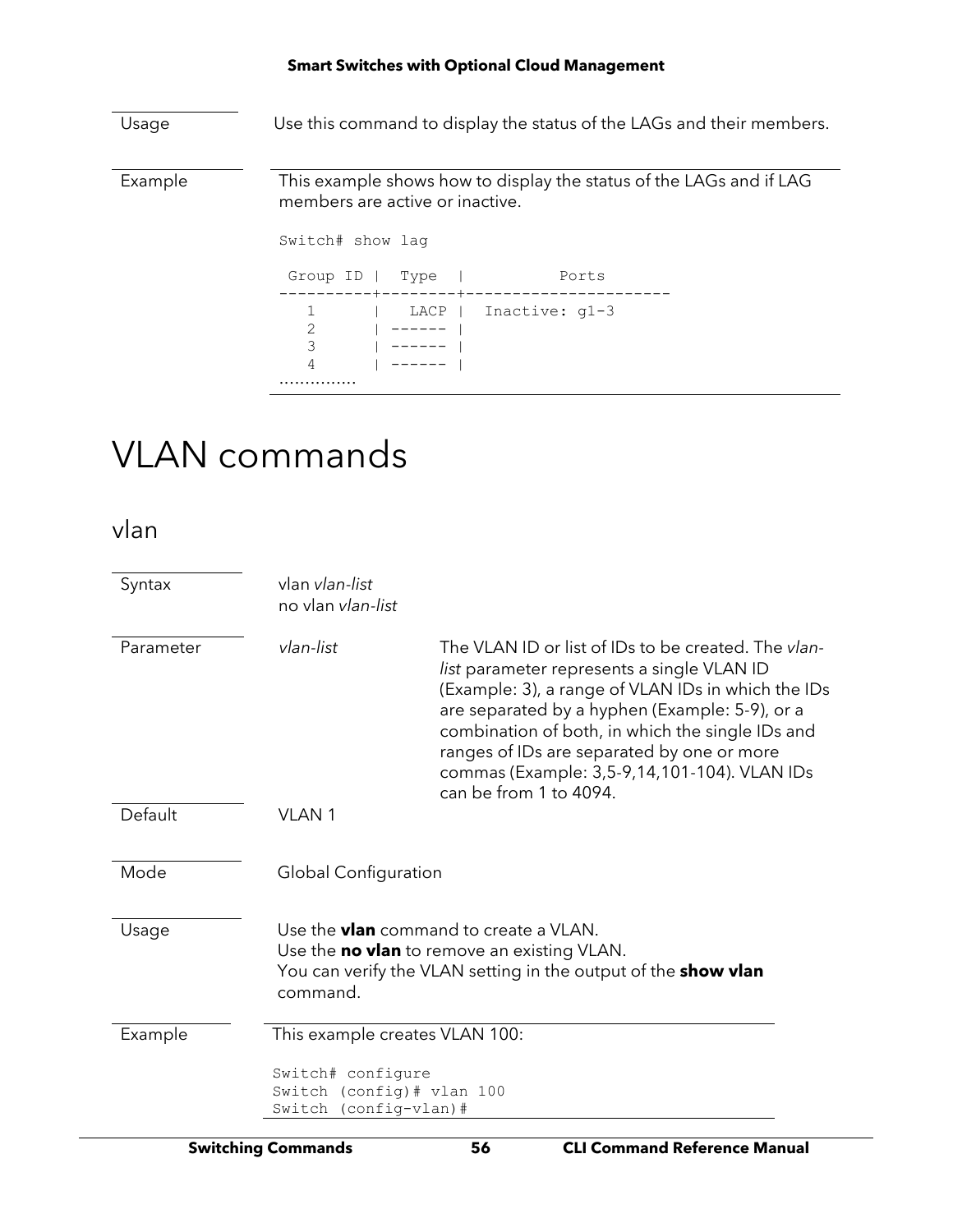#### name

| Syntax    | name name<br>no name name                          |                                                                                                                                                                                                     |
|-----------|----------------------------------------------------|-----------------------------------------------------------------------------------------------------------------------------------------------------------------------------------------------------|
| Parameter | name                                               | Set the name for the VLAN. The name parameter<br>can be a maximum of 32 characters.                                                                                                                 |
| Default   |                                                    | VLANxxxx, in which xxxx is the 4-digit VLAN number.                                                                                                                                                 |
| Mode      | <b>VLAN</b> Configuration                          |                                                                                                                                                                                                     |
| Usage     |                                                    | Use the <b>name</b> command to set a name for a VLAN.<br>Use the <b>no name</b> command to remove a name from a VLAN.<br>You can verify your setting in the output of the <b>show vlan</b> command. |
| Example   | hundred:                                           | This example sets the name of VLAN 100 to VLAN-one-                                                                                                                                                 |
|           | Switch (config)# vlan 100<br>Switch# show ylan 100 | Switch (config-vlan)# name VLAN-one-hundred                                                                                                                                                         |
|           | VLAN Name<br>VID                                   | Untagged Ports   Tagged Ports  <br>Type                                                                                                                                                             |
|           | VLAN-one-hundred  <br>100                          | Static                                                                                                                                                                                              |

## switchport hybrid pvid

| Syntax    | switchport hybrid pvid <1-4094> |                                                                                                                              |
|-----------|---------------------------------|------------------------------------------------------------------------------------------------------------------------------|
| Parameter | $<1-4094>$                      | The port VLAN ID (PVID) is a number from 1 to<br>4094.                                                                       |
| Default   | The PVID is 1.                  |                                                                                                                              |
| Mode      | Interface Configuration         |                                                                                                                              |
| Usage     | command.                        | Use this command to set the PVID of an interface.<br>You can verify your setting in the output of the <b>show interfaces</b> |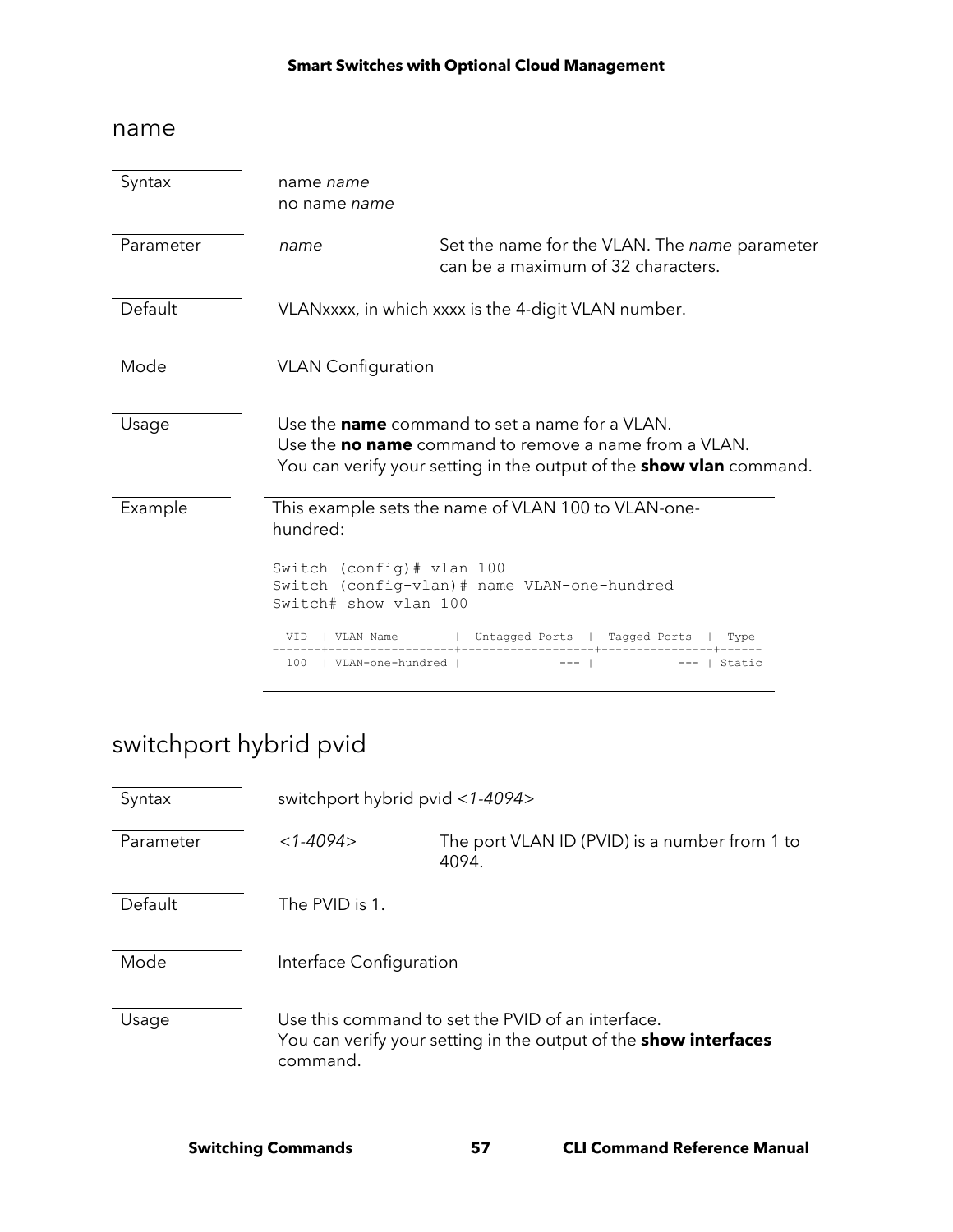Example This example sets the PVID for interface g1 to 100:

Switch (config)# interface g10

Switch (config-if)# switchport hybrid pvid 100

The example shows the output of the **show interfaces** command:

```
Switch# show interfaces switchport g10
Port : g10
Port Mode : Hybrid
Ingress Filtering : enabled
Acceptable Frame Type : all
Ingress UnTagged VLAN ( NATIVE ) : 100
Trunking VLANs Enabled:
```
## switchport hybrid allowed vlan

| Syntax    | switchport hybrid allowed vlan add vlan-list [tagged   untagged] |                                                                                                                                                                                                                                                                                                                                                                                                                |
|-----------|------------------------------------------------------------------|----------------------------------------------------------------------------------------------------------------------------------------------------------------------------------------------------------------------------------------------------------------------------------------------------------------------------------------------------------------------------------------------------------------|
| Parameter | vlan-list                                                        | The VLAN ID or list of IDs to which the interface<br>must be added. The vlan-list parameter<br>represents a single VLAN ID (Example: 3), a range<br>of VLAN IDs in which the IDs are separated by a<br>hyphen (Example: 5-9), or a combination of both,<br>in which the single IDs and ranges of IDs are<br>separated by one or more commas (Example:<br>3,5-9,14,101-104). VLAN IDs can be from 1 to<br>4094. |
|           | tagged                                                           | Optional keyword that sets the interface as a<br>tagged member of the VLAN or VLANs.                                                                                                                                                                                                                                                                                                                           |
|           | untagged                                                         | Optional keyword that sets the interface as an<br>untagged member of the VLAN or VLANs.                                                                                                                                                                                                                                                                                                                        |
| Default   | member.                                                          | Each interface is an untagged member of VLAN 1.<br>When you add an interface to a VLAN, by default it is a tagged                                                                                                                                                                                                                                                                                              |
| Mode      | Interface Configuration                                          |                                                                                                                                                                                                                                                                                                                                                                                                                |
| Usage     | switchport command.                                              | Use this command to add an interface to a VLAN.<br>You can verify your setting in the output of the <b>show interfaces</b>                                                                                                                                                                                                                                                                                     |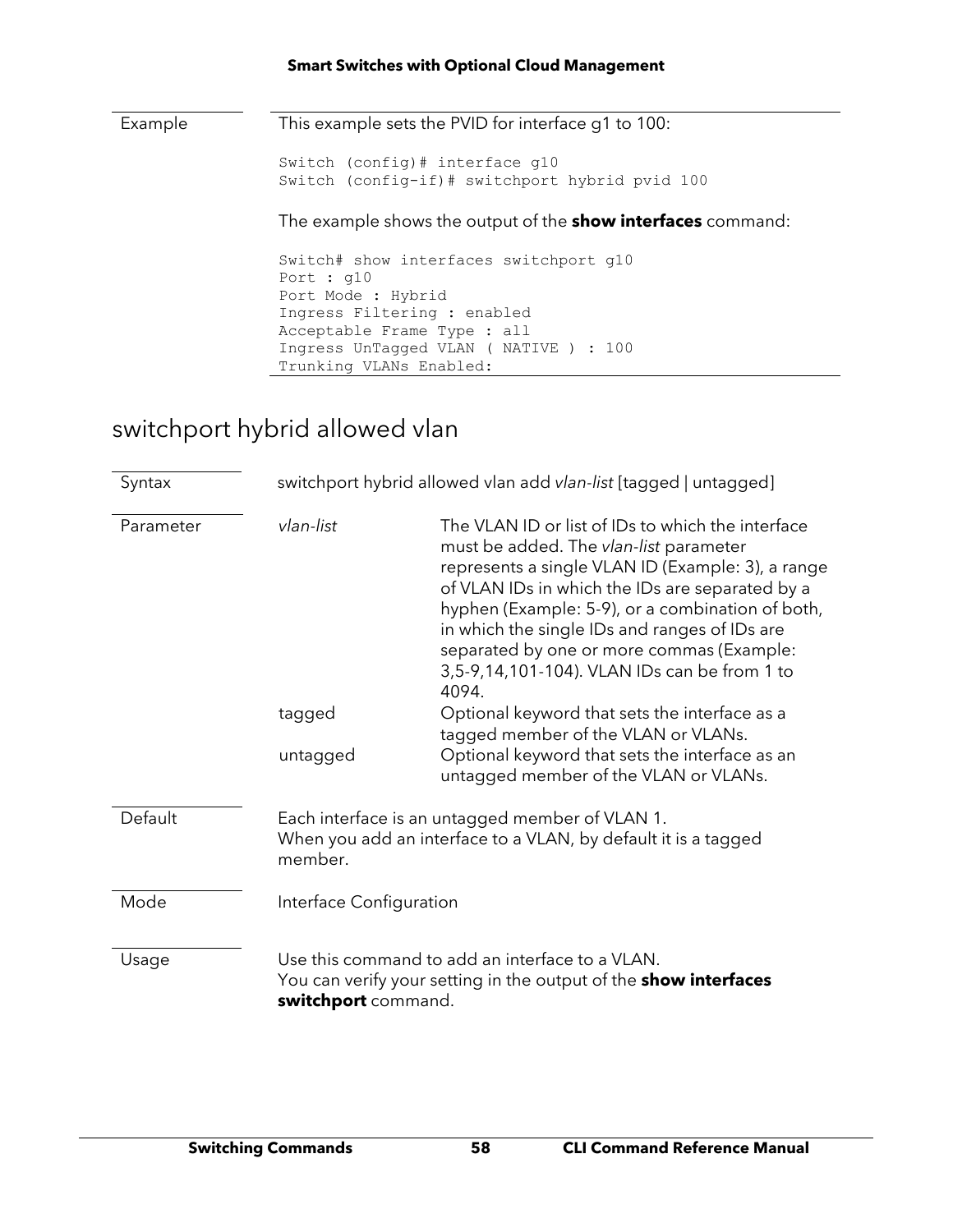| Example | This example adds interface g10 as a tagged member to VLANs 100,<br>101, 102, 103, 104, and 105:                                                                                                                                             |                                                                                   |                                                                      |
|---------|----------------------------------------------------------------------------------------------------------------------------------------------------------------------------------------------------------------------------------------------|-----------------------------------------------------------------------------------|----------------------------------------------------------------------|
|         | Switch (config)# interface g10<br>Switch (config-if)# switchport hybrid allowed vlan add 100-<br>105                                                                                                                                         |                                                                                   |                                                                      |
|         | This example shows the output of the <b>show interfaces switchport</b><br>command for interface g10:                                                                                                                                         |                                                                                   |                                                                      |
|         | Switch# show interfaces switchport g10<br>Port : g10<br>Port Mode : Hybrid<br>Ingress Filtering : disabled<br>Acceptable Frame Type : tagged-only<br>Ingress UnTagged VLAN ( NATIVE ) : 100<br>Trunking VLANs Enabled:<br>Port is member in: |                                                                                   |                                                                      |
|         |                                                                                                                                                                                                                                              | Vlan Name<br>_______________________                                              | Egress rule                                                          |
|         | 101<br>102<br>Forbidden VLANs:<br>Vlan                                                                                                                                                                                                       | 1 default<br>100 VLAN-one-hundred<br>VLAN0101<br>VLAN0102<br>105 VLAN0105<br>Name | Untagged<br>Tagged<br>Tagged<br>Tagged<br>Tagged<br>Tagged<br>Tagged |
|         |                                                                                                                                                                                                                                              |                                                                                   |                                                                      |

### switchport hybrid remove vlan

Syntax switchport hybrid allowed vlan remove *vlan-list*

Parameter *vlan-list* The VLAN ID or list of IDs from which the interface must be removed. The *vlan-list* parameter represents a single VLAN ID (Example: 3), a range of VLAN IDs in which the IDs are separated by a hyphen (Example: 5-9), or a combination of both, in which the single IDs and ranges of IDs are separated by one or more commas (Example: 3,5-9,14,101-104). VLAN IDs can be from 1 to 4094.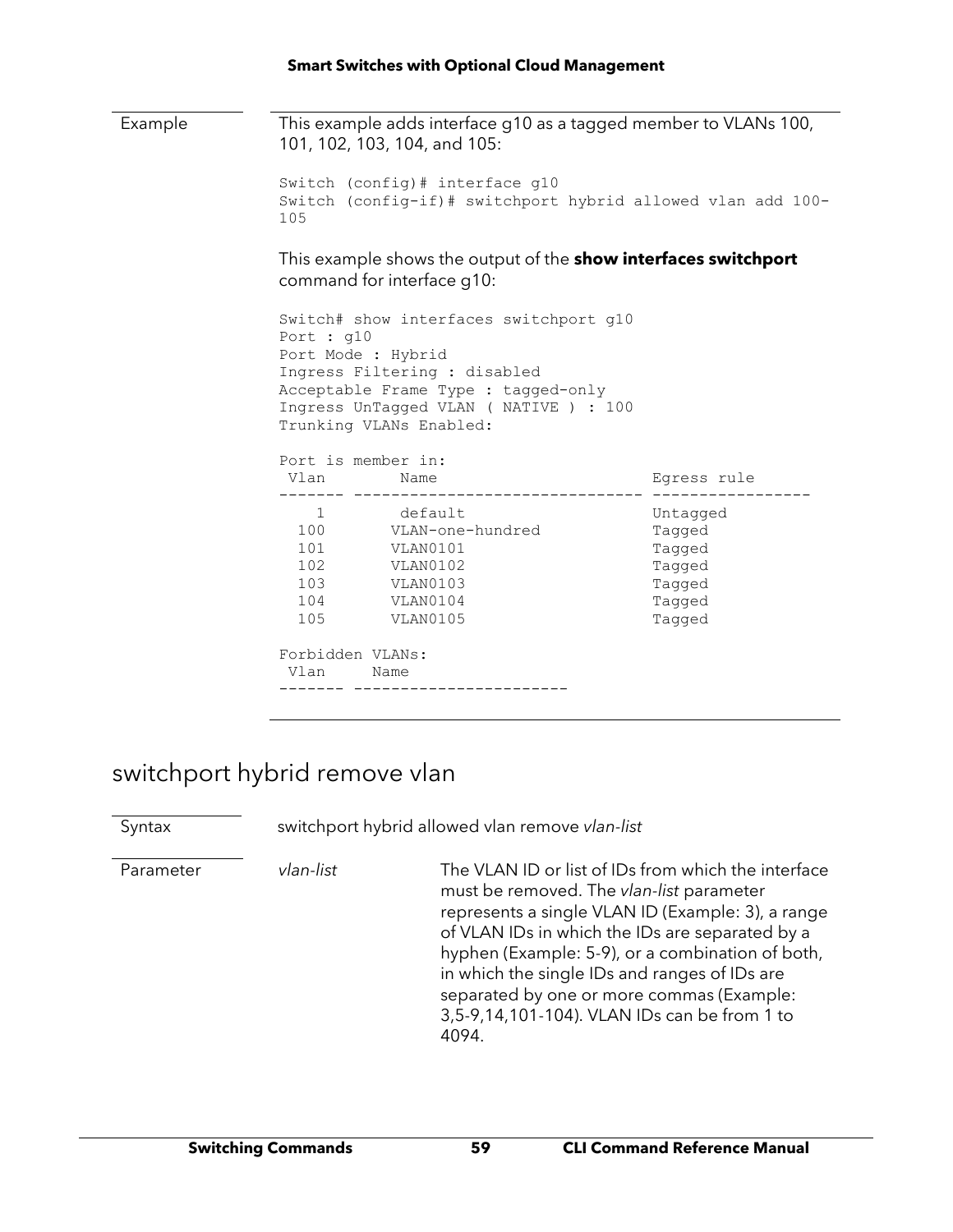| Mode                                                                                                 |                                                                                                                                                        | Interface Configuration                                                                                                                                                                                  |                                                            |
|------------------------------------------------------------------------------------------------------|--------------------------------------------------------------------------------------------------------------------------------------------------------|----------------------------------------------------------------------------------------------------------------------------------------------------------------------------------------------------------|------------------------------------------------------------|
| Usage                                                                                                | Use this command to remove an interface from a VLAN.<br>You can verify your setting in the output of the <b>show interfaces</b><br>switchport command. |                                                                                                                                                                                                          |                                                            |
| Example                                                                                              |                                                                                                                                                        | This example removes interface g10 from VLAN 105:                                                                                                                                                        |                                                            |
|                                                                                                      | Switch (config)# interface g10<br>Switch (config-if)# switchport hybrid allowed vlan remove<br>105                                                     |                                                                                                                                                                                                          |                                                            |
| This example shows the output of the <b>show interfaces switchport</b><br>command for interface g10: |                                                                                                                                                        |                                                                                                                                                                                                          |                                                            |
|                                                                                                      | Port : $q10$                                                                                                                                           | Switch# show interfaces switchport g10<br>Port Mode : Hybrid<br>Ingress Filtering : disabled<br>Acceptable Frame Type : tagged-only<br>Ingress UnTagged VLAN ( NATIVE ) : 100<br>Trunking VLANs Enabled: |                                                            |
|                                                                                                      |                                                                                                                                                        | Port is member in:                                                                                                                                                                                       |                                                            |
|                                                                                                      | Vlan<br>-------                                                                                                                                        | Name                                                                                                                                                                                                     | Egress rule                                                |
|                                                                                                      | $\mathbf{1}$<br>100<br>101<br>102<br>103<br>104                                                                                                        | default<br>VLAN-one-hundred<br>VLAN0101<br>VLAN0102<br>VLAN0103<br>VLAN0104                                                                                                                              | Untagged<br>Tagged<br>Tagged<br>Tagged<br>Tagged<br>Tagged |
|                                                                                                      | Forbidden VLANs:                                                                                                                                       |                                                                                                                                                                                                          |                                                            |
|                                                                                                      | Vlan                                                                                                                                                   | Name                                                                                                                                                                                                     |                                                            |
|                                                                                                      |                                                                                                                                                        |                                                                                                                                                                                                          |                                                            |

## management-vlan

| Syntax    | management-vlan vlan id<br>no management-vlan |                                                                                                   |
|-----------|-----------------------------------------------|---------------------------------------------------------------------------------------------------|
| Parameter | id                                            | Set the ID of the management VLAN, which can be<br>a single VLAN only, with an ID from 1 to 4094. |
| Default   | VLAN 1 is the management VLAN                 |                                                                                                   |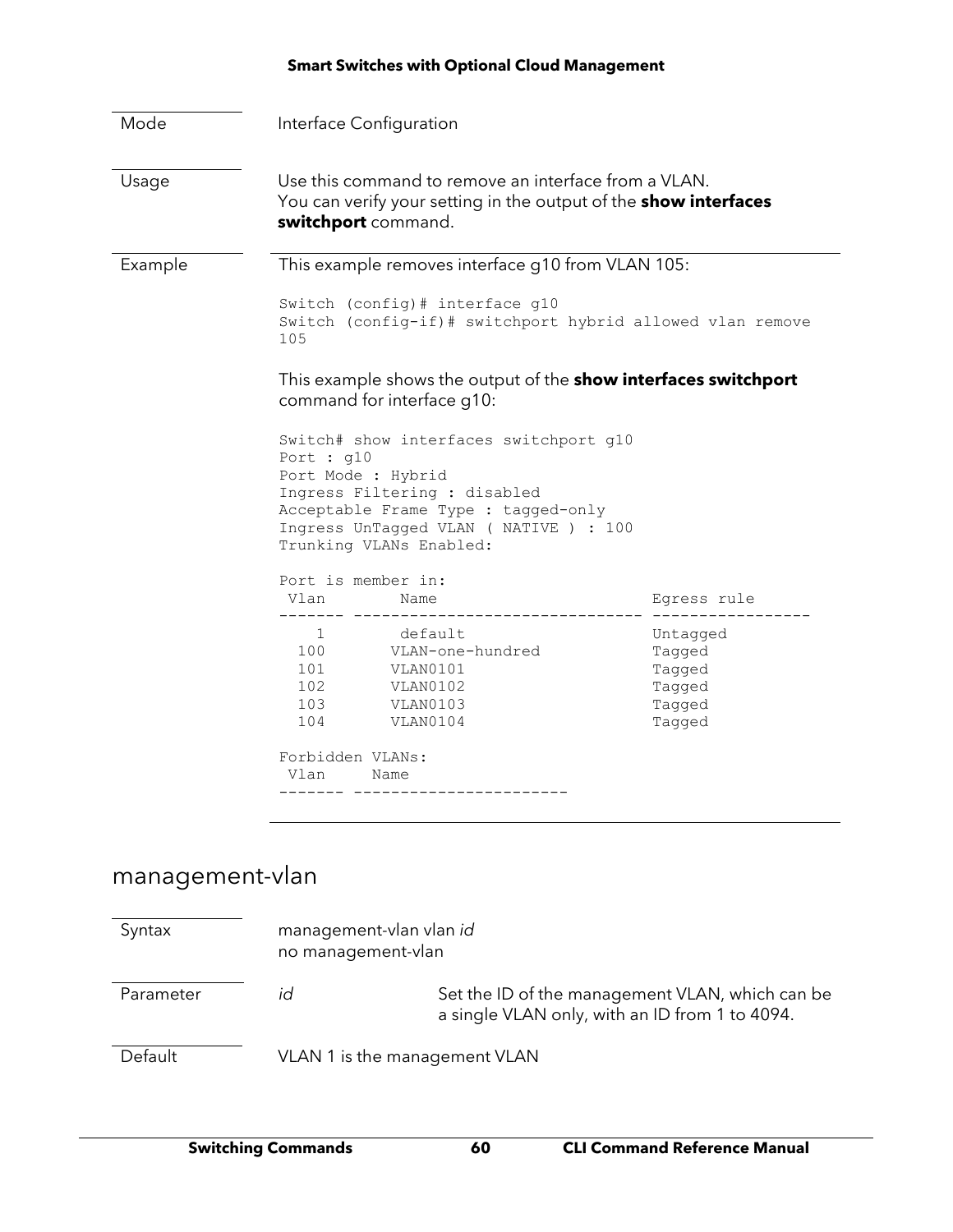| Mode    | <b>Global Configuration</b>                                                                                                                                                                                 |
|---------|-------------------------------------------------------------------------------------------------------------------------------------------------------------------------------------------------------------|
| Usage   | Use the <b>management vian vian</b> command to set the ID of the<br>management VLAN. (The VLAN must already exist.)<br>Use the no management vlan vlan command to restore the<br>management VLAN to VLAN 1. |
| Example | This example creates VLAN 2 and then sets VLAN 2 as the<br>management VLAN:                                                                                                                                 |
|         | Switch (config) #vlan 2<br>Switch (config) # management-vlan vlan 2                                                                                                                                         |
|         | This example restores the management VLAN to the default<br>management VLAN (VLAN 1):                                                                                                                       |
|         | Switch (config) # no management-vlan                                                                                                                                                                        |

## show vlan

| Syntax    | show vlan vlan-list                     |                                                                                                                                                                                                                                                                                                                                                                                                                   |             |                 |
|-----------|-----------------------------------------|-------------------------------------------------------------------------------------------------------------------------------------------------------------------------------------------------------------------------------------------------------------------------------------------------------------------------------------------------------------------------------------------------------------------|-------------|-----------------|
| Parameter | vlan-list                               | The VLAN ID or list of IDs for which information<br>must be displayed. The vlan-list parameter<br>represents a single VLAN ID (Example: 3), a range<br>of VLAN IDs in which the IDs are separated by a<br>hyphen (Example: 5-9), or a combination of both,<br>in which the single IDs and ranges of IDs are<br>separated by one or more commas (Example:<br>3,5-9,14,101-104). VLAN IDs can be from 1 to<br>4094. |             |                 |
| Default   | No default value.                       |                                                                                                                                                                                                                                                                                                                                                                                                                   |             |                 |
| Mode      | Privileged EXEC                         |                                                                                                                                                                                                                                                                                                                                                                                                                   |             |                 |
| Usage     |                                         | Use this command to display information about one or more VLANs.                                                                                                                                                                                                                                                                                                                                                  |             |                 |
| Example   |                                         | This example shows how to display information about VLAN 1:                                                                                                                                                                                                                                                                                                                                                       |             |                 |
|           | Switch# show ylan 1<br>VID<br>VLAN Name | Untagged Port                                                                                                                                                                                                                                                                                                                                                                                                     | Tagged Port |                 |
|           | default<br>$1 \mid$                     | $q1 - 28$ , lag1-4                                                                                                                                                                                                                                                                                                                                                                                                |             | Type<br>Default |
|           |                                         |                                                                                                                                                                                                                                                                                                                                                                                                                   |             |                 |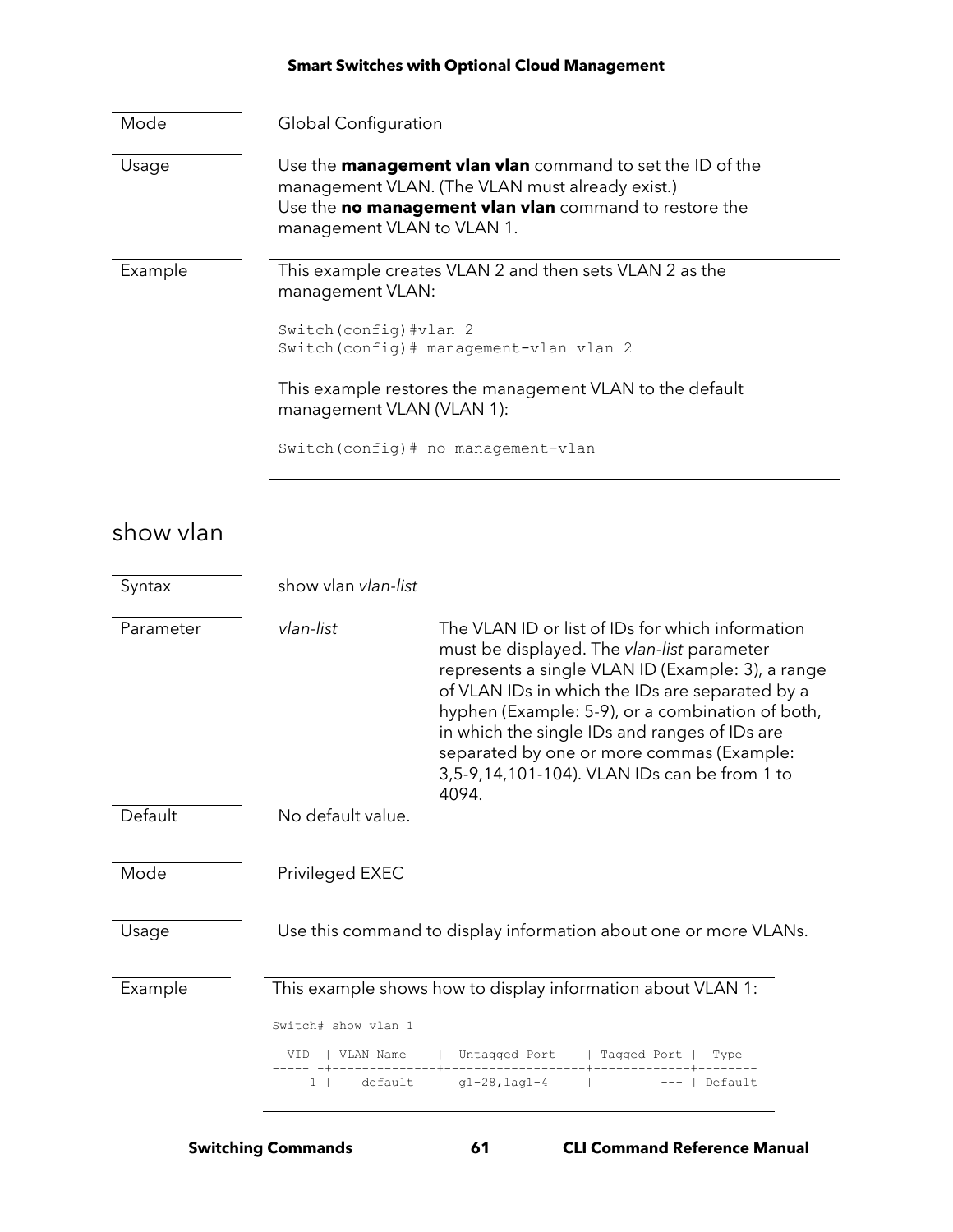## show interfaces switchport

| Syntax    | show interfaces switchport id                                                                                                                                                                                                                   |                                                                                                    |                                                                                                                                                                                                                                                                                                            |
|-----------|-------------------------------------------------------------------------------------------------------------------------------------------------------------------------------------------------------------------------------------------------|----------------------------------------------------------------------------------------------------|------------------------------------------------------------------------------------------------------------------------------------------------------------------------------------------------------------------------------------------------------------------------------------------------------------|
| Parameter | id                                                                                                                                                                                                                                              | both.                                                                                              | Specify the interface, LAG, a range of interfaces,<br>or a range of LAGs. The id parameter represents<br>the interface or LAG number or a range of<br>interface numbers or LAG numbers. Use a hyphen<br>to indicate a range. Use a comma to separate<br>individual interfaces, ranges, or a combination of |
| Default   | No default value.                                                                                                                                                                                                                               |                                                                                                    |                                                                                                                                                                                                                                                                                                            |
| Mode      | Privileged EXEC                                                                                                                                                                                                                                 |                                                                                                    |                                                                                                                                                                                                                                                                                                            |
| Usage     | interfaces.                                                                                                                                                                                                                                     |                                                                                                    | Use this command to show switchport information for one or more                                                                                                                                                                                                                                            |
| Example   | g10:<br>Port : $q10$<br>Port Mode : Trunk<br>Ingress Filtering : enabled<br>Acceptable Frame Type : all<br>Trunking VLANs Enabled: 100<br>Port is member in:<br>Vlan<br>Name<br>default<br>$1 \quad$<br>100<br>Forbidden VLANs:<br>Vlan<br>Name | Switch# show interfaces switchport g10<br>Ingress UnTagged VLAN ( NATIVE ) : 1<br>VLAN-one-hundred | This example shows how to display switchport information for interface<br>Egress rule<br>Untagged<br>Tagged                                                                                                                                                                                                |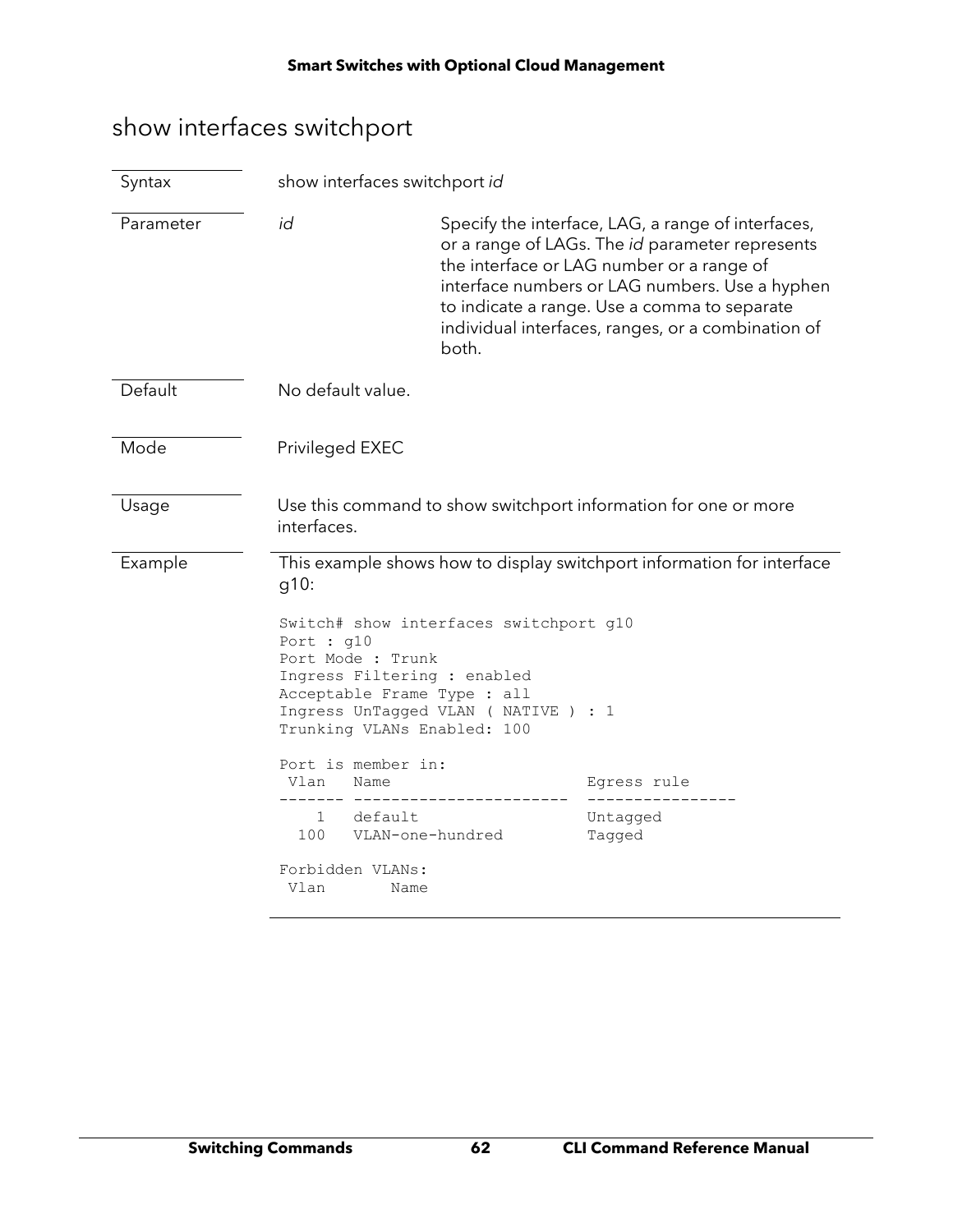# Auto-VoIP commands

### voice-vlan

| Syntax    | voice-vlan<br>no voice-vlan                                                                                                                                                                                                                                                                                 |
|-----------|-------------------------------------------------------------------------------------------------------------------------------------------------------------------------------------------------------------------------------------------------------------------------------------------------------------|
| Parameter |                                                                                                                                                                                                                                                                                                             |
| Default   | No interfaces are members of the voice VLAN.                                                                                                                                                                                                                                                                |
| Mode      | Interface Configuration                                                                                                                                                                                                                                                                                     |
| Usage     | Use the <b>voice vlan</b> command to enable Auto-VoIP OUI-based mode<br>on an interface.<br>Use the <b>no voice vlan</b> command to disable Auto-VoIP OUI-based<br>mode on an interface<br>With OUI-based Auto-VoIP, the voice prioritization is based on<br>Organizationally Unique Identifier (OUI) bits. |
| Example   | This example shows how to enable Auto-VoIP OUI-based mode on<br>interfaces 1, 2, and 3:                                                                                                                                                                                                                     |
|           | Switch (config) #interface range g1-3<br>Switch (config-if) #voice-vlan                                                                                                                                                                                                                                     |

### voice-vlan vlan

| Syntax    | voice-vlan vlan id          |                                                                                                  |
|-----------|-----------------------------|--------------------------------------------------------------------------------------------------|
| Parameter | id                          | Set the ID of the Auto-VoIP VLAN, which can be a<br>single VLAN only, with an ID from 0 to 4094. |
| Default   | No default value.           |                                                                                                  |
| Mode      | <b>Global Configuration</b> |                                                                                                  |
| Usage     | based mode.                 | Use this command to configure the ID of the Auto-VoIP VLAN in OUI-                               |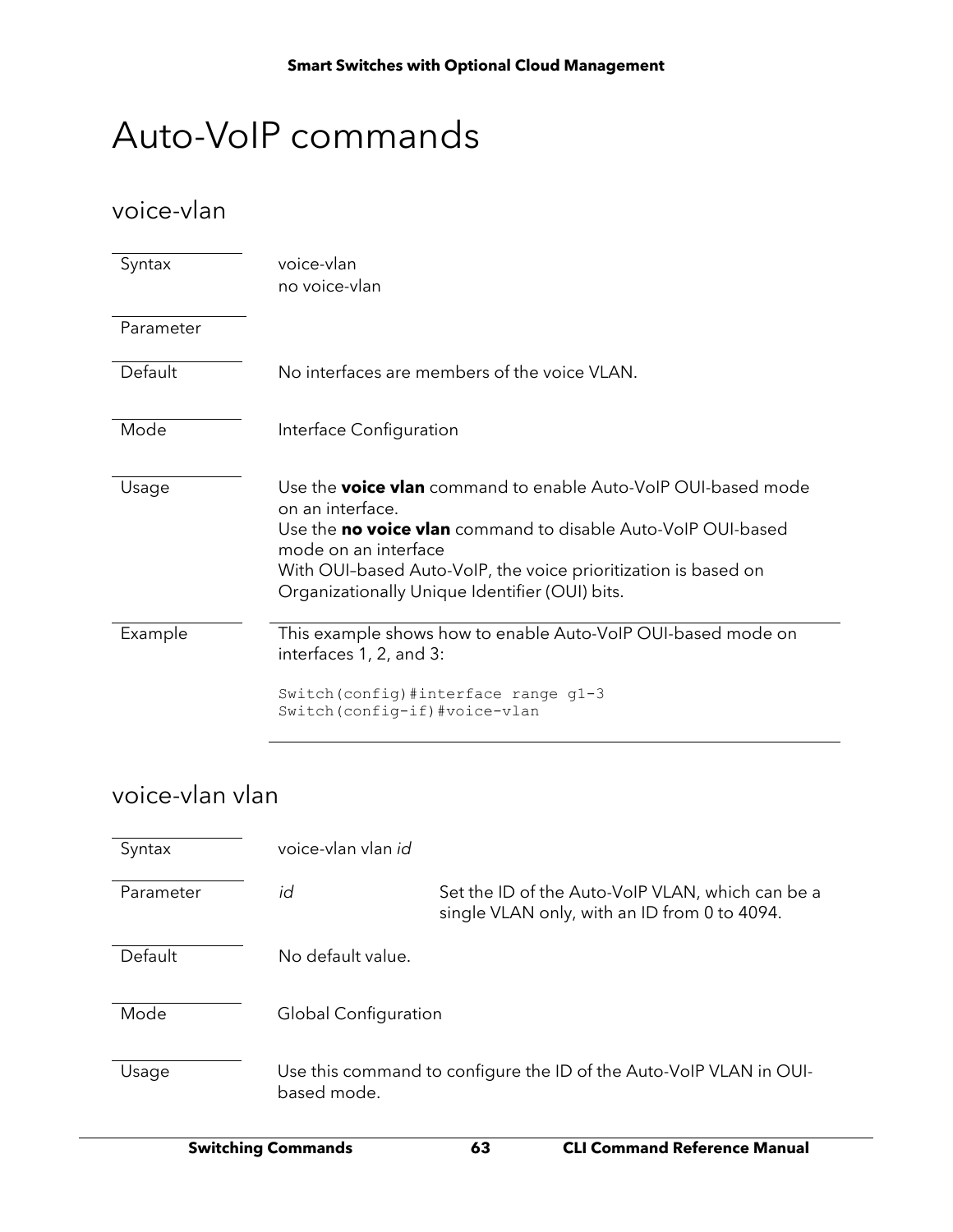|         | With OUI-based Auto-VoIP, the voice prioritization is based on<br>Organizationally Unique Identifier (OUI) bits.<br>The VLAN must already exist before you can configure the VLAN as the<br>Auto-VolP VLAN. |
|---------|-------------------------------------------------------------------------------------------------------------------------------------------------------------------------------------------------------------|
| Example | This example sets VLAN 128 as the Auto-VoIP VLAN in OUI-based<br>mode:                                                                                                                                      |
|         | Switch (config) # voice-vlan vlan 128                                                                                                                                                                       |

### voice-vlan cos

| Syntax    | voice-vlan $\cos$ <0-7>     |                                                                                                                                                                                         |
|-----------|-----------------------------|-----------------------------------------------------------------------------------------------------------------------------------------------------------------------------------------|
| Parameter | <0.7>                       | Set the class of service (CoS) value for the<br>AutoVoIP VLAN in OUI-based mode. The value<br>must be a number from $0$ to $7$ .                                                        |
| Default   | CoS value 6                 |                                                                                                                                                                                         |
| Mode      | <b>Global Configuration</b> |                                                                                                                                                                                         |
| Usage     |                             | Use this command to configure the CoS value for the Auto-VoIP VLAN.<br>With OUI-based Auto-VoIP, the voice prioritization is based on<br>Organizationally Unique Identifier (OUI) bits. |
| Example   |                             | This example shows how to set the CoS value:                                                                                                                                            |
|           |                             | Switch (config) # voice-vlan cos 7                                                                                                                                                      |

### voice-vlan oui

| Syntax    | no voice-vlan oui <0-31> | voice-vlan oui <0-31> a :b :c [description]                                                           |
|-----------|--------------------------|-------------------------------------------------------------------------------------------------------|
| Parameter | <0.31>                   | Set the index of the OUI entry to be added or<br>removed. The value must be a number from 0 to<br>31. |
|           | a : b : c                | The OUI address in the 24-bit number format. For<br>example, 00:11:22 or 00:A1:B2.                    |
|           | description              | As an option, add a text as a description of the<br>OUI                                               |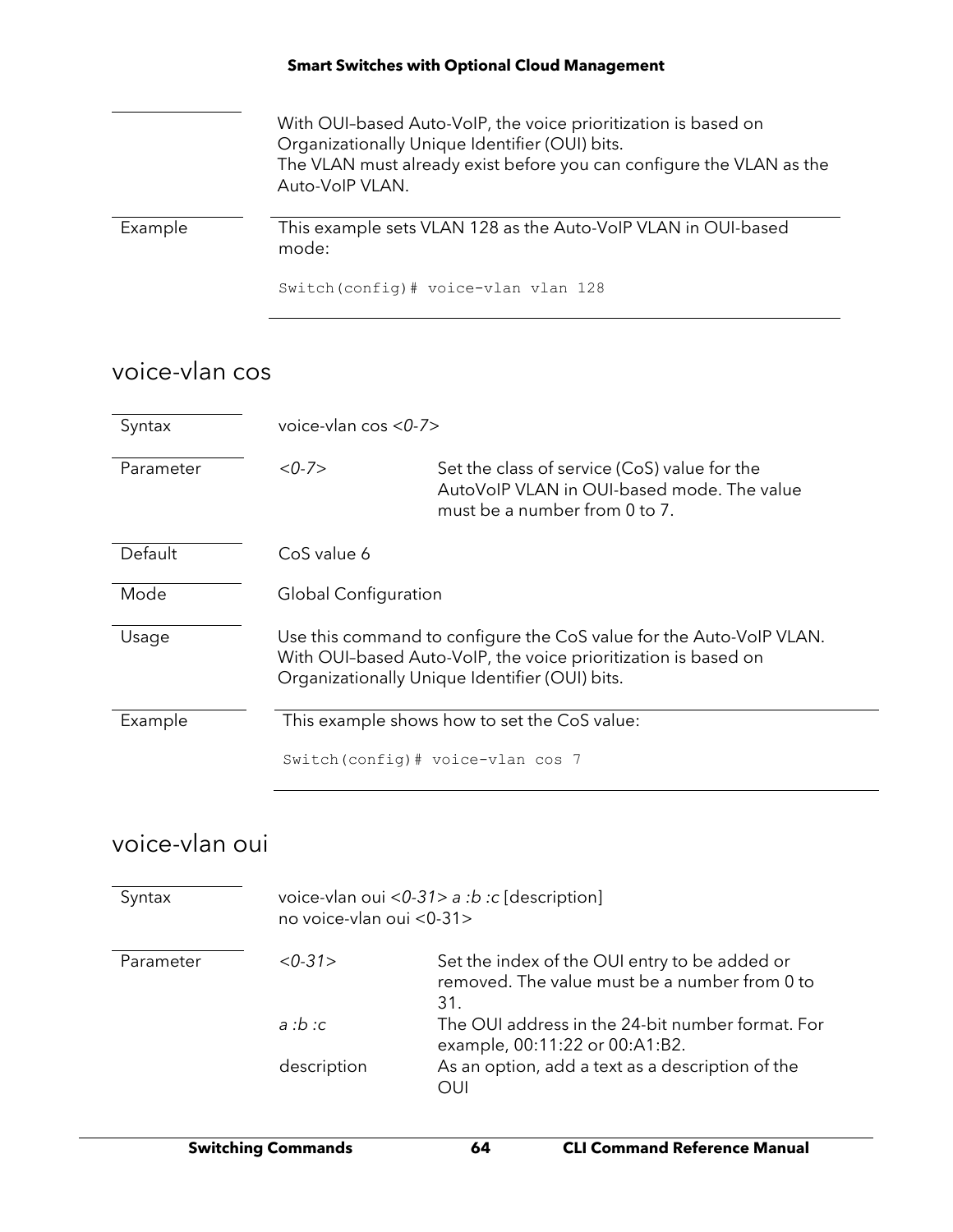| Default | 9 default OUI entries exist for an OUI-based Auto-VoIP                                                                                                                                                                                                                              |
|---------|-------------------------------------------------------------------------------------------------------------------------------------------------------------------------------------------------------------------------------------------------------------------------------------|
| Mode    | <b>Global Configuration</b>                                                                                                                                                                                                                                                         |
| Usage   | Use the <b>voice-vlan oui</b> command to add an OUI entry to an OUI-based<br>Auto-VoIP.<br>Use the no voice-vlan oui command to remove an OUI entry from an<br>OUI-based Auto-VoIP.<br>You can verify the OUI settings in the output of the <b>show running-</b><br>config command. |
| Example | This example shows how to add a new OUI entry 00:11:22 with index 9 and<br>a description of test:<br>Switch (config) $\#$ voice-vlan oui 9 00:11:22 test                                                                                                                            |
|         |                                                                                                                                                                                                                                                                                     |

## voip

| Syntax    | voip<br>no voip                                                                                                                                                                       |
|-----------|---------------------------------------------------------------------------------------------------------------------------------------------------------------------------------------|
| Parameter |                                                                                                                                                                                       |
| Default   | Disabled                                                                                                                                                                              |
| Mode      | Interface Configuration                                                                                                                                                               |
| Usage     | Use the <b>voip</b> command to enable Auto-VoIP in protocol-based mode<br>on an interface.<br>Use the no voip command to disable Auto-VoIP in protocol-based<br>mode on an interface. |
| Example   | This example shows how to enable Auto-VoIP in protocol-based mode on<br>interfaces g1, g2, and g3:                                                                                    |
|           | Switch (config) #interface range g1-3<br>Switch (config-if) #voip                                                                                                                     |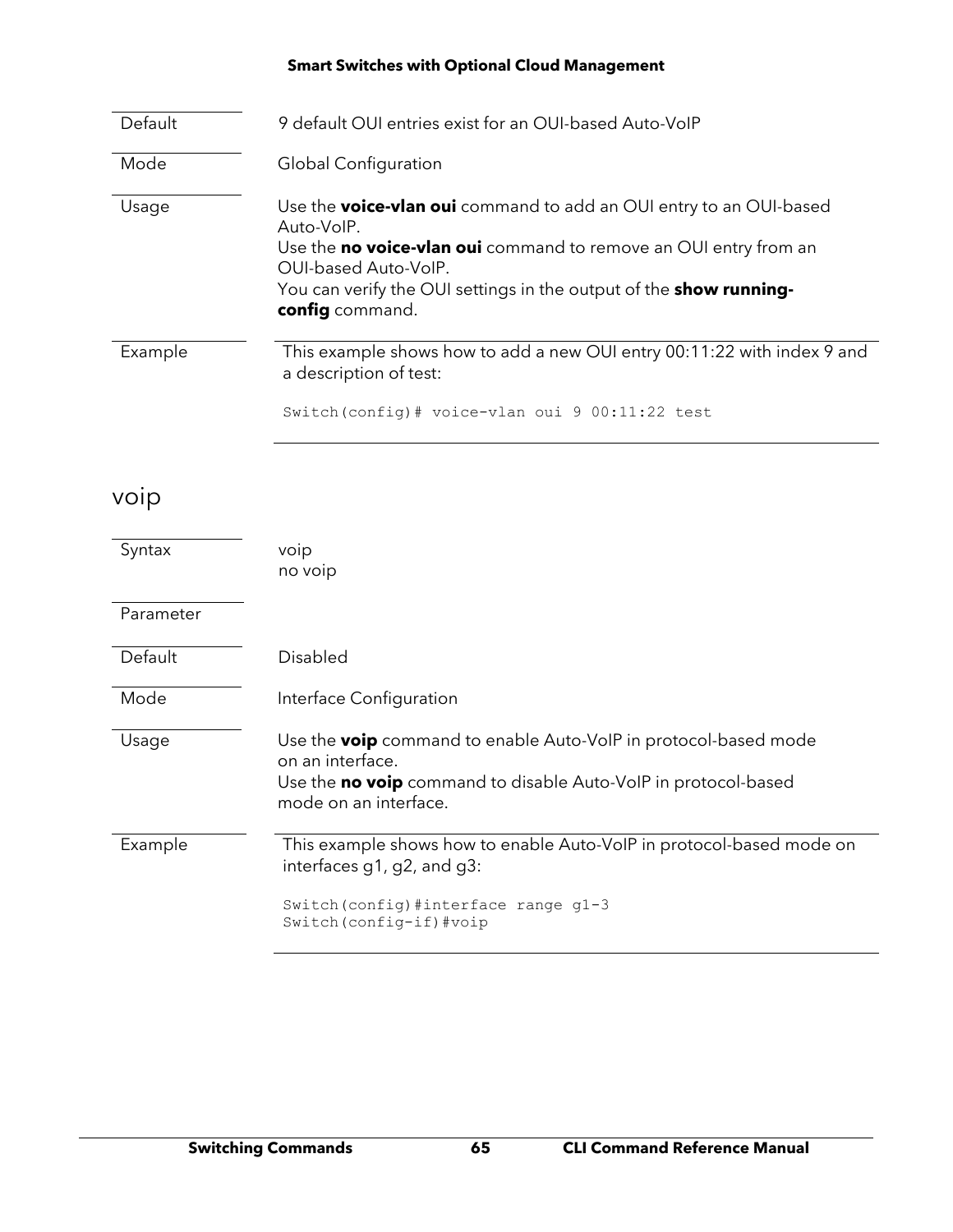## voip pri

| Syntax    | voip pri $<0$ -7>            |                                                                                                                                                               |
|-----------|------------------------------|---------------------------------------------------------------------------------------------------------------------------------------------------------------|
| Parameter | $<$ 0-7 $>$                  | Set the class of service (CoS) value for VoIP<br>packets that are detected by Auto-VoIP in<br>protocol-based mode. The value must be a<br>number from 0 to 7. |
| Default   | CoS value 7                  |                                                                                                                                                               |
| Mode      | Global Configuration         |                                                                                                                                                               |
| Usage     |                              | Use this command to configure the Auto-VoIP Cos value in protocol-<br>based mode. This CoS value is applied to VoIP packets.                                  |
| Example   | mode to 3:                   | This example shows how to set the Auto-VoIP CoS value in protocol-based                                                                                       |
|           | Switch (config) # voip pri 3 |                                                                                                                                                               |

## voip act

| Syntax    | voip act {remark   traffic-class} |                                                                                                                                                                                                                                                                                                                                                                                                                                                                                             |
|-----------|-----------------------------------|---------------------------------------------------------------------------------------------------------------------------------------------------------------------------------------------------------------------------------------------------------------------------------------------------------------------------------------------------------------------------------------------------------------------------------------------------------------------------------------------|
| Parameter | remark<br>traffic-class           | Applies the CoS value that is set in the <b>voip pri</b><br>command and the remark flag to tagged VoIP<br>packets that are detected by Auto-VoIP in<br>protocol-based mode.<br>For untagged VoIP packets, the remark flag is<br>ignored, so the behavior is the same as when you<br>set the <b>traffic-class</b> parameter.<br>Applies the CoS value that is set in the voip pri<br>command to tagged or untagged VoIP packets<br>that are detected by Auto-VoIP in protocol-based<br>mode. |
| Default   |                                   | The default action is to apply traffic-class                                                                                                                                                                                                                                                                                                                                                                                                                                                |
| Mode      | Global Configuration              |                                                                                                                                                                                                                                                                                                                                                                                                                                                                                             |
| Usage     | protocol-based mode.              | Use this command to configure the prioritization type for Auto-VoIP in                                                                                                                                                                                                                                                                                                                                                                                                                      |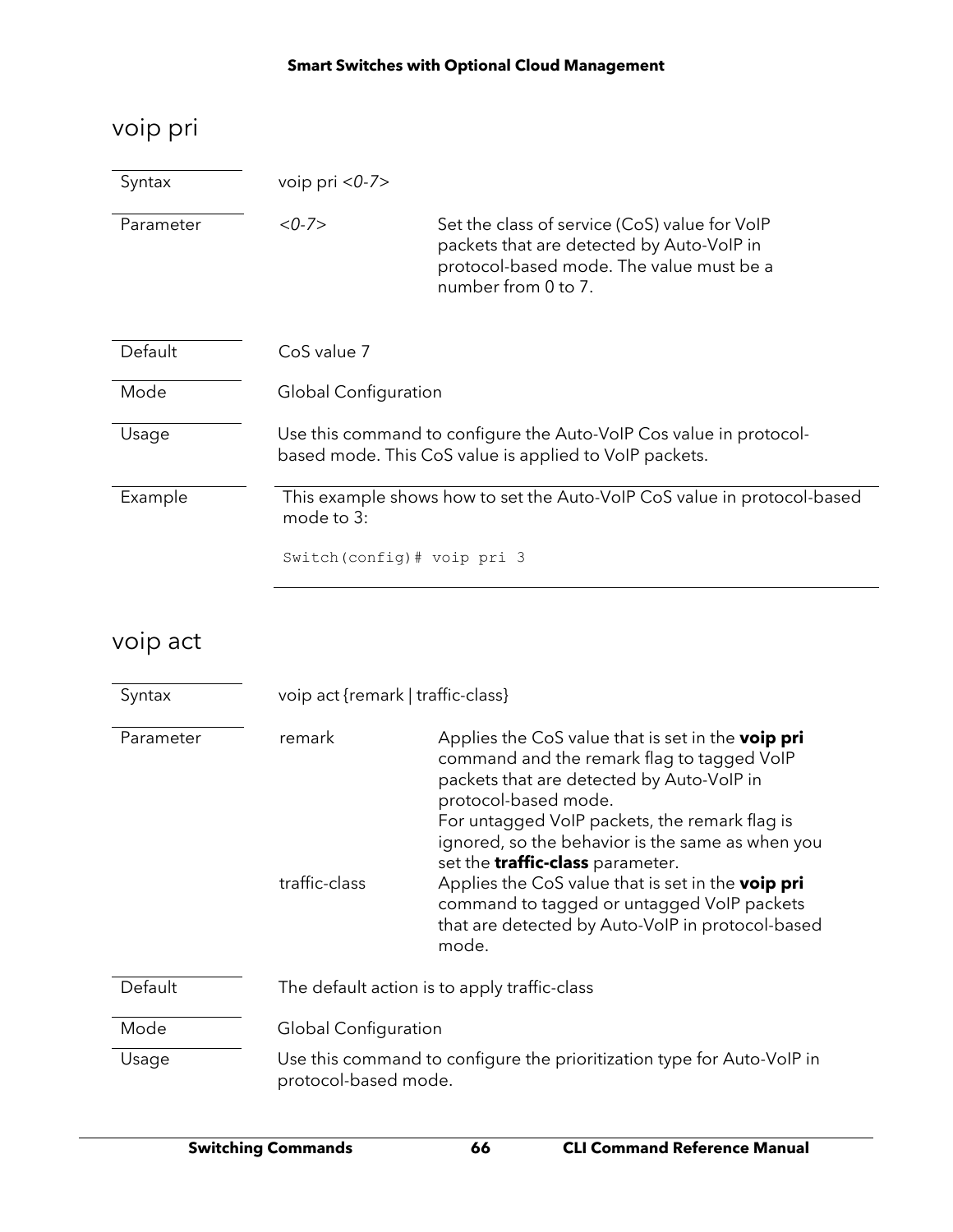Example This example shows how to set the prioritization type to remark for Auto-VoIP in protocol-based mode:

| Switch (config) # voip act remark |
|-----------------------------------|
|-----------------------------------|

# Spanning tree protocol commands

### show spanning-tree

| Syntax    | show spanning-tree                                                                                                                                             |  |
|-----------|----------------------------------------------------------------------------------------------------------------------------------------------------------------|--|
| Parameter |                                                                                                                                                                |  |
| Default   | No default value.                                                                                                                                              |  |
| Mode      | Privileged EXEC                                                                                                                                                |  |
| Usage     | Use this command to display the spanning tree configuration.                                                                                                   |  |
| Example   | This example shows how to display the spanning tree configuration:                                                                                             |  |
|           | Switch# show spanning-tree                                                                                                                                     |  |
|           | Spanning tree enabled mode RSTP<br>Default port cost method:<br>short                                                                                          |  |
|           | 32768<br>Root ID<br>Priority<br>00:11:22:33:44:55<br>Address<br>This switch is the root<br>Hello Time 4 sec Max Age 10 sec Forward Delay 25 sec                |  |
|           | Number of topology changes 2 last change occurred 20:34:30 ago<br>hold 0, topology change 0, notification 0<br>Times:<br>hello 4, max age 10, forward delay 25 |  |
|           | Interfaces<br>Name State Prio. Nbr Cost Sts<br>Role EdgePort Type                                                                                              |  |
|           | g23 enabled 128.23<br>19<br>Blk<br>No P2P (RSTP)<br>Desq                                                                                                       |  |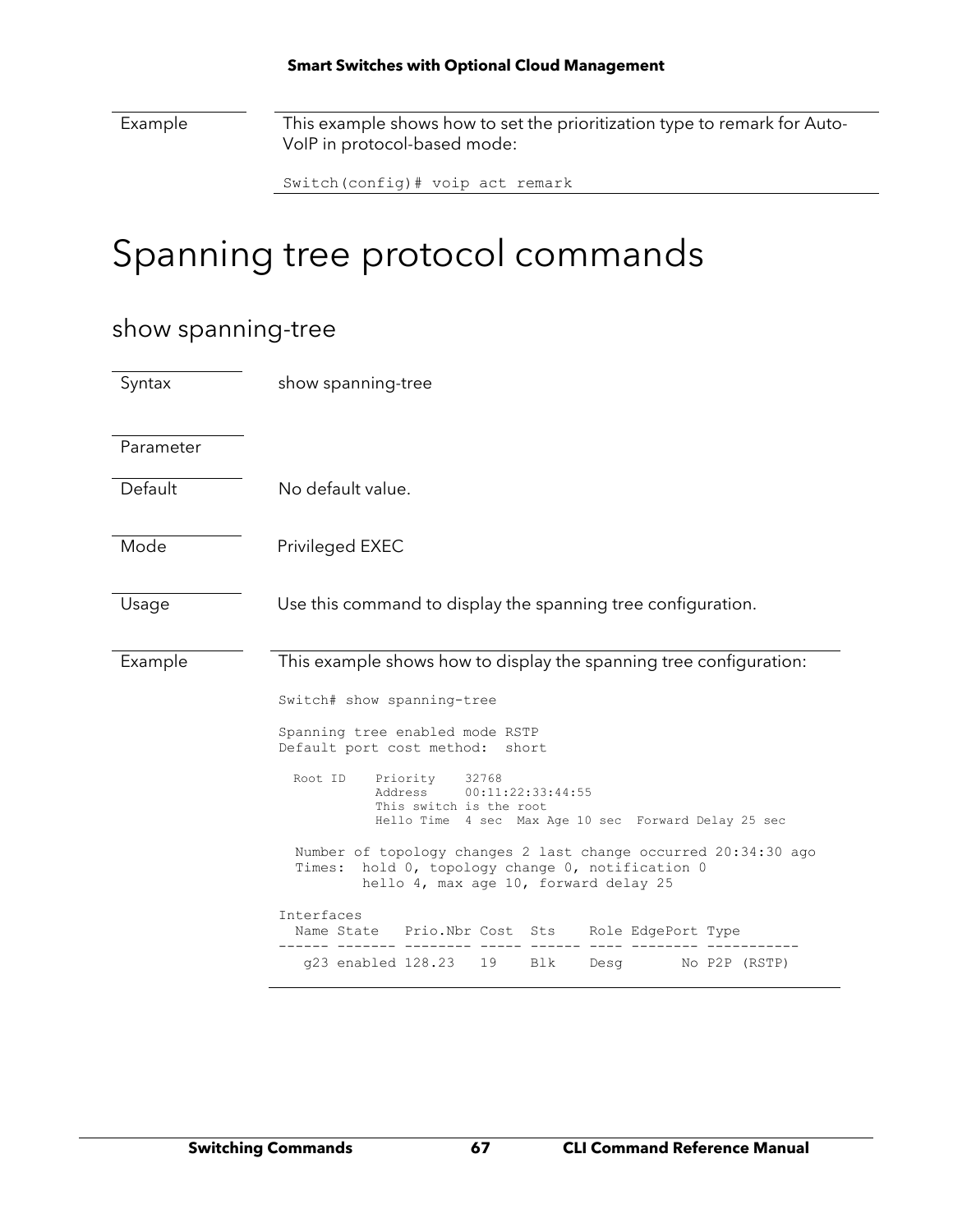## show spanning-tree interfaces

| Syntax    | show spanning-tree interfaces id                                                                                                                                                                                                                                                                                                                                                                                                                                                        |                                                                                                                                                                                                                                                                                                                     |  |
|-----------|-----------------------------------------------------------------------------------------------------------------------------------------------------------------------------------------------------------------------------------------------------------------------------------------------------------------------------------------------------------------------------------------------------------------------------------------------------------------------------------------|---------------------------------------------------------------------------------------------------------------------------------------------------------------------------------------------------------------------------------------------------------------------------------------------------------------------|--|
| Parameter | id                                                                                                                                                                                                                                                                                                                                                                                                                                                                                      | Specify the interface, LAG, a range of interfaces,<br>or a range of LAGs. The id parameter represents<br>the interface or LAG number or a range of<br>interface numbers or LAG numbers. Use a hyphen<br>to indicate a range. Use a comma to separate<br>individual interfaces, ranges, or a combination of<br>both. |  |
| Default   | No default value.                                                                                                                                                                                                                                                                                                                                                                                                                                                                       |                                                                                                                                                                                                                                                                                                                     |  |
| Mode      | Privileged EXEC                                                                                                                                                                                                                                                                                                                                                                                                                                                                         |                                                                                                                                                                                                                                                                                                                     |  |
| Usage     | interface or LAG.                                                                                                                                                                                                                                                                                                                                                                                                                                                                       | Use this command to show the STP configuration and statistics for an                                                                                                                                                                                                                                                |  |
| Example   | This example shows how to display the STP configuration for interface<br>g23:<br>Switch# show spanning-tree interfaces g23<br>Port g23 enabled<br>State: forwarding<br>Role: designated<br>Port id: 128.23<br>Port cost: 19<br>Type: P2P (RSTP)<br>Edge Port: No<br>Designated bridge Priority : 32768<br>Address:<br>00:11:22:33:44:55<br>Designated port id: 128.23<br>Designated path<br>cost: 0<br>BPDU Filter: Disabled<br>BPDU quard:<br>Disabled<br>BPDU: sent 21886, received 0 |                                                                                                                                                                                                                                                                                                                     |  |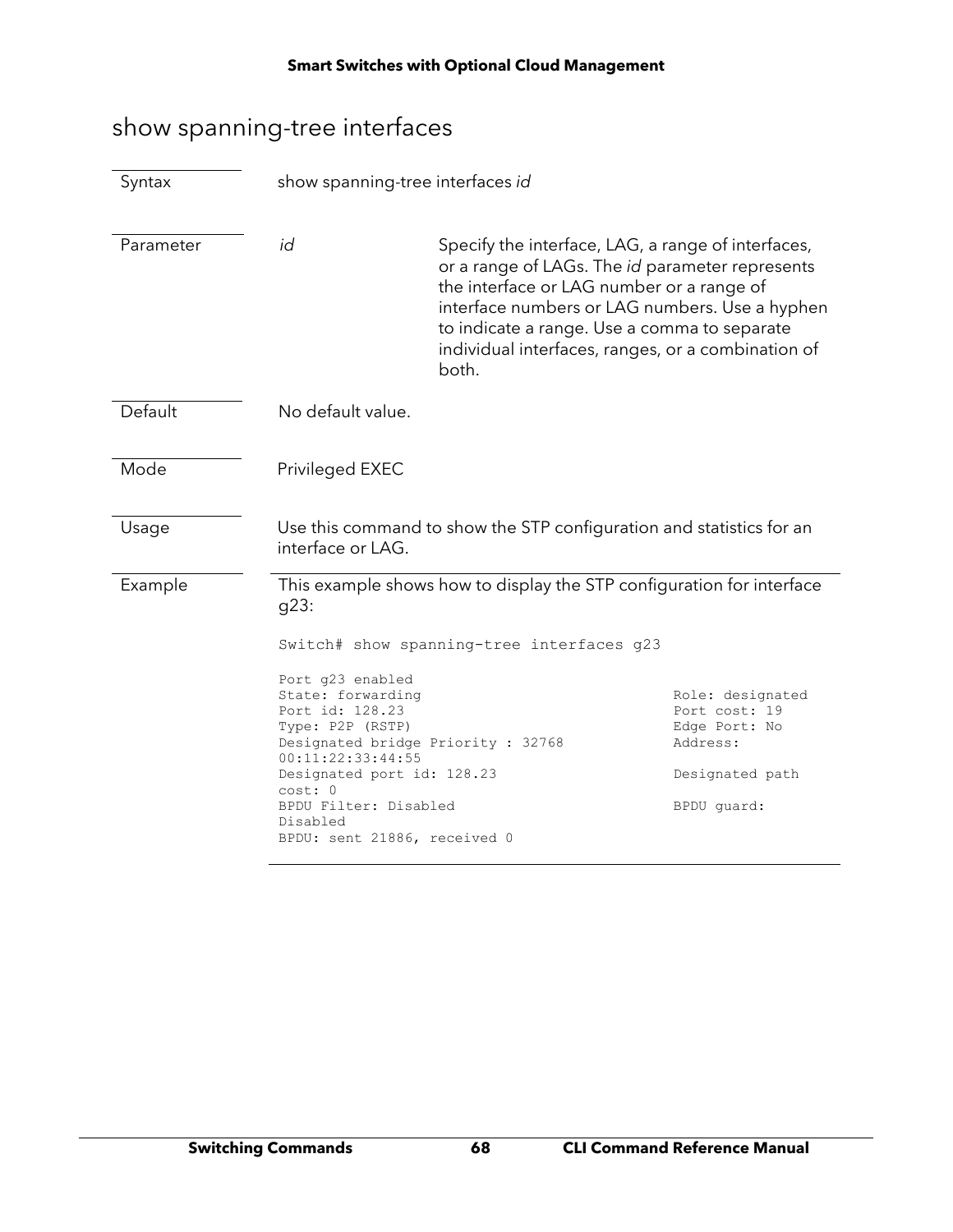## show spanning-tree mst configuration

| Syntax    | show spanning-tree mst configuration                                                                                                                                                      |  |  |
|-----------|-------------------------------------------------------------------------------------------------------------------------------------------------------------------------------------------|--|--|
| Parameter |                                                                                                                                                                                           |  |  |
| Default   | No default value.                                                                                                                                                                         |  |  |
| Mode      | Privileged EXEC                                                                                                                                                                           |  |  |
| Usage     | Use this command to show the global MST configuration.                                                                                                                                    |  |  |
| Example   | This example shows how to display the global MST configuration:<br>Switch# show spanning-tree mst configuration<br>[00:11:22:33:44:55]<br>Name<br>Revision<br>Instances configured 2<br>0 |  |  |
|           | Vlans mapped<br>Instance                                                                                                                                                                  |  |  |
|           | $1 - 99, 111 - 4094$<br>0<br>$100 - 110$<br>1                                                                                                                                             |  |  |

## show spanning-tree mst interfaces

| Syntax    |                   | show spanning-tree mst instance-id interfaces id                                                                                                                                                                                                                                                                                                                                                                        |
|-----------|-------------------|-------------------------------------------------------------------------------------------------------------------------------------------------------------------------------------------------------------------------------------------------------------------------------------------------------------------------------------------------------------------------------------------------------------------------|
| Parameter | instance-id<br>id | The ID of the MST instance. The <i>instance-id</i><br>parameter represents a value from 0 to 15.<br>Specify the interface, LAG, a range of interfaces,<br>or a range of LAGs. The id parameter represents<br>the interface or LAG number or a range of<br>interface numbers or LAG numbers. Use a hyphen<br>to indicate a range. Use a comma to separate<br>individual interfaces, ranges, or a combination of<br>both. |
| Default   | No default value. |                                                                                                                                                                                                                                                                                                                                                                                                                         |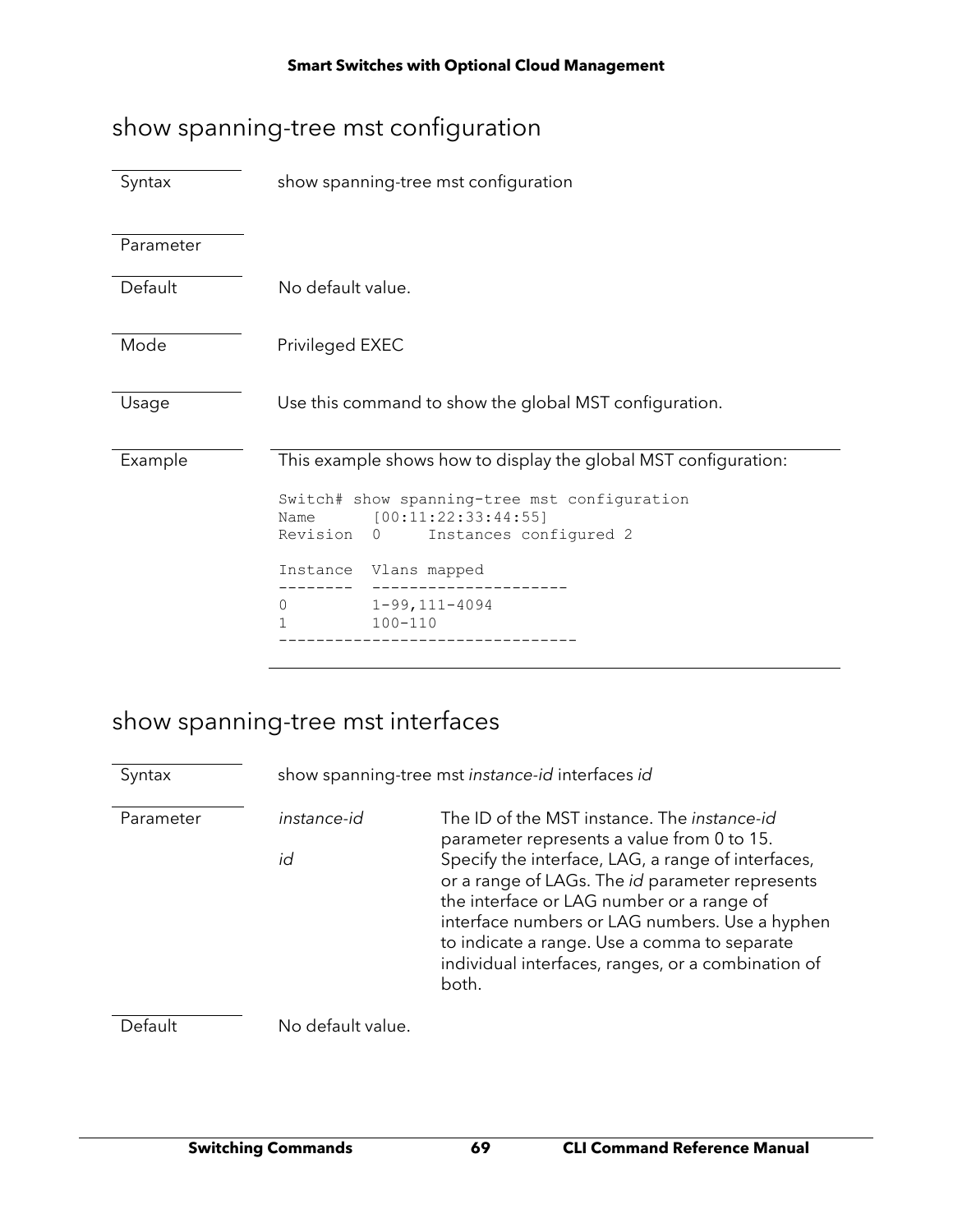| Mode    | Privileged EXEC                                                                                                                                                                                                                                                                                                                                 |  |
|---------|-------------------------------------------------------------------------------------------------------------------------------------------------------------------------------------------------------------------------------------------------------------------------------------------------------------------------------------------------|--|
| Usage   | Use this command to show the MSTP information for a specific MST<br>instance on an interface.                                                                                                                                                                                                                                                   |  |
| Example | This example shows how to display MSTP information for MST instance<br>0 on interface g23:<br>Switch# show spanning-tree mst 0 interfaces g23<br>MST Port Information<br>Instance Type : CIST (0)<br>Port Identifier : 128/23<br>External Path-Cost: 0 /19<br>Internal Path-Cost : 0<br>/19<br>Designated Root Bridge : 32768/00:11:22:33:44:55 |  |
|         | External Root Cost : 0<br>Regional Root Bridge : 32768/00:11:22:33:44:55<br>Internal Root Cost : 0<br>Designated Bridge : 32768/00:11:22:33:44:55<br>Internal Port Path Cost : 19<br>Port Role : Designated<br>Port State : Forwarding                                                                                                          |  |
|         | This example shows how to display MSTP information for MST instance<br>1 on interface g23:<br>Switch# show spanning-tree mst 1 interfaces g23<br>MST Port Information<br>Instance Type : MSTI (1)                                                                                                                                               |  |
|         | Port Identifier : 128/23<br>Internal Path-Cost: 0 /19<br>Regional Root Bridge : 32768/00:11:22:33:44:55<br>Internal Root Cost : 0<br>Designated Bridge : 32768/00:11:22:33:44:55<br>Internal Port Path Cost : 19<br>Port Role : Designated<br>Port State : Forwarding                                                                           |  |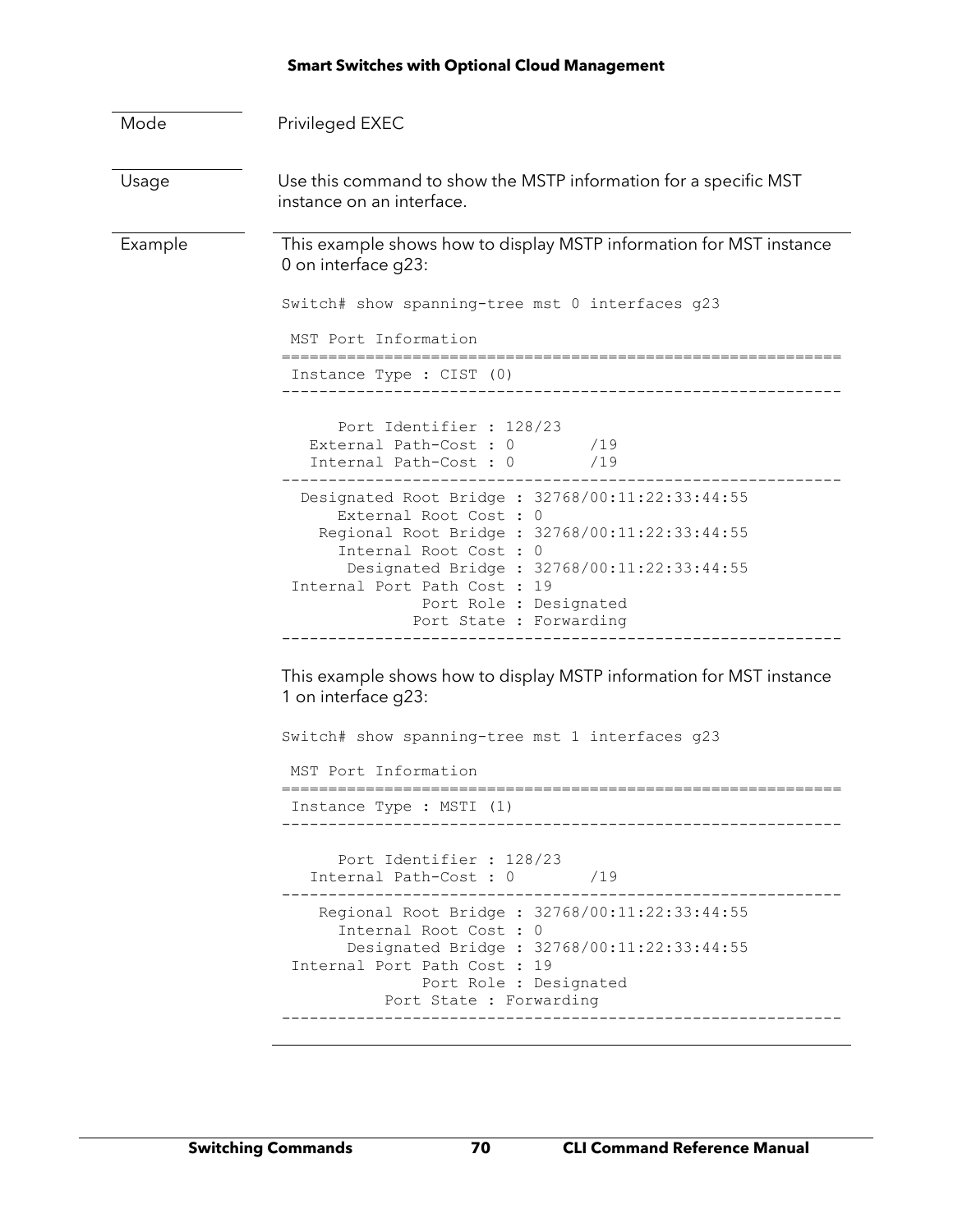# MAC address table commands

### clear mac address-table dynamic

| Syntax    | clear mac address-table dynamic [interfaces id   vlan vlan-id]                                                                                                                                                                                                                                                                                       |                                                                                                                                                                                                                                                                                                                                                                                                                                                                                                                                                          |
|-----------|------------------------------------------------------------------------------------------------------------------------------------------------------------------------------------------------------------------------------------------------------------------------------------------------------------------------------------------------------|----------------------------------------------------------------------------------------------------------------------------------------------------------------------------------------------------------------------------------------------------------------------------------------------------------------------------------------------------------------------------------------------------------------------------------------------------------------------------------------------------------------------------------------------------------|
| Parameter | interfaces id<br>vlan vlan-id                                                                                                                                                                                                                                                                                                                        | As an option, specify the interface, LAG, a range<br>of interfaces, or a range of LAGs from which all<br>dynamically learned addresses must be deleted.<br>The id parameter represents the interface or LAG<br>number or a range of interface numbers or LAG<br>numbers. Use a hyphen to indicate a range. Use a<br>comma to separate individual interfaces, ranges,<br>or a combination of both.<br>As an option, specify the VLAN ID from which all<br>dynamically learned addresses must be deleted.<br>The vlan-id parameter represents the VLAN ID. |
| Default   | No default value.                                                                                                                                                                                                                                                                                                                                    |                                                                                                                                                                                                                                                                                                                                                                                                                                                                                                                                                          |
| Mode      | Privileged EXEC                                                                                                                                                                                                                                                                                                                                      |                                                                                                                                                                                                                                                                                                                                                                                                                                                                                                                                                          |
| Usage     | Use this command to delete the dynamically learned MAC entries from<br>the MAC address table. As an option, you can specify an interface,<br>LAG, or VLAN from which the dynamically learned address entries<br>must be cleared. If you do not specify an interface or a VLAN, all<br>dynamically learned address entries on the switch are deleted. |                                                                                                                                                                                                                                                                                                                                                                                                                                                                                                                                                          |
| Example   | This example deletes the dynamically learned MAC addresses on<br>interface q1.                                                                                                                                                                                                                                                                       |                                                                                                                                                                                                                                                                                                                                                                                                                                                                                                                                                          |
|           |                                                                                                                                                                                                                                                                                                                                                      | Switch# clear mac address-table dynamic interfaces g1                                                                                                                                                                                                                                                                                                                                                                                                                                                                                                    |

### show mac address-table

Syntax show mac address-table [*mac-address*] Parameter *mac-address* As an option, specify a MAC address for which the entries in the MAC address table must be displayed. The *mac-address* parameter represents the MAC address in the standard xx.xx.xx.xx.xx.xx format.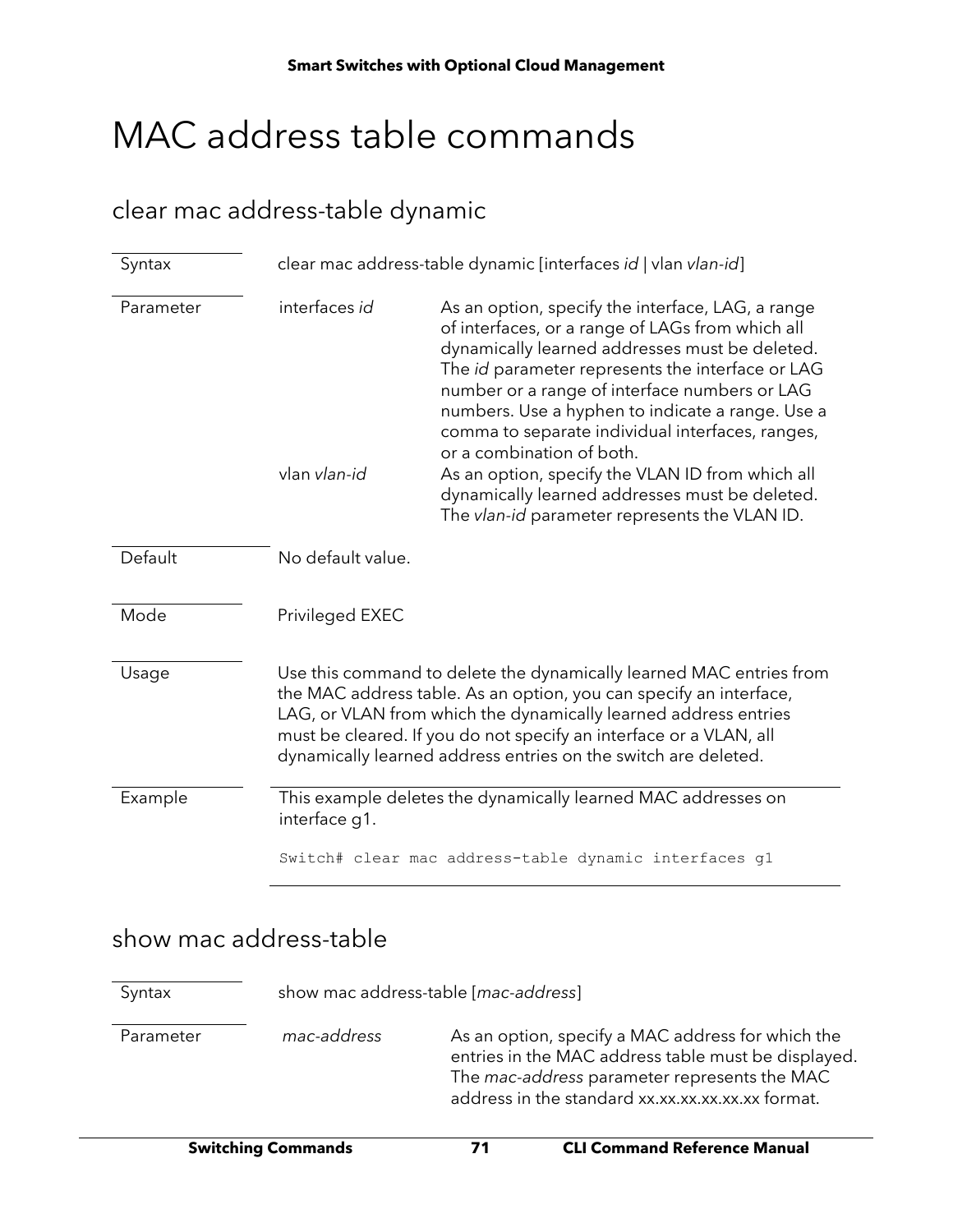| Default | No default value.                                                                                                                                                                     |  |  |
|---------|---------------------------------------------------------------------------------------------------------------------------------------------------------------------------------------|--|--|
| Mode    | Privileged EXEC                                                                                                                                                                       |  |  |
| Usage   | Use this command to show the entries in the MAC address table. As an<br>option, you can specify a single MAC address for which entries in the<br>MAC address table must be displayed. |  |  |
| Example | This example shows how to display the entire MAC address table:                                                                                                                       |  |  |
|         | Switch# show mac address-table<br>VID   MACAddress   Type   Ports                                                                                                                     |  |  |
|         | 1   DE:AD:BE:EF:01:02   Management   CPU<br>1   1C:E6:C7:8F:10:02   Dynamic  <br>q3                                                                                                   |  |  |
|         | Total number of entries: 2                                                                                                                                                            |  |  |
|         | This example shows how to displays address table entries that contain<br>MAC address 00:11:22:33:44:55:                                                                               |  |  |
|         | Switch# show mac address-table 00:11:22:33:44:55<br>VID   MACAddress   Type   Ports                                                                                                   |  |  |
|         | 100   00:11:22:33:44:55   Static   q1                                                                                                                                                 |  |  |
|         | Total number of entries: 1                                                                                                                                                            |  |  |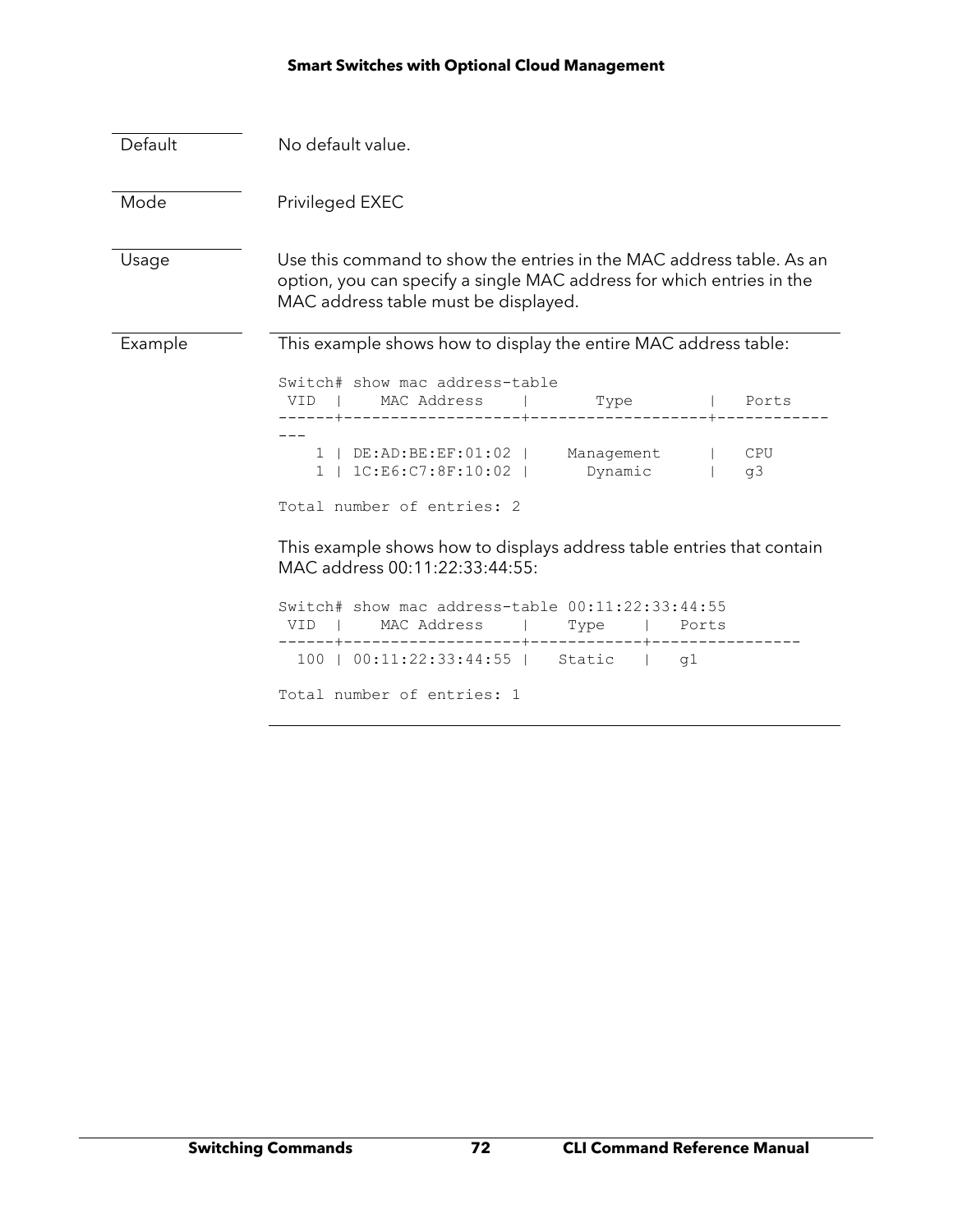# **Routing Commands**

## IP routing commands

### show ip interface

This command is supported on the following switch models:

- GS108Tv3 and GS110TPv3
- GS728TPv2, GS728TPPv2, GS752TPv2, and GS752TPP
- MS510TXM and MS510TXUP

| Syntax    | show ip interface [vlan vlan-id]                                                                                                                                                                                                                                                                                                                                         |                                        |                                                                                                                                                   |                  |                |
|-----------|--------------------------------------------------------------------------------------------------------------------------------------------------------------------------------------------------------------------------------------------------------------------------------------------------------------------------------------------------------------------------|----------------------------------------|---------------------------------------------------------------------------------------------------------------------------------------------------|------------------|----------------|
| Parameter | vlan vlan-id                                                                                                                                                                                                                                                                                                                                                             |                                        | As an option, specify the VLAN ID for which the<br>Layer 3 routing interfaces must be displayed. The<br>vlan-id parameter represents the VLAN ID. |                  |                |
| Default   | No default value.                                                                                                                                                                                                                                                                                                                                                        |                                        |                                                                                                                                                   |                  |                |
| Mode      | User EXEC<br>Privileged EXEC                                                                                                                                                                                                                                                                                                                                             |                                        |                                                                                                                                                   |                  |                |
| Usage     | Use this command to show the L3 routing interfaces. As an option, you<br>can specify a VLAN for which the routing interfaces must be displayed.<br>If you do not specify a VLAN, all routing interfaces on the switch are<br>displayed.<br>If the switch does not support static routing, or you did not configure<br>any routing interfaces, the command does not work. |                                        |                                                                                                                                                   |                  |                |
| Example   | This example shows how to display all routing interfaces:<br>Switch# show ip interface                                                                                                                                                                                                                                                                                   |                                        |                                                                                                                                                   |                  |                |
|           |                                                                                                                                                                                                                                                                                                                                                                          |                                        |                                                                                                                                                   |                  |                |
|           | IP Address                                                                                                                                                                                                                                                                                                                                                               | I/F                                    | I/F Status Type<br>admin/oper                                                                                                                     |                  | Status         |
|           | 192.168.1.1/24<br>192.168.2.1/24                                                                                                                                                                                                                                                                                                                                         | VLAN <sub>2</sub><br>VLAN <sub>3</sub> | UP/DOWN<br>UP/DOWN                                                                                                                                | Static<br>Static | Valid<br>Valid |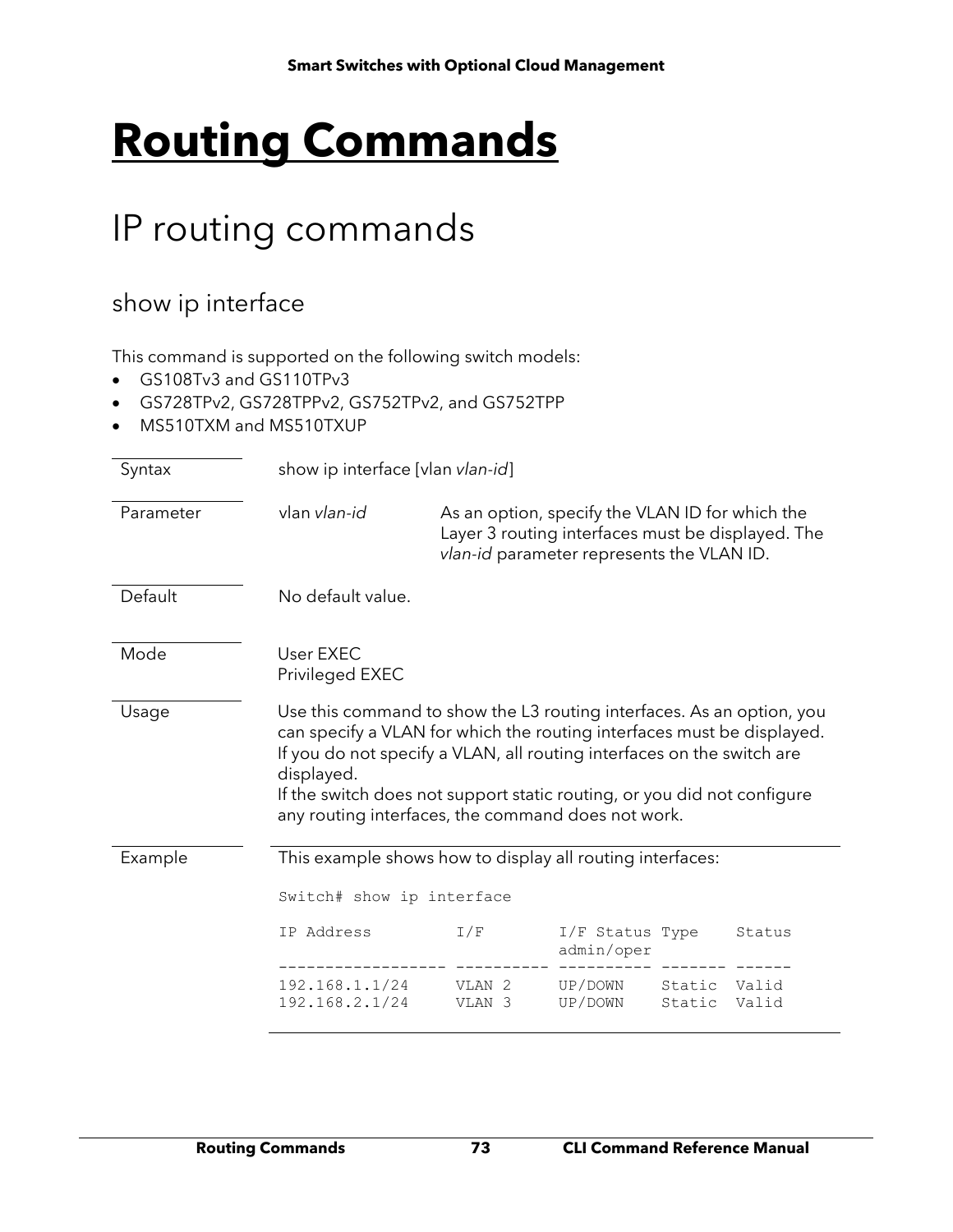## Routing table commands

### show ip route

This command is supported on the following switch models:

- GS108Tv3 and GS110TPv3
- GS728TPv2, GS728TPPv2, GS752TPv2, and GS752TPP
- MS510TXM and MS510TXUP

| Syntax    | show ip route                                                                                                                          |
|-----------|----------------------------------------------------------------------------------------------------------------------------------------|
| Parameter |                                                                                                                                        |
| Default   | No default value.                                                                                                                      |
| Mode      | User EXEC<br>Privileged EXEC                                                                                                           |
| Usage     | Use this command to show the route entries on the switch. If the switch<br>does not support static routing, the command does not work. |
| Example   | This example shows how to display the route entries on the switch:                                                                     |
|           | Switch# show ip route                                                                                                                  |
|           | Codes: $>$ - best, C - connected, S - static                                                                                           |
|           | 192.168.0.0/24 is directly connected, MGMT VLAN<br>C                                                                                   |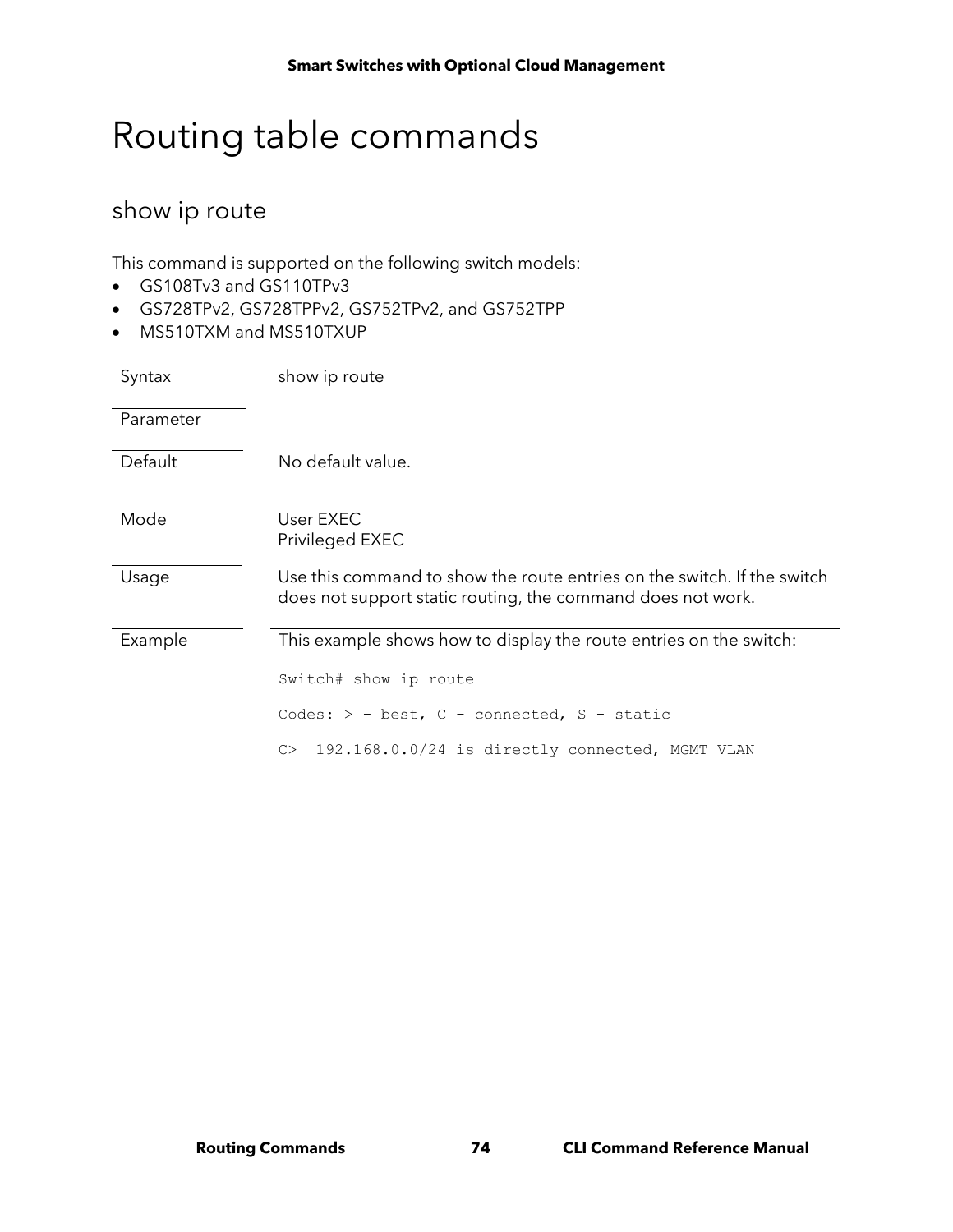## ARP commands

### clear arp-cache

This command is supported on the following switch models:

- GS108Tv3 and GS110TPv3
- GS728TPv2, GS728TPPv2, GS752TPv2, and GS752TPP
- MS510TXM and MS510TXUP

| Syntax    | clear arp-cache                                                 |
|-----------|-----------------------------------------------------------------|
| Parameter |                                                                 |
| Default   | No default value.                                               |
| Mode      | User EXEC<br>Privileged EXEC                                    |
| Usage     | Use this command to delete all ARP entries on the switch.       |
| Example   | This example shows how to delete all ARP entries on the switch: |
|           | Switch(config)# clear arp-cache                                 |

#### show arp

This command is supported on the following switch models:

- GS108Tv3 and GS110TPv3
- GS728TPv2, GS728TPPv2, GS752TPv2, and GS752TPP
- MS510TXM and MS510TXUP

| Syntax | show arp |
|--------|----------|
|--------|----------|

Parameter

Default No default value.

Mode User EXEC Privileged EXEC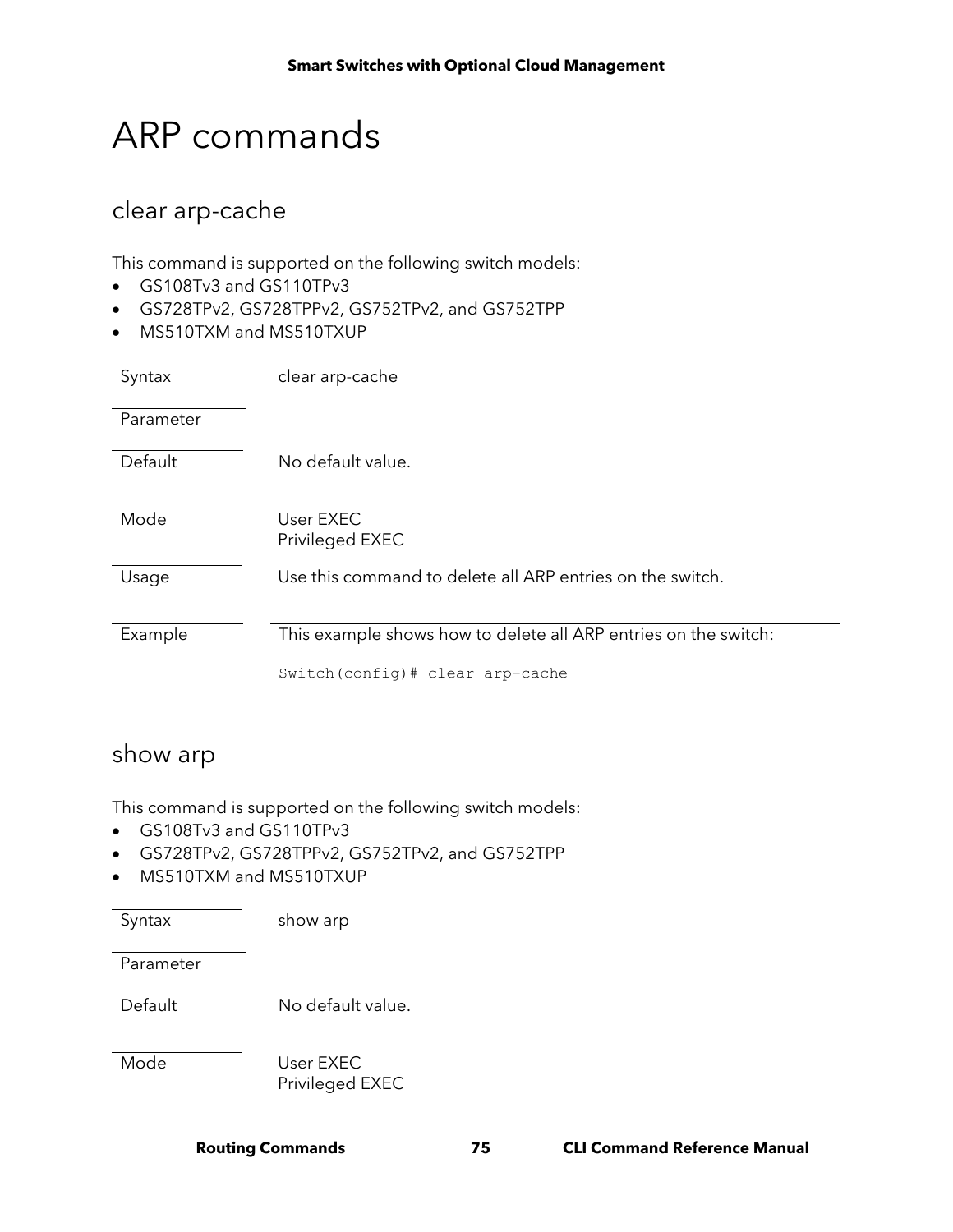| Usage   | Use this command to show all ARP entries on the switch.          |             |                   |         |
|---------|------------------------------------------------------------------|-------------|-------------------|---------|
| Example | This example shows how to display all ARP entries on the switch: |             |                   |         |
|         | Switch# show arp<br>VLAN Interface                               | IP address  | HW address        | Status  |
|         | vlan 1                                                           | 192.168.0.1 | 50:3e:aa:07:ab:46 | Dynamic |

### show arp configuration

This command is supported on the following switch models:

- GS108Tv3 and GS110TPv3
- MS510TXM and MS510TXUP
- GS728TPv2, GS728TPPv2, GS752TPv2, and GS752TPP

| Syntax    | show arp configuration                                                                                                                                                              |
|-----------|-------------------------------------------------------------------------------------------------------------------------------------------------------------------------------------|
| Parameter |                                                                                                                                                                                     |
| Default   | No default value.                                                                                                                                                                   |
| Mode      | User EXEC<br>Privileged EXEC                                                                                                                                                        |
| Usage     | Use this command to show the ARP configuration on the switch.                                                                                                                       |
| Example   | This example shows how to display the ARP configuration on the<br>switch:                                                                                                           |
|           | Switch# show arp configuration<br>Global configuration:<br>ARP timeout: 1200 Seconds<br>ARP response: 1 Seconds<br>ARP retry: 4 times<br>ARP cache:<br>512<br>enabled<br>ARP renew: |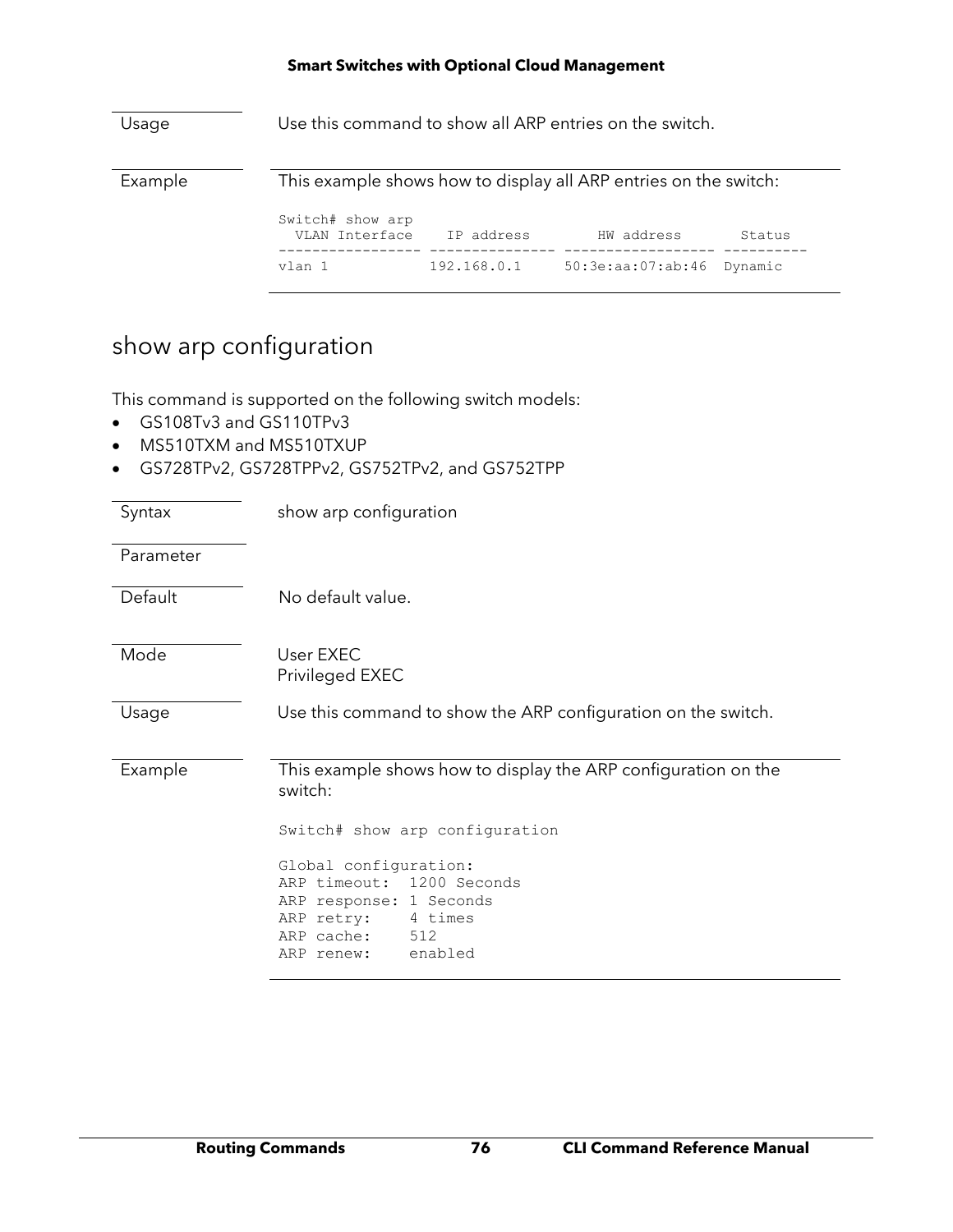# **Security Commands**

## Management security commands

#### username

| Syntax    | username name algorithm-type sha256 secret password<br>no username name                                                                                                                                                                                                                                |                                                                                                                                                                                                                                                                                                                                                                                                                                            |
|-----------|--------------------------------------------------------------------------------------------------------------------------------------------------------------------------------------------------------------------------------------------------------------------------------------------------------|--------------------------------------------------------------------------------------------------------------------------------------------------------------------------------------------------------------------------------------------------------------------------------------------------------------------------------------------------------------------------------------------------------------------------------------------|
| Parameter | name                                                                                                                                                                                                                                                                                                   | The user name that must be added. The name<br>parameter represents the user name and can<br>consist of a maximum number of 32 characters.<br>You can use alphabetical and digital characters<br>and the following special characters:<br>$!$ # \$ % & ( ) * + , - / ; < = > @ [ ] ^ _ `{ } ~ \                                                                                                                                             |
|           | password                                                                                                                                                                                                                                                                                               | The password that must be associated with the<br>user name. The password parameter represents<br>the password in non-encrypted format. The<br>password can be from 8 to 20 characters, and<br>must include at least one uppercase letter, one<br>lowercase letter, and one number.<br>You can use alphabetical and digital characters<br>and the following special characters:<br>$!$ # \$ % & ( ) * + - . / : ; < = > @ [ ] ^ _ ` {   } ~ |
| Default   | User name "admin" with password "password" and privilege level 15.                                                                                                                                                                                                                                     |                                                                                                                                                                                                                                                                                                                                                                                                                                            |
| Mode      | <b>Global Configuration</b>                                                                                                                                                                                                                                                                            |                                                                                                                                                                                                                                                                                                                                                                                                                                            |
| Usage     | Use the <b>username</b> command to add a new user account or change an<br>existing user account.<br>Use the no username command to delete an existing user account.<br>You cannot remove the default admin account.<br>The user accounts are stored in the local database for login<br>authentication. |                                                                                                                                                                                                                                                                                                                                                                                                                                            |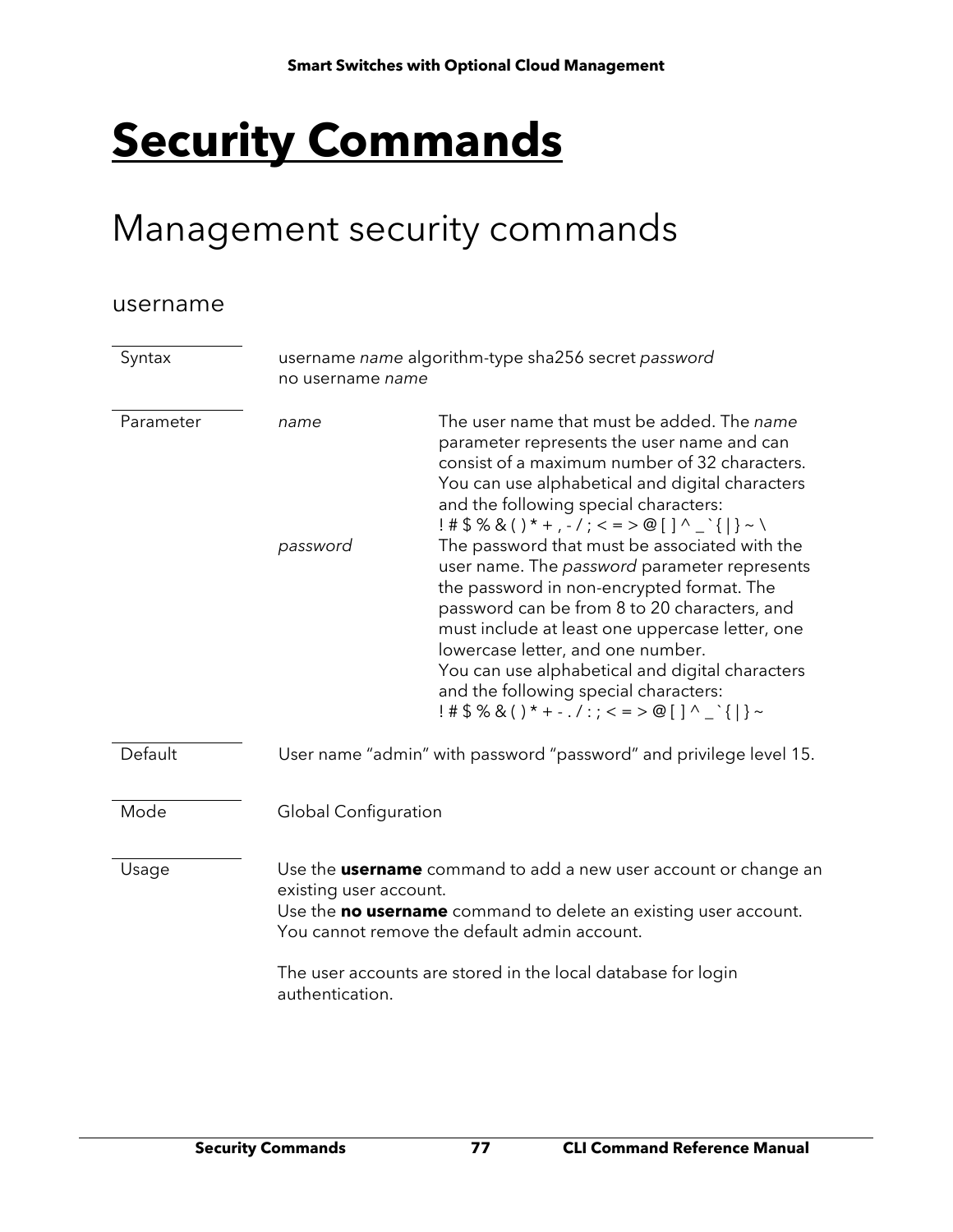Example This example shows how to add a new user account with the name NewUser and password QaZWSx123:

> Switch(config)# username NewUser algorithm-type sha256 secret QaZWSx123

#### show username

| Syntax     | show username                                                                                                                                                                                                              |  |  |
|------------|----------------------------------------------------------------------------------------------------------------------------------------------------------------------------------------------------------------------------|--|--|
| Parameter  |                                                                                                                                                                                                                            |  |  |
| Default    | No default value.                                                                                                                                                                                                          |  |  |
| Mode       | Privileged EXEC                                                                                                                                                                                                            |  |  |
| Usage      | Use this command to show all user accounts in the local database.                                                                                                                                                          |  |  |
| Example    | This example shows how to display all existing user accounts:                                                                                                                                                              |  |  |
|            | Switch# show username<br>User Name<br>Priv<br>Password<br>Type                                                                                                                                                             |  |  |
|            | 15<br>DYVk7/C3+pxgiCTjJLFGQg ==<br>admin<br>  secret  <br>wTqZERR1UWif6EcDR+b6DQ ==<br>15<br>test1<br>secret  <br>9T3Vlx8TA0ZkfxZ8Fx+NWA ==<br>15<br>test2<br>secret<br>15<br>mCgN/jKs2n9FbPIurDqY7g ==<br>secret<br>test3 |  |  |
| show users |                                                                                                                                                                                                                            |  |  |
| Syntax     | show users                                                                                                                                                                                                                 |  |  |
| Parameter  |                                                                                                                                                                                                                            |  |  |
| Default    | No default value.                                                                                                                                                                                                          |  |  |
| Mode       | Privileged EXEC                                                                                                                                                                                                            |  |  |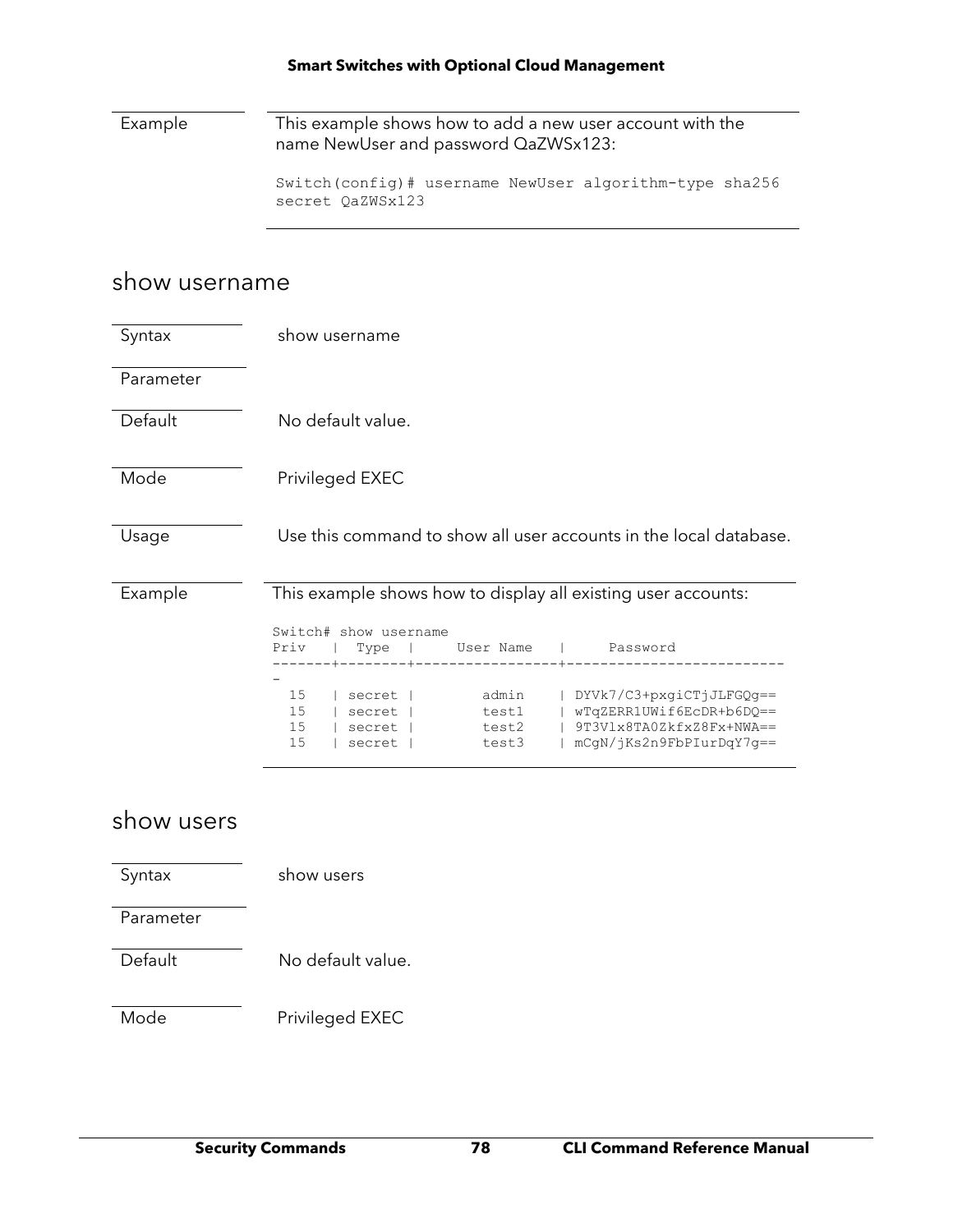| Usage   | Use this command to show information about all active users. |                          |                                                                       |
|---------|--------------------------------------------------------------|--------------------------|-----------------------------------------------------------------------|
| Example |                                                              |                          | This example shows how to display information about all active users: |
|         | Switch# show users<br>Username                               | Protocol                 | Location                                                              |
|         | admin<br>user1<br>user2                                      | console<br>telnet<br>ssh | 192.168.0.1<br>192.168.0.1                                            |

## Access commands

### ip ssh

| Syntax<br>Parameter | ip ssh<br>no ip ssh                                                                                                                                                                                                                |
|---------------------|------------------------------------------------------------------------------------------------------------------------------------------------------------------------------------------------------------------------------------|
| Default             | Enabled                                                                                                                                                                                                                            |
| Mode                | Global Configuration                                                                                                                                                                                                               |
| Usage               | Use the ip ssh command to enable SSH access to the switch.<br>Use the no ip ssh command to disable SSH access to the switch.                                                                                                       |
|                     | <b>Warning:</b> If you disable SSH access, all current SSH sessions are<br>terminated, and you can no longer access the switch over the CLI. To<br>restore SSH access, log in to the local browser UI, and reenable SSH<br>access. |
| Example             | This example shows how to disable SSH service:                                                                                                                                                                                     |
|                     | Switch (config) # no ip ssh<br>SSH daemon disabled.                                                                                                                                                                                |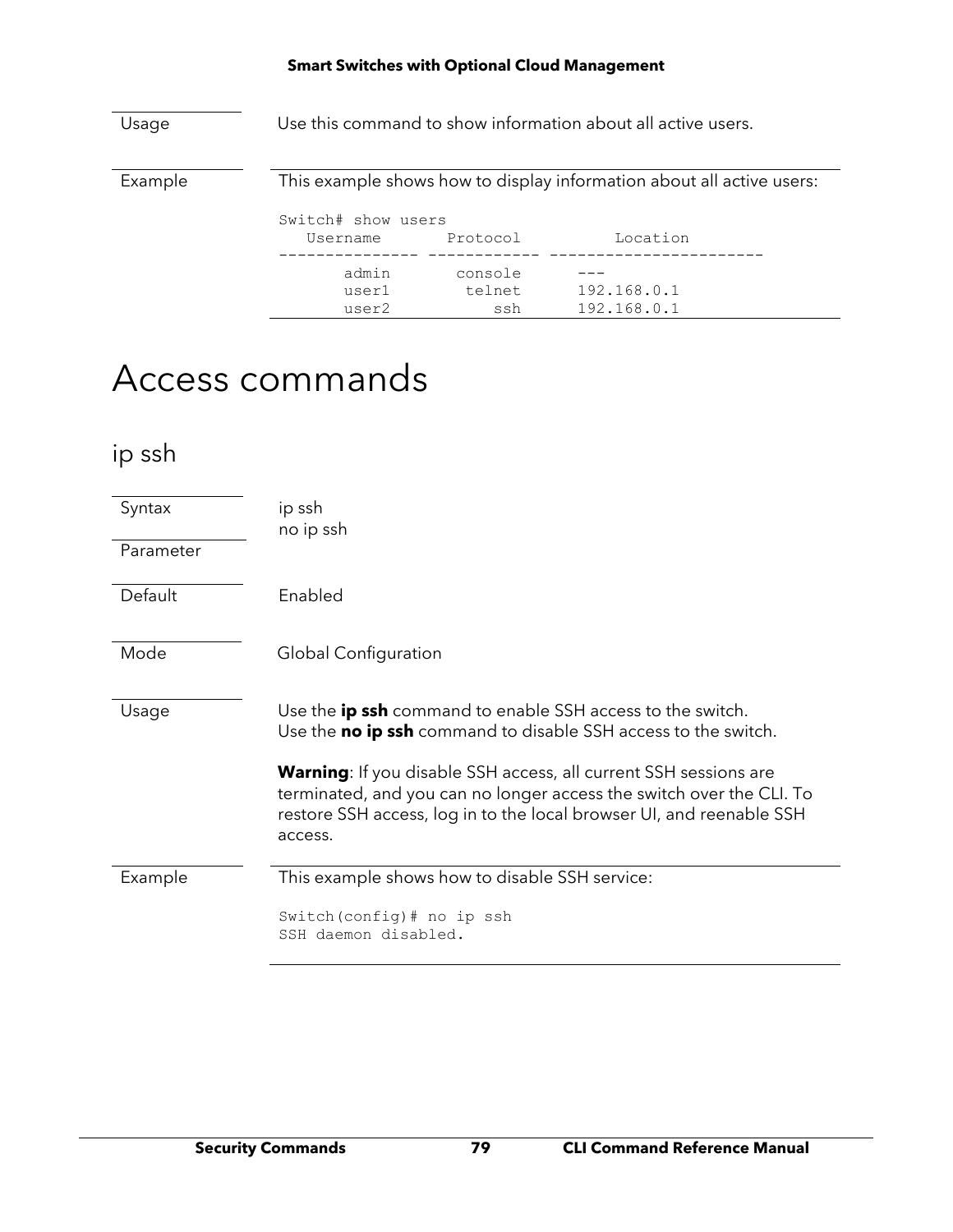### ip ssh port

| Syntax    | ip ssh port <1025-65535><br>no ip ssh port                                                                                                                                                  |                                                                                                           |  |
|-----------|---------------------------------------------------------------------------------------------------------------------------------------------------------------------------------------------|-----------------------------------------------------------------------------------------------------------|--|
| Parameter | $<$ 1025-65535>                                                                                                                                                                             | Set the secure shell (SSH) TCP service port, which<br>can be a number in the range from 1025 to<br>65535. |  |
| Default   | 22                                                                                                                                                                                          |                                                                                                           |  |
| Mode      | Global Configuration                                                                                                                                                                        |                                                                                                           |  |
| Usage     | Use the <b>ip ssh port</b> command to set the TCP port number on which the<br>switch can detect SSH requests.<br>Use the no ip ssh port command to reset the port number to the<br>default. |                                                                                                           |  |
| Example   |                                                                                                                                                                                             | This example shows how to set the SSH TCP port number to port 1025:                                       |  |
|           | Switch (config) # ip ssh 1025                                                                                                                                                               |                                                                                                           |  |

### ip ssh protocol

| Syntax    | ip ssh protocol number                                                                  |                                                                                                                                                 |
|-----------|-----------------------------------------------------------------------------------------|-------------------------------------------------------------------------------------------------------------------------------------------------|
| Parameter | Number                                                                                  | The SSH version. The <i>number</i> parameter<br>represents the SSH version, which can be 2 only.<br>Currently. only SSH version 2 is supported. |
| Default   | 2                                                                                       |                                                                                                                                                 |
| Mode      | <b>Global Configuration</b>                                                             |                                                                                                                                                 |
| Usage     | Use this command to set the SSH version. Currently, only SSH version 2<br>is supported. |                                                                                                                                                 |
| Example   | This example shows how the set the SSH version on the switch to version 2:              |                                                                                                                                                 |
|           | Switch# ip ssh protocol 2                                                               |                                                                                                                                                 |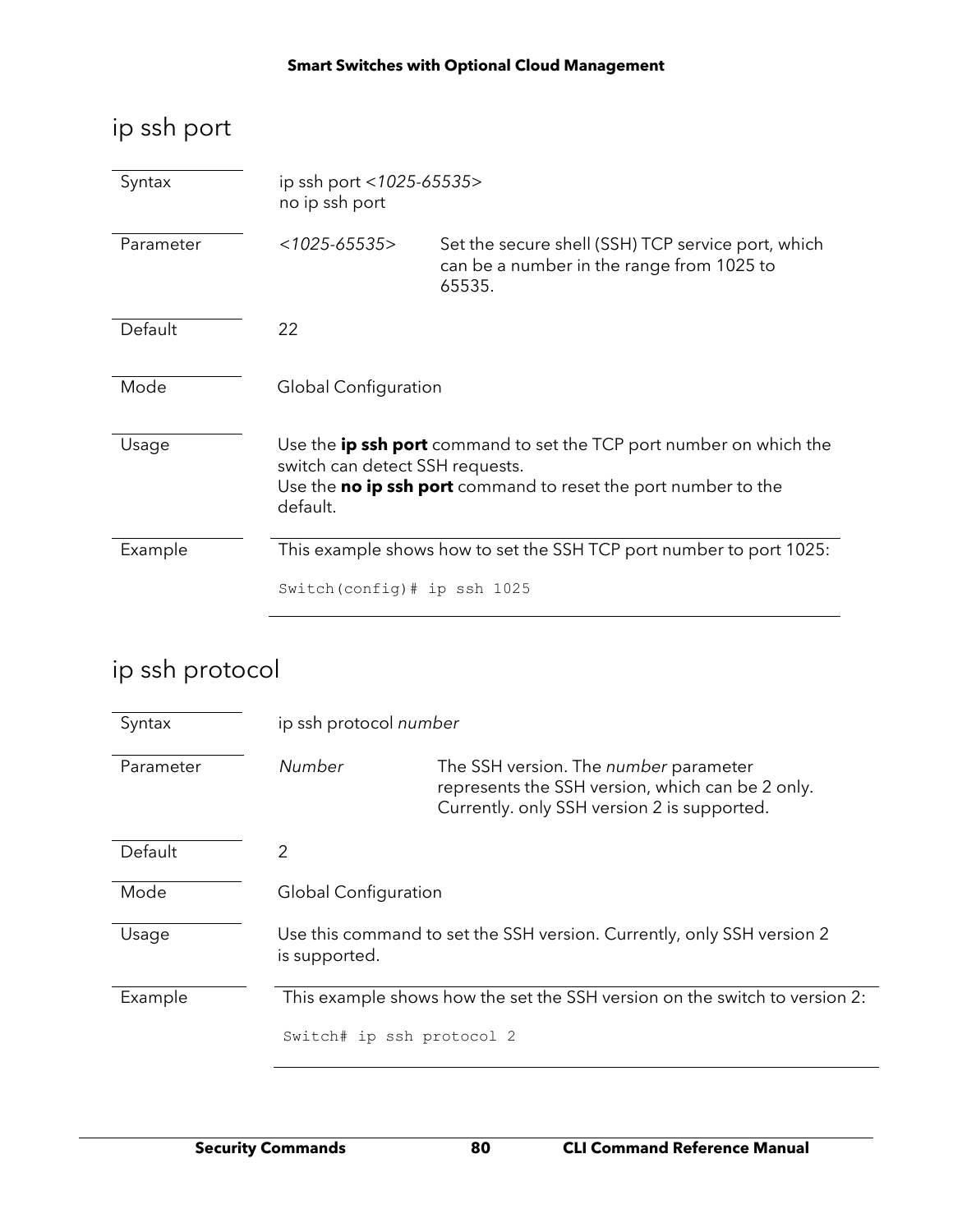### exec-timeout

| Syntax    | exec-timeout $<$ 1-60 $>$  |                                                                                                                                                                                                                      |
|-----------|----------------------------|----------------------------------------------------------------------------------------------------------------------------------------------------------------------------------------------------------------------|
| Parameter | $<1-60>$                   | Set the SSH session time-out period in minutes,<br>from 1 to 60 minutes.                                                                                                                                             |
| Default   | 5 minutes                  |                                                                                                                                                                                                                      |
| Mode      | Line Configuration         |                                                                                                                                                                                                                      |
| Usage     | reached.                   | Use this command to set the SSH session time-out period in minutes. If<br>a user is logged in to the CLI, but does not take action, the user is<br>automatically logged out from the CLI when the time-out period is |
| Example   | minutes:                   | This example shows how to set the SSH session time-out period to 25                                                                                                                                                  |
|           | Switch (config) # line ssh | Switch(config-line)# exec-timeout 25                                                                                                                                                                                 |

### max-session

| Syntax    | max-session $<$ 1-4 $>$                                                     |                                                                      |
|-----------|-----------------------------------------------------------------------------|----------------------------------------------------------------------|
| Parameter | $<1-4>$                                                                     | Set the maximum number of simultaneous SSH<br>sessions, from 1 to 4. |
| Default   | 4                                                                           |                                                                      |
| Mode      | Line Configuration                                                          |                                                                      |
| Usage     | session on the switch.                                                      | Use this command to set the maximum number of simultaneous SSH       |
| Example   | This example shows how to set the maximum number of SSH sessions<br>to $3:$ |                                                                      |
|           | Switch (config) # line ssh                                                  | Switch (config-line) # max-session 3                                 |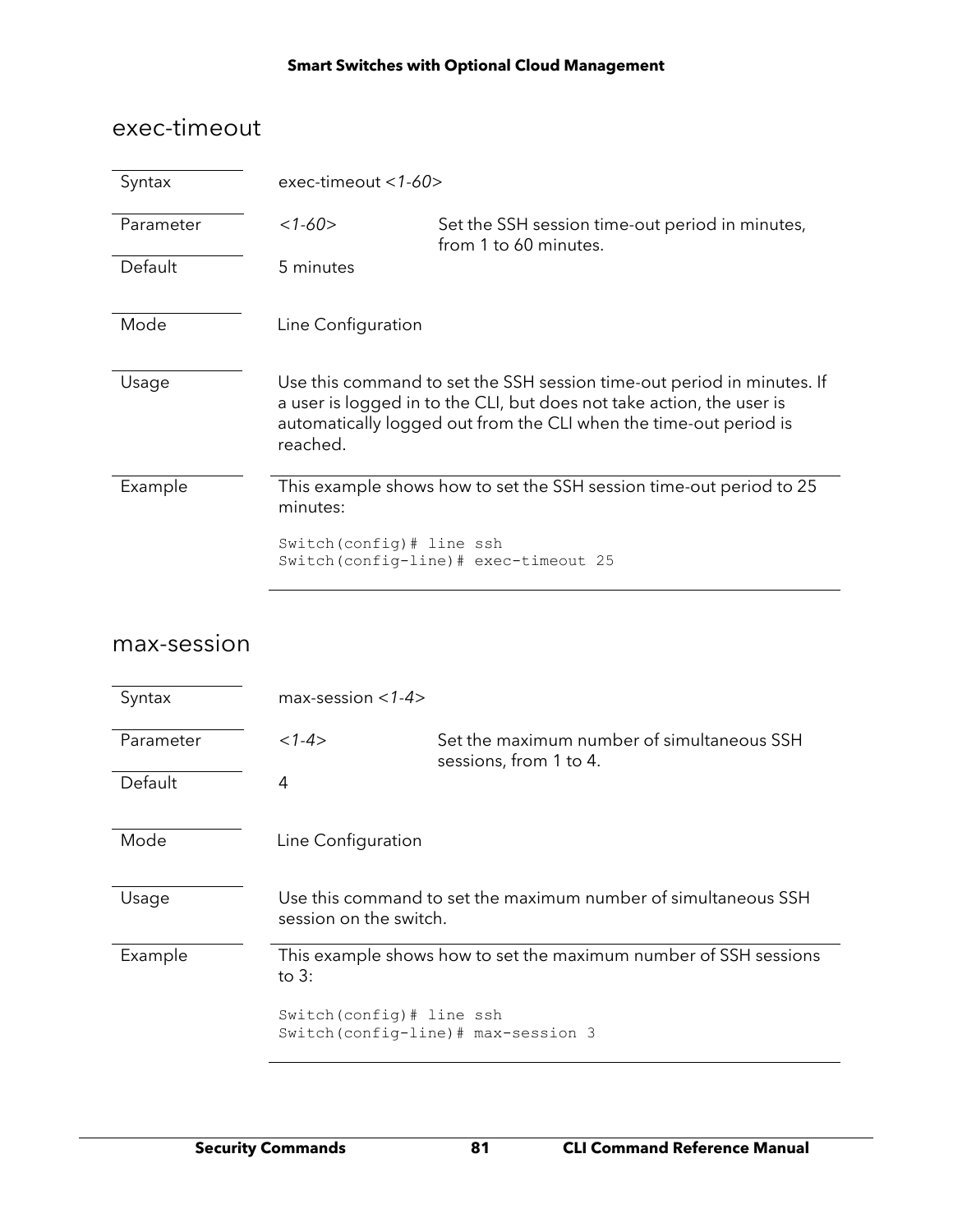### ip ssh crypto key generate

| Syntax    | ip ssh crypto key generate rsa<br>no ip ssh crypto key                                                       |  |
|-----------|--------------------------------------------------------------------------------------------------------------|--|
| Parameter |                                                                                                              |  |
| Default   | A default RSA key exists.                                                                                    |  |
| Mode      | Privileged EXEC                                                                                              |  |
| Usage     | Use the ip ssh crypto key generate rsa command to generate a new<br>RSA key or replace the existing RSA key. |  |
|           | Use the no ip ssh crypto key command to delete the existing RSA key.<br>This process may take a few minutes. |  |
| Example   | This example shows how to generate a new RSA key:                                                            |  |
|           | Switch# ip ssh crypto key generate rsa                                                                       |  |

### show ip ssh

| Syntax    | show ip ssh                                                                                                                 |  |  |
|-----------|-----------------------------------------------------------------------------------------------------------------------------|--|--|
| Parameter |                                                                                                                             |  |  |
| Default   | No default value.                                                                                                           |  |  |
| Mode      | Privileged EXEC                                                                                                             |  |  |
| Usage     | Use this command to display the SSH configuration and status.                                                               |  |  |
| Example   | This example shows how to display the configuration and status of<br>SSH:                                                   |  |  |
|           | Switch# show ip ssh                                                                                                         |  |  |
|           | SSH Configuration                                                                                                           |  |  |
|           | Administrative Mode<br>Disabled<br>22<br>SSH Port<br>: Version 2<br>Protocol Levels<br>SSH Sessions Currently Active :<br>0 |  |  |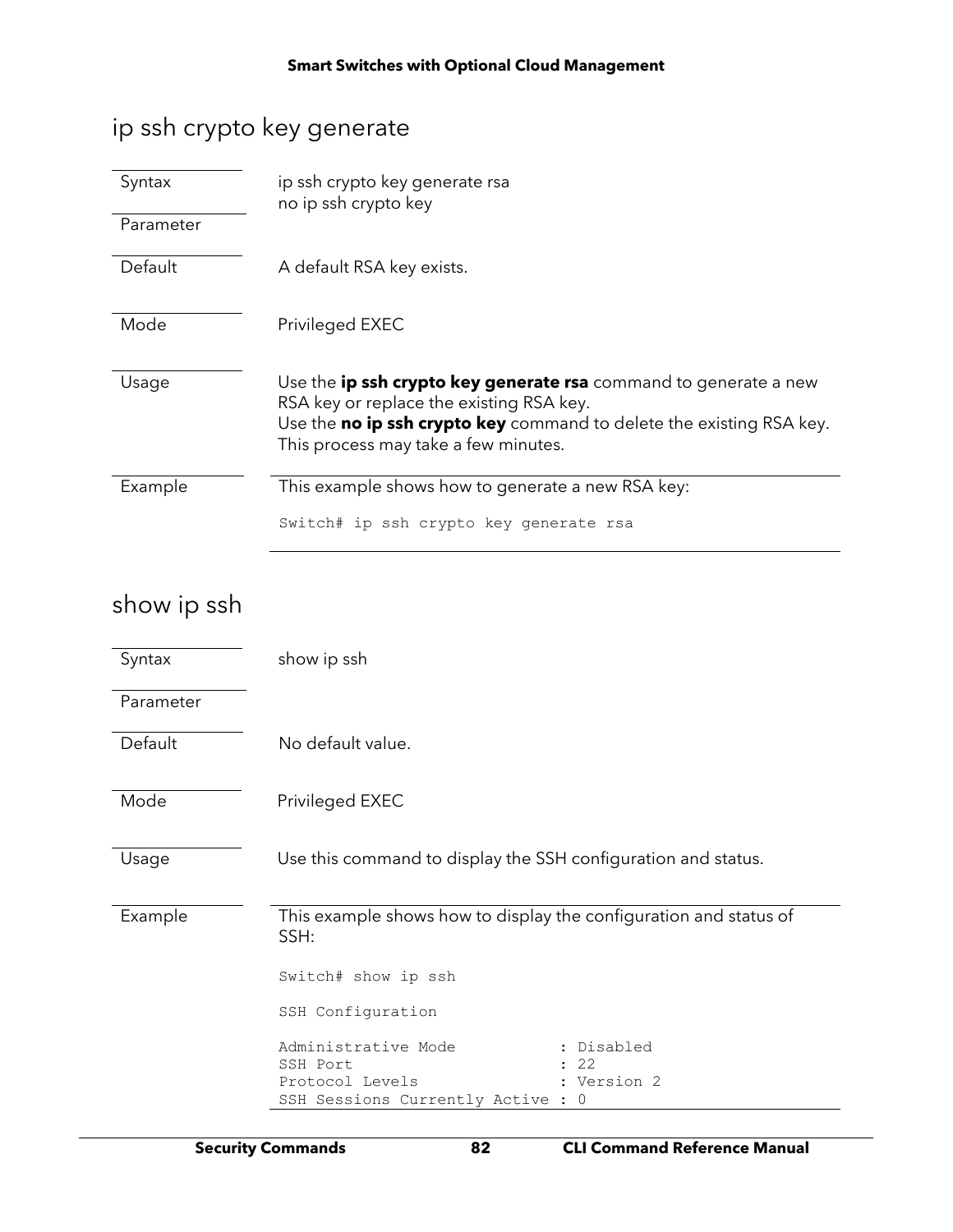| $\div$ 4  |
|-----------|
| $\cdot$ 5 |
| : RSA     |
| : None    |
|           |

## Traffic control commands

| storm-control |                                                                                                                                                                                                                                                                                                                                                                                                                                    |                                                                                                                                                                                                                                       |
|---------------|------------------------------------------------------------------------------------------------------------------------------------------------------------------------------------------------------------------------------------------------------------------------------------------------------------------------------------------------------------------------------------------------------------------------------------|---------------------------------------------------------------------------------------------------------------------------------------------------------------------------------------------------------------------------------------|
| Syntax        | storm-control {broadcast   multicast   unknown-unicast} [level percent]<br>no storm-control {broadcast   multicast   unknown-unicast}                                                                                                                                                                                                                                                                                              |                                                                                                                                                                                                                                       |
| Parameter     | broadcast<br>multicast<br>unknown-unicast<br>percent                                                                                                                                                                                                                                                                                                                                                                               | Select broadcast as the storm control type.<br>Select multicast as the storm control types.<br>Select unknown unicast as the storm control type.<br>As an option, set a rate value. The percent<br>parameter represents a percentage. |
| Default       | All types of storm control are disabled.<br>If you enable any type of storm control, the default level is 5 (that is, 5)<br>percent).                                                                                                                                                                                                                                                                                              |                                                                                                                                                                                                                                       |
| Mode          | <b>Global Configuration</b><br>Interface Configuration                                                                                                                                                                                                                                                                                                                                                                             |                                                                                                                                                                                                                                       |
| Usage         | Use the storm-control {broadcast  multicast   unknown-unicast}<br>command to enable storm control of a specific type.<br>The different types of storm control (broadcast, multicast, and<br>unknown unicast) are not mutually exclusive, but can each be enabled<br>by issuing the command several times.<br>Use no storm-control {broadcast  multicast   unknown-unicast}<br>command to disable storm control of a specific type. |                                                                                                                                                                                                                                       |
| Example       |                                                                                                                                                                                                                                                                                                                                                                                                                                    | This example shows how to enable broadcast storm control on<br>interface g1 and set a broadcast storm control rate of 10 percent:                                                                                                     |
|               | Switch (config) # interface g1                                                                                                                                                                                                                                                                                                                                                                                                     | Switch(config-if)# storm-control broadcast level 10                                                                                                                                                                                   |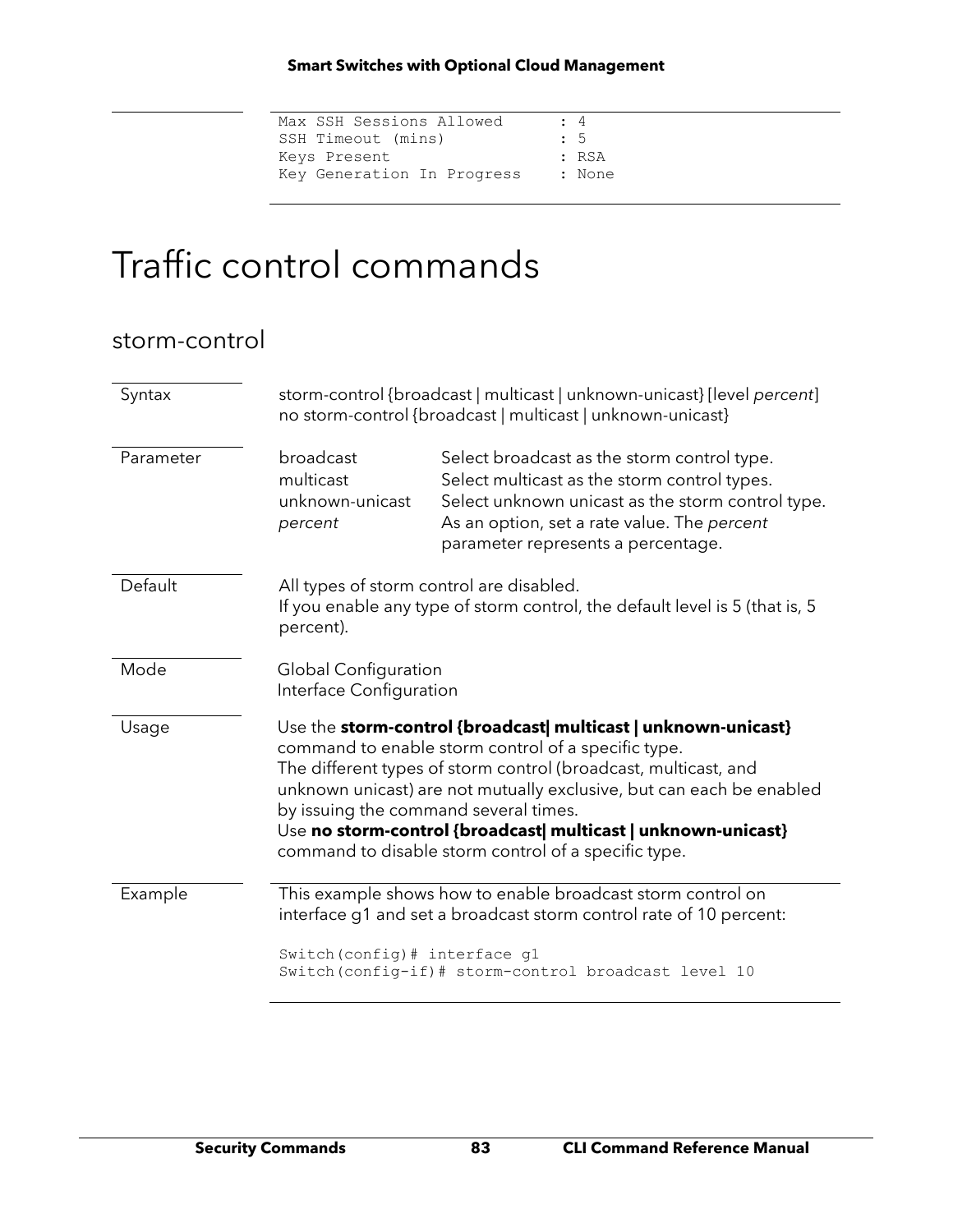### storm-control action

| Syntax    | storm-control {broadcast   multicast   unknown-unicast} action {trap  <br>shutdown}<br>no storm-control {broadcast   multicast   unknown-unicast} action                                                                  |                                                                                                                                                                                                                                                                                                                        |
|-----------|---------------------------------------------------------------------------------------------------------------------------------------------------------------------------------------------------------------------------|------------------------------------------------------------------------------------------------------------------------------------------------------------------------------------------------------------------------------------------------------------------------------------------------------------------------|
| Parameter | broadcast                                                                                                                                                                                                                 | The action must apply to broadcast traffic that<br>exceeds the threshold.                                                                                                                                                                                                                                              |
|           | multicast                                                                                                                                                                                                                 | The action must apply to multicast traffic that<br>exceeds the threshold.                                                                                                                                                                                                                                              |
|           | unknown-unicast                                                                                                                                                                                                           | The action must apply to unknown unicast traffic<br>that exceeds the threshold.                                                                                                                                                                                                                                        |
|           | trap                                                                                                                                                                                                                      | Discard the frames that exceed the threshold and<br>send an SNMP trap.                                                                                                                                                                                                                                                 |
|           | shutdown                                                                                                                                                                                                                  | Shut down the interface.                                                                                                                                                                                                                                                                                               |
| Default   | All frames that exceed the threshold are discarded (dropped).                                                                                                                                                             |                                                                                                                                                                                                                                                                                                                        |
| Mode      | Global Configuration<br>Interface Configuration                                                                                                                                                                           |                                                                                                                                                                                                                                                                                                                        |
| Usage     |                                                                                                                                                                                                                           | Use the storm-control {broadcast   multicast   unknown-unicast}<br><b>action</b> command to set the action that must occur when the received<br>storm control packets exceed the maximum rate.<br>Use no storm-control {broadcast   multicast   unknown-unicast}<br>action command to reset the action to the default. |
| Example   | This example shows how to set the action for broadcast storm control<br>globally (because of the Global Configuration command mode) to shut<br>down the interface or interfaces on which the maximum rate is<br>exceeded: |                                                                                                                                                                                                                                                                                                                        |
|           |                                                                                                                                                                                                                           | Switch (config) # storm-control broadcast action shutdown                                                                                                                                                                                                                                                              |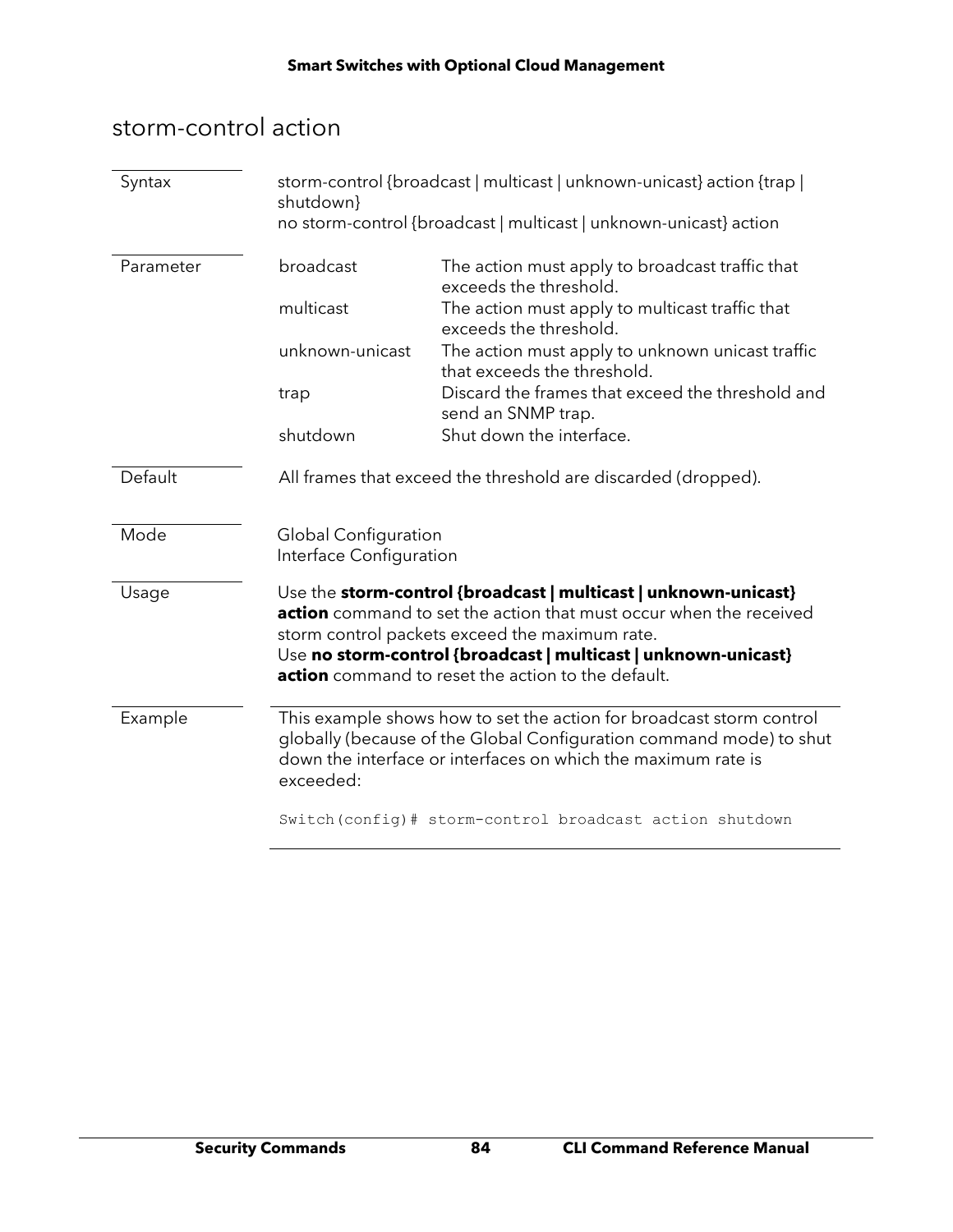### show storm-control

| Syntax    | show storm-control                                                                                                                                                                                                                                                                                               |
|-----------|------------------------------------------------------------------------------------------------------------------------------------------------------------------------------------------------------------------------------------------------------------------------------------------------------------------|
| Parameter |                                                                                                                                                                                                                                                                                                                  |
| Default   | No default value.                                                                                                                                                                                                                                                                                                |
| Mode      | Privileged EXEC                                                                                                                                                                                                                                                                                                  |
| Usage     | Use this command to show all storm control configurations, including<br>the global configuration and the per-interface configurations.                                                                                                                                                                           |
| Example   | This example shows how to display all storm control configurations on<br>the switch. For each of the three types of storm control, the output<br>shows if the type is enabled or disabled for an interface.<br>Switch# show storm-control<br>Storm control preamble and IFG: Excluded<br>Storm control unit: bps |
|           | Broadcast<br>Multicast<br>  Unknown-Unicast<br>Port<br>옹<br>ိင<br>응                                                                                                                                                                                                                                              |
|           | 5.0<br>5.0<br>q1<br>Drop<br>Drop<br>(Off)<br>5.0<br>Drop<br>(Off)<br>5.0<br>5.0<br>5.0<br>q2<br>Drop<br>Drop<br>(Off)<br>Drop<br>(Off)<br>5.0<br>$(Off)$ 5.0<br>q3<br>Drop<br>Drop<br>(Off)<br>5.0<br>Drop<br>(Off)<br>5.0<br>Drop<br>5.0<br>(Off)<br>Drop<br>(Off)<br>5.0<br>Drop<br>(Off)<br>q4<br>.           |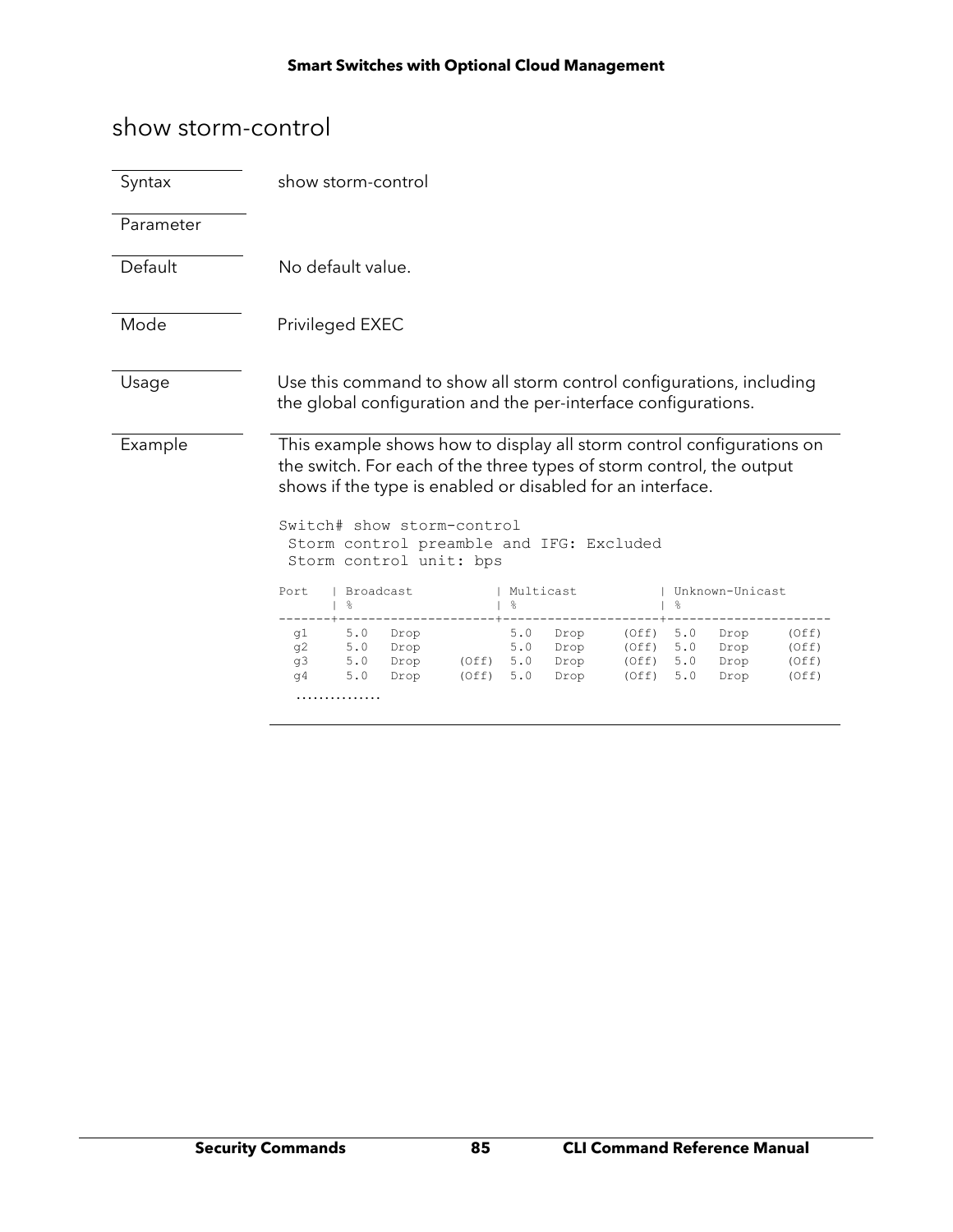# **Monitoring Commands**

## Port commands

### show cable-diag

| Syntax    | show cable-diag interfaces id |                                                                                                                                                                                                                                                                                                   |
|-----------|-------------------------------|---------------------------------------------------------------------------------------------------------------------------------------------------------------------------------------------------------------------------------------------------------------------------------------------------|
| Parameter | interfaces id                 | Specify the interface for which the diagnostic<br>information must be displayed. The id parameter<br>represents the interface number or a range of<br>interface numbers. Use a hyphen to indicate a<br>range. Use a comma to separate individual<br>interfaces, ranges, or a combination of both. |
| Default   | No default value.             |                                                                                                                                                                                                                                                                                                   |
| Mode      | Privileged EXEC               |                                                                                                                                                                                                                                                                                                   |
| Usage     | link-up state.                | Use this command to show the estimated length of the Ethernet cable<br>that is attached to an interface. The interface must be active, and in the                                                                                                                                                 |
| Example   | Port                          | This example shows how to display the diagnostic information for the<br>cables that are attached to interfaces g1 and g2:<br>Switch# show cable-diag interfaces GigabitEthernet 1-2<br>Speed   Local pair   Pair length<br>Pair status                                                            |
|           | q1<br>auto                    | 0.88<br>Pair A<br>Open<br>Pair B<br>0.82<br>Open<br>Pair C<br>0.80<br>Open<br>Pair D<br>0.78<br>Open                                                                                                                                                                                              |
|           | q2<br>auto                    | 0.81<br>Pair A<br>Open<br>Pair B<br>0.81<br>Open<br>Pair C<br>0.77<br>Open<br>Pair D<br>0.81<br>Open                                                                                                                                                                                              |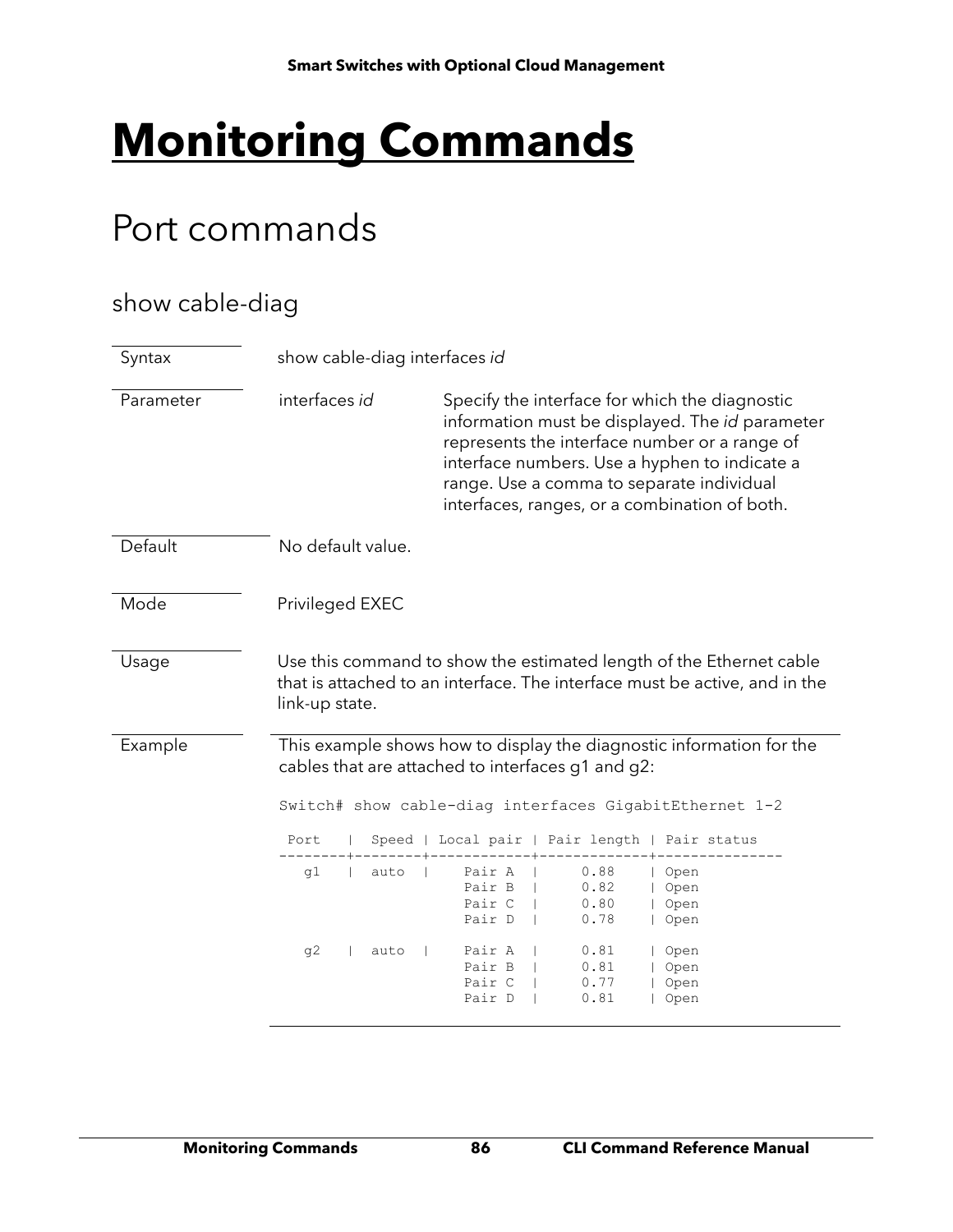## Logging commands

### clear logging

| Syntax    | clear logging {buffered   file}                              |                                                                                                               |
|-----------|--------------------------------------------------------------|---------------------------------------------------------------------------------------------------------------|
| Parameter | buffered<br>file                                             | Clears the log messages stored in RAM.<br>Clears the log messages stored in the flash<br>memory.              |
| Default   | No default value.                                            |                                                                                                               |
| Mode      | Privileged EXEC                                              |                                                                                                               |
| Usage     | buffer in the RAM or the flash memory.                       | Use this command to clear the log messages from the internal logging                                          |
| Example   |                                                              | This example first clears the log messages stored in RAM and then<br>clears the log messages in flash memory: |
|           | Switch# clear logging buffered<br>Switch# clear logging file |                                                                                                               |

### show logging

| Syntax    | show logging [buffered   file   traplogs]                                                 |                                                                                                  |
|-----------|-------------------------------------------------------------------------------------------|--------------------------------------------------------------------------------------------------|
| Parameter | buffered<br>file                                                                          | Displays the log messages stored in RAM.<br>Displays the log messages stored in flash<br>memory. |
|           | traplogs                                                                                  | Displays the log messages for SNMP traps.                                                        |
| Default   | No default value.                                                                         |                                                                                                  |
| Mode      | Privileged EXEC                                                                           |                                                                                                  |
| Usage     | Use this command to show the log messages in RAM, flash memory, or<br>the SNMP trap logs. |                                                                                                  |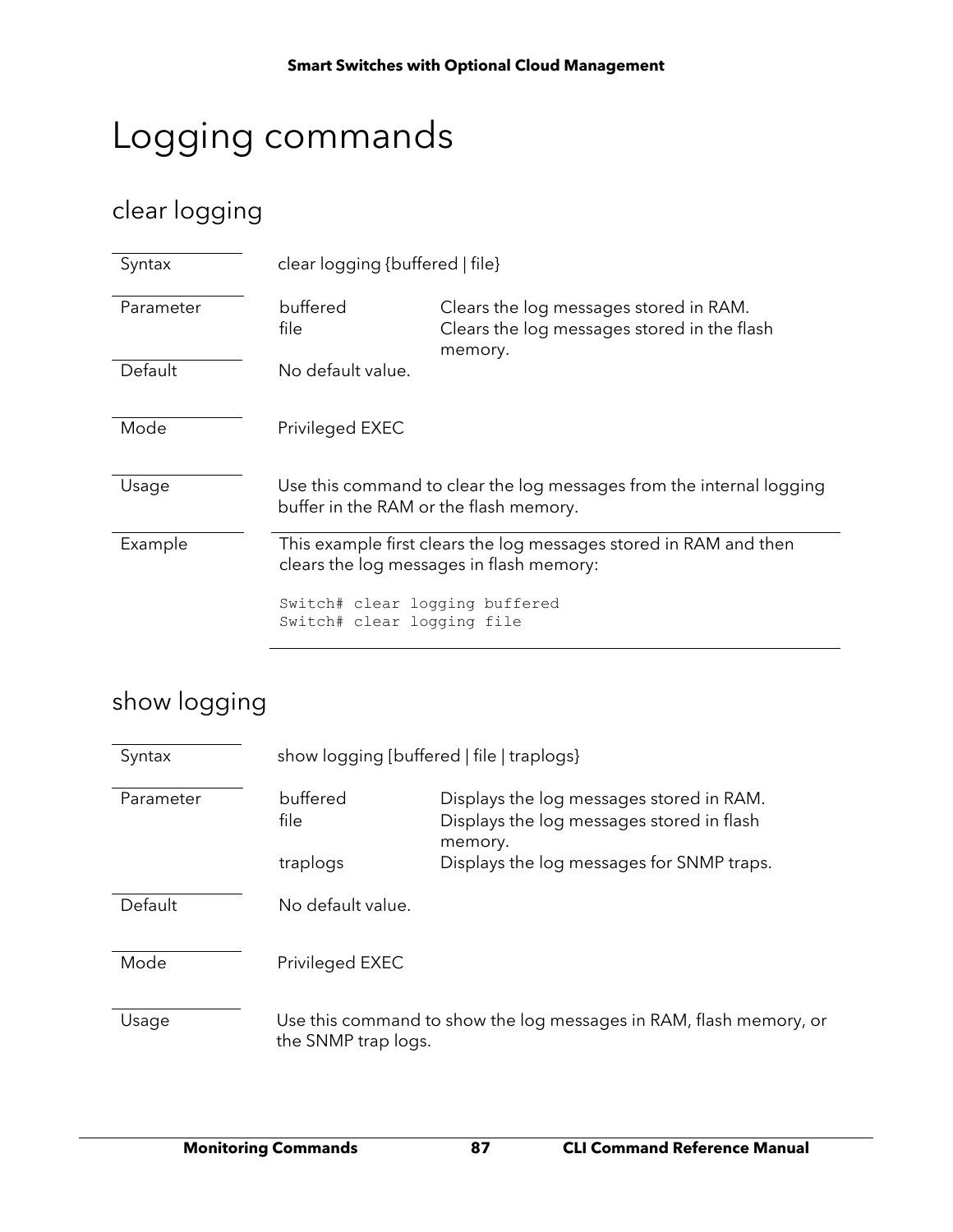| This example shows the log messages stored in the RAM:<br>Example |                                                                                                                                  |
|-------------------------------------------------------------------|----------------------------------------------------------------------------------------------------------------------------------|
|                                                                   | Switch# show logging buffered<br>Logging service is enabled                                                                      |
|                                                                   | Aggregation: disabled<br>Aggregation aging time: 300 sec                                                                         |
|                                                                   | Console Logging: level notice<br>Buffer Logging : level info<br>File Logging : disabled<br>Trap Logging : level debug            |
|                                                                   | Buffer Logging                                                                                                                   |
|                                                                   | <182>1 2021-01-01T00:01:33.480Z 192.168.0.239-1 discAgent-6<br>%% UPnP restart as no new routing interface is up w.r.t<br>intfm. |
|                                                                   | <182>1 2021-01-01T00:01:33.480Z 192.168.0.239-1 discAgent-6<br>%% Started UPnP service pid (591).                                |
|                                                                   | <182>1 2021-01-01T00:01:07.330Z 192.168.0.239-1 discAgent-6<br>%% Started UPnP service.                                          |
|                                                                   | <182>1 2021-01-01T00:01:07.330Z 192.168.0.239-1 discAgent-6<br>%% Started UPnP service pid (555).                                |

## Mirroring commands

### mirror session destination interface

| Syntax    |                      | mirror session <1-4> destination interface <i>id</i> [allow-ingress]<br>no mirror session {all   <1-4>   [<1-4> destination interface id]}                                                                                                              |
|-----------|----------------------|---------------------------------------------------------------------------------------------------------------------------------------------------------------------------------------------------------------------------------------------------------|
| Parameter | $<1-4>$              | Specify the mirror session, which can be a<br>number from 1 to 4. The switch can support a<br>total of four simultaneous mirroring sessions.                                                                                                            |
|           | id                   | Specify the destination interface (a single physical<br>port) to which the traffic is mirrored. The id<br>parameter represents the interface number,<br>allows a partial port name, and is not case-<br>sensitive. For example, g1 or GigabitEthernet2. |
|           | allow-ingress<br>all | As an option, enable forwarding of ingress traffic.<br>For the no form of the command, specify all<br>mirroring sessions. The switch can support up to<br>four simultaneous mirroring sessions.                                                         |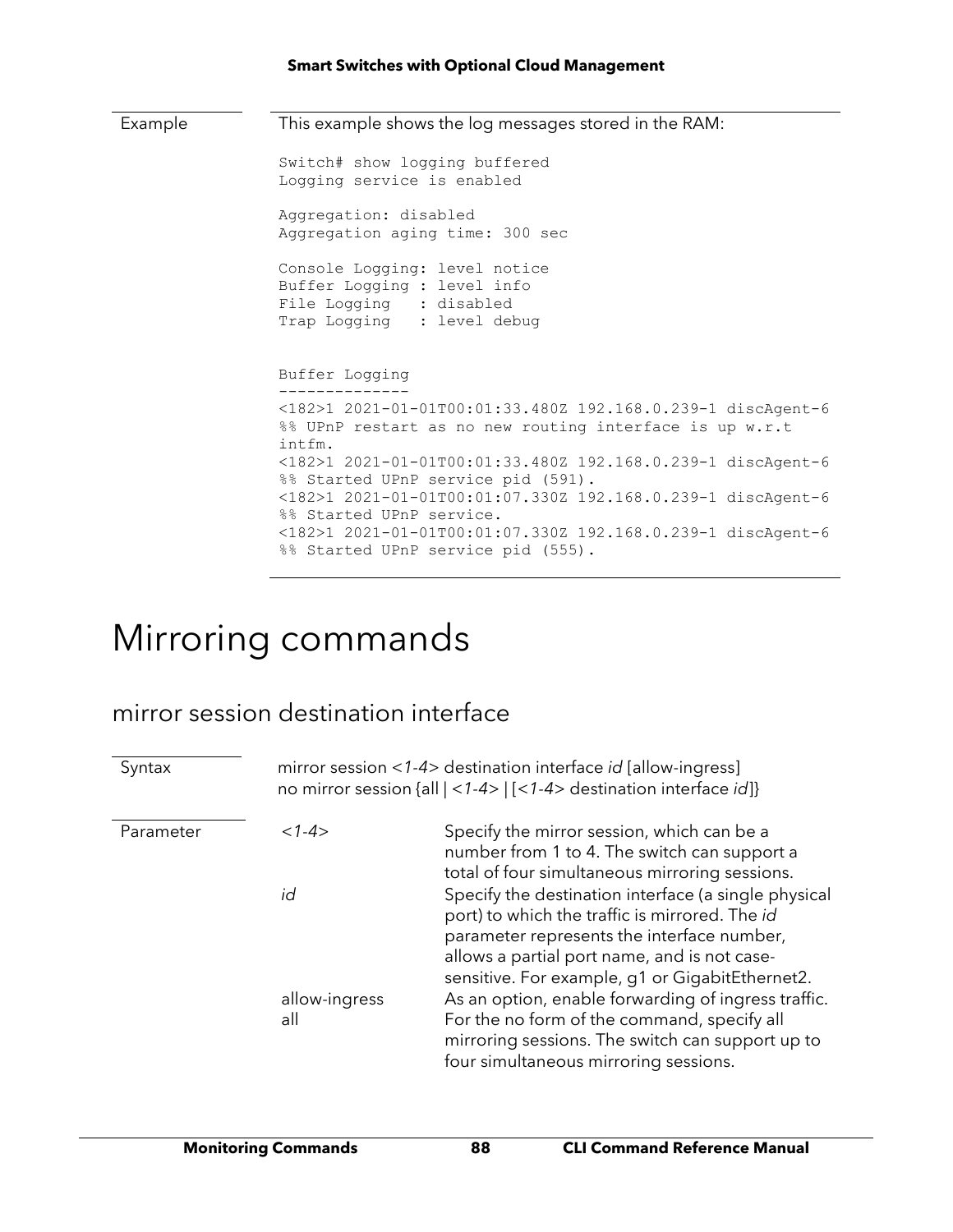| Default | No destination port is configured.                                                                                                                                                                                                                                                                                                                           |
|---------|--------------------------------------------------------------------------------------------------------------------------------------------------------------------------------------------------------------------------------------------------------------------------------------------------------------------------------------------------------------|
| Mode    | <b>Global Configuration</b>                                                                                                                                                                                                                                                                                                                                  |
| Usage   | Use the <b>mirror session destination interface</b> command to set the<br>physical destination port for a specific port mirror session.<br>Use the no mirror session command to stop either all mirroring<br>sessions on the switch, a single mirroring session on the switch, or one<br>specific mirroring session on a specific physical destination port. |
| Example | This example shows how to set interface q1 as the destination port for<br>both incoming and outgoing traffic for mirroring session 1:                                                                                                                                                                                                                        |
|         | Switch (config) # mirror session 1 destination interface q1                                                                                                                                                                                                                                                                                                  |

### mirror session source interface

| Syntax    |                                                               | mirror session <1-4> source interface $id$ {both   rx   tx}<br>no mirror session {all $ $ < 1-4> $ $ [< 1-4> source interface <i>id</i> {both $ x $ tx}]}                                                               |
|-----------|---------------------------------------------------------------|-------------------------------------------------------------------------------------------------------------------------------------------------------------------------------------------------------------------------|
| Parameter | $<1-4>$                                                       | Specify the mirror session, which can be a number<br>from 1 to 4. The switch can support a total of four<br>simultaneous mirroring sessions.                                                                            |
|           | id                                                            | Specify the source interface, which can be a<br>physical port or LAG, from which traffic is<br>mirrored. The id parameter represents the<br>interface number, allows a partial port name, and<br>is not case-sensitive. |
|           | both                                                          | Mirroring applies to both incoming and outgoing<br>traffic.                                                                                                                                                             |
|           | rx                                                            | Mirroring applies to incoming traffic only.                                                                                                                                                                             |
|           | tx                                                            | Mirroring applies to outgoing traffic only.                                                                                                                                                                             |
|           | all                                                           | For the no form of the command, specify all<br>mirroring sessions. The switch can support up to<br>four simultaneous mirroring sessions.                                                                                |
| Default   | No monitor sessions are configured for any source interfaces. |                                                                                                                                                                                                                         |
| Mode      | Global Configuration                                          |                                                                                                                                                                                                                         |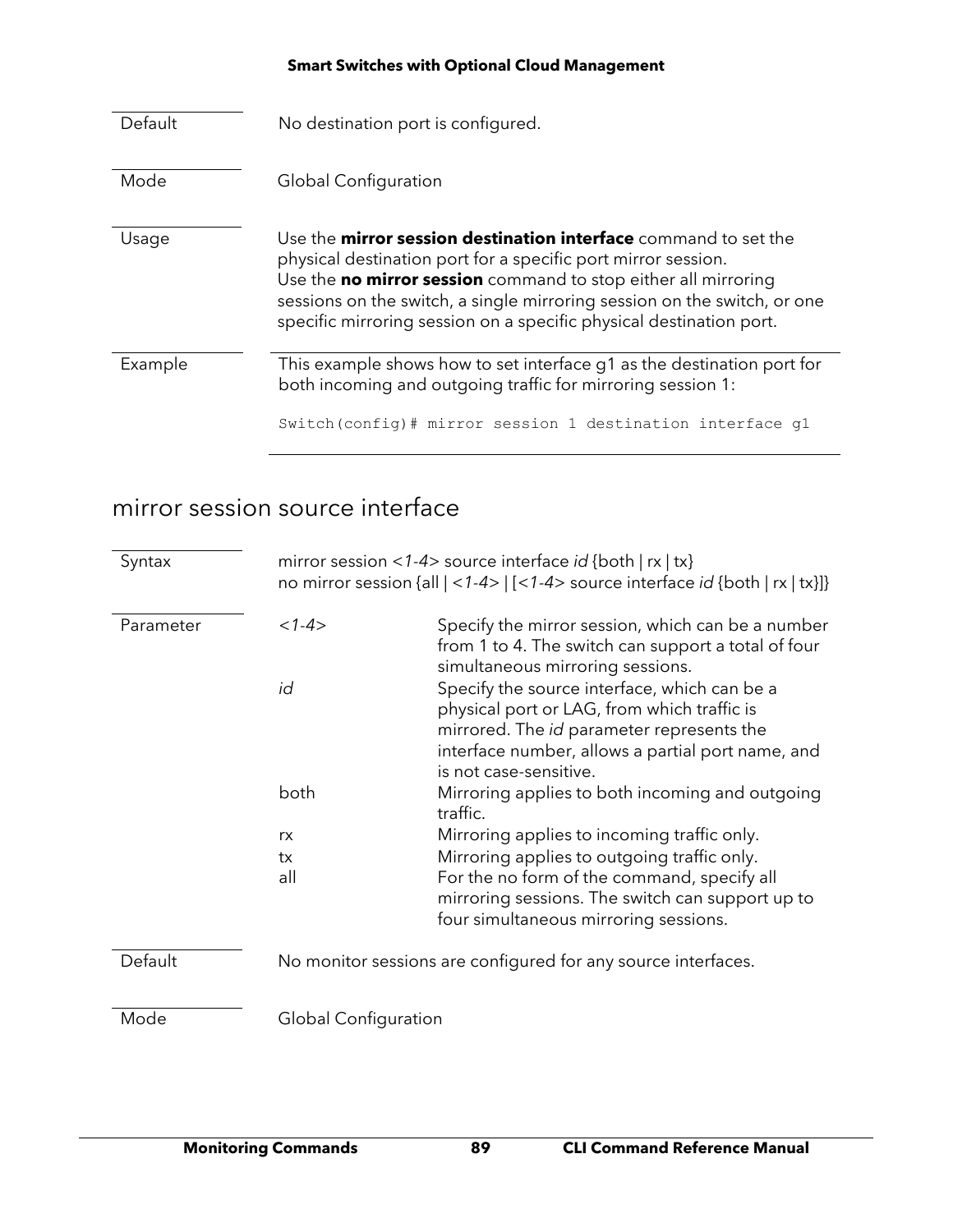|         | <b>Smart Switches with Optional Cloud Management</b>                                                                                                                                                                                                                                                                                                                                                                                                                                                                                                                   |
|---------|------------------------------------------------------------------------------------------------------------------------------------------------------------------------------------------------------------------------------------------------------------------------------------------------------------------------------------------------------------------------------------------------------------------------------------------------------------------------------------------------------------------------------------------------------------------------|
| Usage   | Use the <b>mirror session source interface</b> command to start a port<br>mirroring session from a specific source interface.<br>Note: Before you start a port mirroring session, first configure the<br>destination port for the session.<br>Use the no mirror session command to stop either all mirroring<br>sessions on the switch, a single mirroring session on the switch, or one<br>specific mirroring session on a specific source port. If you stop it on a<br>specific source port, you must stop it for either a specific direction or<br>both directions. |
| Example | This example shows how to start port mirroring session 1 to mirror<br>both incoming and outgoing traffic on interfaces g2, g3, g4, and g5:<br>Switch (config)# mirror session 1 source interface g2-5 both                                                                                                                                                                                                                                                                                                                                                             |
|         |                                                                                                                                                                                                                                                                                                                                                                                                                                                                                                                                                                        |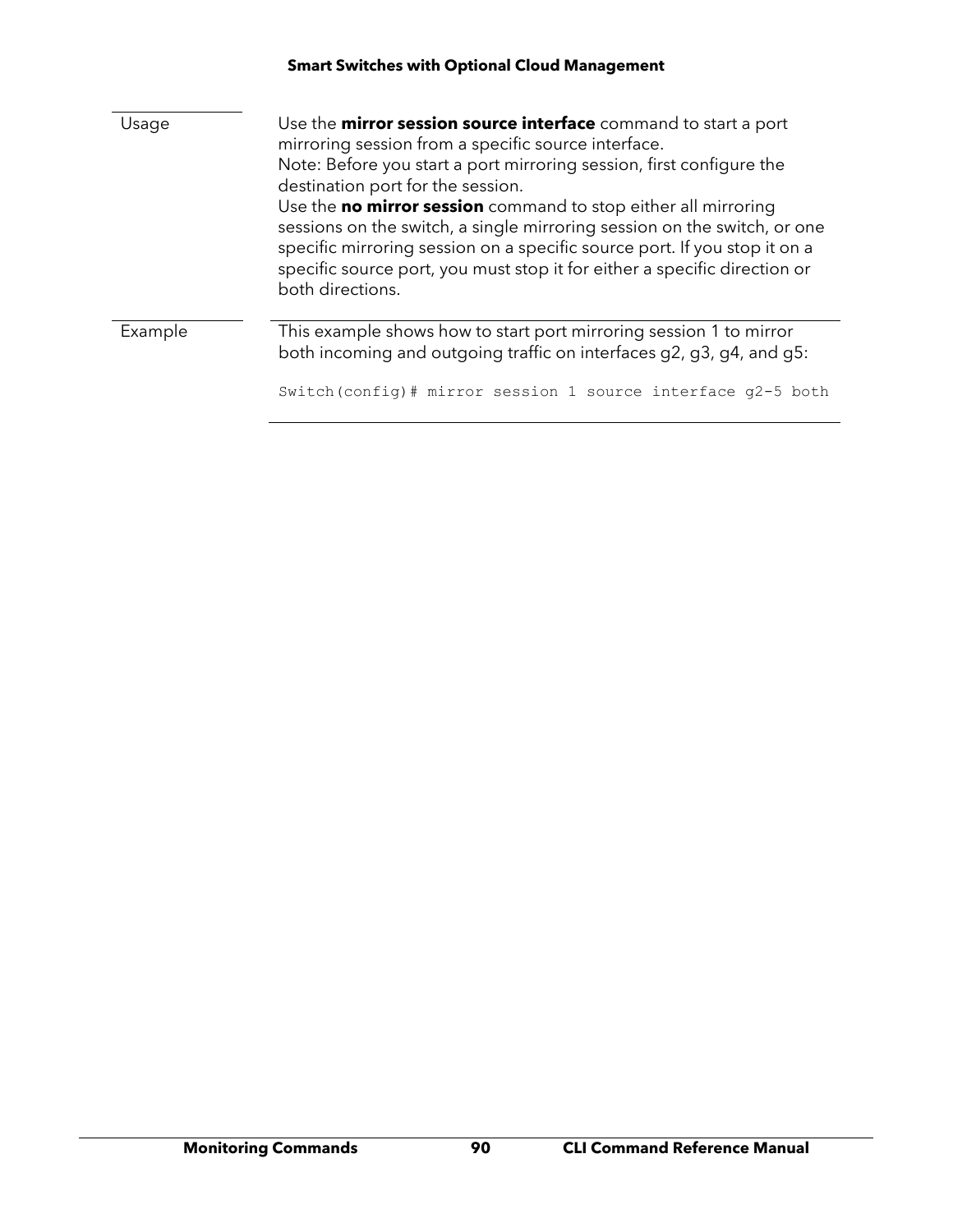# **Maintenance Commands**

## Reset commands

### reboot

| Syntax    | reboot                                                                                                                                                                                                                                                                                              |
|-----------|-----------------------------------------------------------------------------------------------------------------------------------------------------------------------------------------------------------------------------------------------------------------------------------------------------|
| Parameter |                                                                                                                                                                                                                                                                                                     |
| Default   | No default value.                                                                                                                                                                                                                                                                                   |
| Mode      | Privileged EXEC                                                                                                                                                                                                                                                                                     |
| Usage     | Use this command to reboot the switch without powering down the<br>switch. If you reboot the switch, all network connections are<br>terminated. The switch uses the saved startup configuration to initialize<br>the switch.<br>The CLI prompts you to confirm that the reboot action must proceed. |
| Example   | This example shows how to reboot the switch:                                                                                                                                                                                                                                                        |
|           | Switch# reboot<br>Are you sure you want to reboot the system? $(Y/N)$ [N] y<br>Rebooting system                                                                                                                                                                                                     |

### restore-defaults

| Syntax    | restore-defaults  |
|-----------|-------------------|
| Parameter |                   |
| Default   | No default value. |
| Mode      | Privileged EXEC   |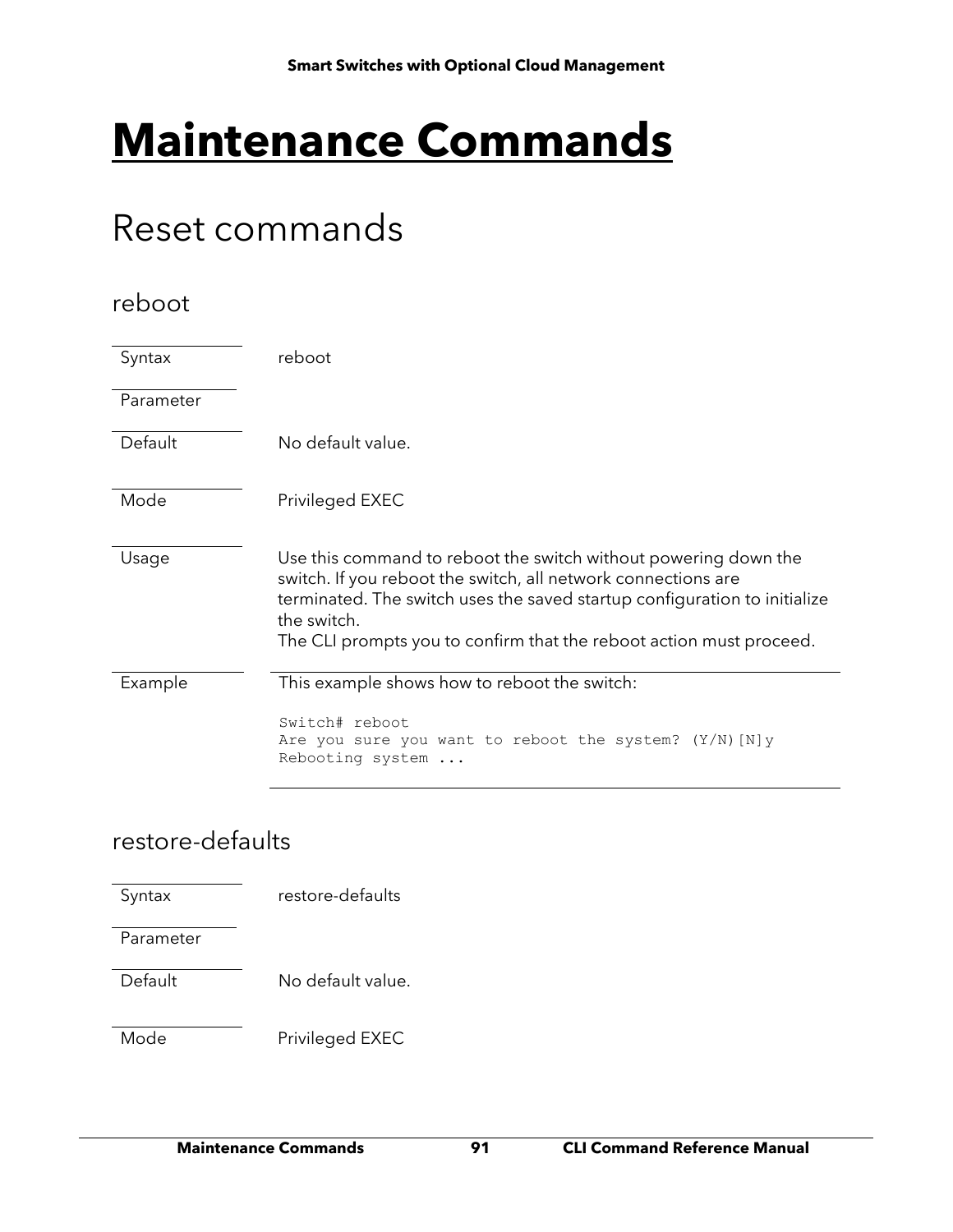| Usage   | Use this command to restore the switch to factory default settings, after<br>which the switch automatically reboots.<br>Note: This command has the same effect as the delete startup-config<br>command. |
|---------|---------------------------------------------------------------------------------------------------------------------------------------------------------------------------------------------------------|
| Example | This example shows how to restore the switch to factory default<br>settings and then reboot the switch:<br>Switch# restore-defaults                                                                     |
|         | Rebooting now                                                                                                                                                                                           |

### delete

| Syntax                                                                                         | delete {[startup-config   flash://startup-config]   [backup-config  <br>flash://backup-config]}              |                                                                                                  |
|------------------------------------------------------------------------------------------------|--------------------------------------------------------------------------------------------------------------|--------------------------------------------------------------------------------------------------|
| Parameter                                                                                      | startup-config                                                                                               | Deletes the startup configuration file from flash<br>memory.                                     |
|                                                                                                | flash://startup-                                                                                             | Deletes the startup configuration file from flash                                                |
|                                                                                                | config<br>backup-config                                                                                      | memory.<br>Deletes the backup configuration file from flash<br>memory.                           |
|                                                                                                | flash://backup-<br>config                                                                                    | Deletes the backup configuration file from flash<br>memory.                                      |
| Default                                                                                        | No default value.                                                                                            |                                                                                                  |
| Mode                                                                                           | Privileged EXEC                                                                                              |                                                                                                  |
| Usage                                                                                          | Use this command to delete the startup configuration file or backup<br>configuration file from flash memory. |                                                                                                  |
|                                                                                                | Notes:                                                                                                       |                                                                                                  |
|                                                                                                | The <b>delete startup-config</b> command is identical to the <b>delete</b>                                   |                                                                                                  |
| flash://startup-config command.<br>The delete backup-config command is identical to the delete |                                                                                                              |                                                                                                  |
|                                                                                                | flash://backup-config command.                                                                               |                                                                                                  |
|                                                                                                | $\bullet$                                                                                                    | The <b>delete startup-config</b> command has the same effect as the<br>restore-defaults command. |
| Example                                                                                        | flash memory:                                                                                                | This example shows how to delete the backup configuration file from                              |
|                                                                                                | Switch# delete backup-config                                                                                 |                                                                                                  |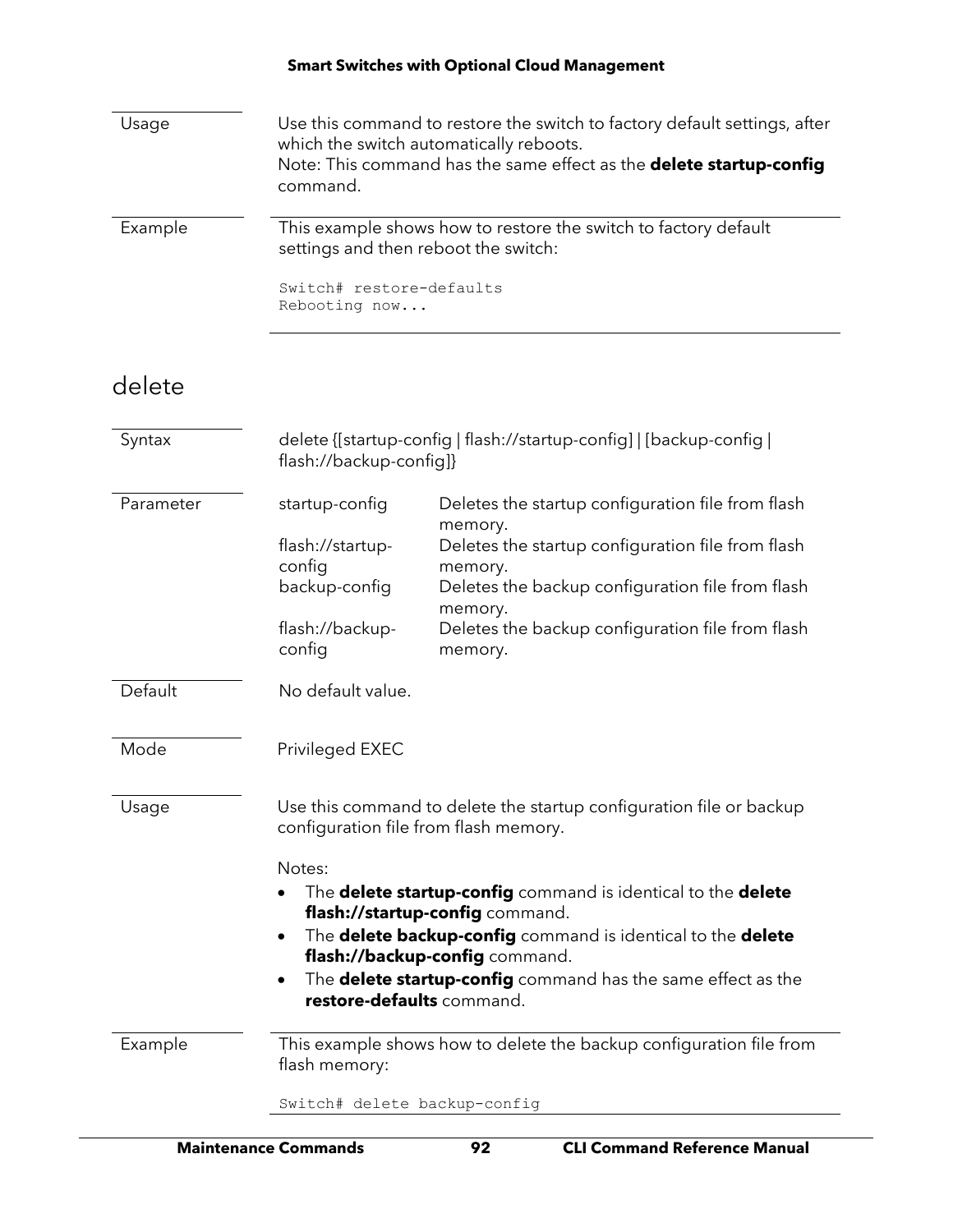### delete system

| Syntax    | delete system {image0   image1}                                                                                    |                                                                                |
|-----------|--------------------------------------------------------------------------------------------------------------------|--------------------------------------------------------------------------------|
| Parameter | image0<br>image1                                                                                                   | Deletes image0 from the flash memory.<br>Deletes image1 from the flash memory. |
| Default   | No default value.                                                                                                  |                                                                                |
| Mode      | Privileged EXEC                                                                                                    |                                                                                |
| Usage     | Use this command to delete a firmware image that is stored in flash<br>memory.                                     |                                                                                |
|           | <b>Important</b> : The numbering of the firmware images in the CLI differs<br>from the numbering in the device UI: |                                                                                |
|           | image0 in the $CLI = image1$ in the device UI<br>image1 in the $CLI = image2$ in the device UI                     |                                                                                |
| Example   | This example shows how to delete firmware image1 from flash<br>memory:                                             |                                                                                |
|           | Switch# delete system image1                                                                                       |                                                                                |

# Copy, export, and update commands

Copy

| Syntax | copy {flash://   tftp://} {flash://   tftp://}<br>copy {flash://   usb://} {flash://   usb://}<br>copy scp:// flash://                                                                                        |
|--------|---------------------------------------------------------------------------------------------------------------------------------------------------------------------------------------------------------------|
|        | copy {tftp://   scp://   usb://} {backup-config   running-config   startup-<br>config}<br>copy {backup-config   running-config   startup-config} {tftp://   scp://  <br>usb://                                |
|        | copy {backup-config   startup-config} running-config<br>copy {backup-config   running-config} startup-config<br>copy {running-config   startup-config} backup-config<br>copy tech-support $\{tftp:// scp:// $ |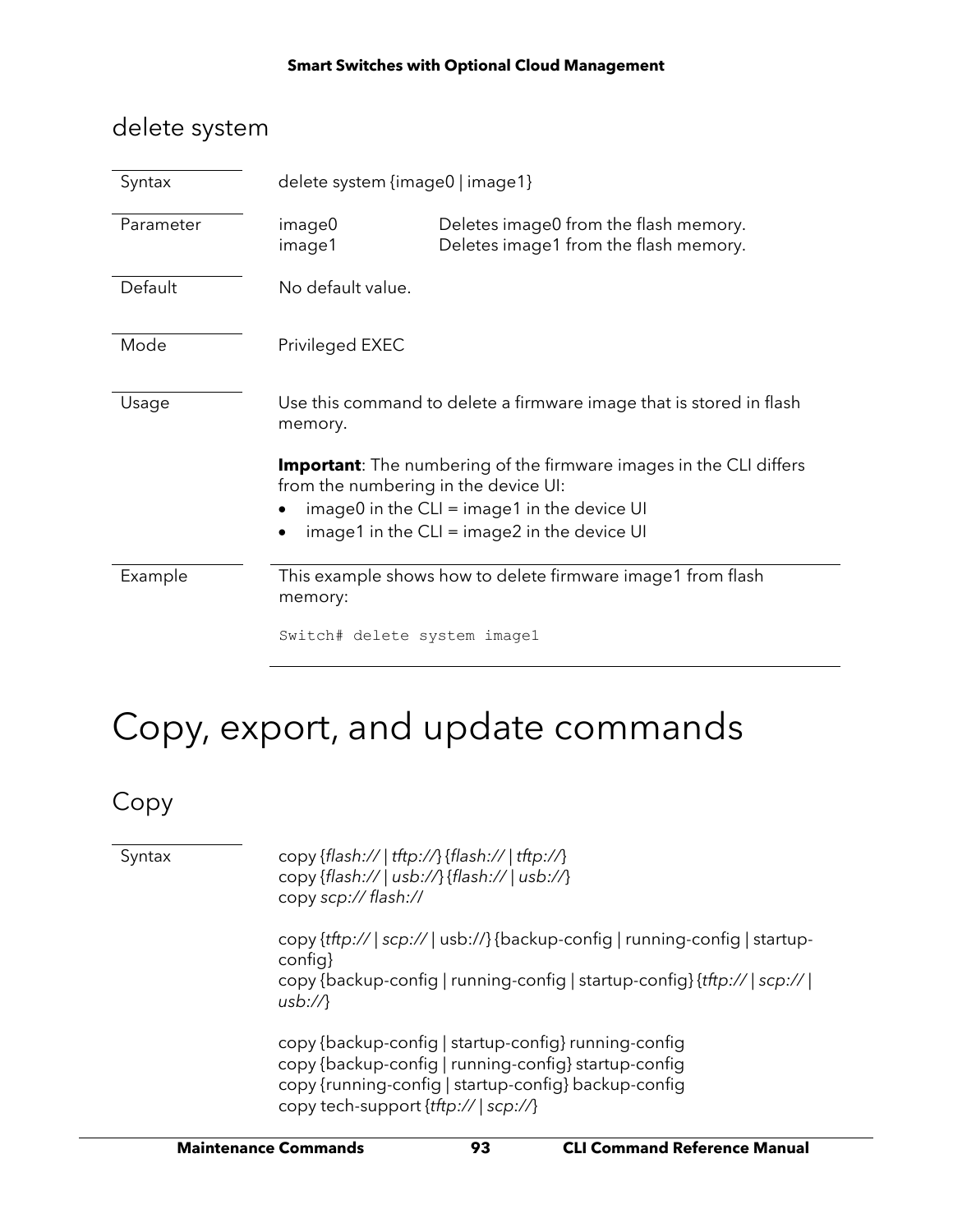| Parameter | flash://                                                                  | Specifies either the source file that is in flash<br>memory or the destination file that must be stored<br>in flash memory. The flash:// parameter can be<br>one of the following files:<br>flash://startup-config<br>flash://running-config<br>flash://backup-config<br>flash://image0<br>flash://image1<br>flash://ram.log<br>flash://flash.log |
|-----------|---------------------------------------------------------------------------|---------------------------------------------------------------------------------------------------------------------------------------------------------------------------------------------------------------------------------------------------------------------------------------------------------------------------------------------------|
|           | tftp://                                                                   | Specify the IP address of the remote TFTP server<br>and the remote file name. Use the following<br>format:<br>tftp:// <ip-address>/<path-to-remote-file></path-to-remote-file></ip-address>                                                                                                                                                       |
|           | usb://                                                                    | Specify the file name on the USB device. Use the<br>following format:<br>usb:// <filename><br/>This parameter is supported only on switch<br/>models GS728TPv2, GS728TPPv2, GS752TPv2,<br/>and GS752TPP.</filename>                                                                                                                               |
|           | scp://                                                                    | Specify the IP address of the remote SSH server<br>and the remote file name. Use the following<br>format:<br>scp:// <username>@<ip-address>:<path-to-<br>remote-file&gt;</path-to-<br></ip-address></username>                                                                                                                                    |
|           | running-config<br>startup-config<br>backup-config<br>tech-support         | Selects the running configuration file.<br>Selects the startup configuration file.<br>Selects the backup configuration file.<br>Selects the technical support file.                                                                                                                                                                               |
| Default   | No default value.                                                         |                                                                                                                                                                                                                                                                                                                                                   |
| Mode      | Privileged EXEC                                                           |                                                                                                                                                                                                                                                                                                                                                   |
| Usage     | types of files.<br>Firmware images<br>Configuration files<br>Syslog files | The switch includes multiple types of files, many of which are important<br>for its management. The most common file operation is copy. The<br>copy command lets you upgrade, back up, and copy the following                                                                                                                                     |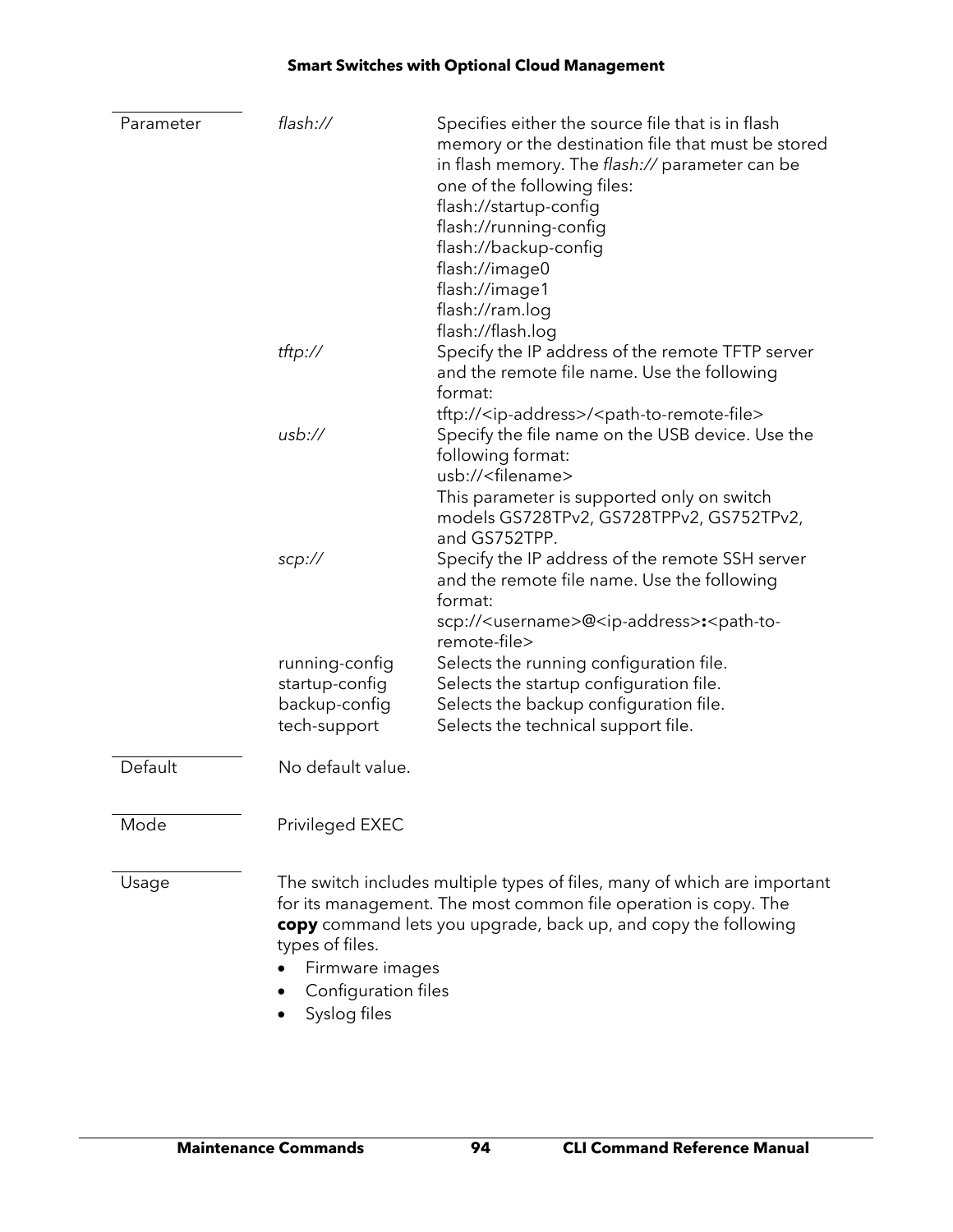**Important**: The numbering of the firmware images in the CLI differs from the numbering in the device UI:

- $image0$  in the CLI = image1 in the device UI
- image1 in the CLI = image2 in the device UI

Example This example shows how to copy the running configuration to the startup configuration:

```
Switch# copy running-config startup-config
```
This example shows how to back up the running configuration to a file named test1.cfg on a remote TFTP server with IP address 192.168.0.1:

```
Switch# copy running-config tftp://192.168.0.1/test1.cfg
Uploading file...Please Wait...
Uploading Done
```
This example shows how to upgrade the startup configuration from a file named test2.cfg on remote TFTP server with IP address 192.168.0.1:

Switch# copy tftp://192.168.0.1/test2.cfg startup-config Downloading file...Please Wait... Downloading Done Upgrade config success. Do you want to reboot now? (y/n)n

This example shows how to back up the startup-config configuration to a file named test3.cfg on a remote SSH server with IP address 192.168.0.1. The file is backed up using an account with user name 'user' and placed in the /home/user/test directory:

Switch# copy startup-config scp://user@192.168.0.1:/home/user/test/test3.cfg Uploading file. Please wait... The authenticity of host '192.168.0.1 (192.168.0.1)' can't be established. ED25519 key fingerprint is SHA256:dI8nnu4v2YrnaTCyYvV0Jn3vV/poRS4qoK38JD0aJr0. This key is not known by any other names Are you sure you want to continue connecting (yes/no/[fingerprint])? Warning: Permanently added '192.168.0.1' (ED25519) to the list of known hosts. user@192.168.0.1's password: startup-config 100% 1500 1.5KB/s 00:00 Uploading Done Success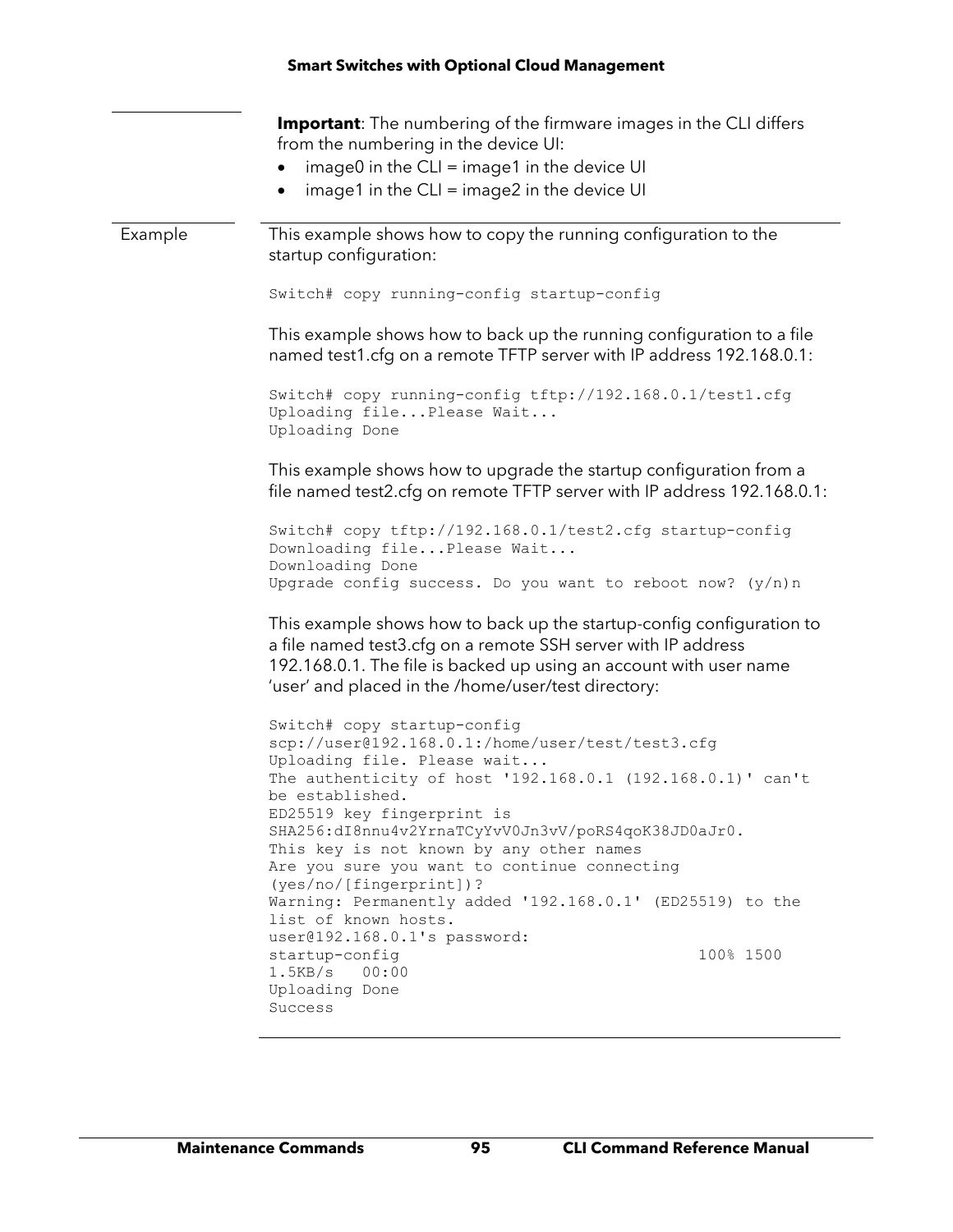## File management commands

save

| Syntax    | save                                                                                                                                                                                                                                                                                                                                                               |
|-----------|--------------------------------------------------------------------------------------------------------------------------------------------------------------------------------------------------------------------------------------------------------------------------------------------------------------------------------------------------------------------|
| Parameter |                                                                                                                                                                                                                                                                                                                                                                    |
| Default   | No default value.                                                                                                                                                                                                                                                                                                                                                  |
| Mode      | Privileged EXEC                                                                                                                                                                                                                                                                                                                                                    |
| Usage     | Use this command to save the running configuration to the startup<br>configuration file.<br>Note: This command has the same effect as the copy running-config<br>startup-config command.                                                                                                                                                                           |
| Example   | This example shows how to save the running configuration to the<br>startup configuration file:<br>Switch# save<br>Success<br>This example shows how to display the startup configuration:<br>Switch# show startup-config<br>! Model: GS728TPv2<br>! System Description: NETGEAR 24-Port Gigabit PoE+ Smart<br>Managed Pro Switch with 4 SFP Ports (GS728TPv2)<br>. |

### boot system

| Syntax    | boot system {image0   image1}     |                                                                                                |
|-----------|-----------------------------------|------------------------------------------------------------------------------------------------|
| Parameter | image0<br>image1                  | Boots the switch from flash image partition 0<br>Boots the switch from flash image partition 1 |
| Default   | The default boot image is image0. |                                                                                                |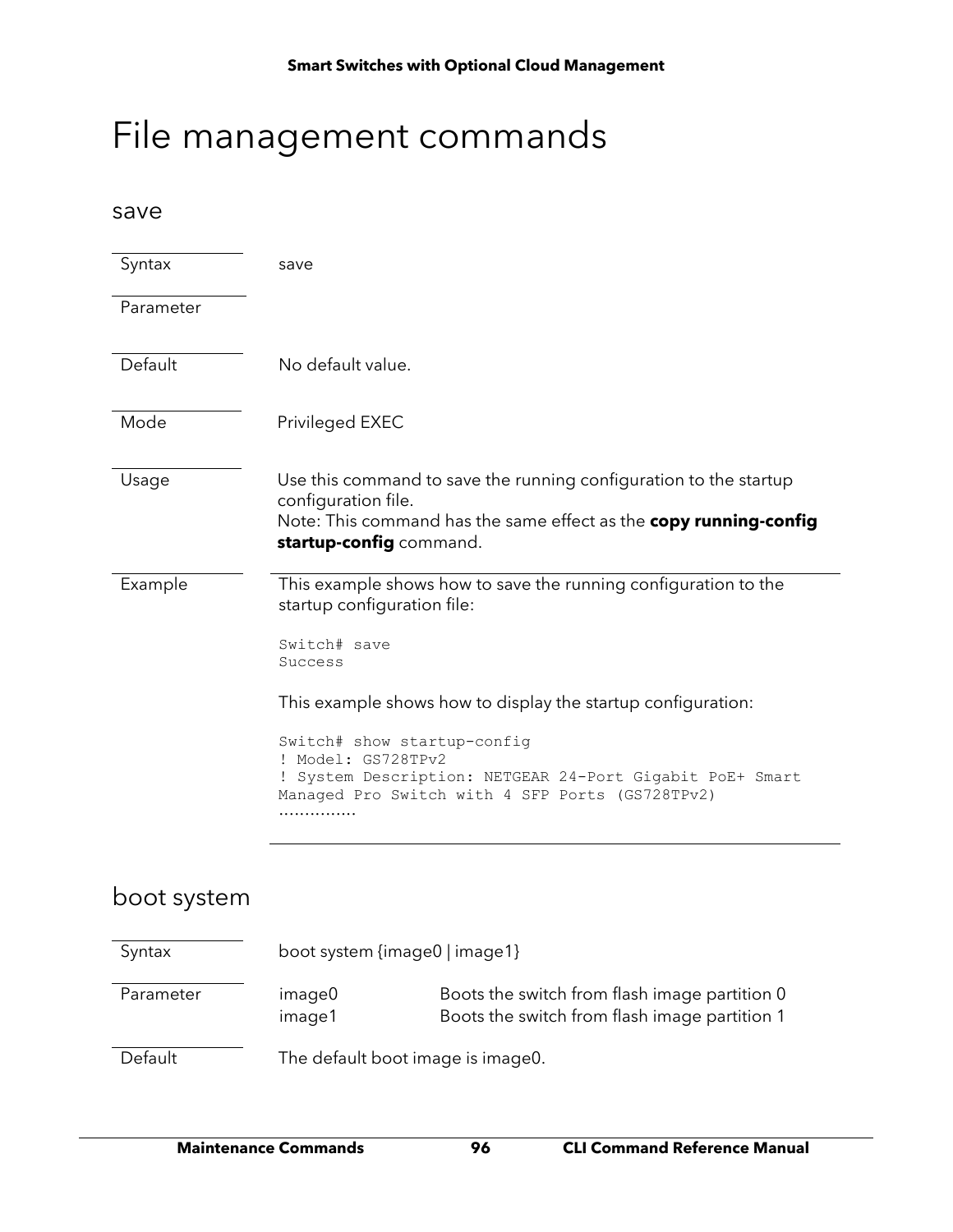| Mode    | <b>Global Configuration</b>                                                                                                                                                                                                                                          |  |
|---------|----------------------------------------------------------------------------------------------------------------------------------------------------------------------------------------------------------------------------------------------------------------------|--|
| Usage   | The switch support two images, which lets you store a backup image in<br>the flash memory of the switch.<br>Use this command to select the active firmware image. If you select<br>image1 to become the new active firmware, image0 becomes the new<br>backup image. |  |
| Example | This example shows how to select image1 as the active image:                                                                                                                                                                                                         |  |
|         | Switch (config) # boot system image1<br>Select "image1" Success                                                                                                                                                                                                      |  |

### show bootvar

| Syntax    | show bootvar                                                                                                                                                                                                                        |                       |                                                              |
|-----------|-------------------------------------------------------------------------------------------------------------------------------------------------------------------------------------------------------------------------------------|-----------------------|--------------------------------------------------------------|
| Parameter |                                                                                                                                                                                                                                     |                       |                                                              |
| Default   | No default value.                                                                                                                                                                                                                   |                       |                                                              |
| Mode      | Privileged EXEC                                                                                                                                                                                                                     |                       |                                                              |
| Usage     | Use this command to show the image information in both partitions of<br>the flash memory. The output of the command also shows the currently<br>active image and the image that will be the active image after the<br>switch boots. |                       |                                                              |
| Example   | This example shows how to display the dual image information on the<br>switch:                                                                                                                                                      |                       |                                                              |
|           | Switch# show bootvar<br>Image Version Date                                                                                                                                                                                          | Status                | File Name                                                    |
|           | 6.0.9.1 2021-09-22 16:53:53<br>$\begin{array}{c} \n\end{array}$<br>$6.0.9.2$ 2021-10-09 18:32:26<br>1                                                                                                                               | Active<br>Not active* | GS728 752TP TPP V6.0.9.1.bix<br>GS728 752TP TPP V6.0.9.2.bix |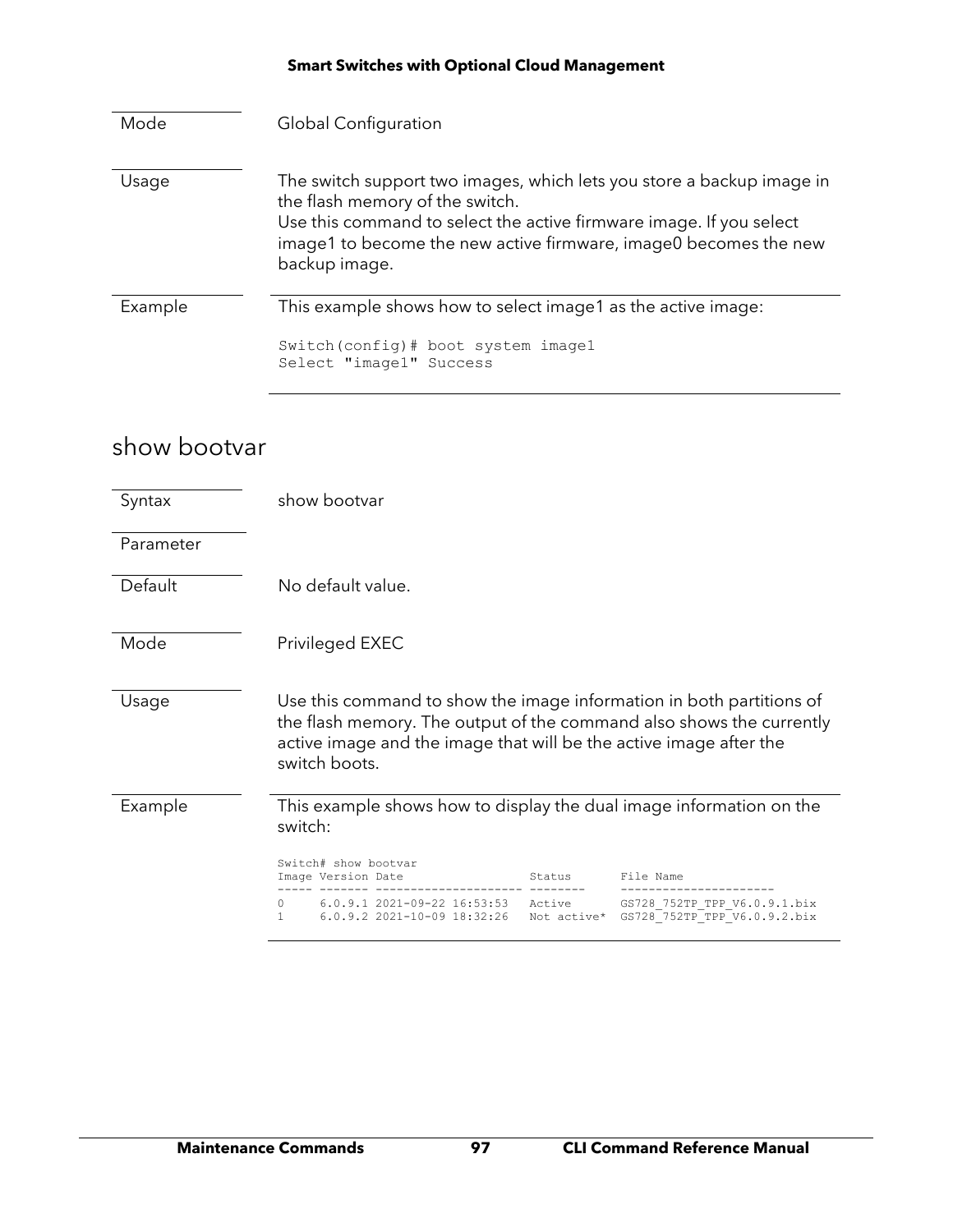### show startup-config

| Syntax    | show startup-config                                                                                                                                                                                                                                |
|-----------|----------------------------------------------------------------------------------------------------------------------------------------------------------------------------------------------------------------------------------------------------|
| Parameter |                                                                                                                                                                                                                                                    |
| Default   | No default value.                                                                                                                                                                                                                                  |
| Mode      | Privileged EXEC                                                                                                                                                                                                                                    |
| Usage     | Use this command to show the contents of the startup configuration for<br>the switch.<br>Note: The configuration file is text based.                                                                                                               |
| Example   | This example shows how to the display the startup configuration for<br>the switch:<br>Switch# show startup-config<br>Model: GS728TPv2<br>System Description: NETGEAR 24-Port Gigabit PoE+ Smart<br>Managed Pro Switch with 4 SFP Ports (GS728TPv2) |
|           |                                                                                                                                                                                                                                                    |

### show running-config

| Syntax    | show running-config [interfaces id]                                                             |                                                                                                                                                                                                                                                               |
|-----------|-------------------------------------------------------------------------------------------------|---------------------------------------------------------------------------------------------------------------------------------------------------------------------------------------------------------------------------------------------------------------|
| Parameter | id                                                                                              | Show the content of the running configuration.<br>As an option, show the content of the running<br>configuration for a specific interface. The id<br>parameter represents the interface number,<br>allows a partial port name, and is not case-<br>sensitive. |
| Default   | No default value.                                                                               |                                                                                                                                                                                                                                                               |
| Mode      | Privileged EXEC                                                                                 |                                                                                                                                                                                                                                                               |
| Usage     | Use the <b>show running-config</b> command to show the running<br>configuration for the switch. |                                                                                                                                                                                                                                                               |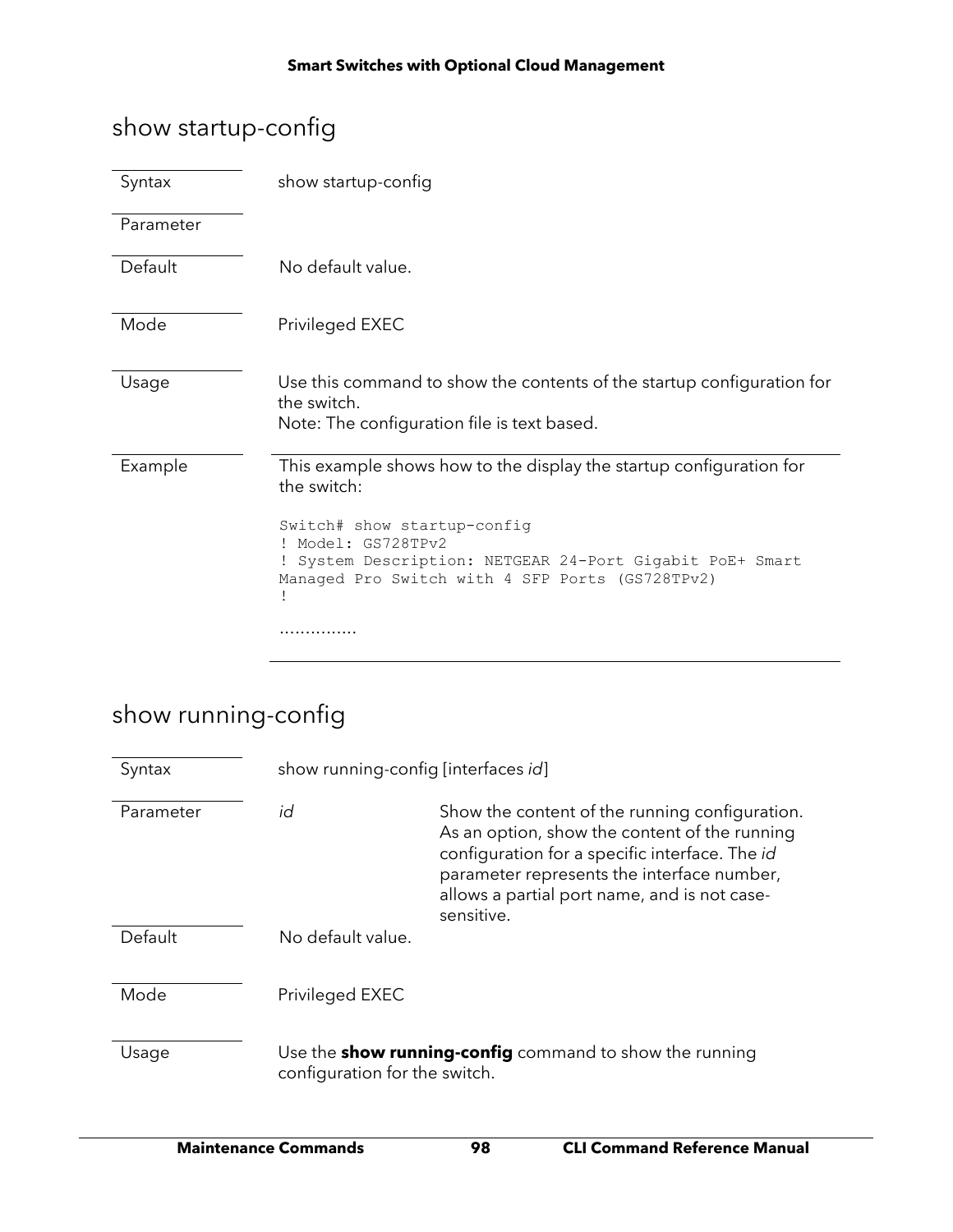|         | <b>Smart Switches with Optional Cloud Management</b>                                                                                                                |  |  |
|---------|---------------------------------------------------------------------------------------------------------------------------------------------------------------------|--|--|
|         | Use the <b>show running-config interfaces</b> command to show the<br>running configuration for a specific interface.<br>Note: The configuration file is text based. |  |  |
| Example | This example shows how to display the running configuration for the<br>switch:                                                                                      |  |  |
|         | Switch# show running-config<br>! Model: GS728TPv2<br>! System Description: NETGEAR 24-Port Gigabit PoE+ Smart<br>Managed Pro Switch with 4 SFP Ports (GS728TPv2)    |  |  |
|         | .                                                                                                                                                                   |  |  |
|         | This example shows how to display the running configuration for<br>interface g1:                                                                                    |  |  |
|         | Switch# show running-config interfaces g1<br>interface q1<br>speed 1000                                                                                             |  |  |
|         |                                                                                                                                                                     |  |  |

### show backup-config

| Syntax    | show backup-config                                                                                                                                          |
|-----------|-------------------------------------------------------------------------------------------------------------------------------------------------------------|
| Parameter |                                                                                                                                                             |
| Default   | No default value.                                                                                                                                           |
| Mode      | Privileged EXEC                                                                                                                                             |
| Usage     | Use this command to show the backup configuration for the switch.<br>Note: The configuration file is text based.                                            |
| Example   | This example shows how to the display the backup configuration for<br>the switch:                                                                           |
|           | Switch# show backup-config<br>Model: GS728TPv2<br>System Description: NETGEAR 24-Port Gigabit PoE+ Smart<br>Managed Pro Switch with 4 SFP Ports (GS728TPv2) |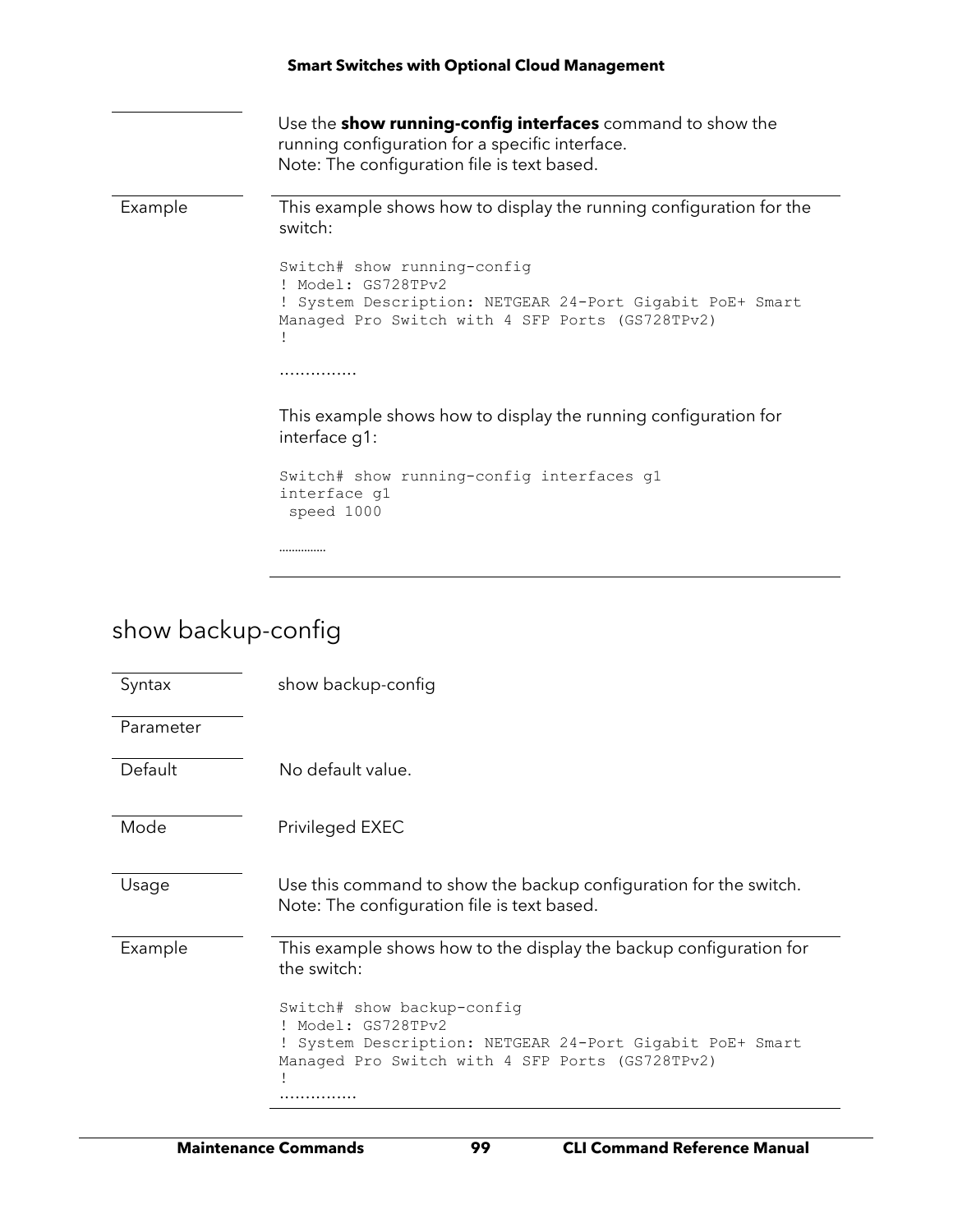### show tech-support

| Syntax    | show tech-support                                                                                                                                                                                                                                                                                                                                                                                                                                                                                                                                                                                                                  |  |
|-----------|------------------------------------------------------------------------------------------------------------------------------------------------------------------------------------------------------------------------------------------------------------------------------------------------------------------------------------------------------------------------------------------------------------------------------------------------------------------------------------------------------------------------------------------------------------------------------------------------------------------------------------|--|
| Parameter |                                                                                                                                                                                                                                                                                                                                                                                                                                                                                                                                                                                                                                    |  |
| Default   | N/A                                                                                                                                                                                                                                                                                                                                                                                                                                                                                                                                                                                                                                |  |
| Mode      | Privileged EXEC                                                                                                                                                                                                                                                                                                                                                                                                                                                                                                                                                                                                                    |  |
| Usage     | Use this command to display system and configuration information<br>that can be beneficial to technical support.                                                                                                                                                                                                                                                                                                                                                                                                                                                                                                                   |  |
| Example   | This example shows how to display technical information for technical<br>support:<br>Switch (config) # show tech-support<br>!!!!!!!!!!<br>: Switch<br>System Name<br>System Location<br>System Contact<br>MAC Address<br>: 00:01:02:03:04:05<br>: 192.168.0.239<br>IP Address<br>: 255.255.255.0<br>Subnet Mask<br>: GS728TPv2 (BID:2)<br>Board Name<br>Hardware Version : 2<br>Loader Version : 1.0.0.1<br>: 2017-12-28 09:35:22 UTC<br>Loader Date<br>Firmware Version : 6.0.9.2<br>Firmware Date : Oct 29 2021 - 14:16:17<br>System Object ID : 1.3.6.1.4.1.4526.100.4.48<br>System Up Time : 0 days, 17 hours, 2 mins, 50 secs |  |